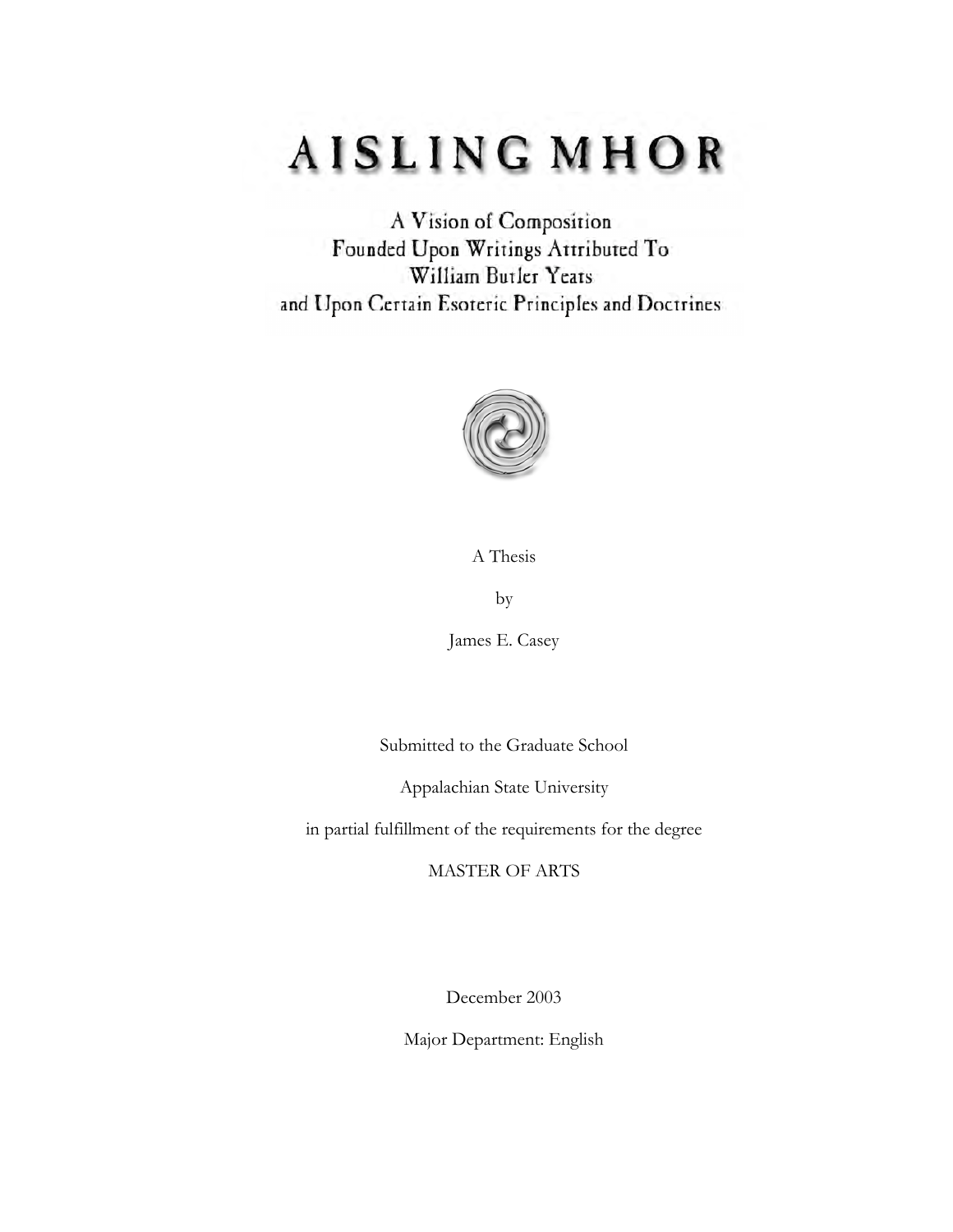### AISLING MHOR: A VISION OF COMPOSITION FOUNDED UPON WRITINGS ATTRIBUTED TO WILLIAM BUTLER YEATS AND UPON CERTAIN ESOTERIC PRINCIPLES AND DOCTRINES

A Thesis

by

James E. Casey

December 2003

### APPROVED BY:

Thomas McLaughlin Chairperson, Thesis Committee

 $\overline{\phantom{a}}$  , where  $\overline{\phantom{a}}$  , where  $\overline{\phantom{a}}$  , where  $\overline{\phantom{a}}$ 

 $\overline{\phantom{a}}$  , where  $\overline{\phantom{a}}$  , where  $\overline{\phantom{a}}$  , where  $\overline{\phantom{a}}$ 

 $\overline{\phantom{a}}$  , where  $\overline{\phantom{a}}$  , where  $\overline{\phantom{a}}$  , where  $\overline{\phantom{a}}$ 

Georgia Rhoades Chairperson, Thesis Committee

Elizabeth Carroll Member, Thesis Committee

David Haney Chairperson, Department of English

 $\overline{\phantom{a}}$  , where  $\overline{\phantom{a}}$  , where  $\overline{\phantom{a}}$  , where  $\overline{\phantom{a}}$ 

Judith E. Domer Dean, Graduate Studies and Research

 $\overline{\phantom{a}}$  , where  $\overline{\phantom{a}}$  , where  $\overline{\phantom{a}}$  , where  $\overline{\phantom{a}}$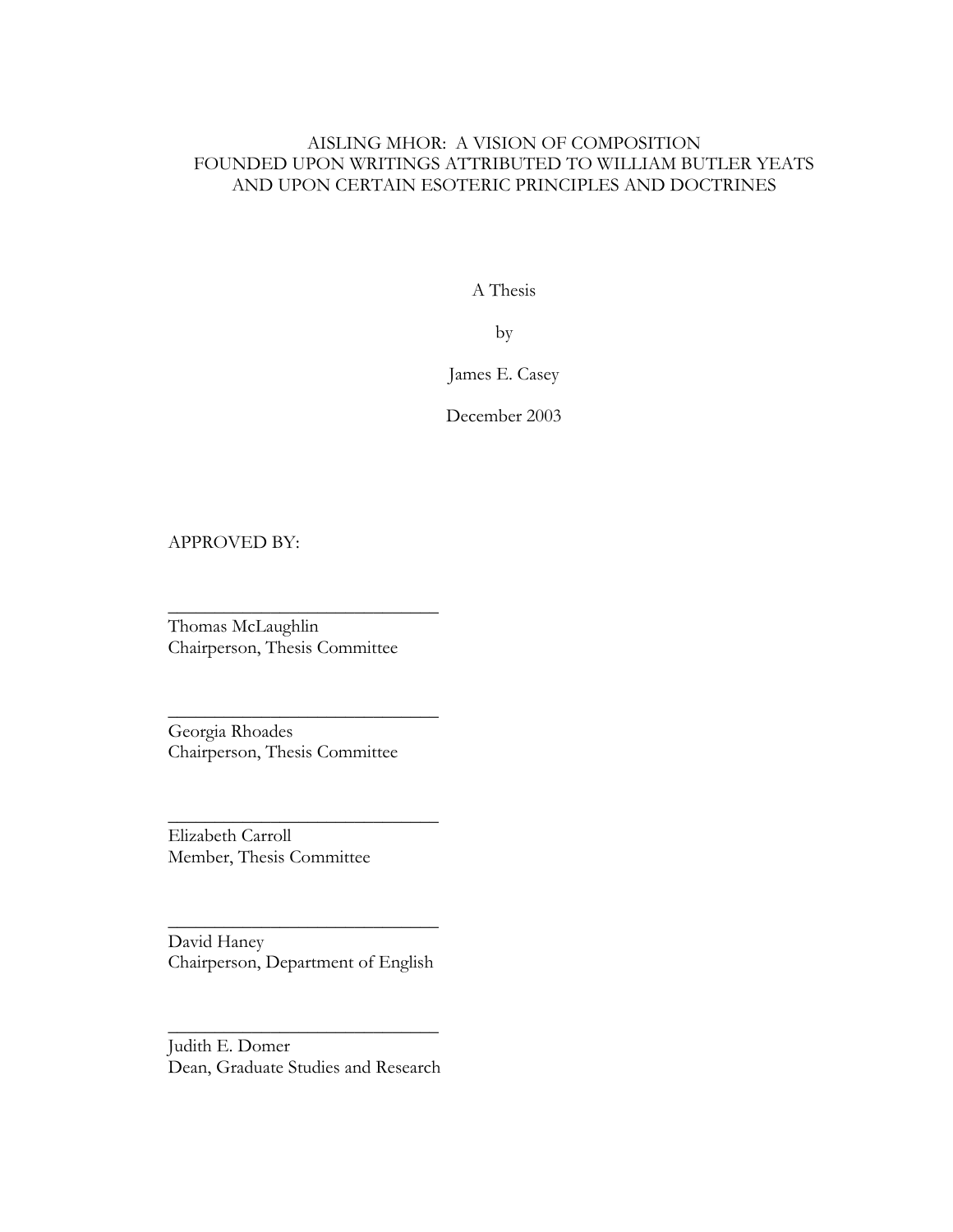Copyright by James E. Casey MMIII All Rights Reserved<u>San Sarajara (</u>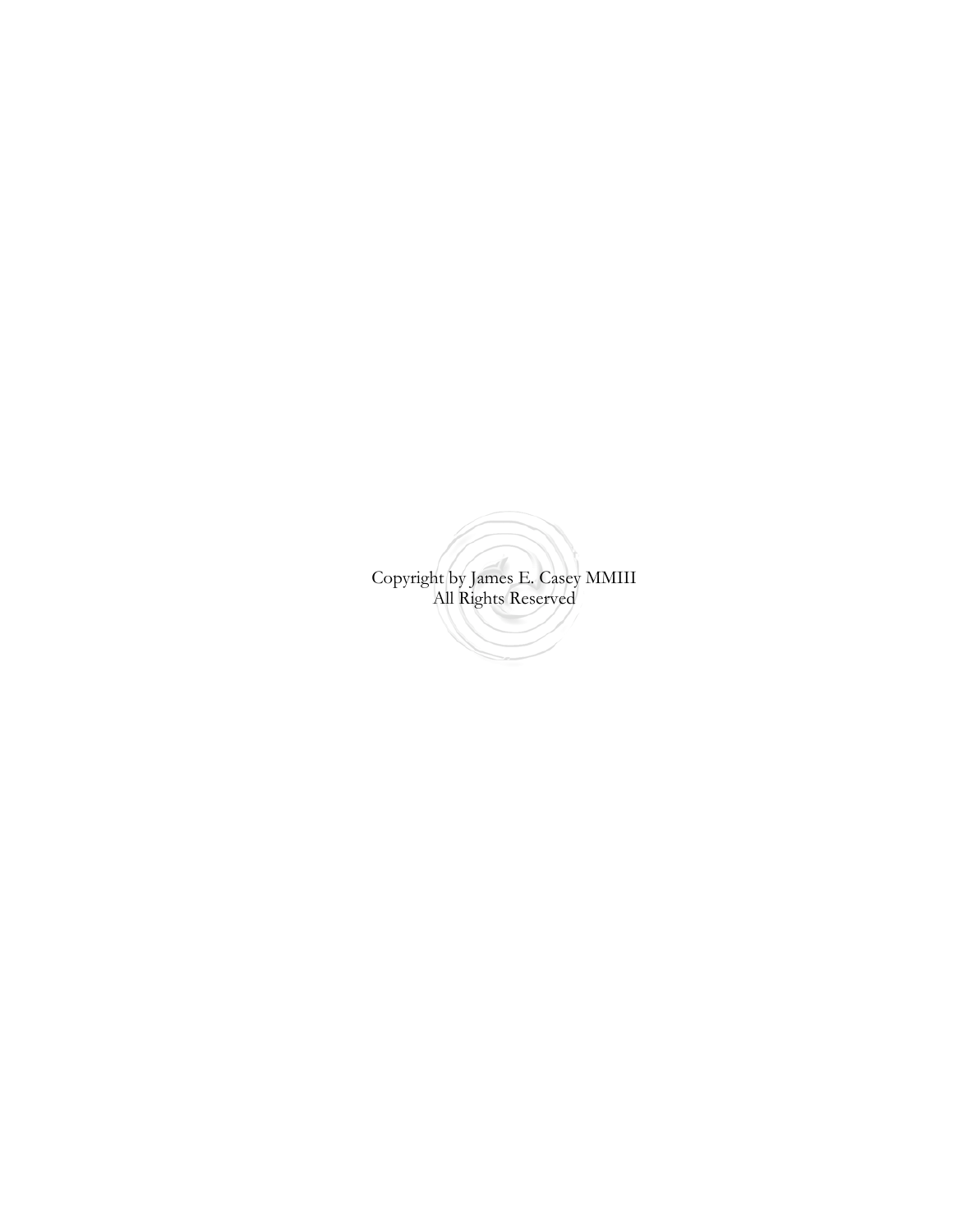### **ABSTRACT**

# AISLING MHOR: A VISION OF COMPOSITION FOUNDED UPON WRITINGS ATTRIBUTED TO WILLIAM BUTLER YEATS AND UPON CERTAIN ESOTERIC PRINCIPLES AND DOCTRINES

James E. Casey, B. A., East Carolina University

M. A., Appalachian State University

Thesis Chairpersons: Thomas McLaughlin & Georgia Rhoades



Through the writing of *A Vision*, William Butler Yeats found in esoteric astrological symbolism—received through a series of automatic writings—a mythology which structured and informed his understanding of humanity. Given the work's reliance on doctrines of magic and the occult, many literary scholars have been reluctant to consider *A Vision* as any more than eccentric context for Yeats's poetry and drama. *Aisling Mhor* argues, however, that Yeats understood the work as entirely practical—even pedagogical—and that Yeats's writing was systematically enabled by his occult project. By juxtaposing *A Vision* with the *aisling*, an Irish poetic convention characterized by a prophetic, visionary encounter with the supernatural, this study argues that a pedagogical application of Yeats's occult work offers important insights for contemporary theories of composition.

*Aisling Mhor* argues, further, that Yeats's use of the occult in his composing process supports the suggestion by certain composition theorists that the most significant portions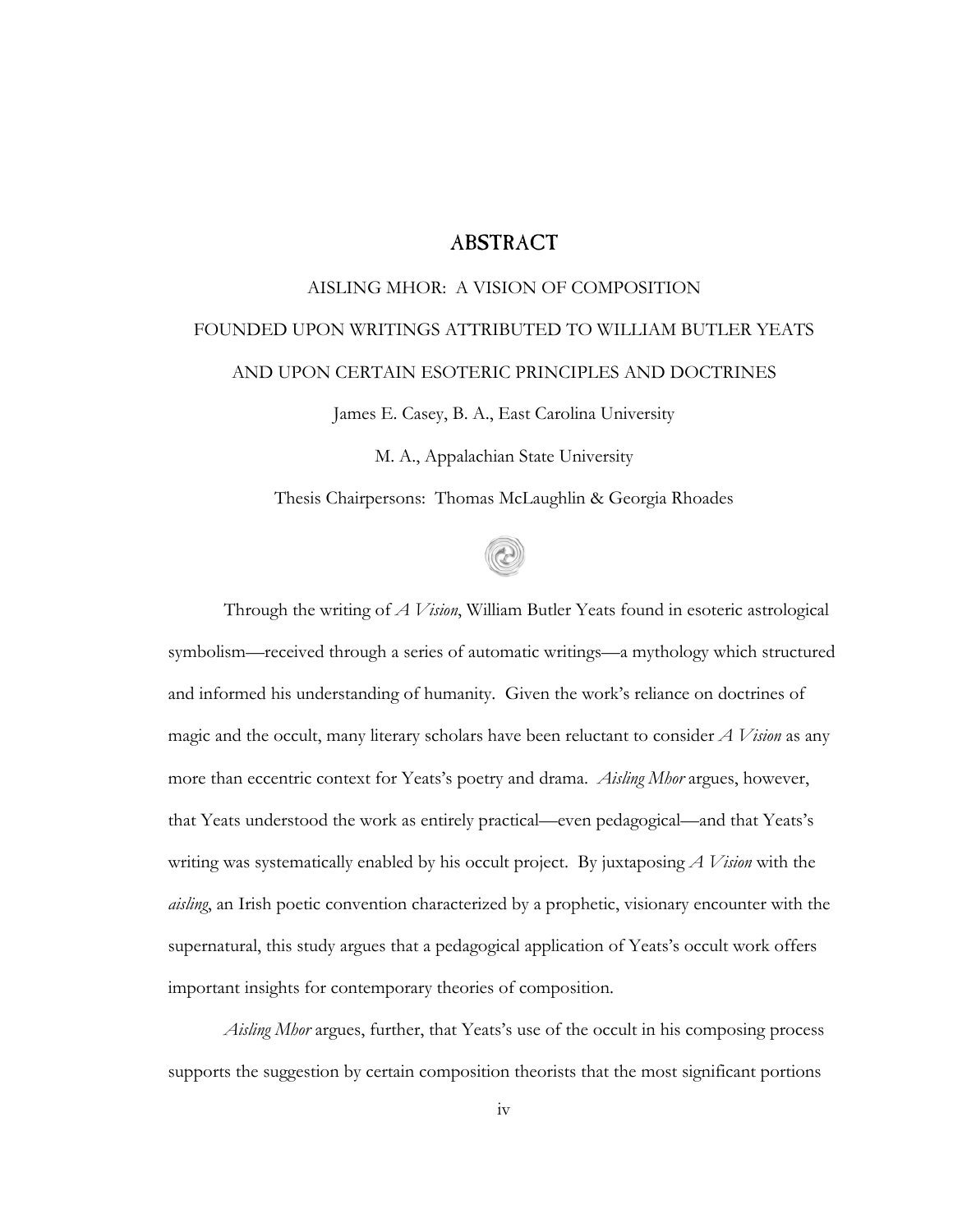of the writing process are, perhaps, unknowable to our rational minds. The esoteric system espoused in *A Vision*, then, offers method and vocabulary—essentially a mythology—for describing those ineffable elements of composition. By exploring three of the major taxonomical perspectives in composition theory, I suggest that Yeats's magical paradigm speaks to the intersections of expressivism, social-constructionism, and cognitivism with its dynamic of ultimate synthesis. Such a unifying dynamic also promises to theorize further the affective components of the writing process by acknowledging the essentially spiritual implications of Yeats's occult mythology for pedagogical practice.

Finally, *Aisling Mhor* argues that such an interdisciplinary approach to Yeats's *A Vision* and composition theory can only serve to lessen the academic tensions between the study of literature and the pedagogy of writing by appealing to a more holistic, sustaining methodology. And in this study, by incorporating the tools of magic and the occult, composition pedagogy, may gain a broader paradigm for envisioning the act of writing.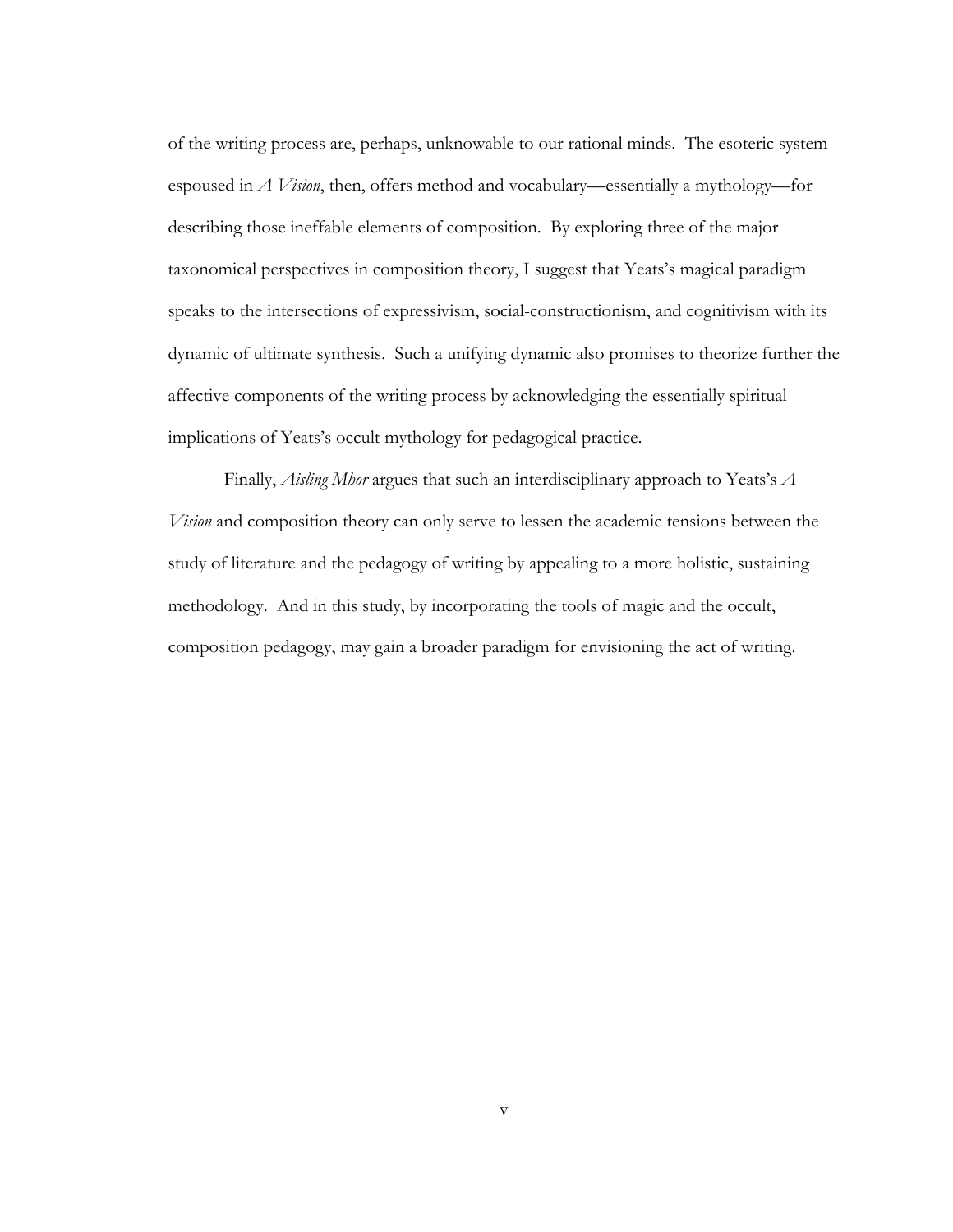ForElizabeth, mo anam cara, whose love and patience has helped me to find newvision.

JEC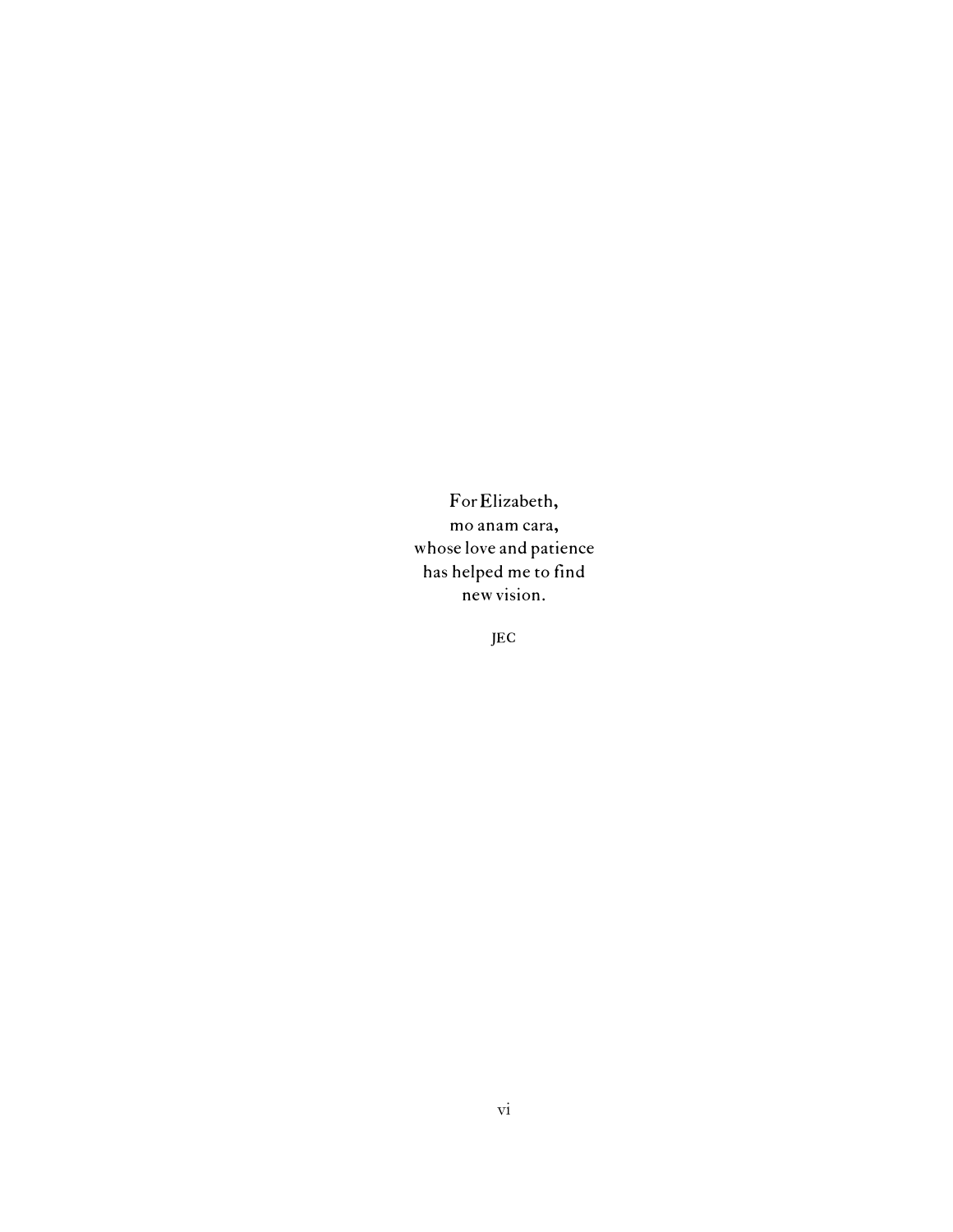# TABLE OF CONTENTS



|                                                   | PAGE        |
|---------------------------------------------------|-------------|
| Figures                                           | viii        |
| Abbreviations                                     | ix          |
| Introduction<br>"A Good Net for a Herring Fisher" | $\mathbf I$ |
| Chapter One<br>"That Ever-Hidden Thing"           | 16          |
| Chapter Two<br>"Sympathetic Vibrations"           | 34          |
| Chapter Three<br>"The Completed Symbol"           | $5^{\circ}$ |
| Conclusions<br>"Unity of Being"                   | $7^\circ$   |
| Works Cited                                       | 83          |
| Works Consulted                                   | 90          |
| Vita                                              | 92          |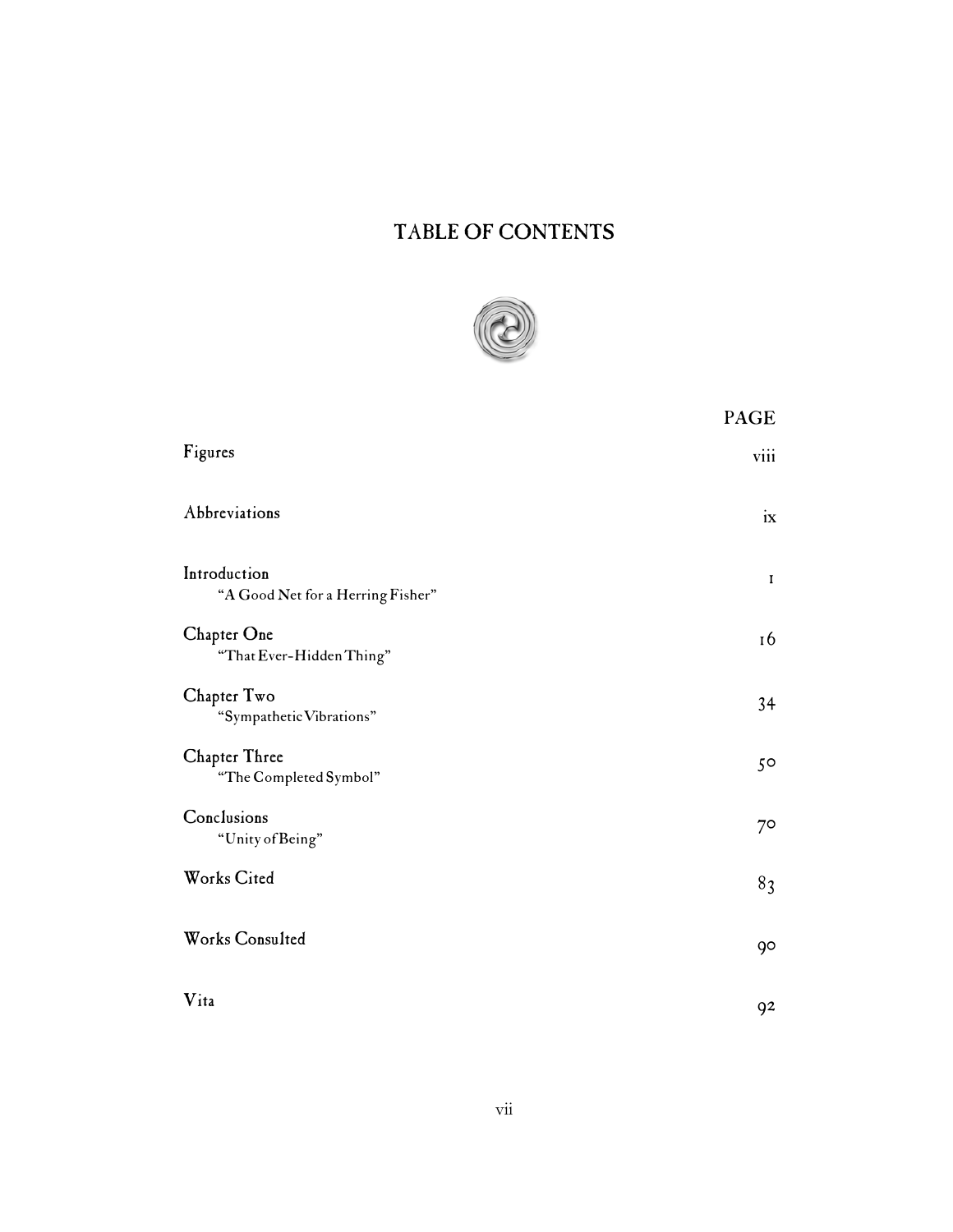## FIGURES



| I.   | Yeats's Tree of Life      | 57             |
|------|---------------------------|----------------|
| II.  | Clustering Diagram        | 58             |
| III. | Plot of Strange Attractor | 6 <sub>o</sub> |
| IV.  | Yeats's Gyres             | 61             |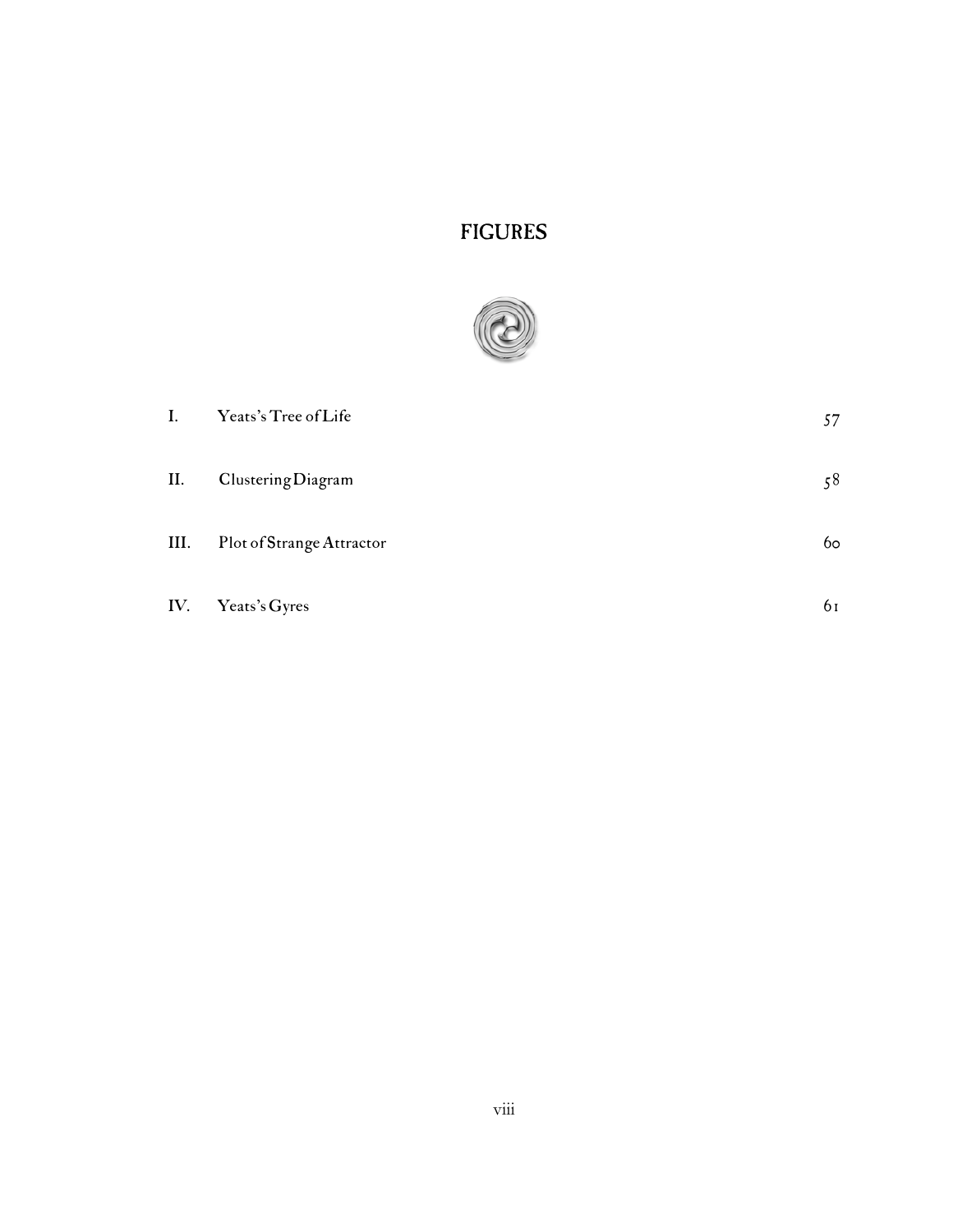### ABBREVIATIONS



| AB          | Autobiographies                 |
|-------------|---------------------------------|
| <b>AVA</b>  | $A$ Vision, 1925                |
| <b>AVB</b>  | <i>A Vision</i> , 1937          |
| <b>CL</b>   | Collected Letters               |
| CP          | Collected Poems                 |
| E&I         | <b>Essays and Introductions</b> |
| LE          | Later Essays                    |
| <b>MEM</b>  | <b>Memoirs</b>                  |
| P&I         | Prefaces and Introductions      |
| <b>SR</b>   | The Secret Rose                 |
| <b>UPII</b> | Uncollected Prose, Volume II    |
| YVP         | Yeats's Vision Papers           |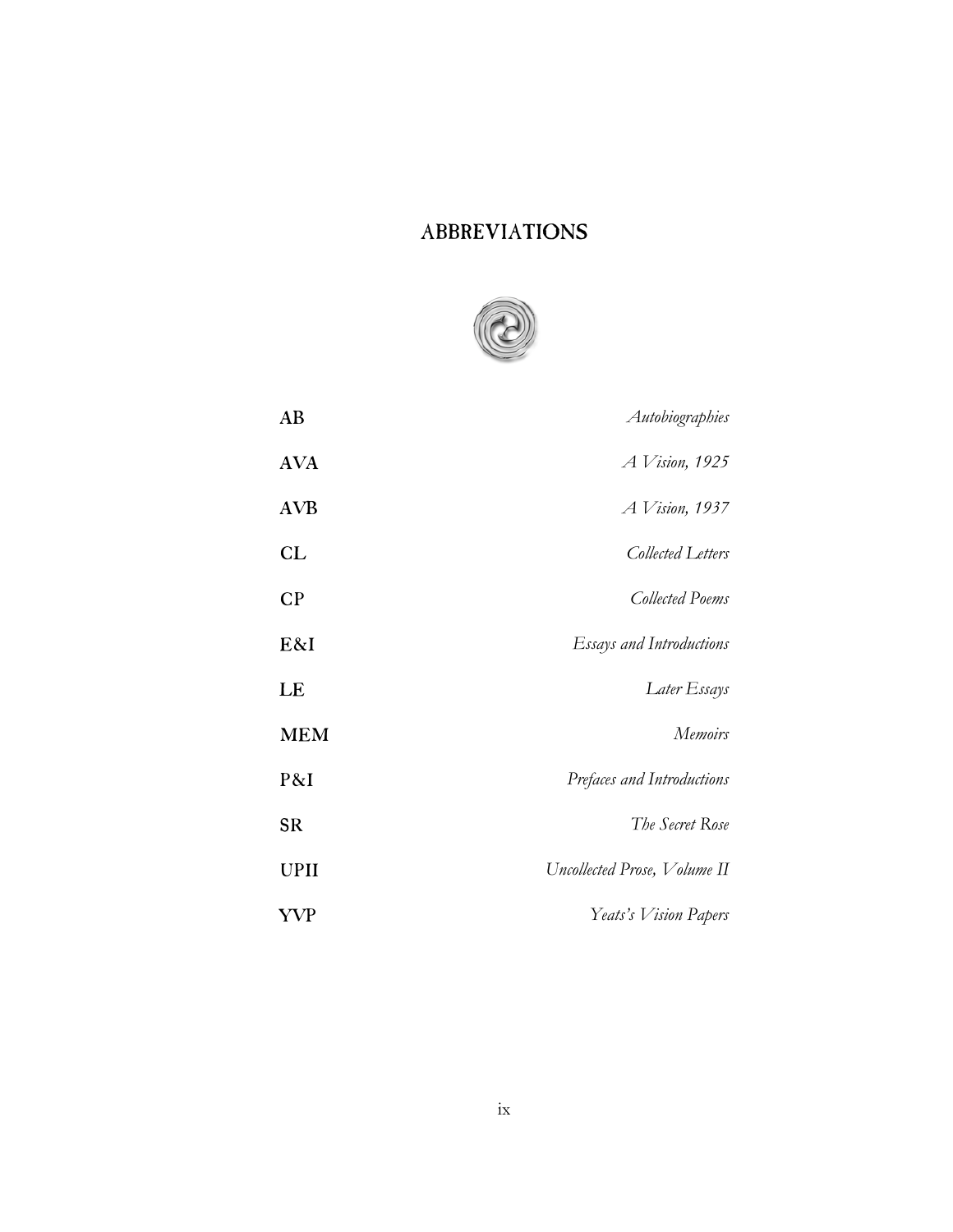### INTRODUCTION "A Good Net for a Herring Fisher"

# When, in the conclusions to *A Vision*, first published in 1925, William Butler Yeats writes that "The great books—Berkeley's "Principles of Human Knowledge" let us say—beget new books, whole generations of books, but life goes on unchanged," he understands the ultimately ineffectual nature of the purely academic pursuit. "It was not so," he argues, "with ancient philosophy" (*AVA* 252), tacitly implying that *A Vision* might take its place among those ancient, efficacious, and transformative texts.

# $^{\copyright}$

Earlier, in the fall of 1917, in a hotel on the edge of Ashdown Forest, Yeats began to receive, in automatic scripts channeled through the pen of his wife George, communications from an "unknown writer" (*AVB* 8). In a profusion of incoherent sentences and geometric symbols, all nearly illegible, Yeats's communicators promised to bring to him "metaphors for poetry." This experience of automatic writing, which would develop variously over a period of years, was for Yeats "an incredible experience," an experience to which he attributed the success of two of his volumes, *The Winding Stair* and *The Tower*, and he understood that experience, and the resultant system, as the source of much "self-possession and power" in his writing (8).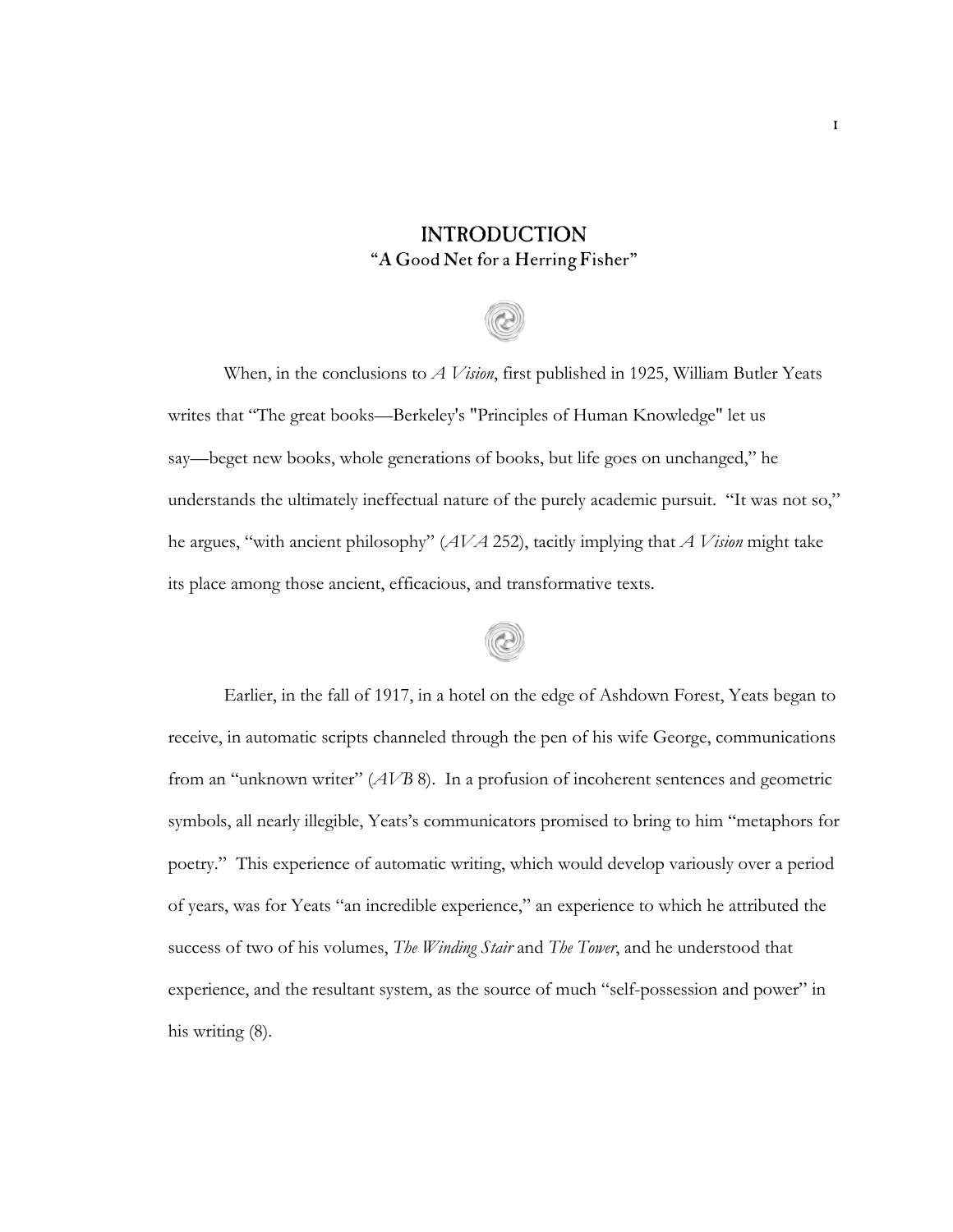Those metaphors found form, as promised, in Yeats's poems, yet the nature of *A Vision*, the published, monolithic form of the "metaphors" gleaned from Yeats's communicators, took a shape which transgressed the bounds of mere poetry. In those automatic writings, Yeats saw the symbolic organization of an integrated system, in the form of interlocking gyres and corresponding circuits of the sun and moon. This esoteric symbolism gave structure and arrangement to the various strains of philosophy and belief which had previously infused his body of work, but which had, until that point, lacked a formal, coherent, and unified expression. With the publication, first in 1925, of *A Vision*, however, Yeats finally understood the convergence of his esoteric philosophy and his occult poetics, his imaginative history and his personal mythology, in a book which would ultimately confound and alienate many of his readers and critics.

It is perhaps especially illuminating, in reckoning with Yeats's genre-defying work, to cast *A Vision* in the metaphorical light of the Irish vision-poem, or *aisling*. The *aisling* conventionally involves the disenchanted poet's auspicious encounter with a woman of the *sidhe*, and in the 18th century Irish tradition, the *aisling* held deep political significance. In the hands of Aogan Ó Rathaille or Eoghan Rua Ó Suilleabhain, the *aisling* was a vehicle for nationalist sentiment, in that the poet, dejected by the state of Ireland under the Protestant British monarchy of William III, is visited by a *speirbhean*, or "sky-woman", who is an idealized Ireland personified. The woman offers to the poet a symbolism which prophecies the return of the Catholic Stuart monarchy and, thus, a governing paradigm more conducive to Ireland's Catholic majority (Heaney Notes 132).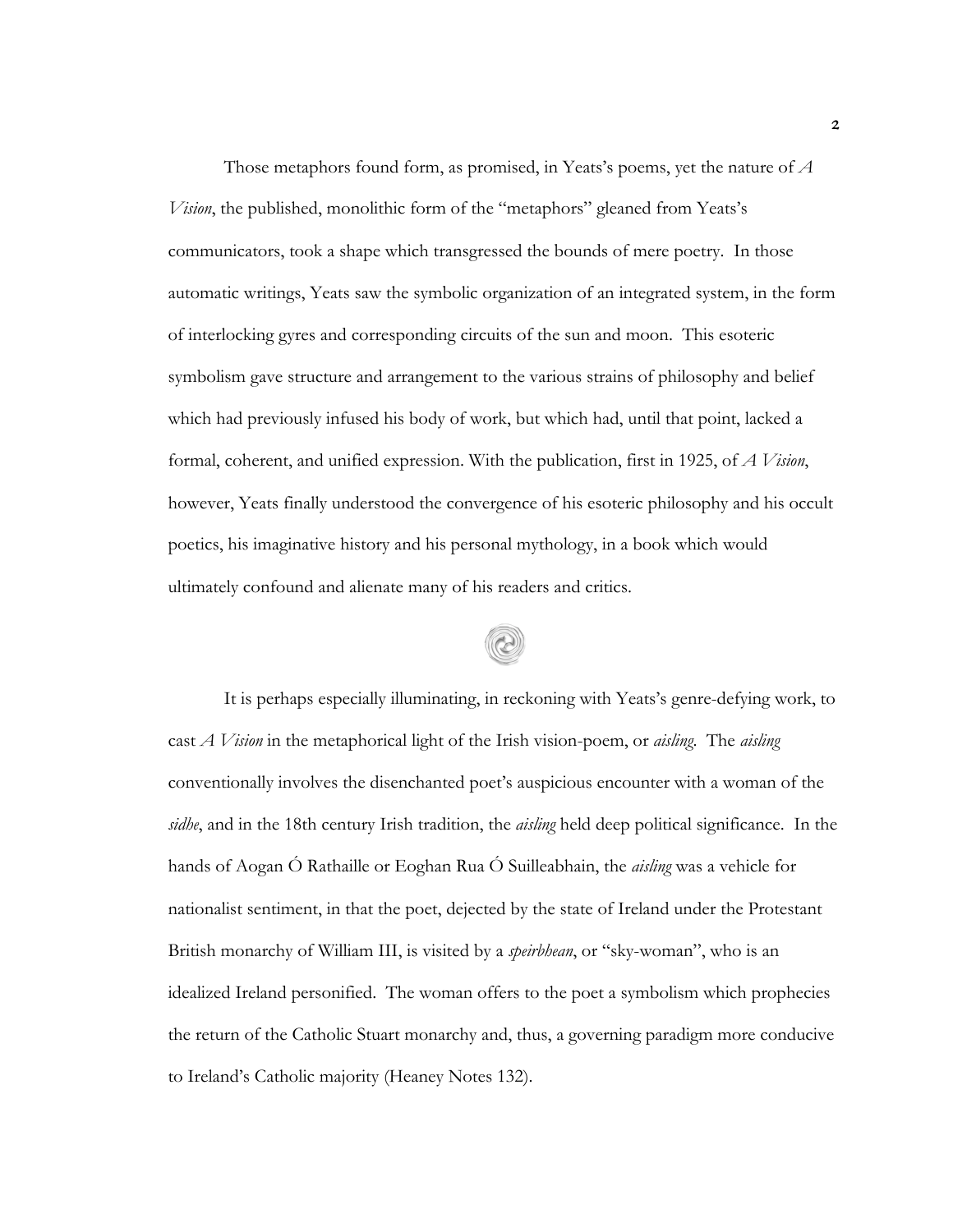In his ambitious study *Inventing Ireland*, Declan Kiberd does make the connection between Yeats's *A Vision* and the Irish *aisling* tradition (316-26). His study, however, clearly emerges from a post-colonial perspective, and therefore draws forth little beyond the political implications for the *aisling* metaphor. In this context, however, what is perhaps of greater significance in the juxtaposition of *A Vision* with the *aisling* tradition lies more fully in the *aisling*'s essential narrative structure: the disenchanted poet's reception of a prophetic symbolism through contact with the supernatural. Yeats understood that the appropriate prophecy had found him, with his wife George assuming the role of the *speirbhean*, through the automatic writings that would eventually coalesce in *A Vision*, his *aisling*. And while the work certainly embraced the revolutionary political overtones of the conventional *aisling*, Yeats principally found in that supernatural contact an occult system for arranging his wildly diverse beliefs, and he transmuted that system into a potent source of energy for his writing.

For most scholars, however, the occultism which engendered *A Vision* is an intellectual embarrassment. While the work of literary critics such as George Mills Harper and Kathleen Raine has treated, to one extent or another, the magical and occult foundations of Yeats's work, the biographical/literary approach is generally one that maintains a safe critical distance from the beliefs which Yeats held and functions solely as a hermeneutic tool for reading his poetry and drama. Susan Graf argues, therefore, that "the compartmentalization of knowledge that the academy fosters has left a major aspect of his work unexplored and has impeded a real understanding of his art" (x), acknowledging Yeats's occult interests as an undercultivated landscape in Yeatsian criticism.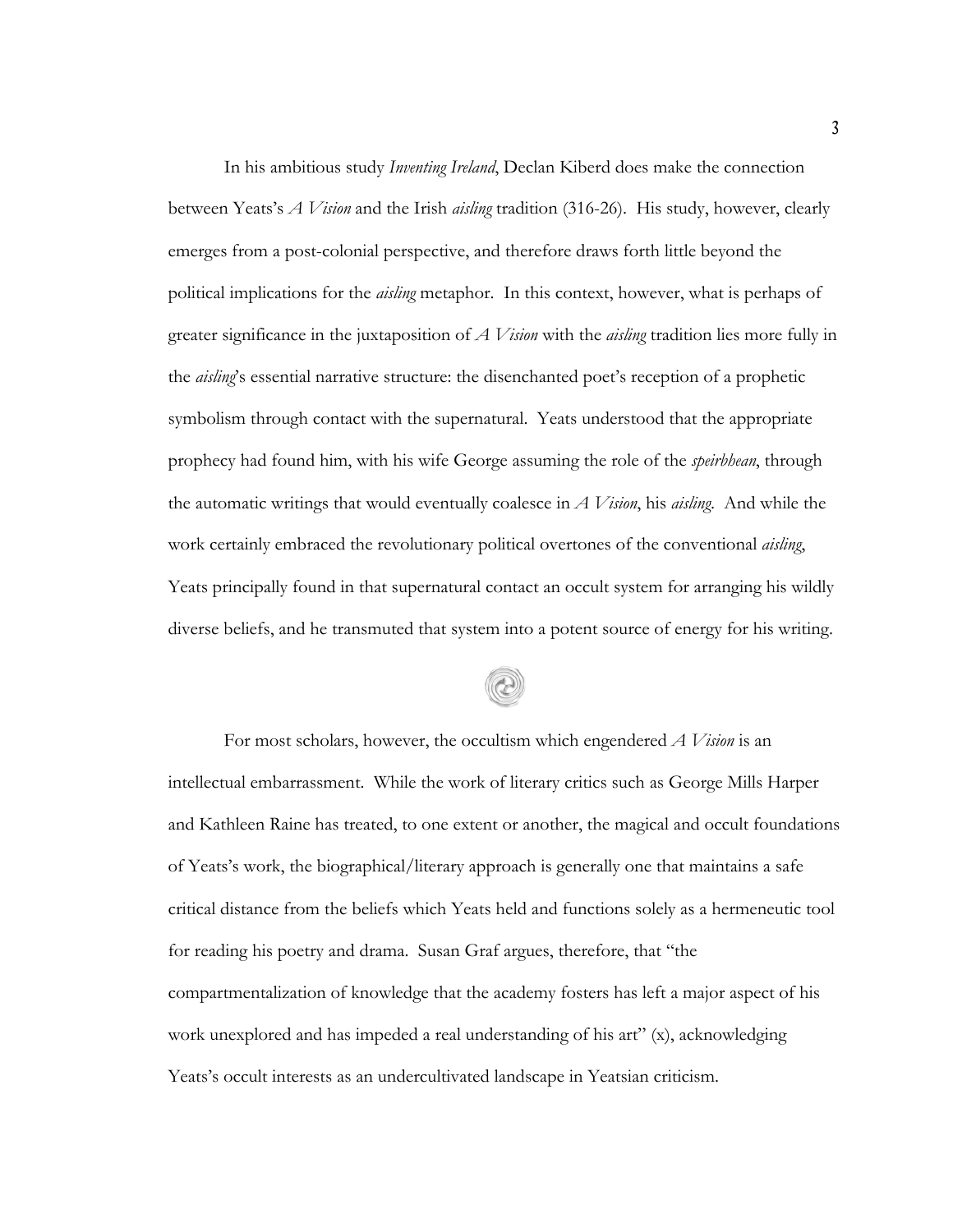The critical avoidance of what Harold Bloom calls "the awkward matters" (211) has perhaps kept Yeats's work from threatening the rational integrity of conventional literary scholarship and has yielded fruitful, if constrained, critical studies. Bloom argues that "*A Vision* would be a richer book if it confined itself to the life of the poetic mind," and he champions the approach of Helen Vendler who "attempts to save the book by arguing that it is essentially an account of aesthetic experience, a poetics, rather than an esoteric philosophy in its own right" (Bloom 211). But such critics, in attempting to protect Yeats from himself, have essentially prevented *A Vision* from receiving the holistic critical attention which it demands. Hazard Adams does concede, however, in *The Book of Yeats's Vision* that "critical and interpretive discussions have been reductively concerned with the 'system' it is alleged to present" (3), yet he too confines his criticism to the literary sphere by arguing that Yeats's book is better understood as a thoroughly dramatic, even comic, literary construction.

Graf argues that "Yeats has always been the property of the literary establishment" (ix), but what these many literary studies have refused to reckon with is Yeats's understanding of his occult system as something much more than a literary oeuvre. Perhaps because much of literary study is thoroughly embedded in a largely rational paradigm, distrustful of any appeal to magic, critics have found little real-world application for the largely occult system which Yeats proposed. For Yeats, however, *A Vision* was a system with real, practical implications, a mythological heuristic which was, in Yeats's mind, "a good net for a herring fisher" (*AVA* 251).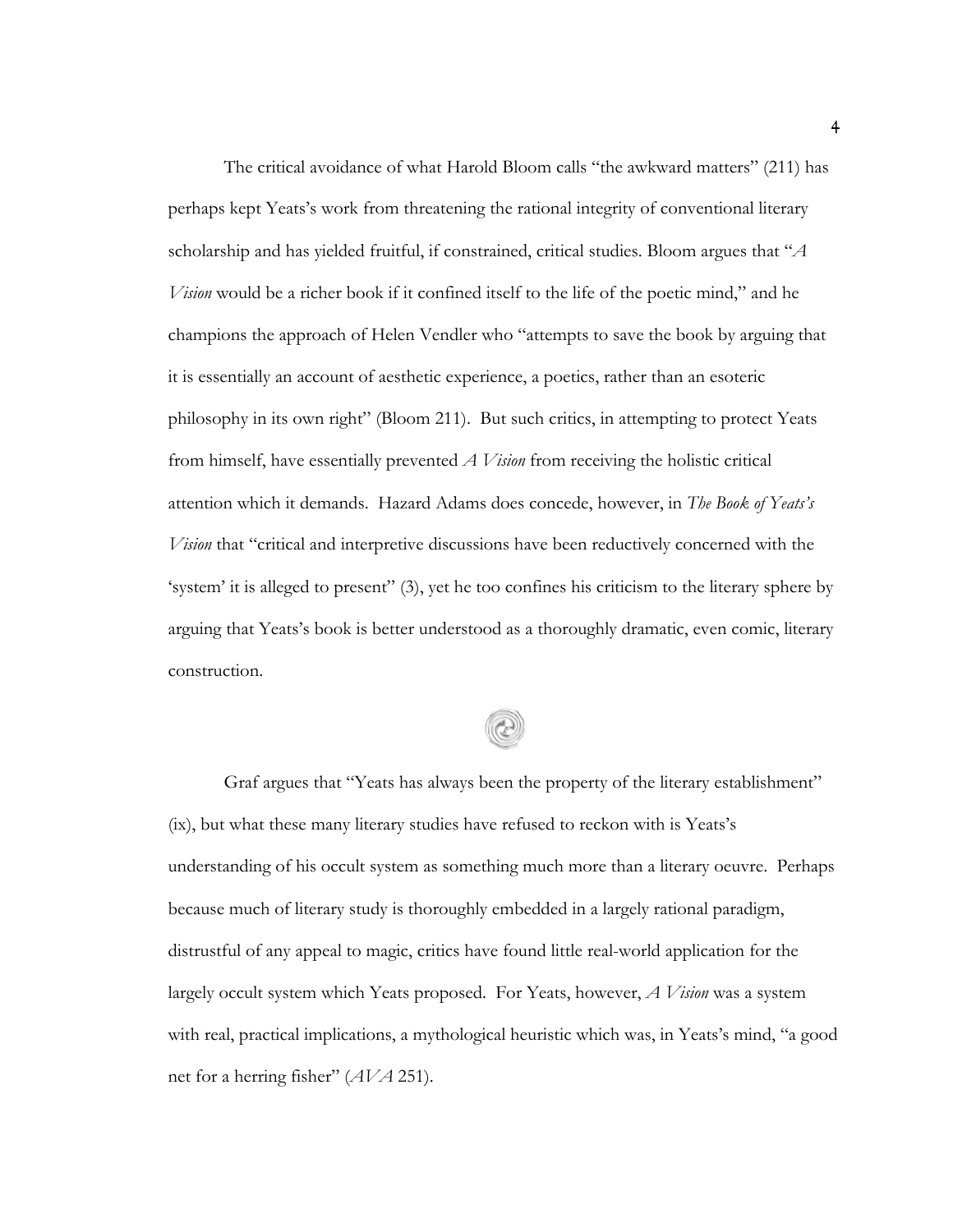Virginia Moore, one of very few scholars who identifies herself as "sympathetic" (xv) to Yeats's occultism, stresses this analogy in *The Unicorn*, her study of Yeats's occult interests as religious expression. Throughout her chapter on *A Vision*, Moore continually emphasizes Yeats's system as a practical tool, a "synthesis and application" for an increasingly meaningful life and body of work (260). She claims that the system consistently gave Yeats the confidence he lacked (287), and as she concludes her discussion of the book, she dreams back to Yeats's net image: "Here and there, over the world, would men swing it, wide and practical, into a luminous sea?" (300).

When Yeats argues that "thought is nothing without action," he aspires, then, to instruct us in the practical application of his system (*AVA* xii). While the point is not central to his primary argument, Hazard Adams even acknowledges, albeit briefly, that *A Vision* possesses a definite pedagogical character: "Yeats plays instructor to us as his instructors did to him" (57). But the nature of Yeats's pedagogy in *A Vision* is one that avoids an overly didactic tone. Barbara Croft, in *"Stylistic Arrangements,"* claims that the work "gives no answers and reaches no conclusions," but "instead, it is generative; it sets the mind dreaming, wandering in a vast, endless speculation" (9). Yeats's pedagogy, in this creative, expansive context, is arguably a model for all instruction.

Yeats encourages his "old fellow students" in *A Vision*, "If they will master what is most abstract there and make it the foundation of their visions, the curtain may ring up on a new drama" (*AVA* xii). I would argue, then, that a truly holistic assessment of *A Vision*, paying particular attention to the practical and pedagogical nature of the text, demands a similar critical effort toward application, toward pedagogy.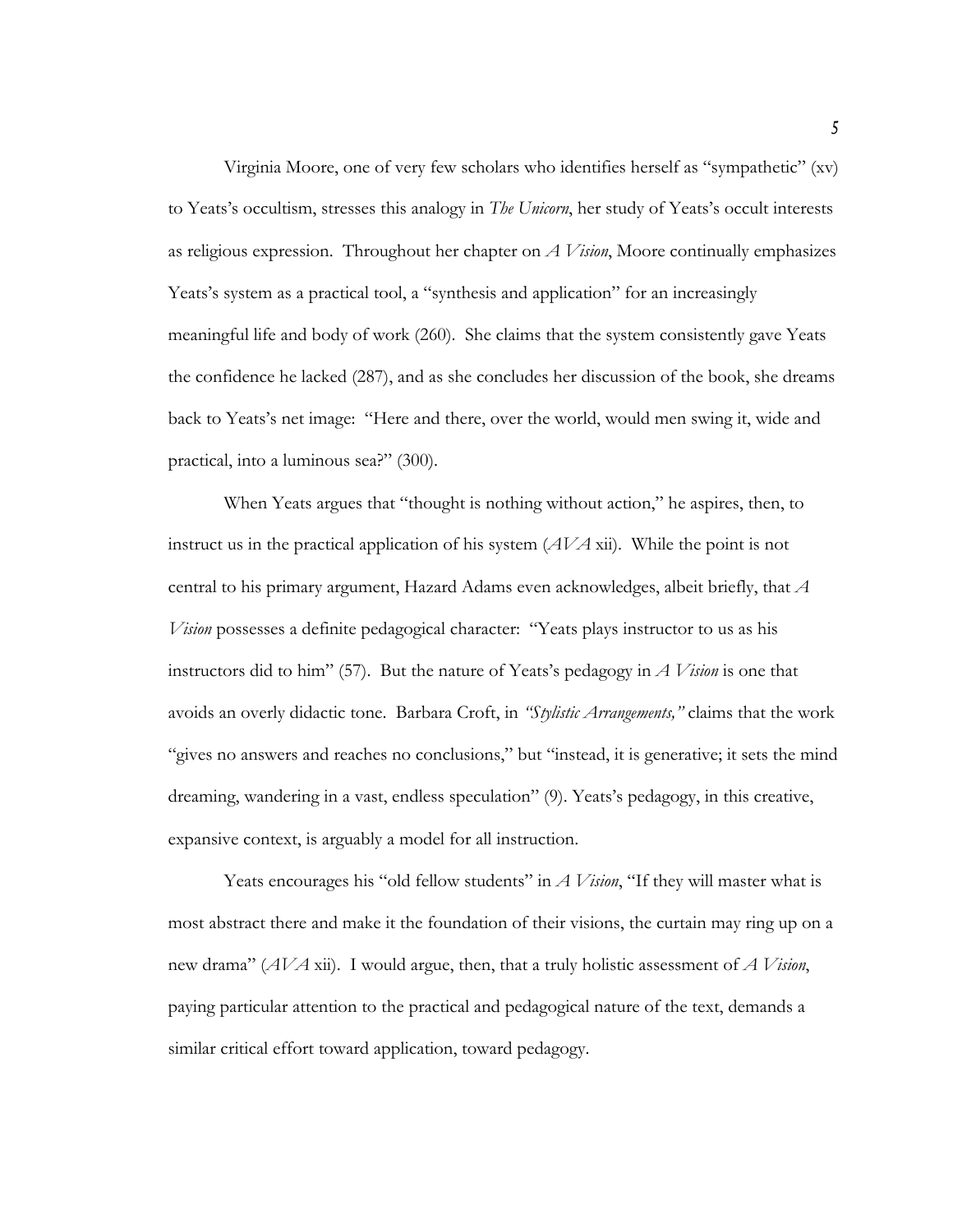And it is precisely those "awkward matters," I would argue, that enable and strengthen Yeats's system, providing a fertile source of confidence and power which Yeats invoked in his composition. Yeats himself often cited the essential nature of magic and mysticism to his thought and writing. In an early letter to John O'Leary, he claims, "If I had not made magic my constant study I could not have written a single word of my Blake book, nor would *The Countess Kathleen* have ever come to exist. The mystical life is the centre of all that I do and all that I think and all that I write" (*CL* 303). In *Yeats and Magic*, M. C. Flannery argues that Yeats's experiences with the supernatural were directly related to his growth as a poet. Similarly, Richard Ellman asserts that it was Yeats's marriage to Georgie Hyde-Lees and the subsequent automatic writings which evoked Yeats's most powerful verse. According to Ellman, during the writing of *A Vision*, Yeats was enabled by "a newly acquired sense of strength" as the work on *A Vision* "put wisdom at last within his reach"  $(224)$ .

An investigation of Yeats's occultism, therefore, and its ties to his writing processes will perhaps enable a more holistic assessment of *A Vision* by taking into account the practical use which Yeats made of his system. And, as Hazard Adams notes that, "among other things," the book is "about a lost, suppressed, or repressed tradition of poetic conventions" (25), the theoretical current for the present inquiry surely flows toward composition. *Aisling Mhor*, then, seeks to examine this "new drama," Yeats's *aisling* for writing, by aligning a practical consideration of *A Vision* within the diverse conversation of composition theory.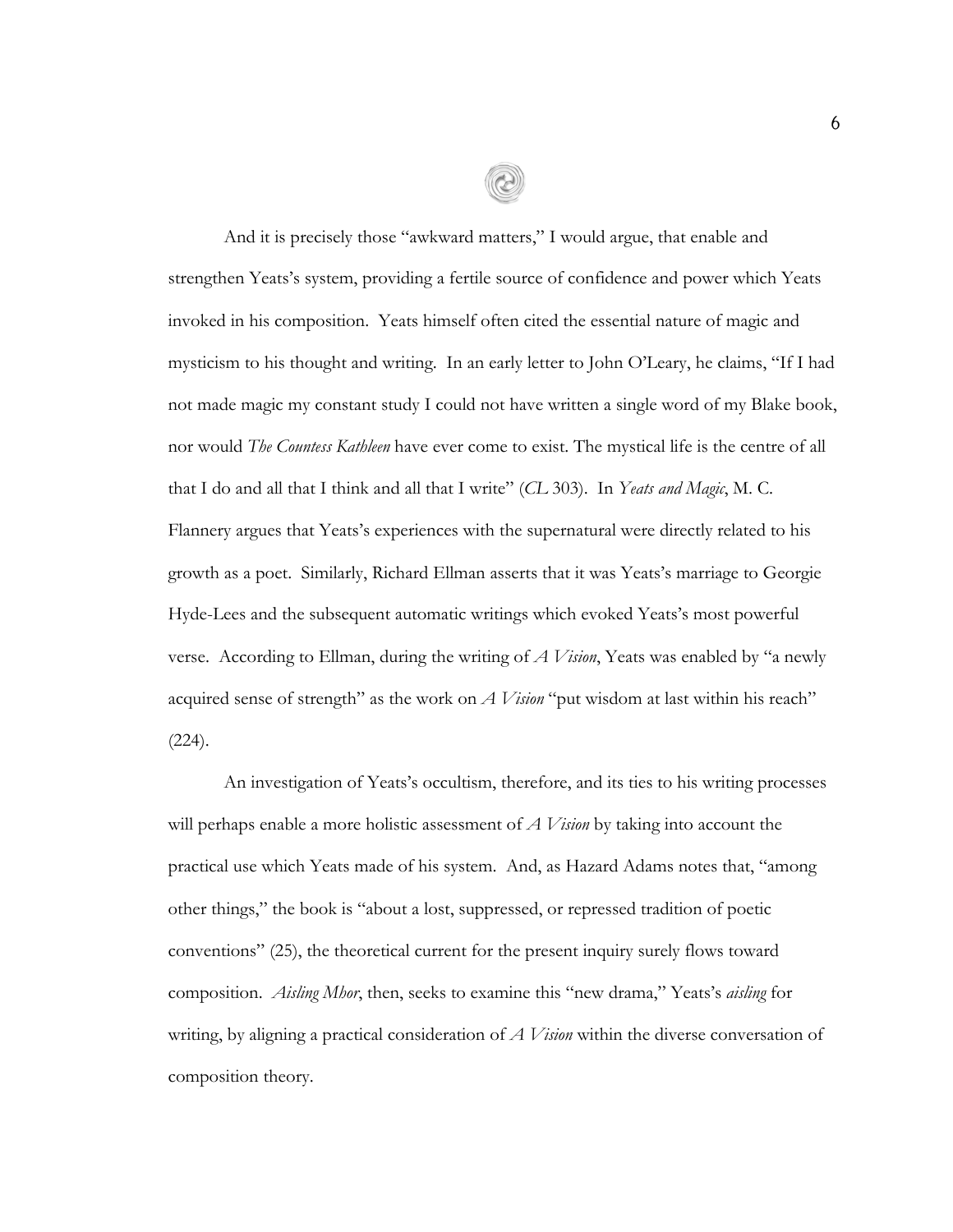To begin, compositionists such as Winifred Bryan Horner have often decried the theoretical rift between composition and literature in the contemporary English department. "Such a separation," she argues, "represents a fracturing of the language discipline that is detrimental to work in both areas, as unproductive as it is unwarranted" (1). The separation, it seems, stems from a well-founded distrust (primarily among compositionists) of proffering canonical literary texts as consummate exempla to be modeled in pedagogy. A more productive approach—particularly in the case of *A Vision*—is surely to be found, however, in exploring Yeats's work not as exemplary product but, rather, as suggestive of process.

An examination of Yeats's *A Vision* in light of composition theory immediately evokes a rich amalgam of questions concerning automatic writing, supernatural visions, occult symbolism, magical consciousness, and other esoteric issues. After all, Yeats envisioned his work as a system for resurrecting "all ancient tricks unlearned" (*CP* 211). The work, however, when read as practical and pedagogical, also invokes more seemingly mundane topics which are frequently explored and contested in composition: inspiration and invention, dualistic cognitivism, and visual literacy, among others. This study, then, will attempt to explore the overlap and interaction between what Ellman refers to as "Esoteric Yeatsism" (223-43), the system expounded in *A Vision*, and the multi-faceted project of contemporary composition theory.

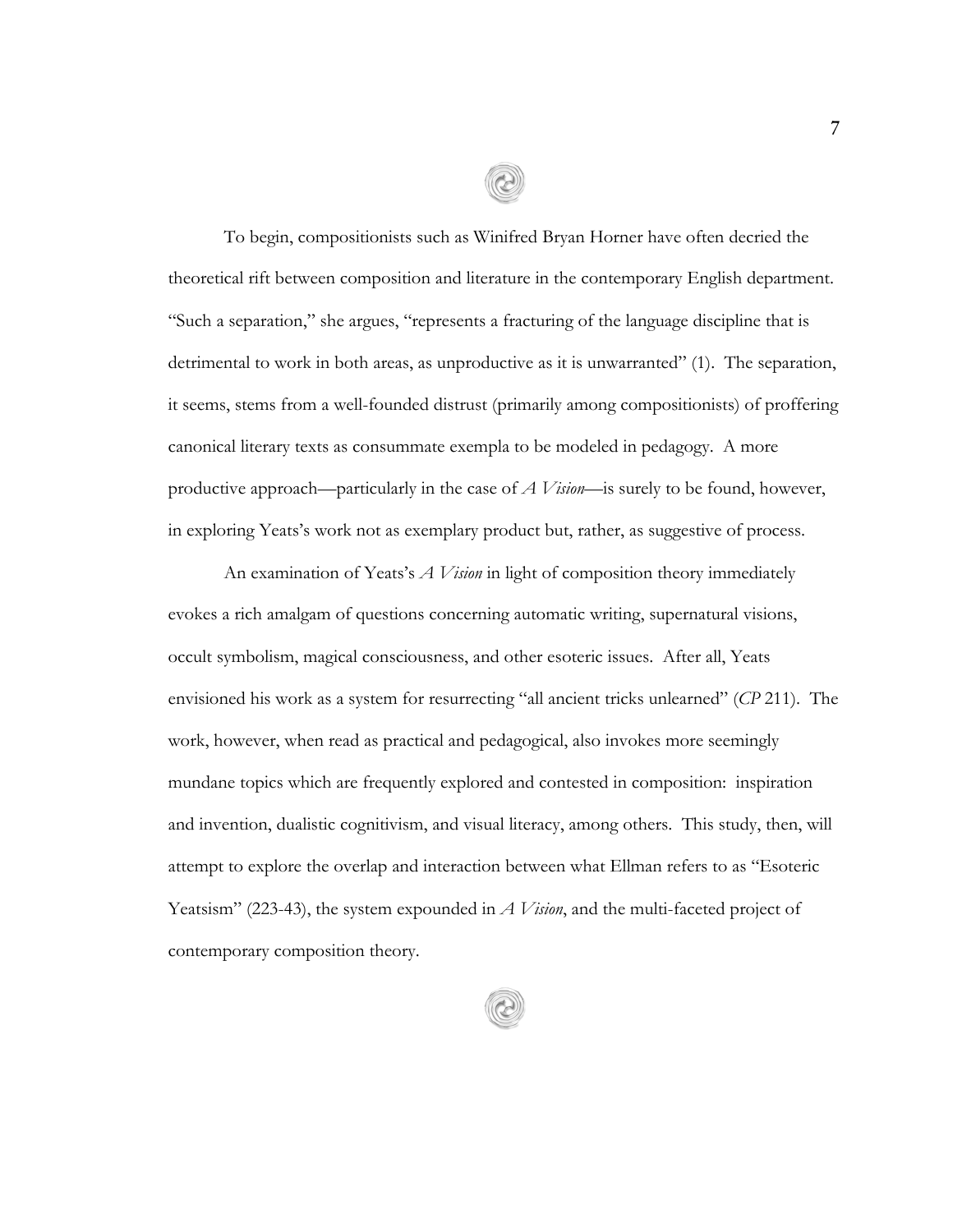Compositionists find themselves repeatedly at the borders of what various sciences have theorized in biological cognition, social dynamics, or personal psychology and identify that "mysterious" realm as the locus of what is perhaps the most critical phenomenon in the writing process. Lisa Ede argues that "metaphor plays an important role in discussions of writing, for we can never have complete unmediated access to the process of writing" (123), implying that at least some significant portion of the process of writing is occult, or hidden from our rational interrogations, and Kristie Fleckenstein similarly claims that "writing is in many ways an arcane endeavour" ("Creating" 28).

It may be, then, that the tools of magic and the occult, and their inherent correspondences with metaphor and symbol, are perhaps *more* practically suited to the theorizing of composition. In their anthology, *Presence of Mind: Writing and the Domain Beyond the Cognitive*, Alice Glarden Brand and Richard L. Graves argue that, in composition studies, "people are hungry for transformation" (5), pointing out that recent emphasis on cognitivebased pedagogy ignores many elements of the writing process which cannot be clearly described as cognition. When Brand and Graves further argue that "the greatest need for growth in composition studies lies now in the ways we create meaning beyond what is currently considered acceptable knowledge" (5), they clearly venture into occult territory.

From a literary perspective, Declan Kiberd argues that "Yeats's is a poetry which would, in all probability, cease to communicate, if it were ever fully known, because its images would retain no power in reserve" (441). Here, he acknowledges the occult aspect of Yeats's writing as a veritable repository of communicatory power, and it may be that an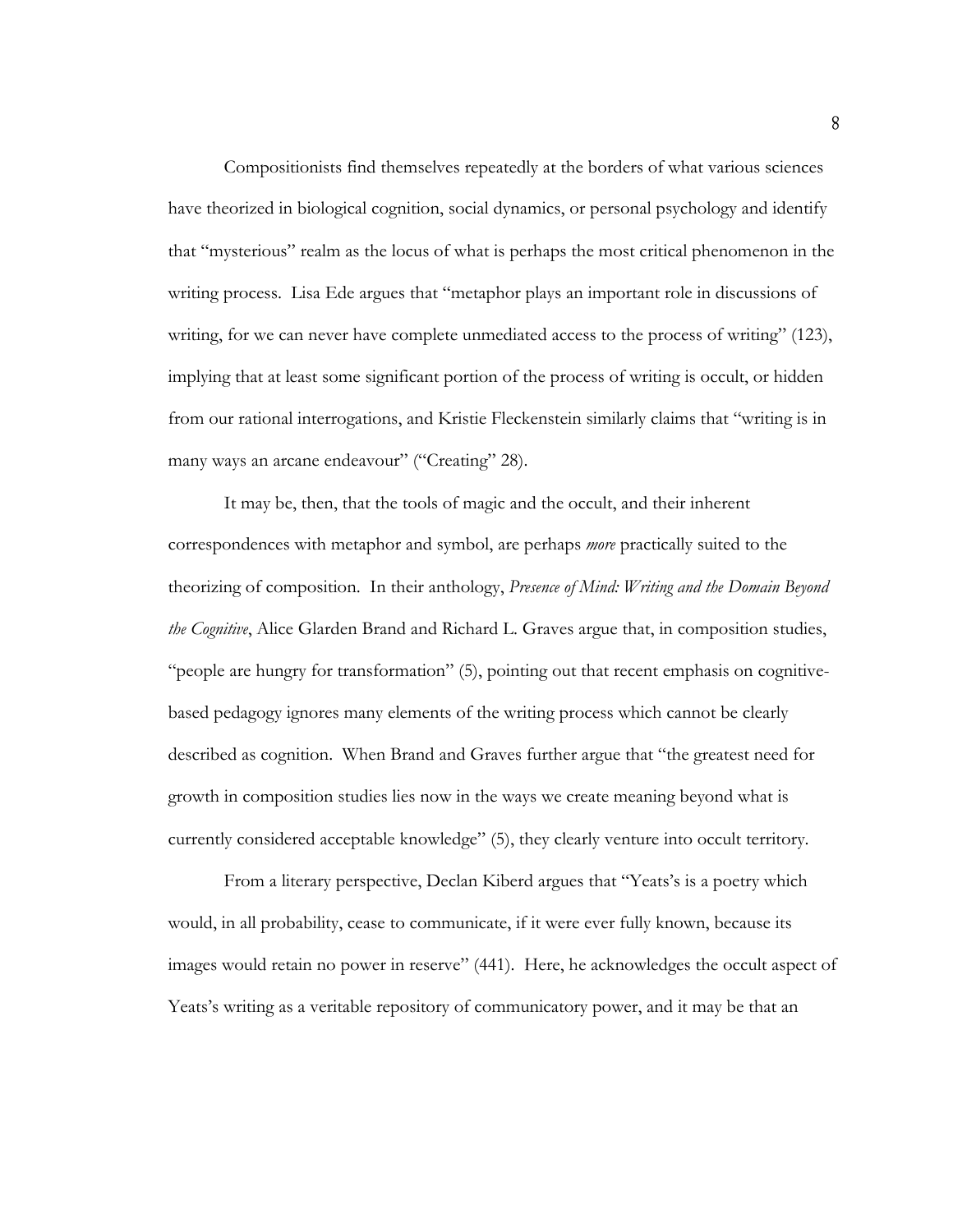exploration of that essentially unknowable realm will offer to composition theory a similar reservoir of generative power.

Initially, a consideration of Yeats's magic and occultism would seem to lend itself to the expressive theories of Ken Macrorie, Donald Murray, and Peter Elbow, given these theorists' emphasis on the writer's inner, subjective, and affective experiences. In its various forms, expressivism, with its genesis in the Romantic project, takes this occult region as its domain, and, among expressivists, the metaphor of magic is a common trope. In *Writing Without Teachers*, Elbow refers to "magic writing" as "wholly internal, hidden, and sometimes instantaneous" (65). Such comparisons rarely venture beyond the relative safety of the academically-sanctioned analogy, however. In *Writing With Power*, when Elbow again tacitly suggests that writing might be equated with magic, he attempts to preclude critical objections by rhetorically questioning his own rationalism: "Could I really believe something this irrational? Surely not. I guess" (357).

The reservations with which many compositionists consider "magic" stem in part from Janet Emig's study "Non-Magical Thinking: Presenting Writing Developmentally in Schools." Rooted in cognitivism, Emig's work did much to further emphasize the process method of writing instruction by denouncing the "magical" approach, which involves the "spontaneous materialization of a finished product" (Covino "Magic" par. 2). But these objections arise from a reductive, if not completely erroneous, conception of magic itself. Magic, by Emig's definition, connotes the superficial trickery of stage illusion and, thus, does little to validate the rich theoretical traditions which the practice of magic has evolved. By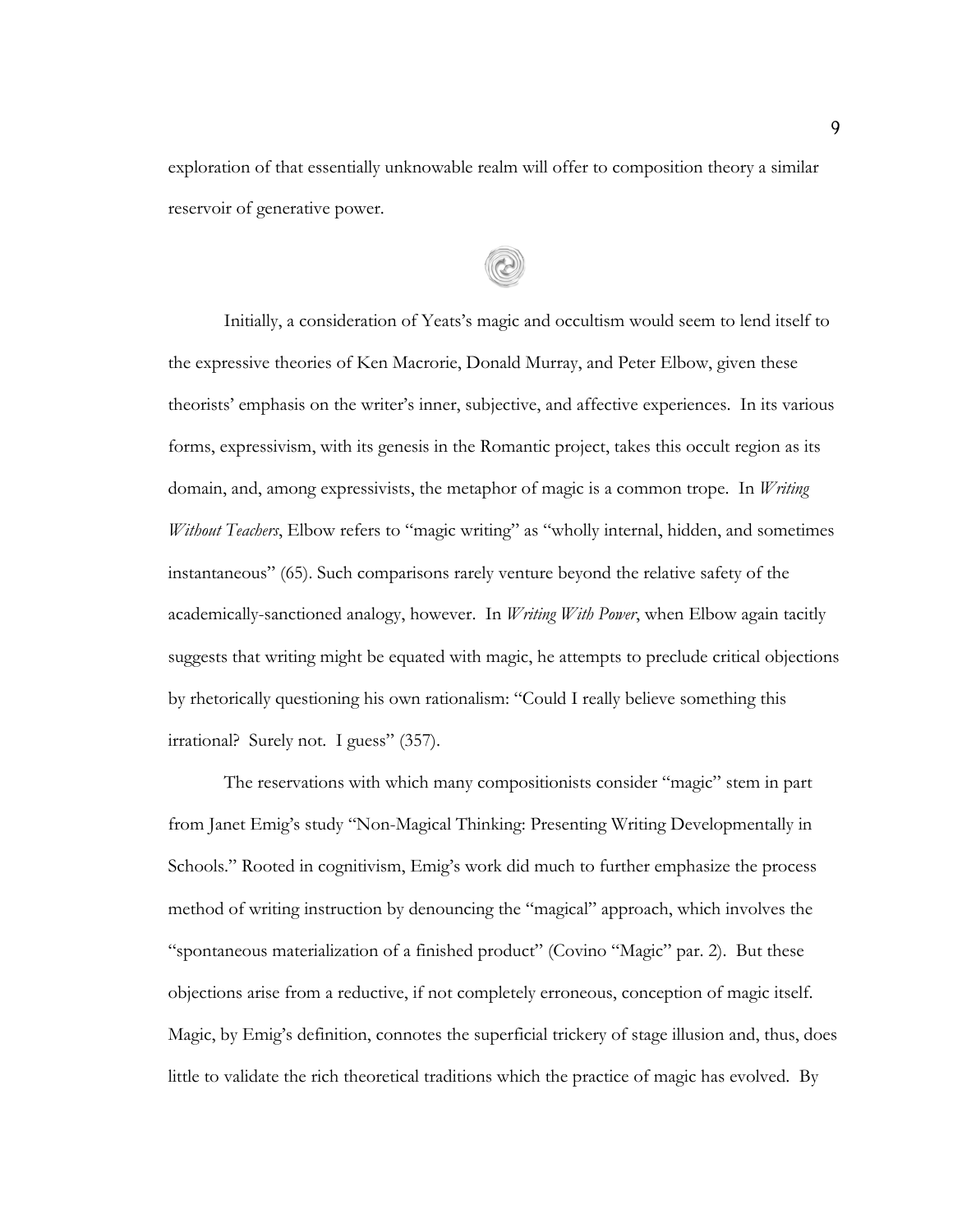understanding magic instead as a discursive, theoretically rich process, William Covino argues—as would, undoubtedly, Yeats—that magic engenders rather a "fertile, dynamic, and fluctuant imagination" (par. 3).

Such a dynamic imagination has often been argued as a necessary component in the writing process. Ann Berthoff contends that the imagination must be reclaimed from the "suffocating locale called The Affective Domain" (*Reclaiming* vii), which is largely a province of psychology. Rather, she argues, imagination should name "the active mind, the mind in action making meaning" (vii), and this echoes Yeats's wish for an "imagination free to create as it chose" (*AVA* xi) along with its consequent magical implications. Yet ultimately, as Yeats's concept of creative imagination is one that transcends the individual and expressivist in its application, Berthoff too understands that imagination must have a social dimension.

Berthoff argues in *Forming, Thinking, Writing* that the "social construction of knowledge is in a necessary dialectic with personal knowledge" (xvii), and she seems to make a point similar to Sherri Gradin's social-expressivist view: expressivism, with its focus on the subjective, inner processes of the writer, cannot be efficiently separated and placed in opposition to a social constructivist view, which holds that all writing emerges from social situations. This point is acutely born out in the occult symbology of Yeats's interlocking gyres which "consider subjectivity and objectivity as intersecting states" (*AVB* 71) and is echoed on many levels throughout his work.

Similarly, Karen Burke LeFevre, in her pivotal social-epistemic study *Invention as a Social Act*, also points out that rhetorical "invention often occurs through the socially learned process of an internal dialogue with an imagined other" (2). This conception of the process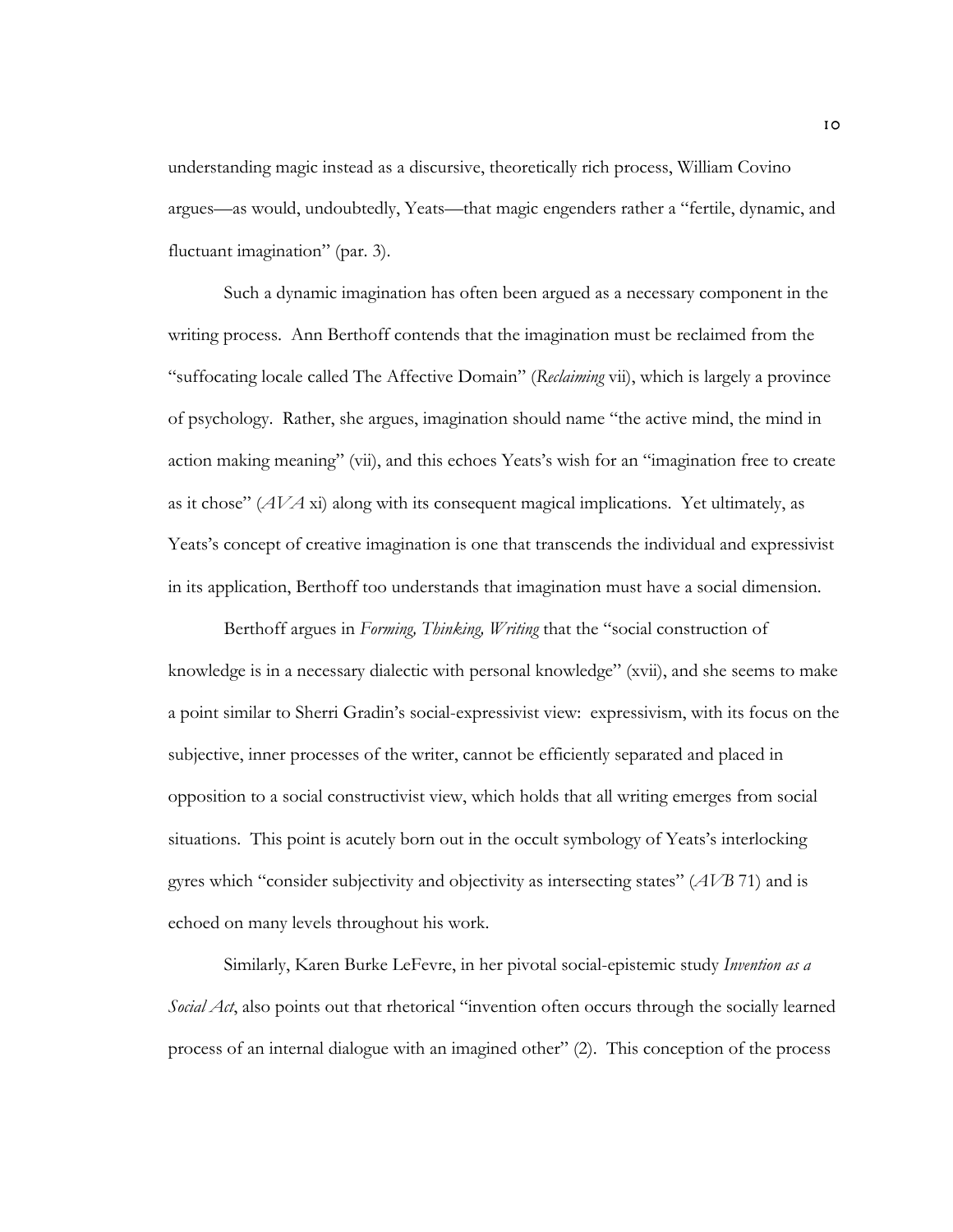of invention is easily aligned with Yeats's symbology as well as his beliefs regarding daimonic interactions and the efficacy of dialogic exchange. Such a perspective might also add a social mythology to predominantly expressivist theories such as Elbow's concept of freewriting via the methods and terminology of Yeats's system.

And, while *A Vision* certainly makes no claims toward the sciences of biology and psychology, Yeats's occult system may, however, be decidedly practical in addressing, metaphorically, some of the cognitive concerns of composition theory. Cognitive-based composing theories such as Gabrielle Rico's have often focused on the biological concept of cerebral duality in which each of the brain's hemispheres functions in particular, oppositional, yet complementary ways. According to Rico, "Natural writing is fully dependent on the cooperation and orchestration of both sides of the brain" (72-3). Again, Yeats's inter-locking gyre dynamic provides symbolic mythology for this cerebral duality, and the exploration of those symbols offers a unifying metaphor for even such science-based theories.

Finally, as compositionists have often recognized that "metalinguistic metaphors have practical and ethical consequences for writers and writing teachers" (Eubanks 92), the metaphors with which Yeats worked in *A Vision* are no exception. Even as mere figurative analogue, the diverse realm of magic and the occult offers to composition a theoretical framework replete with history, vocabulary, and innumerable practical texts which composition theorists have yet to fully explore. However, if we permit a stronger interpretation, taking magic and the occult seriously as alternative ontological description, we might engender an epistemology which is arguably more complete—precluding many of the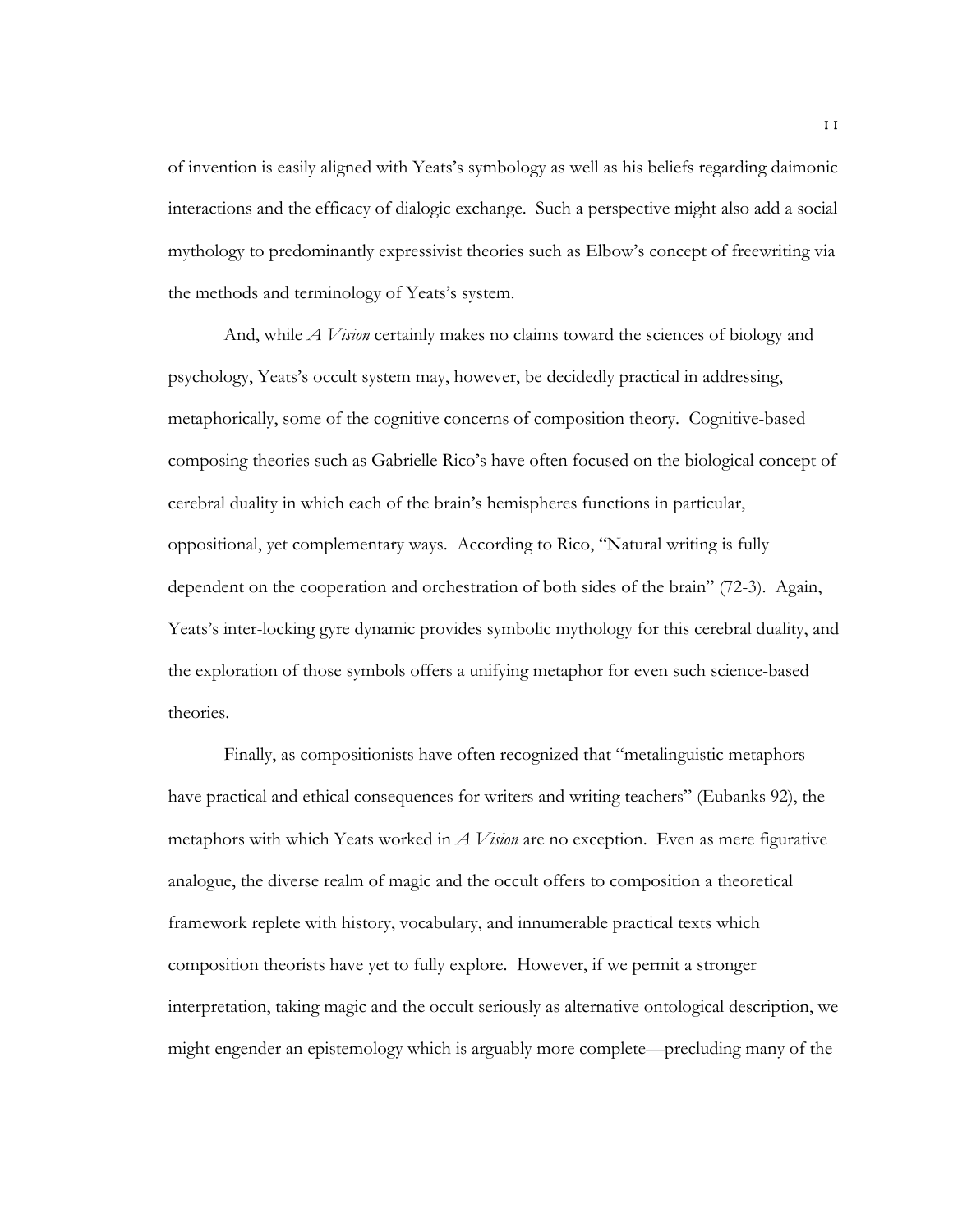disagreements which plague the discipline—and a resultant pedagogy that negotiates some of the taxonomical bounds of composition's leading theoretical perspectives.

In many ways, composition theory, in its current state, resembles what Yeats might have called a "soul in division from itself" (*CP* 310). As James Berlin notes in his taxonomical study, *Rhetoric and Reality*, modern writing instruction has divided itself into three major epistemological categories: objective, subjective, and transactional. From these categories emerge, respectively, the cognitivist, expressivist, and social-constructionist theories which dominate the contemporary composition project. Berlin claims, however, that none of these categories are "monolithic" and emphasizes the diversity inherent in each (6). But it is arguable that the postmodern project, with its eminently pluralistic approach, has further polarized these broad divisions by encouraging ever-narrowing specializations.

Compositionist John C. Briggs in "Saving Pluralism from Itself: Peter Elbow, Kenneth Burke, and the Idea of Magic" argues that the pluralism which infuses much of current composition theory is "in danger of becoming indifferent to or devaluing the viewpoints that pluralism is supposed to tolerate and respect," so much so that the "very notion of a common purpose within the pluralistic association is now problematic" (par. 2). He points out that an uncritical tolerance of all theoretical perspectives—he mentions expressivism, cultural criticism, and cognitivism, among others—means that "significant speech about what that purpose is or ought to be is in danger of being vitiated by pluralism's insistence upon the significance of all speech" (par. 2).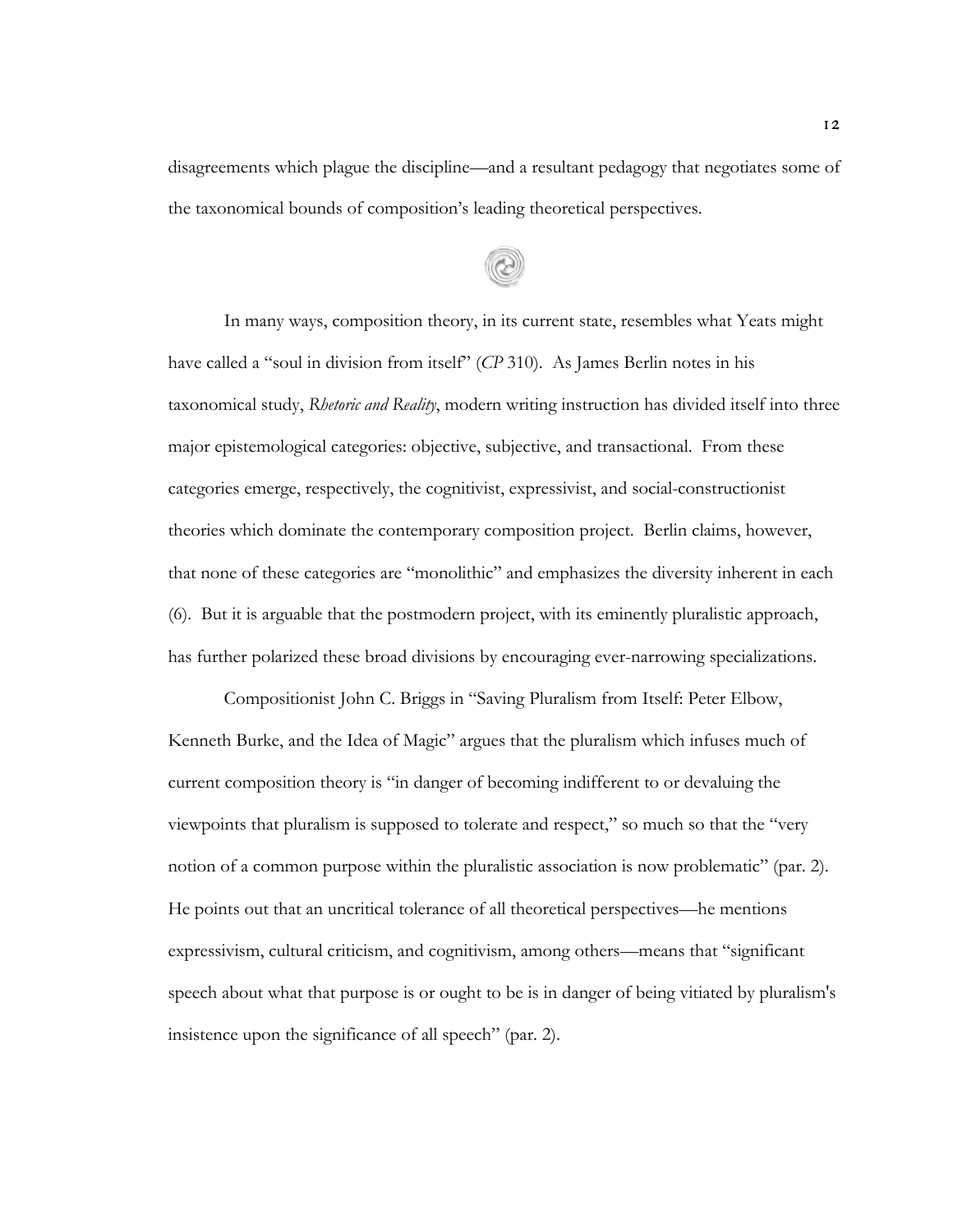To redress this perceived pluralistic impasse, Briggs recommends a return to the "fundamental assumptions" in composition theory, particularly via the work of Peter Elbow and Kenneth Burke, both of whom "wonder about the mysteries of rhetorical power" (par. 3). Specifically, Briggs argues that, through their discussions of rhetoric and the "richly suggestive phenomenon of magic" (par. 4), Elbow and Burke might encourage composition theorists to reconsider the most basic elements of the rhetorical situation. Acknowledging these "almost occult" elements (par. 4), he claims, "would give us another way of approaching the problem of defining genuine rhetorical literacy. And it would help the profession move beyond conventional conflicts between expressivists and specialists, practitioners and theorists" (par. 44).

Since many compositionists would likely argue that, in classroom application, their pedagogies represent a "complex blend of theories that our current taxonomies discourage or completely deny" (Gradin 16), it seems eminently practical to work toward what Yeats would term a "Unity of Being" among these various theories. And, in casting out Yeats's "net for a herring fisher," such a synthesis might be engendered by considering the diverse realm of magic and the occult arts.

In "Creating a Center that Holds: Spirituality through Exploratory Pedagogy," Kristie Fleckenstein uses a reading of Yeats's "The Second Coming" to argue that something of a pedagogical apocalypse is imminent if current teaching methods fail to construct a "spiritual center" (25). While Fleckenstein's apocalyptic tone is perhaps too strong for the present application, her argument for an exploratory pedagogy, an integration of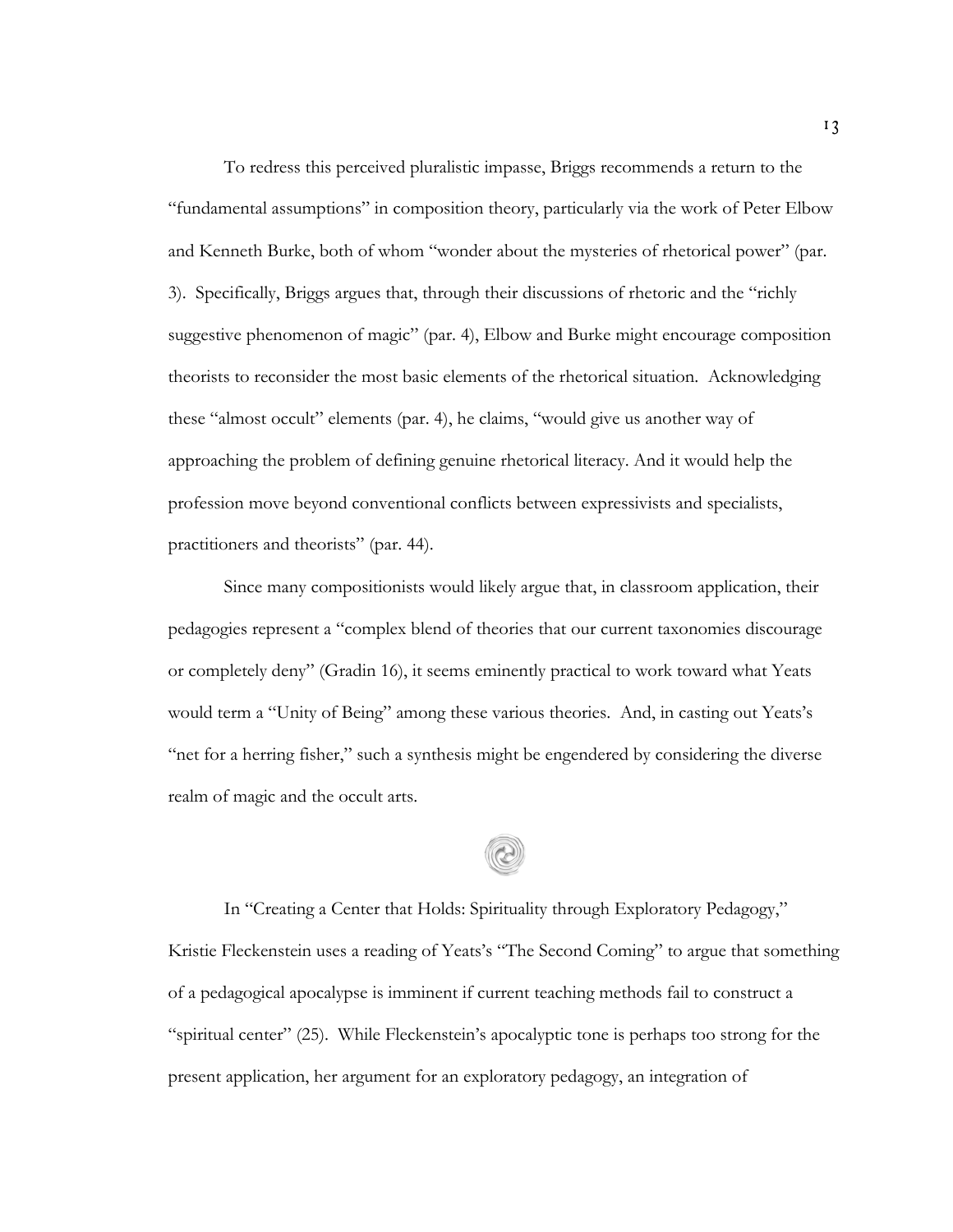"nontraditional approaches" (27) along with established conventions does seem directly in keeping with Yeats's aspirations in *A Vision*. And such a holistic pedagogy, I would argue, cannot be too frequently asserted.

For instance, innovative composition methods which have become largely institutionalized—again, such as Elbow's freewriting—are consequently fully detached from many of their possible occult conceptions. In my own teaching experience, such pedagogical practices, no matter how well they are philosophically and empirically justified, are too-often easily dismissed in classroom application as clever, but ultimately unaffective, teaching tricks. These instructional methods quite often function as Bruno Bettelheim claims of realistic stories: they "inform without enriching," a problem he claims "is unfortunately also true of much learning in school" (54). It may be that restoring to these practices the mythological level for which Yeats argues in *A Vision* is a practical method for enriching, even spiritualizing, various classroom applications.

In addition, the emergent spiritual center which Fleckenstein describes functions analogously to Yeats's system in that it offers both an ordering principle and a integrative dynamic, an act of synthesis which "builds on the multifaceted nature of truth making" (Fleckenstein "Creating" 30). The construction—or re-construction, as Yeats might argue—of a spiritual center in composition studies will certainly require, then, an effort to reconcile our theoretical divisions into an integrated yet dynamic unity. But such a renovation must also entail the construction of a mythologically rich paradigm which will ultimately accommodate an active spiritual vitality.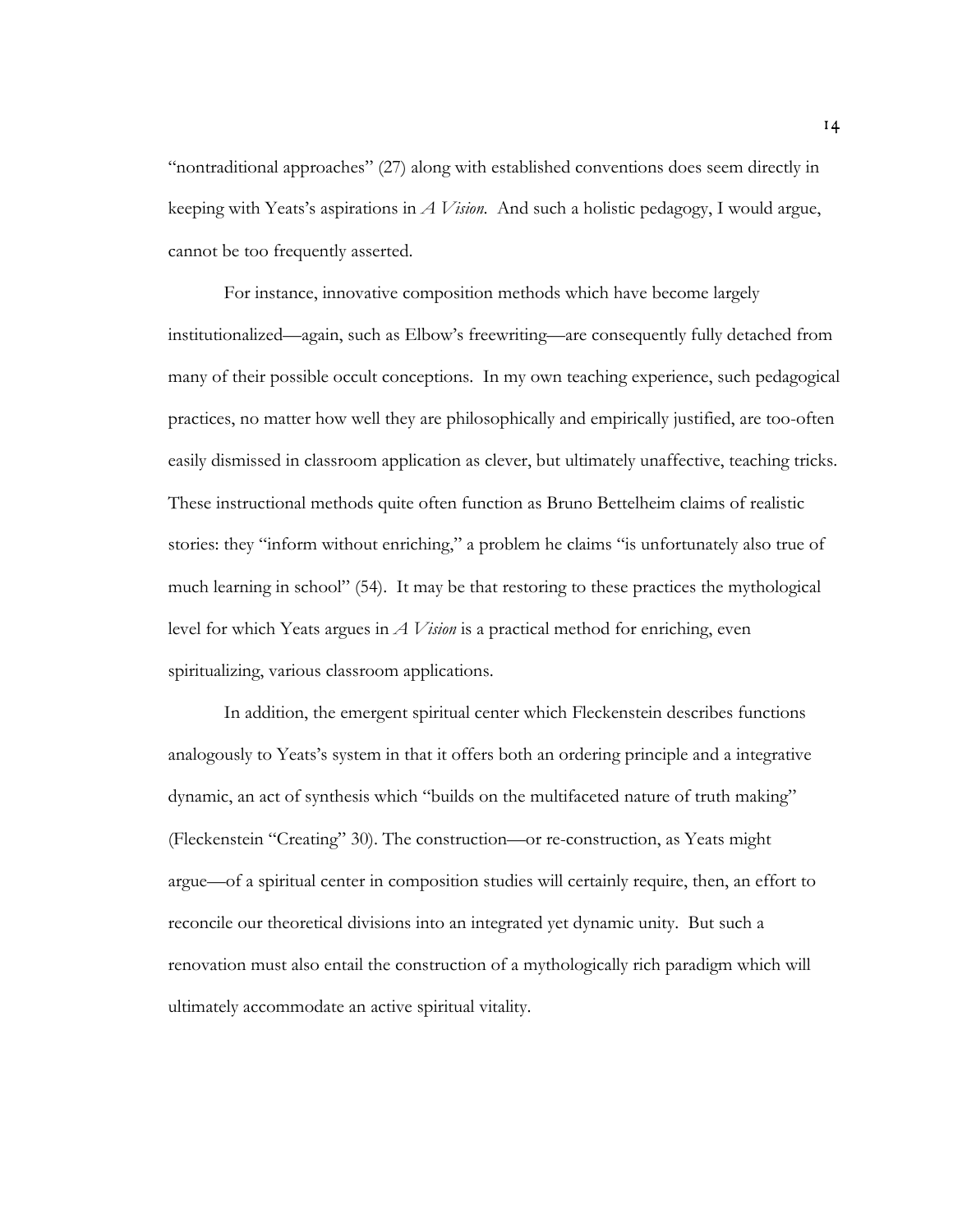As Yeats understands when he writes that "Myself must I remake" (*CP* 308), a composition born of an animated, magic consciousness can, perhaps even must, involve this holistic process of restructuring reality. Or as Andrea Lunsford has suggested, "It is only by actively composing our worlds that we can know them" (8-9). In this context, William Covino argues that by employing the "magical/rhetorical belief in a cosmology of possibilities for re-ordering discourse and reality" ("Magic" par. 16) we might transform those repressive, mechanistic dynamics which inhibit us. And bell hooks, in her celebration of a more liberating pedagogy, hints toward the occult when she argues that we look "beyond the boundaries of what is acceptable" to discover a landscape in which me might "create new visions" (12).

"That we may believe that all men possess the supernatural faculties," writes Yeats near the close of *A Vision*, "I would restore to the philosopher his mythology" (*AVA* 252). This study offers, then, as did Yeats himself, a mythology for composition theory by juxtaposing it with the alternative rhetoric of Yeats's protean magical and occult methodology. By considering a pedagogical application of the system espoused in *A Vision*, taking Yeats's writings not as literary exempla but rather as an *aisling* of visionary, mythological composing methods, *Aisling Mhor* suggests, ultimately, that perhaps through a dynamic synthesis of various neglected, occult concepts, the contemporary project of composition might find ever more creative ways to integrate various disparate and competing theories and, thus, offer a truly enriching, holistic method for envisioning the act of writing, a method which is, as Ellman says of Yeats, "unified and liberated" (294).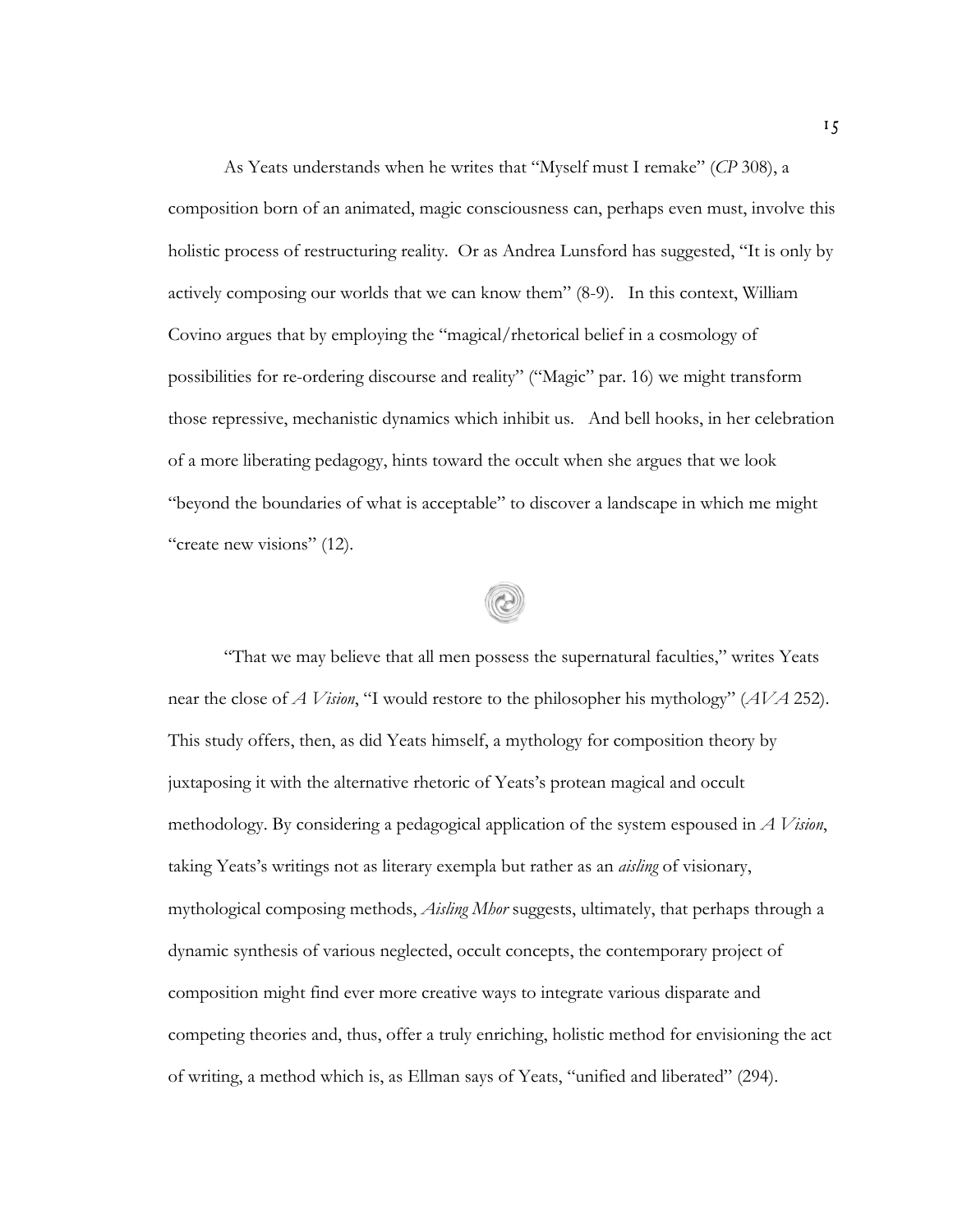### CHAPTER ONE "That Ever-Hidden Thing"

"Making sense of the world," Ann Berthoff argues, "is composing" (*Forming* 3) and, further, "how you construe is how you construct" (21). When Yeats began the sessions which led to the writing of *A Vision*, he wrote, in a letter to Lady Gregory, that his "mystical philosophy" "makes me feel that for the first time I understand human life" (*CL* 644), and "his vision" had, according to George Mills Harper, "assumed cosmic proportions" (*YVP* 15). That the experiences which Yeats recounts in his introduction to *A Vision* in 1937 offered him a creative sense of order, amid the seeming chaos of modern Ireland and modernity at large, is an idea which may offer to composition theory a viable, expansive paradigm for the act of composing.

While the innumerable literary critics who have treated Yeats's work have drawn parallels between the contents of *A Vision* and the poetry and drama which that system seems to inform, few have considered the implications of *A Vision* for Yeats's writing process. In *Yeats at Work*, Curtis Bradford's textual study of Yeats's writing process, the experiences which led to *A Vision* are largely glossed over. In discussing the years 1918-20, Bradford does tentatively note that Yeats "was intellectually and emotionally stimulated by those strange experiences described in 'A Packet for Ezra Pound'" (64). Yet the automatic scripts, which were in full bloom during these years, are never explicitly mentioned, nor, in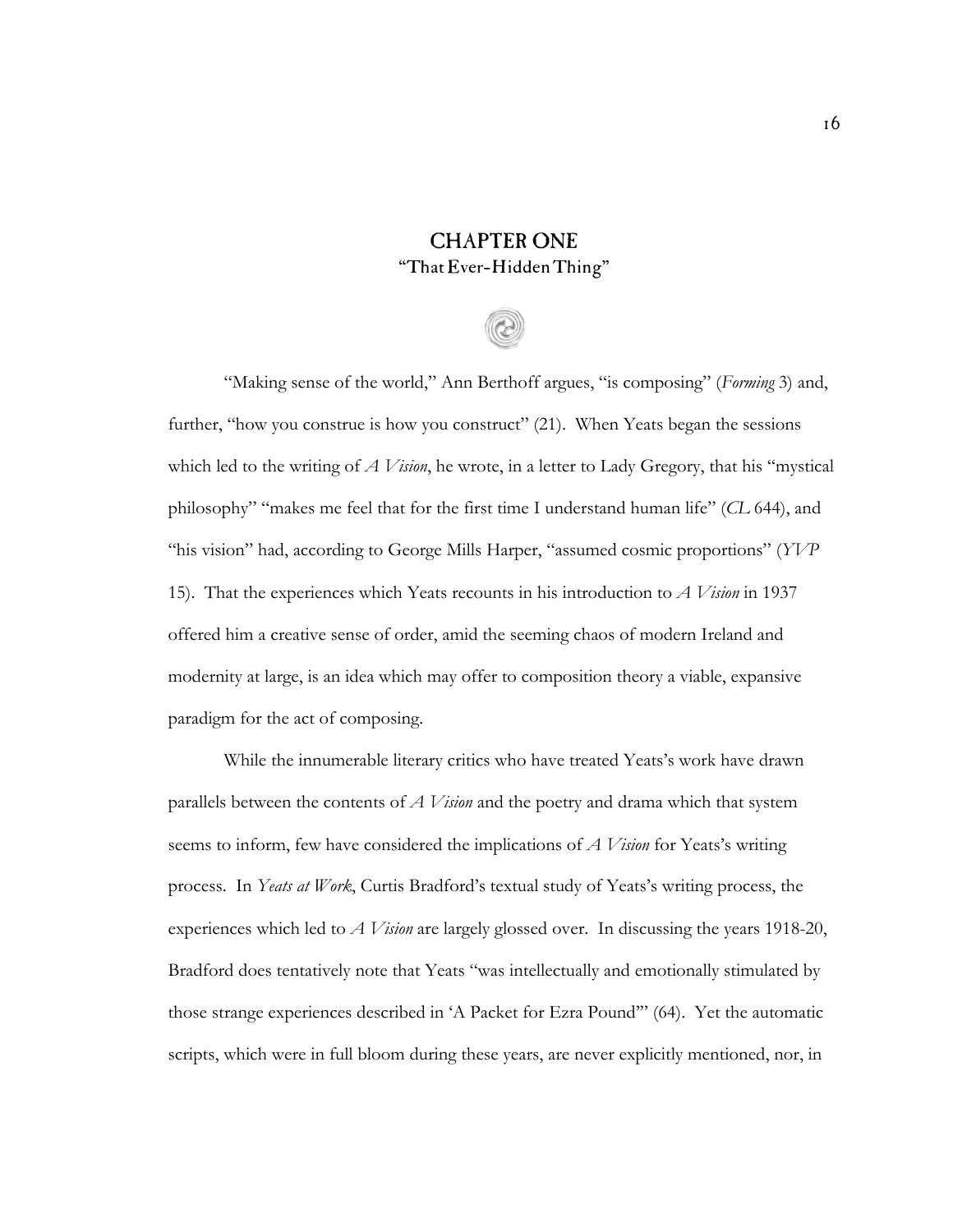the entirety of the study, are the actual contents of *A Vision*. In the introduction to *Yeats's Vision Papers*, however, George Mills Harper observes that, as Yeats received the automatic writings, he was consistently inspired to compose: "His emotional state in the first weeks of marriage while he and George produced an incredible amount of Script stirred him to write" (12). Harper explicitly connects the reception of the automatic scripts to a new facility of composition and a renewed sense of order and purpose.

That Yeats's instructors came to bring him "metaphors for poetry" may be true on several levels. While most literary critics are quick to interpret these "metaphors" as raw materials for Yeats to shape and develop in his writings—as mere content for his verse—a more expansive interpretation might understand this phrase as "metaphors *for* poetry"—that is, as metaphorical structures for the act of composing verse. When compositionist Phillip Eubanks considers the efficacy of metaphors for the composing process, he rightly claims that the making of metaphor "has to do with one conceptual domain structuring another" (92). It may be, then, that the juxtaposition of Yeats's process in receiving and articulating *A Vision* along with the process of composition itself offers to composition theory an alternative conception of writing "because, to him who ponders well, / My rhymes more than their rhyming tell / Of things discovered in the deep" (*CP* 46).

Perhaps the central metaphor for Yeats's "incredible experiences," and certainly the central metaphor for the present study, is that of the *aisling* or vision-poem, in which prophetic symbolism is gleaned from supernatural contact. And, as Eubanks further argues that it is impossible to gain "important insight into a single metaphor without also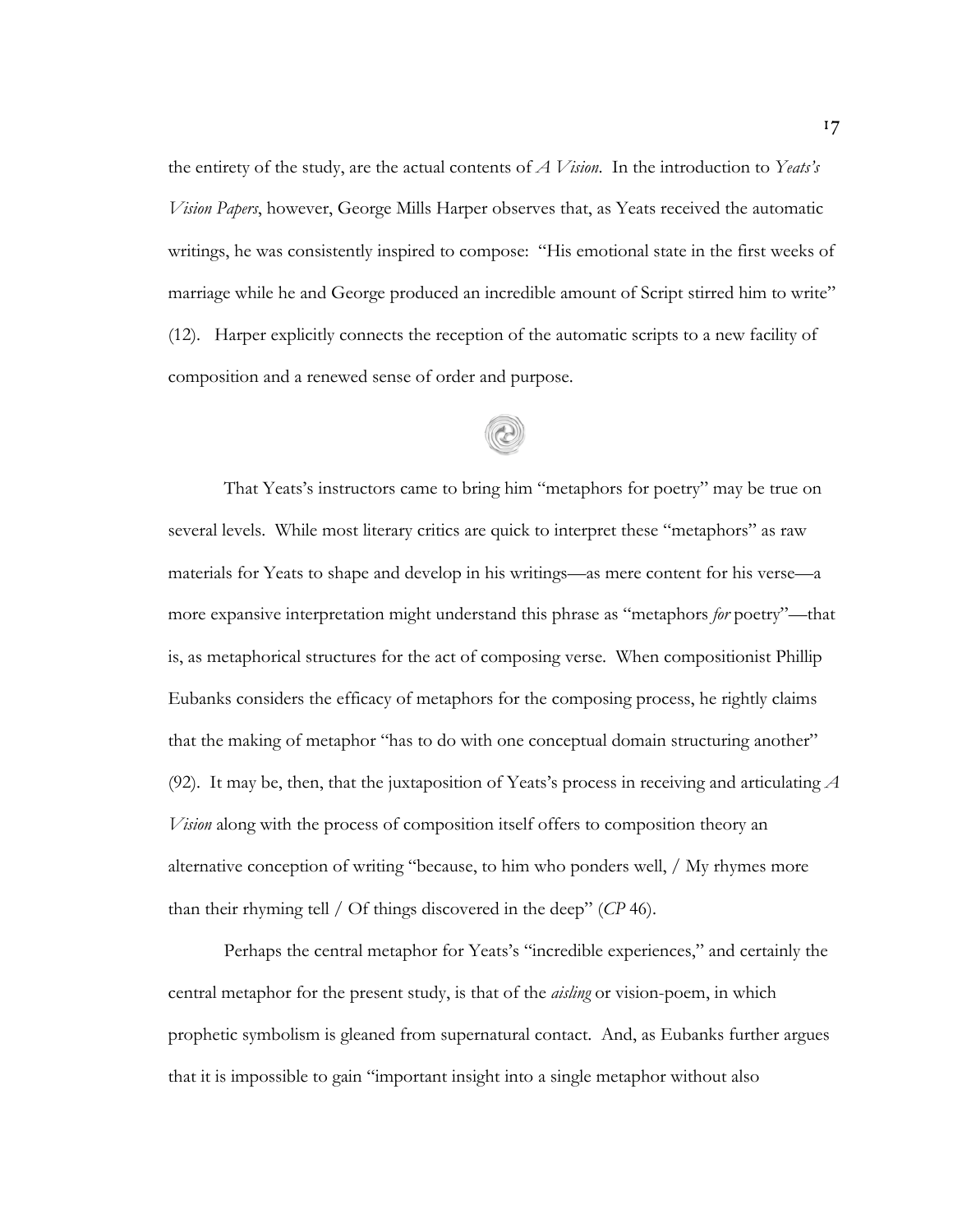considering the metaphors that support it and to which it responds" (94), a consideration of Yeats's *A Vision* in terms of the *aisling* offers a complex web of associations, rooted in magic and the occult, with numerous parallels to the process of composition.

In Seamus Heaney's translation of "*Gile na Gile*," a poem paradigmatic of the *aisling* form, the poet is met with a "brightening brightness, alone on the road" (Ó Rathaille 131) which, we soon discover, is a woman of the *sidhe*. Though the dream-vision is an ancient poetic convention, Ó Rathaille's *aisling* is one of the best-known among those which flourished in Ireland in the 17th and 18th centuries. "*Gile na Gile"* is certainly paradigmatic of the genre, for according to Declan Kiberd, the structure of the *aisling* was "rigidly formulaic:"

> It began with a poet, frustrated and weak, falling into a doze by river, lake or mountain-side; and thereafter, he was visited by a *speirbhean* or sky-woman, who was in effect a medium for a supernatural power. . .then, with occult symbolism and complex metaphor, the *speirbhean* would foretell the return of

the Gaelic rulers and values, and the extirpation of the Saxon occupier. (318) Immediately, Kiberd's narrative recalls the structure of Yeats's "The Song of Wandering Aengus," though Yeats, in this *aisling*, bends the formula to his own ends. Given that Ó Rathaille was counted among the Celtic bards with which Yeats was so enamoured, what his use of the *aisling* suggests, however, is that Yeats was not only thoroughly familiar with the form but also intrigued by its implications. Yeats revisits the form again—albeit antithetically—in "Leda and the Swan" when the supernatural visitation is a violent one and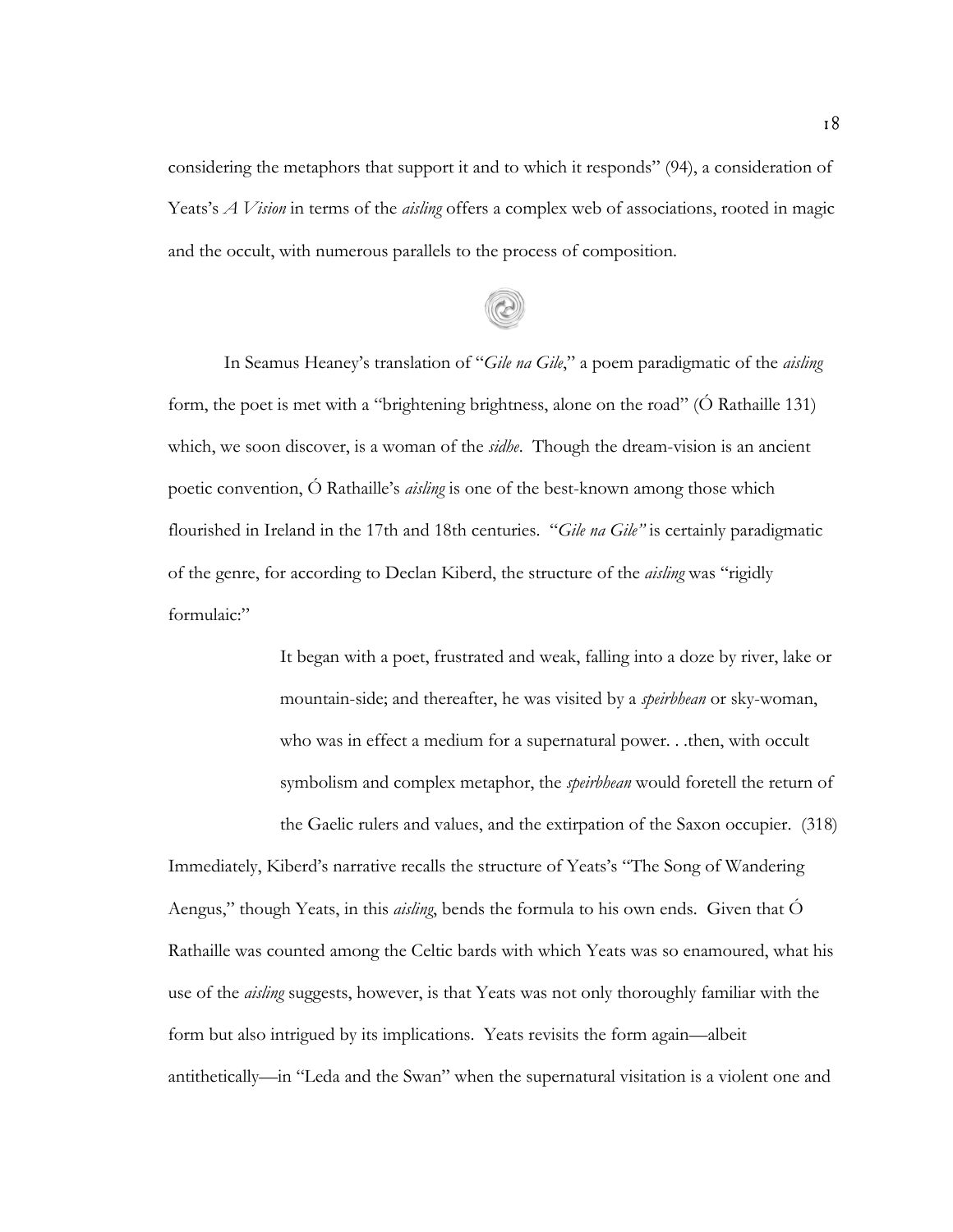the prophecy tragic. Perhaps, then, what seemed most appealing to Yeats was the abstract structure of the vision-poem rather than any specific, delimiting political message.

When Kiberd connects the *aisling* form to *A Vision*, however, he does so almost entirely in political terms. He argues that Yeats's *A Vision* is an attempt to "define an alternative vision of society" (316), in keeping with the political motivations of the *aisling* writers, and Kiberd never strays far from his post-colonial agenda. He does acknowledge, however, that the work, with "all its arcane lore," was intended "to provide a spiritual foundation for the new nation-state" (316), yet the significance of this occult element is never fleshed out in the study.

The occult element of the *aisling*—aside from the obvious supernatural apparition—is born out in "*Gile na Gile"* when Ó Rathaille writes of the prophecy imparted by the *speirbhean*:

> News that was secret she whispered to soothe her aloneness, News of the one due to return and reclaim his true place, News of the ruin of those who had cast him in darkness, News that was awesome, too awesome to utter in verse. (131)

Given that the actual content of the prophecy—aside from the implied eminent return of the king—is never revealed to the reader, we might conclude that the news "too awesome to utter in verse" is of considerable power and consequence. After receiving this news, the poet claims that "my head got lighter and lighter but still I approached her, / Enthralled by her thralldom, helplessly held and bewildered," (131). As one thoroughly versed in the glamoury of fairy lore as well as the mysteries of esoteric magic, Yeats undoubtedly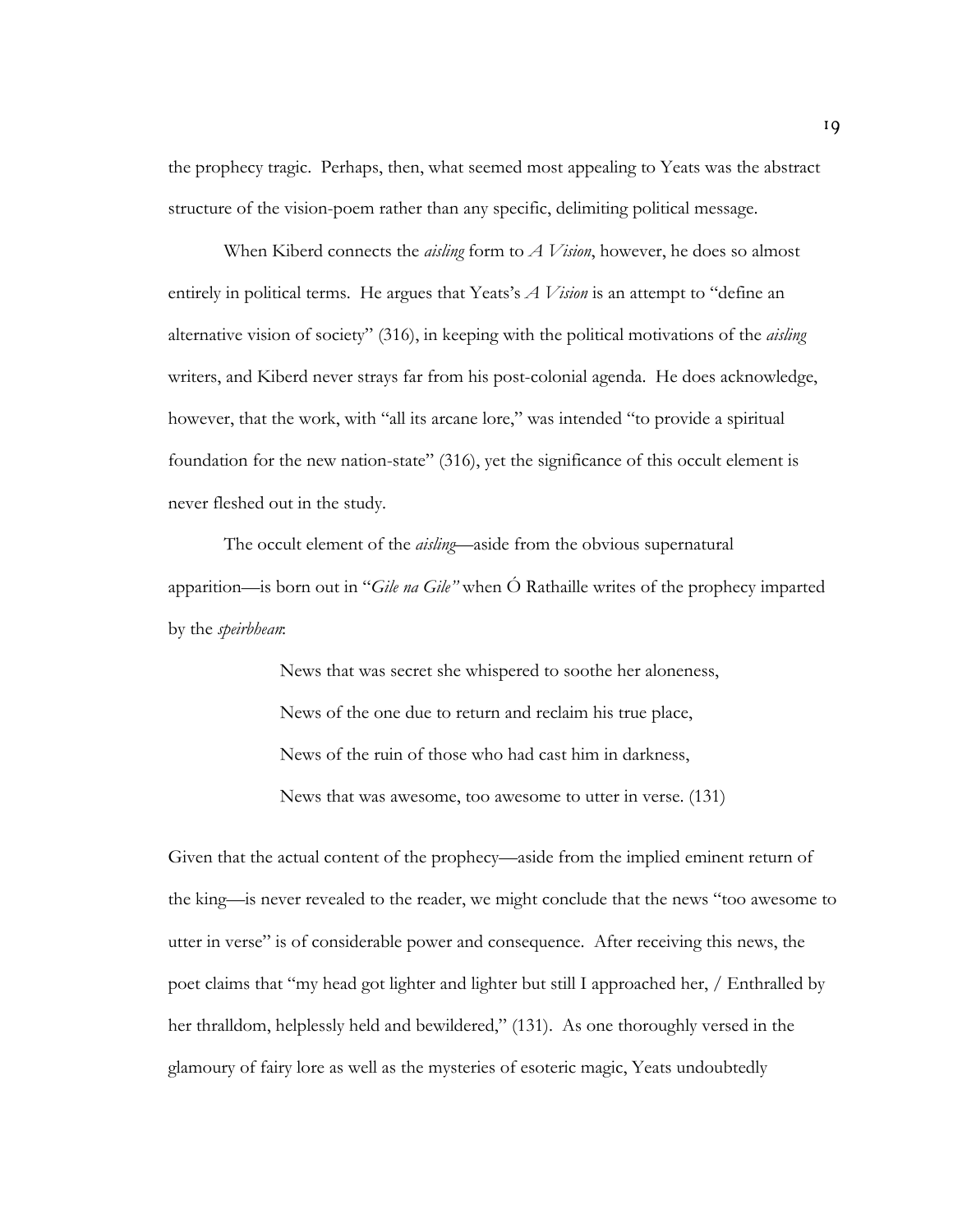understood implications for this "thralldom" and this awesome, hidden truth—implications which include, but ultimately transcend, the political sphere.

In Eoghan Rua Ó Suilleabhain's "A Magic Mist," another apt example of the 18th Century *aisling*, the poet recognizes a new ease of speech in the presence of the supernatural apparition:

How it fell, I write out in these verses

—how I let my lips speak unrestrained,

the sweet things that I told the fair maiden

 as we stretched on the green mountain slope. (Ó Tuama & Kinsella 189) Here, the poet, in his encounter, finds a new fluency in the face of his despair, and his words flow, "unrestrained," both in that moment and in the reconstruction in verse. When Yeats, a poet despairing of the condition of the world around him, found himself in receipt of supernatural prophecy through his new wife's mediumship, he found himself similarly inspired. In the writing of *A Vision*, then, Yeats found not only the hidden auspices of a "returning" kingdom—a kingdom more amenable to his soul—but also a method for engendering creation.

"Whether that other kingdom is the fairy world, the alchemical realm of the moods, or the sphere of reality in *A Vision*," argues Barbara Croft, "this is the world that imagination discovers; it contains truth that can only be discovered by instinct" (132). Here, Croft identifies the syncretic esotericism which Yeats seemed to draw from in all aspects of his work, an apparent unity which, for Yeats, elided all that was hidden or secret in folklore,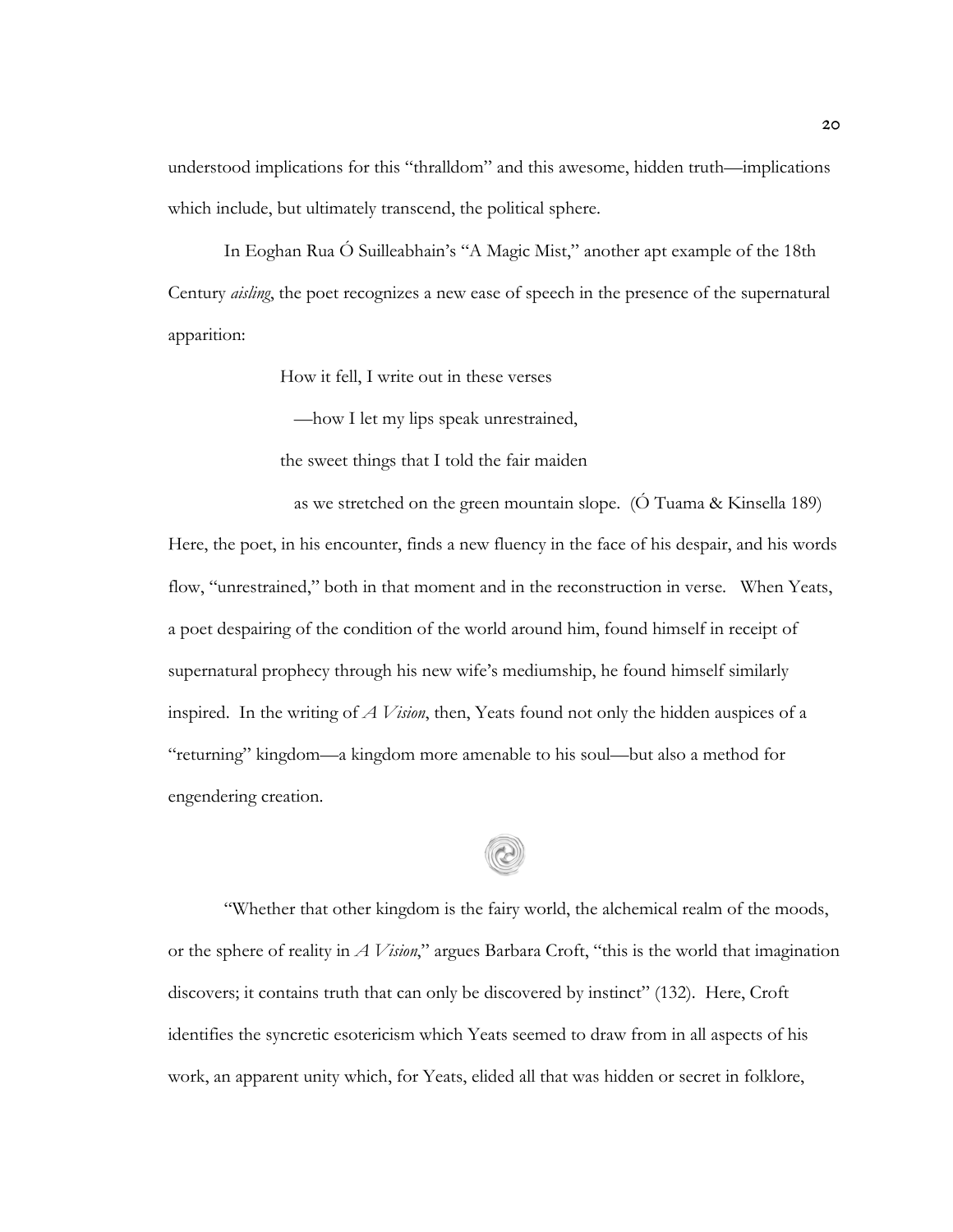religion, magic, and philosophy. And, as Croft rightly notes, such a dynamic sense of an otherworld required that Yeats initially abjure cold rationality in favour of an intuitive openness.

Yeats certainly understood the problems with a too-strict reliance on objective reason in his own thinking. He writes in his journal from 1909, "Twenty, no, a hundred times if I had acted upon impulse and against reason I should have created a finer world of rights and wrongs, a more personal and passionate life than impersonal reason could give" (*MEM* 254). Here, Yeats again acknowledges that objective reasoning fails on its own to bring passion—inspiration—to life.

Yeats's many observations about the increasingly fragmented ontological paradigm which dominated his world in the late  $19<sup>th</sup>$  and early  $20<sup>th</sup>$  Centuries are interestingly paired throughout his writings with statements of an imminent shift in that paradigm and echo a similar anticipation in the *aisling*. In 1897, Yeats writes that "we are in the midst of a great revolution of thought, which is touching literature and speculation alike; an insurrection against everything which assumes that the external and material are the only fixed things, the only standards of reality" (*UPII* 45). Here, Yeats understands his world as reeling in the midst of turmoil while poised on the cusp of a more dynamic and constructive future, much as the *aisling* poets envisioned themselves, too, on the brink of deliverance.

Such revolutionary statements are easily understood in terms of Thomas Kuhn's work in the philosophy of science. In his oft-cited *The Structure of Scientific Revolutions*, Kuhn argues that paradigm shifts occur only in the presence of a malaise created by the failure of a particular paradigm to sustain a conventional pattern of exploration. Kuhn likens a shift in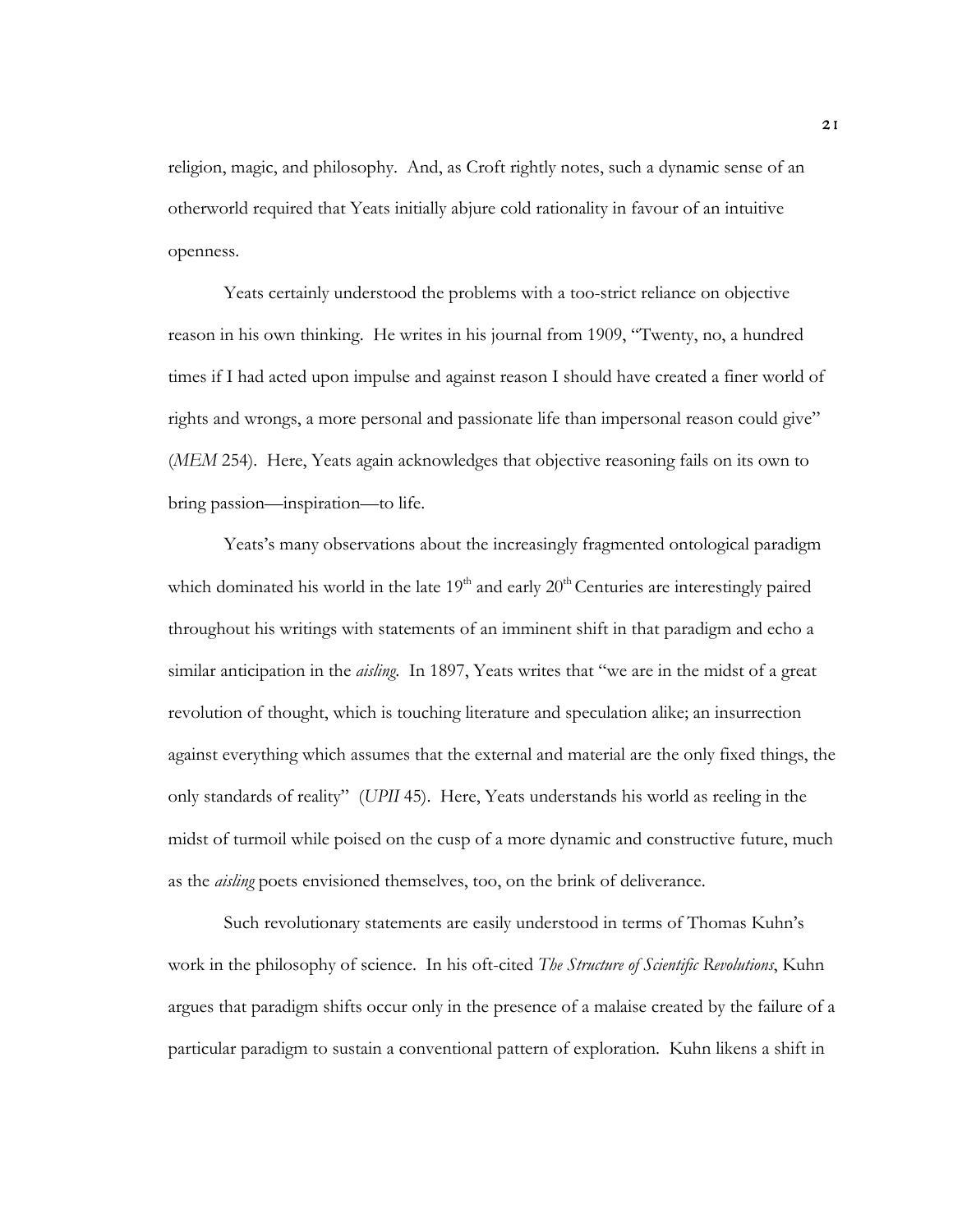scientific paradigms to a political revolution, which easily recalls the *aisling* tradition as well as much of Yeats's work, when he writes, "In both political and scientific development the sense of malfunction that can lead to crisis is prerequisite to revolution" (92).

In this context, to speculate about the nationalistic motives behind Yeats's *aisling* is certainly a well-founded line of reasoning, undoubtedly yielding an effective study, yet to imply that Yeats's sole, or even primary, interest in the *aisling* tradition lay in its nationalistic implications would be reductive at best. Rather, in *A Vision*, Yeats certainly understands the full symbolic weight of the *aisling*, given the broad implications of his 1925 edition's subtitle: *An Explanation of Life*. And, as in the earlier essay "Magic," arguably the genesis for the conceptual patterns that would lead him to *A Vision*, Yeats understands himself as part of a larger revolution, one "which has set me all but unwilling among those lean and fierce minds who are at war with their time, who cannot accept the days as they pass, simply and gladly" (*E&I* 51).

In this context, we may begin to consider what Yeats's particular vision might mean for the contemporary project of compositions studies. One significant aspect of the juxtaposition of *A Vision* with the *aisling* tradition is the emphasis on the immediate reception of a complete symbolism through supernatural means, a "sudden enlargement" of vision. "We perceive in a pulsation of the artery, and after slowly decline" (*LE* 29) writes Yeats in *Per Amica Silentia Lunae*, speaking of the quick revelatory nature of vision as afforded by the Daemon: "It is the sudden lightning, for all his acts of power are instantaneous" (29). Yeats understood the immediacy of the unforeseen revelation as central to his purposes with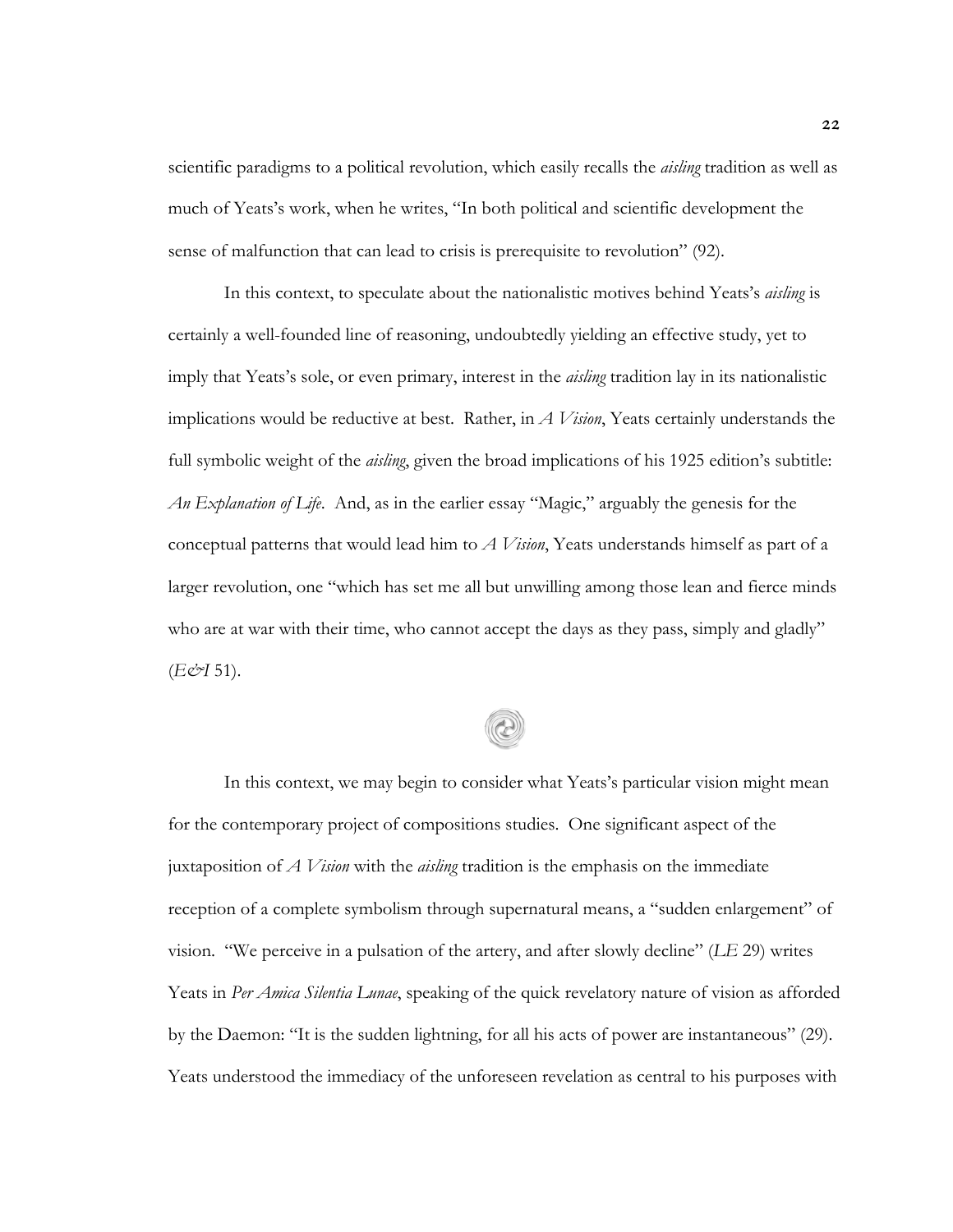*A Vision*. In the 1925 introduction, he writes of a "belief that truth cannot be discovered but may be revealed, and that if a man do not lose faith, and if he go through certain preparations, revelation will find him at the fitting moment" (x). Here, Yeats expresses the belief that revelation—here, almost personified—can be nurtured, encouraged, and attained.

Similarly, compositionist Ann Berthoff argues that "though it's difficult for young writers to find this formula comforting or trustworthy at the beginning of a composition course, experience has shown that writers *do* find the forms they need—the definition, the cause-effect chain, the story—*when* they need to find them" (*Forming* 22). Yeats further attests to this phenomenon when he writes of an image—an idea—that "rose without confusion, and without labour except the labour of keeping the mind's eye awake" (*E&I* 35). Yeats, here, seems to suggest that such insights are the result of keen reception much more than of conscious intellectual manipulation.

Elizabeth Holman, in "Behind the Screen of Consciousness: Intuition, Insight, and Inspiration in the Writing Process," corroborates this idea when she claims that "the operative attributes of intuition are its immediacy and its direct access between person and entity also without conceptual or discursive mediation" (66). Her study traces something of a history of inspiration and intuition from ancient Greece to modern cognitive psychology via the work of Carl Jung, rooting her assertions throughout in those academicallysanctioned disciplines. In this way, Homan attempts to lend credence to a phenomenon which is difficult at best to practice in academic settings, and which, as Berthoff has noted, is often difficult for students to trust.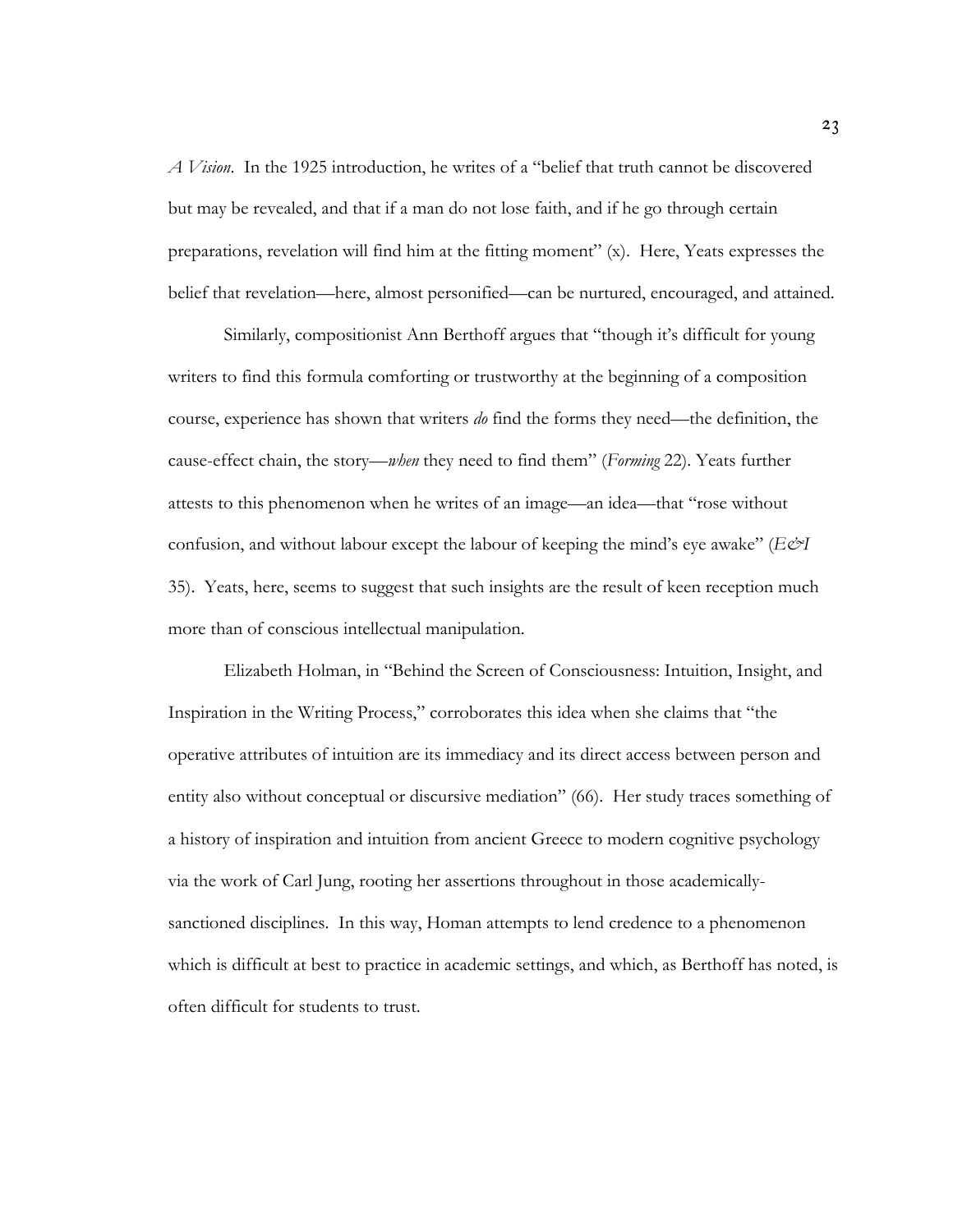It seems, however, almost contradictory to attempt a justification of such mysterious processes through the "discursive mediation" of academic archaeologies. If, as Holman claims, intuition and insight necessarily bypass such intellectual processes, might not more productive inquiries into those processes proceed, also, without the constraints of strict rationalism? Yeats considers the sources of his own insights and inspiration in the poem "Fragments":

> Where got I that truth? Out of a medium's mouth, Out of nothing it came, Out of the forest loam, Out of dark night where lay The crowns of Nineveh. (*CP* 218)

While elsewhere—most notably in "Adam's Curse"—Yeats enumerates the labors involved in composition, his lines here, with their intimations of spiritism, natural magic, and *ex nihilo* creation, offer an explanation of inspiration which seems more closely aligned with the etymological roots of inspiration: an *in-spiriting*.

In another example of Yeats's understanding of inspiration or insight, he refers to "those finely articulated scenes and patterns that come out of the dark, seemingly completed in the winking of an eye" (*LE* 21). While the import of those "scenes and patterns" will be further explored in a subsequent chapter, the key dynamic here is the emergence "out of the dark" of a completed insight, a fully-formed revelation of understanding. Holman similarly suggests, largely in cognitive terms, that "much of our knowledge involves dynamic, evolving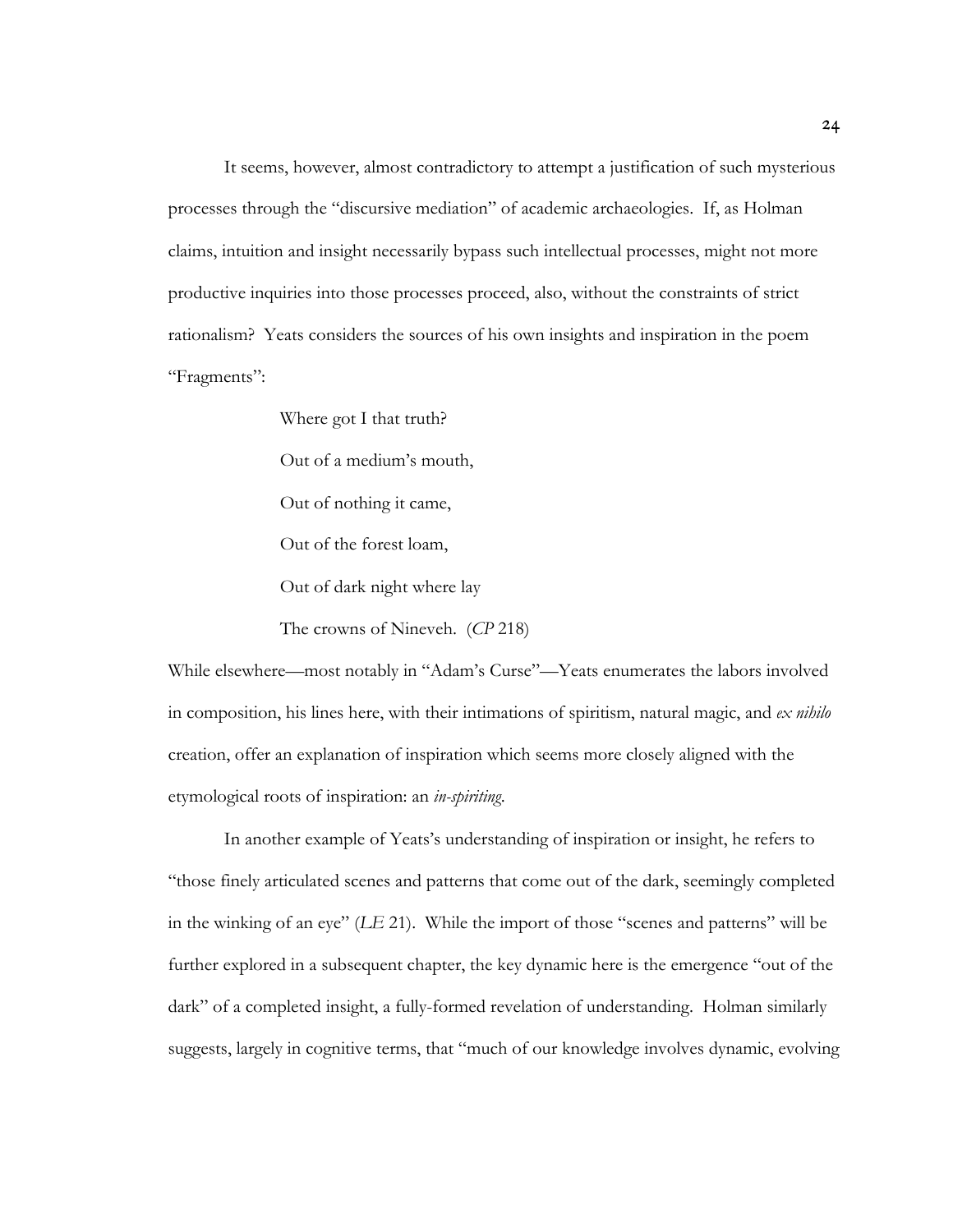patterns that are stored at multiple levels in the brain and nervous system and are inaccessible until they are combined with emotions or 'analogical representations' at which point the knowledge erupts into consciousness as intuition, insight, or inspiration" (69). This "inaccessible" information, essentially occult knowledge rationalized in cognitive terms, again seems to offer few sympathies with the process Holman seeks to describe and little room for the affective catalyst which she understands as necessary.

The darkness, however, in the Yeats's example above, functions as a mysterious absence—possibly best understood as a void which somehow desires to be filled—for receiving the "brightening brightness" of insight. Or, as Elbow says of freewriting, "Freewritings are vacuums. Gradually you will begin to carry over into your regular writing some of the voice, force, and connectedness that creep into those vacuums (*Without Teachers* 7). Perhaps, then, the processes which Holman seeks to champion as useful complements to composition pedagogy might benefit from the mythological context in which Yeats writes, "I shall find the dark grown luminous, the void fruitful when I understand I have nothing…" (*LE* 9).

Again, however, the use of such an occult methodology is often initially uncomfortable to students of writing who are accustomed to the "trusty thesis statement and outline" (Berthoff *Forming* 22). When Yeats asks in "Ego Dominus Tuus," "What portion in the world can the artist have / Who has awakened from the common dream / But dissipation and despair?" (*CP* 163), he acknowledges the sense of unrest that often precedes and accompanies critical insight, an unrest that is born out in the *aisling* dynamic, as well as,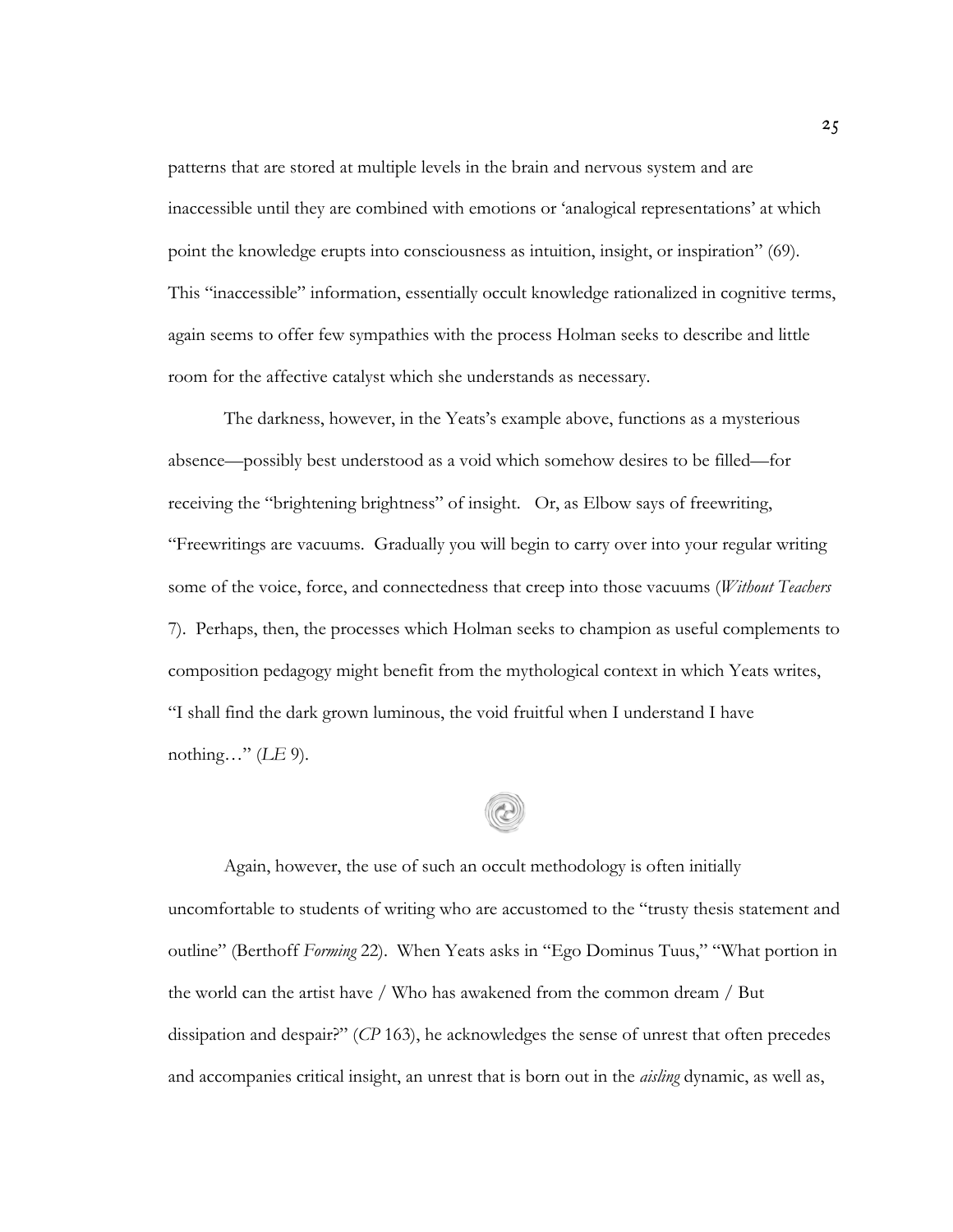metaphorically, in the process of composition itself.

Yeats suggests that such "knowledge has often come most quickly to turbulent men, and for a season brought new turbulence" (*LE* 9). The "turbulent men" here suggests the conventional dejected Byronic hero, but such a persona is conventional also of the *aisling*. The poet of Ó Suilleabhain's "A Magic Mist" is "an outcast in places unknown," who lies "dejected and tearful / in a nut sheltered wood all alone" (Ó Tuama and Kinsella 187). And in the final stanza of Ó Rathaille's vision-poem, the poet, after his encounter with the *sidhe*, is overcome with "calamity, shock, collapse, heartbreak and grief" (131) at the importance of his experience.

Holmon echoes this dynamic when she claims that "individuals writing about their intuitive experiences note that their insights occurred when they were perplexed or feeling anxious about a problem they had been unable to solve" (72). This sense of anxiety is surely one felt by all writers at the inception of the composing process, and it would seem ultimately beneficial to mythologize such anxiety as an integral portion of composition. To this end, Yeats claims that "genius is a crisis that joins that buried self for certain moments to our trivial daily mind" (*AB* 272), suggesting that "the greater energies of the mind seldom break forth but when the deeps are loosened" by such a crisis (*E&I* 37).

In his discussion of Shelley in "Ego Dominus Tuus," Yeats highlights this not only this sense of crisis but also an artistic salvation of sorts, his ultimate criterion for genius:

For certainly he sank into his grave

His senses and his heart unsatisfied,

And made—being poor, ailing and ignorant,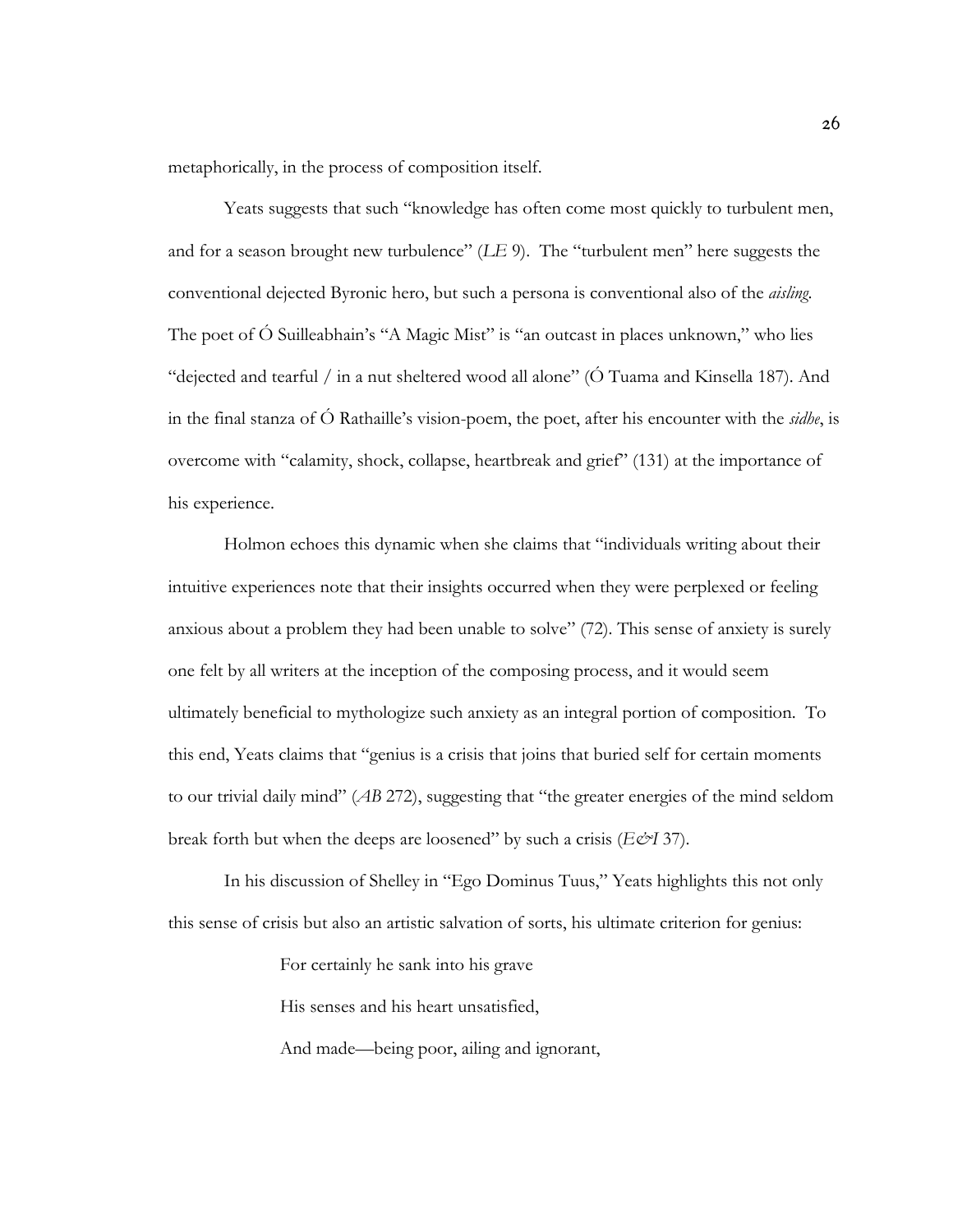Shut out from all the luxury of the world,

The coarse-bred son of a livery-stable keeper—

Luxuriant song. (*CP* 163)

Here, Yeats seems to be suggesting that despite—or, perhaps, only through—this sense of turbulence, this almost tragic sensibility, inspiration is to be found. In other words, as Yeats would have it, "We sing amid our uncertainty" (*LE* 8).

# But again, objections to pedagogies of intuition, insight, or inspiration most often implicate this uncertainty—this lack of clear objectives which must accompany such practices—as their inherent failing. Peter Elbow acknowledges the sense of "chaos and disorientation" which ensues from proceeding "without a full plan" (*Without Teachers* 30-32). But this lack of initial direction is mythologized as a form of grace by Richard Graves, and, in this mythology, grace is described much like the *speirbhean* in the *aisling* convention:

Grace is not something that can be called up at will, planned on, or included in a syllabus. Rather it is like some elusive being hiding in the shadows, camouflaged by its surroundings. From time to time, we catch a glimpse of it and in that moment detect something of its awe and magnitude. Yet the more determined we are to find it, the more it eludes us. (Graves 16)

Here, Graves evokes much of the imagery of Yeats's "The Song of Wandering Aengus" with its own elusive being and the determined, if somewhat misguided, quest of Aengus to "find out where she has gone" (*CP* 56), a quest which mirrors the academic impulse. How, then, might we learn to employ this "non-seeking" dynamic in pedagogical practice?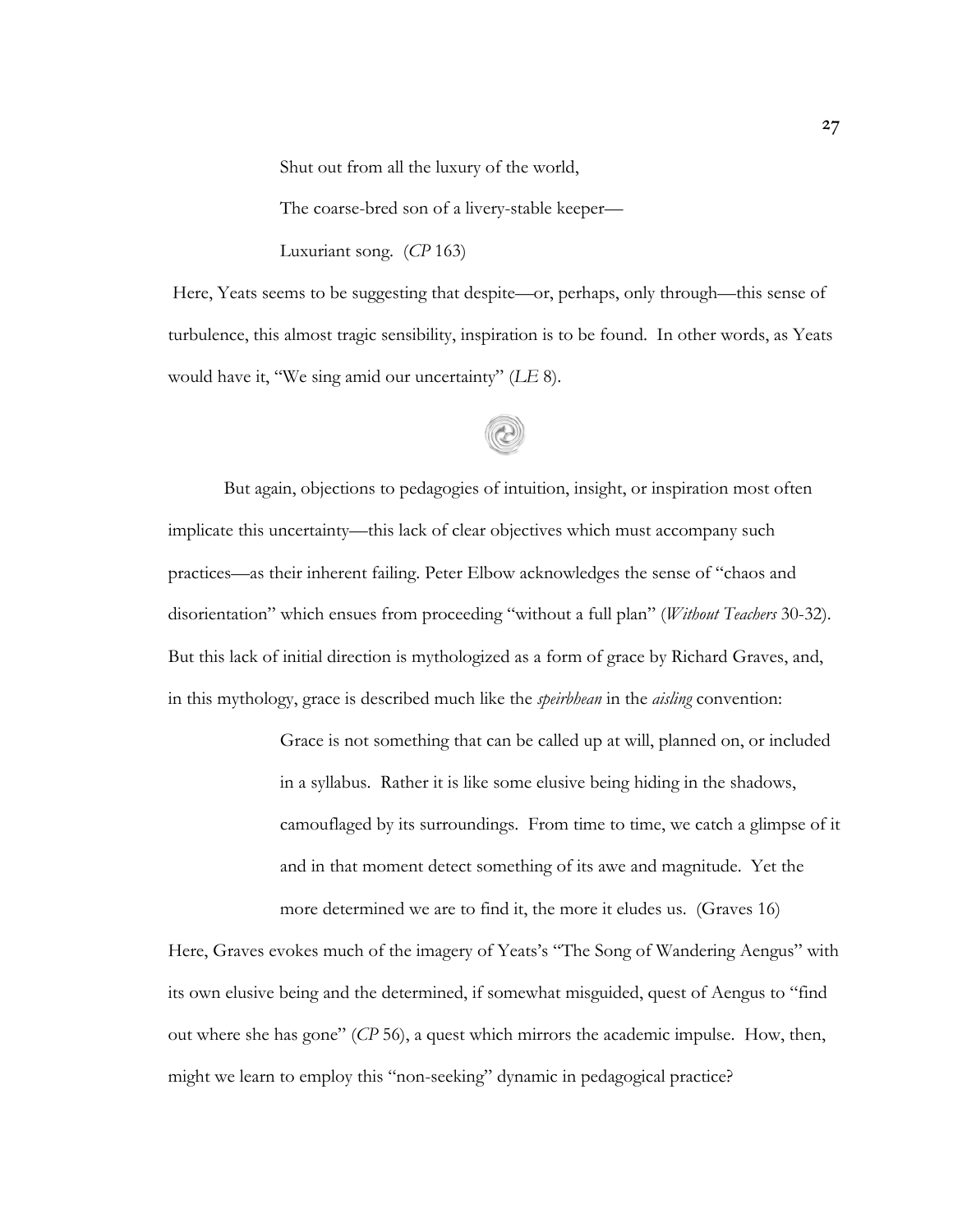"Since grace is fluid," Graves continues, "the best way to encourage it is to leave space for it to happen" (20). This space might be mythologically defined, in occult terms, as darkness or nothingness or the mystery of the otherworld—as the above examples have suggested. But, in terms seemingly more palatable to many composition theorists, this space is often mythologized as a form of silence.

"Whenever there is silence," writes Peter Elbow, "the reader must enter in, participate" ("Silence" 12), echoing the general premise of Reader-Response theory in that meaning—perhaps, grace—can be found in the hidden, empty, or silent spaces. This silence—this "principle of negativity; absence"—is, according to Elbow, "what makes writing good" (12). Or, as compositionist Charles Suhor claims, "Silence pursued for new insight is decidedly friendly, regenerative (when sustained), and conducive to creative response" (32-33).

The title of Yeats's earlier attempt at a spiritual manifesto, *Per Amica Silentia Lunae*, is, then, particularly relevant to the discussion at hand. Translated roughly from the Latin, "By the Friendly Silence of the Moon," the book is often cited as a precursor to *A Vision* in that Yeats first outlines here his doctrine of daemonic inspiration as a portion of his doctrine of the Mask. What is perhaps most significant, however, is the reliance on lunar symbolism for the title of *Per Amica* as well as for the phasal divisions of *A Vision*'s structure. In both instances, the use of a lunar mythology suggests an appeal to the hidden mysteries of the subjective realm, and it is particularly significant that in *Per Amica*, silence is the "friendly" element which engenders this particular construction of reality. Surely, then, when Yeats encourages that the "thoughts of Ireland brood /Upon a measured quietude" (*CP* 46), we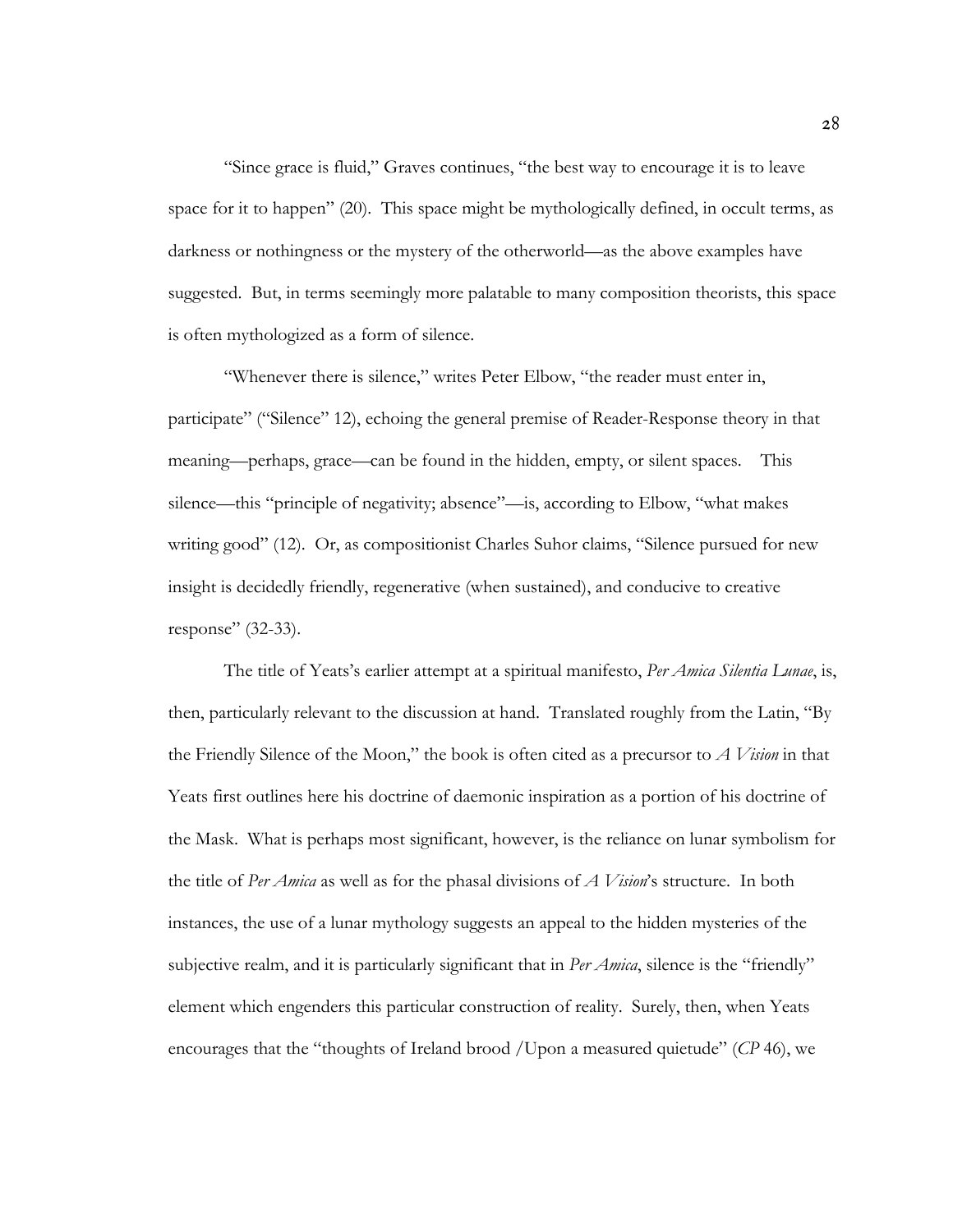might take up this exhortation as encouragement, in composition studies, to further explore the "friendly silence" of the composing process.

"One longs," Janet Emig confesses, speaking of composition textbooks, "for them to make at least a small obeisance in the direction of the untidy, of the convoluted, of the not-wholly-known, of a more intricate self and process" ("Uses" 48). Here again, the recognition of the "not-wholly-known" in the writing process suggests that that which is hidden from our rational minds may, in fact, be the key to a more efficacious composing mythology.

In this context, while Yeats's reliance on symbolism in his poetry as well as in his larger aesthetic has been well explored, it is worth noting that the occult character inherent in the symbolist project is often identified as the locus of its power. In *The Heritage of Symbolism*, C. M. Bowra discusses the methodology of symbolism as it particularly manifests itself in Yeats's writings:

> The claim of this method is that it allows the poet to deal with subjects which ordinary speech must leave vague. Such subjects play a large part in all aesthetic experience and are the stuff of which mysteries are made. To define them more closely would rob them of some essential characteristics; to express them in ordinary abstractions would be entirely inadequate for anyone who feels their real character. (191-192)

It may be argued, then, that anyone who has felt the "real character" of writing—those writers who experience the quickening of the writing process—might, quite expectedly, feel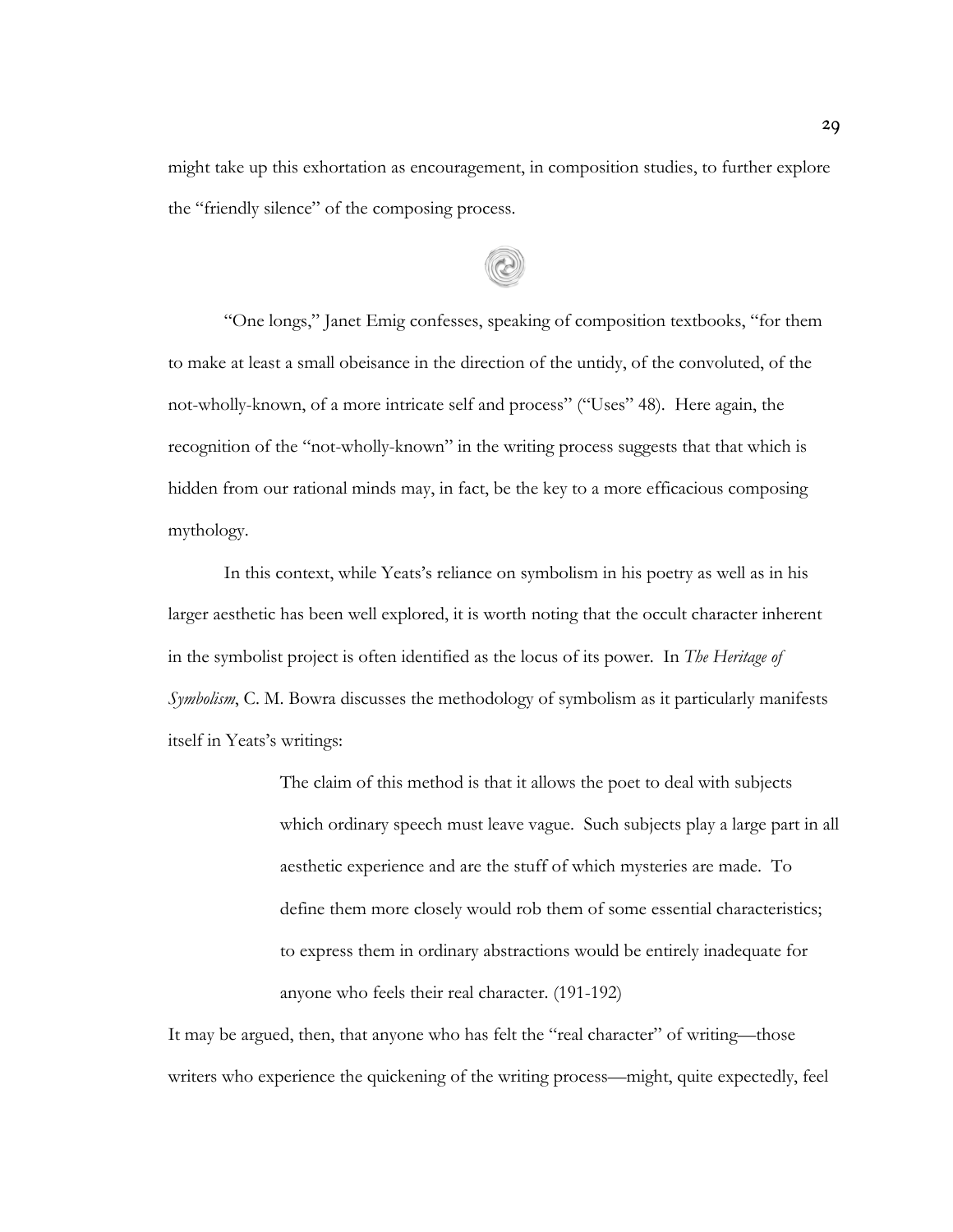the "ordinary abstractions" of conventional, institutionalized composition pedagogies similarly inadequate. And, if an attempt to define more precisely certain characteristics of the writing process serves only to limit potential in the act of composing, then perhaps something of an "occult poetics," assimilating the characteristics of symbolism, would engender a better approach to those deeply hidden processes which compositionists often locate at the heart of writing.

One study of H. P. Blavatsky's use of occult language—a rhetoric which was surely influential for Yeats—offers insight into the constructive possibilities of this esoteric rhetoric:

> A quick glance at Blavatsky's explicit discussions of language discloses both an awareness of the limits of language as well as a desire to develop an ambiguous and novel vocabulary for moving readers toward the ineffable truth—an awareness and a desire that is best characterized as an occult poetics. (Gunn 207)

Here, it becomes apparent that, whether through the imagistic, symbolic content of writing or through the actual linguistic implementation of that writing, the occult realm offers more room for expression than our conventional, rational interrogations might afford.

And, when Susan Schiller claims that an increased level of spirituality may be available through composition, we begin to see also that an occult approach to those ineffable portions of the writing process might evoke the "spiritual foundation" which Yeats desired: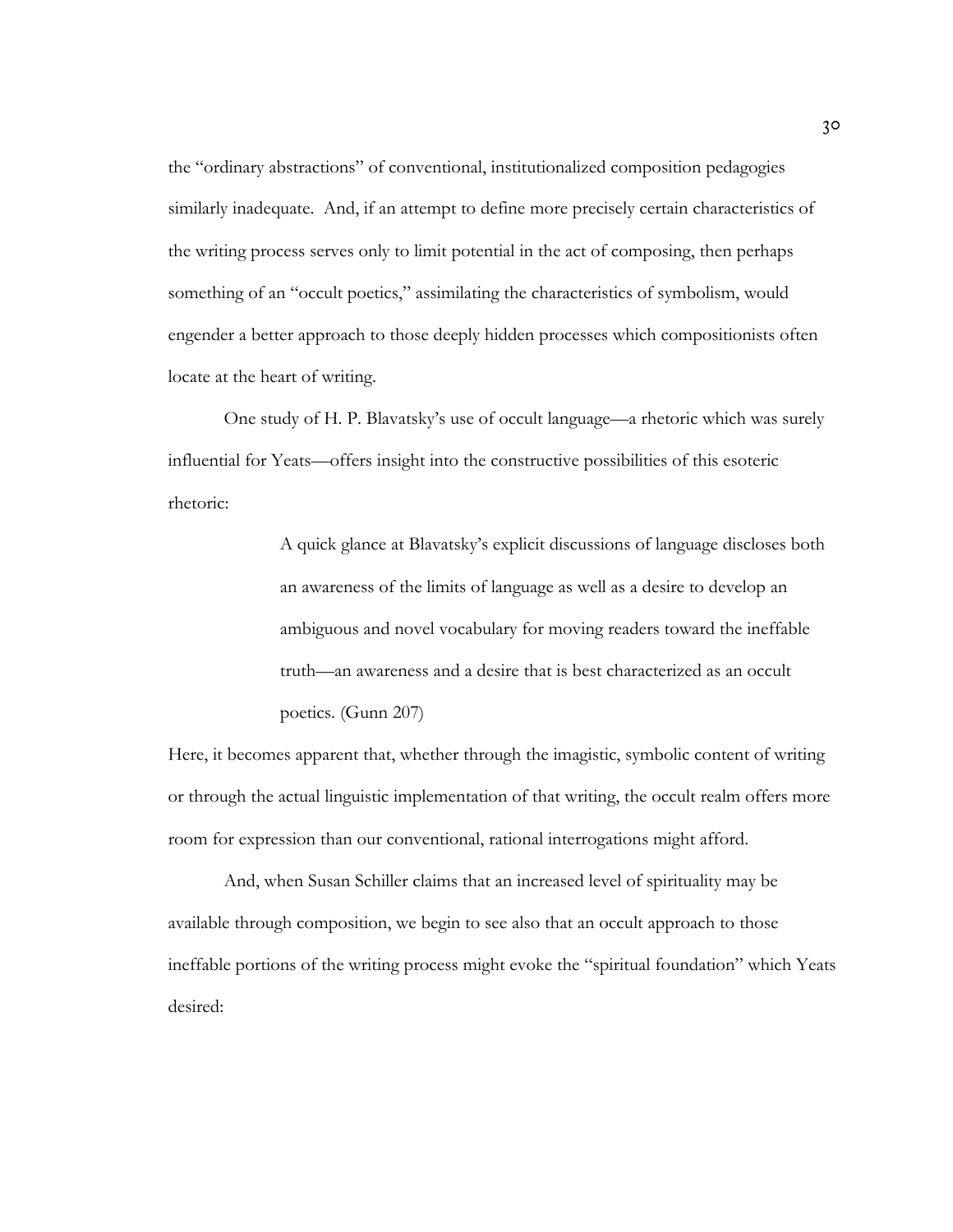First we need to accept and value the fact that spirituality can be defined in myriad ways because it is mysterious. The infinite potential offered to us by such mystery is an advantage, for it allows affirmation of far more than we will ever fully know. It offers the opportunity for lifelong learning and discovery, which in turn opens us up to accepting knowledge as a spiraling evolution of information and insight. (36)

It may be, however, that the aversion to such occult issues, at least in the academic landscape, stems in part from the implicit suggestion that allowing any ideas to remain hidden or mysterious represents a failing of the rationalism on which so much of our modern educational system is founded. When Seamus Heaney writes in his "Personal Helicon" of the mysterious inspiration he gleaned as a child from "the dark drop" of old, abandoned wells, he suggests that the child-like sense of wonder that allowed him to "pry into roots, to finger slime, / To stare, big-eyed Narcissus into some spring" is but a childish indulgence, "beneath all adult dignity," something magical—something spiritual—lost in the transition to rational maturity (*Opened Ground* 15).

In composition theory, Peter Elbow makes a similar observation regarding the somehow childish fascination with mystery and magic when he writes that, lamentably, "scholars and rationalists like to tell the history of language as story of things we gained that our forebears lacked—in terms of the stupid mistakes the ancients made" (*With Power* 360). He goes on to compare these early human "mistakes" to the mistakes made by children, who "use language magically" (360). Elbow suggests finally that children—as well as our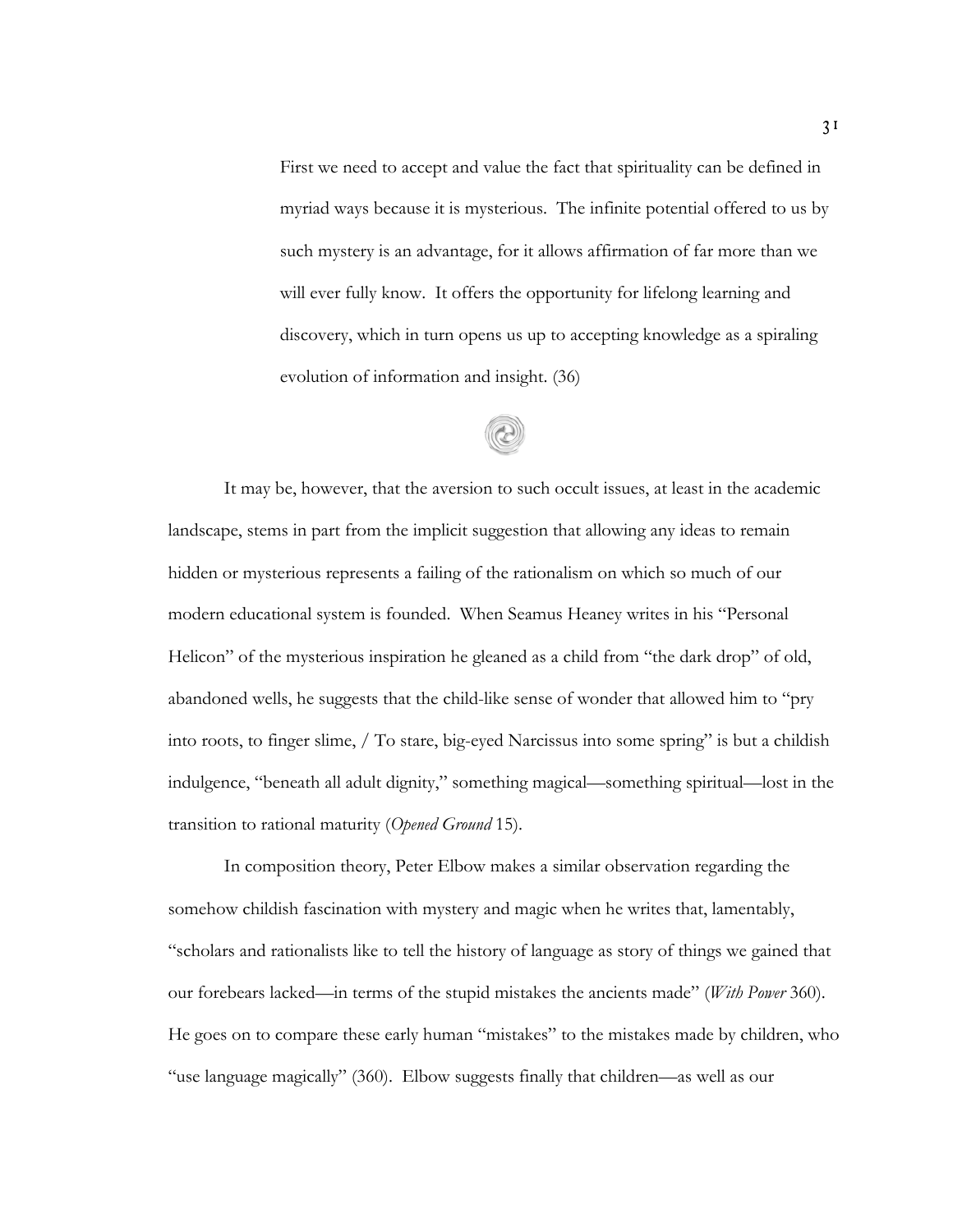somehow more primitive predecessors—"had power in language that's hard to capture now"  $(360).$ 

When Heaney concludes his poem, "I rhyme / To see myself, to set the darkness echoing" (*Opened Ground* 15), he is suggesting that the darkness—the depth and mystery of emptiness—is a fruitful locale for personal fulfillment, to be accessed, now, through the echoes of his writing. Might not composition theory, then, with its eminently rational concerns for widespread literacy, dare to confront this largely irrational domain on its own terms, on occult terms, in an attempt to regain the magical paradigm which imparts the power and voice of "the ancients?"

Given the pervasive nature of the scientific paradigm in our contemporary world, such forays into occult territory may seem either powerfully threatening or else pathetically delusional. In *The Demon-Haunted World: Science as a Candle in the Dark*, something of an antithesis to *A Vision*, Carl Sagan argues that, in the absence of the rationality of science, "The candle flame gutters. Its little pool of light trembles. Darkness gathers. The demons begin to stir" (27). Here, however, even in the occult language of metaphor, the darkness is something to be feared.

By contrast, in the dedication to A. E. of the esoteric volume *The Secret Rose*, Yeats assesses, in strikingly similar terms, the occult character of his nation:

> So far, however, as this book is visionary it is Irish for Ireland, which is still predominantly Celtic, has preserved with some less excellent things a gift of vision, which has died out among more hurried and more successful nations: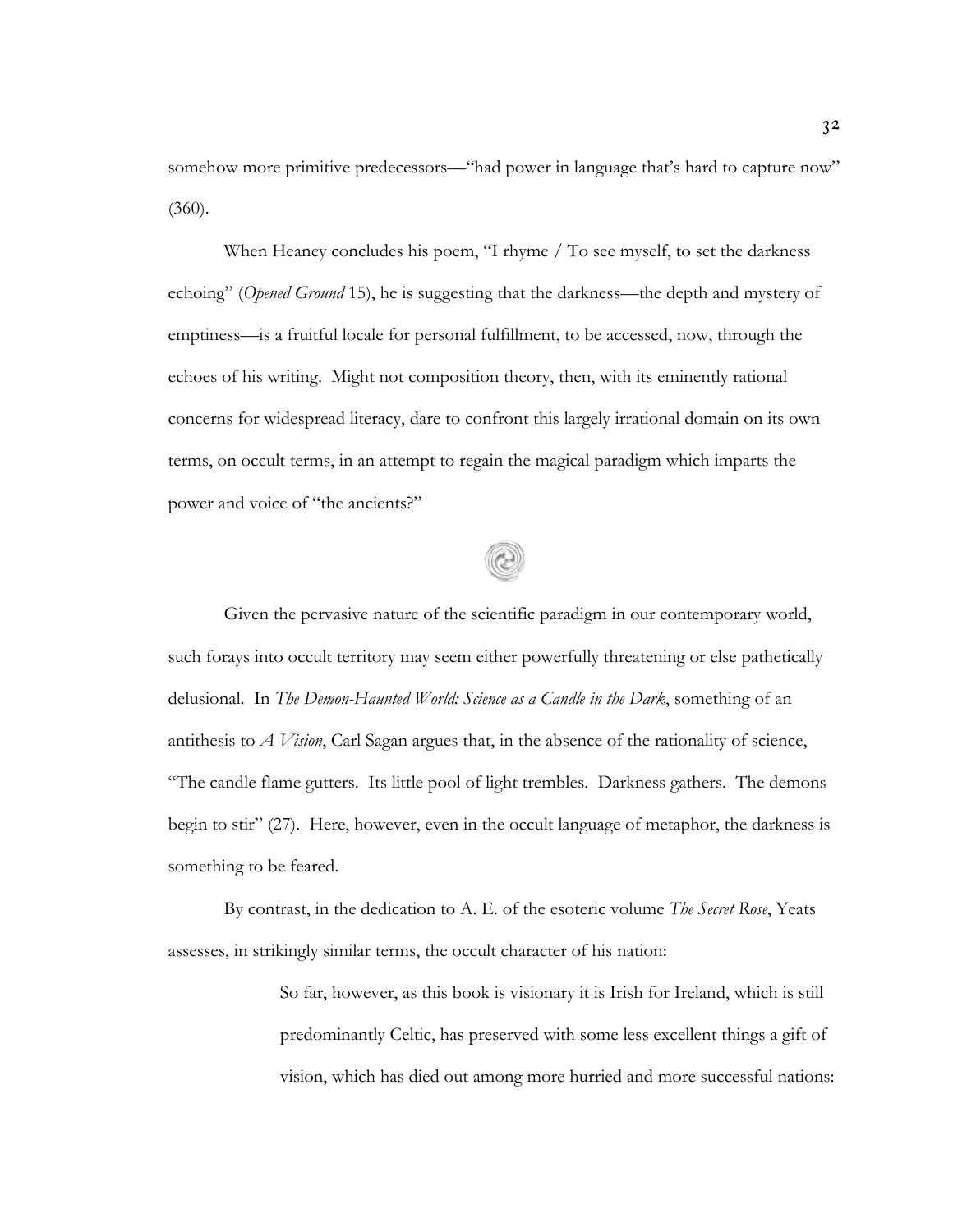no shining candelabra have prevented us from looking into the darkness, and

when one looks into the darkness there is always something there. (*SR* 126)

Beyond the political overtones of the statement, the significance for his occult project seems clear: by envisioning the darkness as potent—ripe with potential—Ireland has remained receptive enough to see, still, the "brightening brightness" of the prophetic *sidhe*. It is in this vein that Yeats entreats us to "Fix every thought upon / That quarter where all thought is done," for "Who," he asks, "can distinguish darkness from the soul?" (*CP* 238). And through this dynamic, in *A Vision*, Yeats sees that "this ever-hidden thing which makes us fold our hands has begun to press down upon multitudes" (*AVB* 300), and, in response, he offers his *aisling* as a sustaining mythology.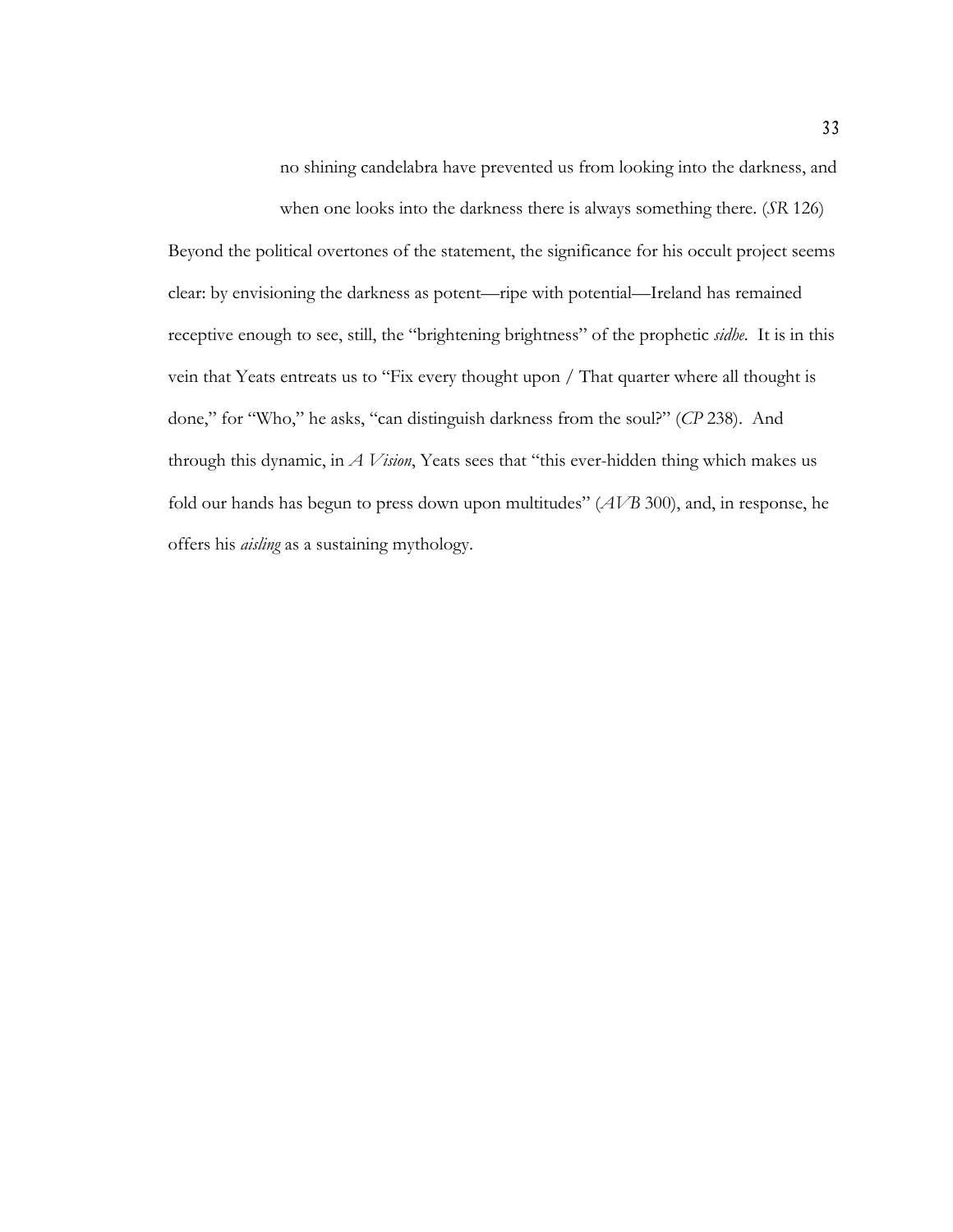## CHAPTER TWO "SympatheticVibrations"

In the preceding chapter, the focus of Yeats's occultism in regards to *A Vision* centered primarily around a seemingly instantaneous reception from, and exploration of, occult regions. Such a dynamic is one that often finds much use in the so-called "creative" writing discipline—a discipline which encompasses Yeats's primary genres— where expressive writing most often finds its niche. However, that dynamic—which is often perceived as essentially passive—bears the brunt of much criticism from composition theorists concerned primarily with the pedagogy of "practical" expository prose. Sherrie Gradin notes that "irrational, mysterious, or fanciful things are frowned upon and contemptuously referred to as 'Romantic'" (7).

Janet Emig severely criticizes this Romantic impulse by declaiming it as "magical thinking" and setting it at odds with the developmental, or process approach. In her study, "Non-Magical Thinking," she argues that "magical thinking" about writing—a phrase attributed to cognitive psychologist Howard Gruber—can be characterized by the beliefs that "there is essentially one process of writing that serves all writers," that "that process is linear," and that "the process of writing is almost exclusively conscious" (140). It would seem, however, something of a logical fallacy to denounce the "magical" approach based on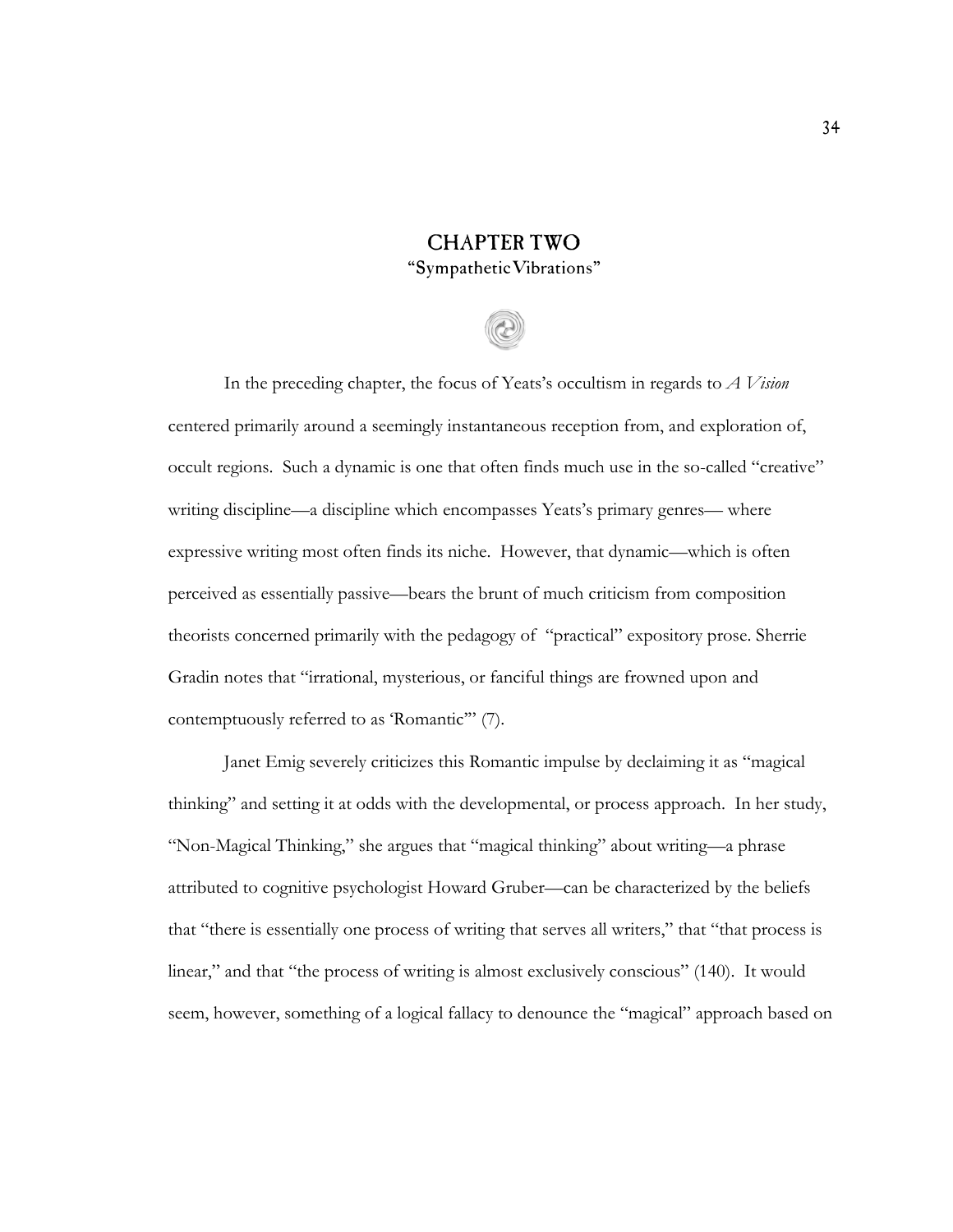these criteria as magic of the sort with which Yeats was familiar would hardly hold with such rigid assertions.

The disparity seems to lie with Emig's implicit definition of magic—in William Covino's terms, "the familiar rabbit-out-of-a-hat definition" ("Magic" par. 2)—which would leave students unquestioning and powerless in the spell of the instructor, suggesting that Emig's concerns, then, are located, at least partially, in the social sphere. A more balanced definition would certainly include Covino's assertion—gleaned from an anthropological definition of magic—that "magic is a conceptual construct for appraising the powers of language" as well as a "liberatory alternative to established rationalism" (*Magic, Rhetoric* 5).

Interestingly, however, in much of her other work, Emig's use of occult terminology— particularly in "The Uses of the Unconscious in Composing"—seems to imply a tacit awareness of the "magic" inherent in writing, even if she is unable, in her academic expression, to freely articulate it. In that study, Emig uses terms such as "ritual," "evocation," and "incantation" in conjunction with the "daemons" and other "entities" which she identifies in the unconscious portion of the writing process (46-53). In this study, her ultimate conclusion—that writers should be given flexible deadlines to accommodate these unconscious processes—is one that fails to realize the power of the magic she has invoked.

Emig's objections—paradigmatic as they are—are but a portion of a larger, societal aversion to all things magical. As Covino notes, "the prospect of a magical epistemology is a fearful one even for those who endorse literacy as a disruptive force" (*Magic, Rhetoric* 5). Particularly in composition studies, Gradin observes that "the classical approach to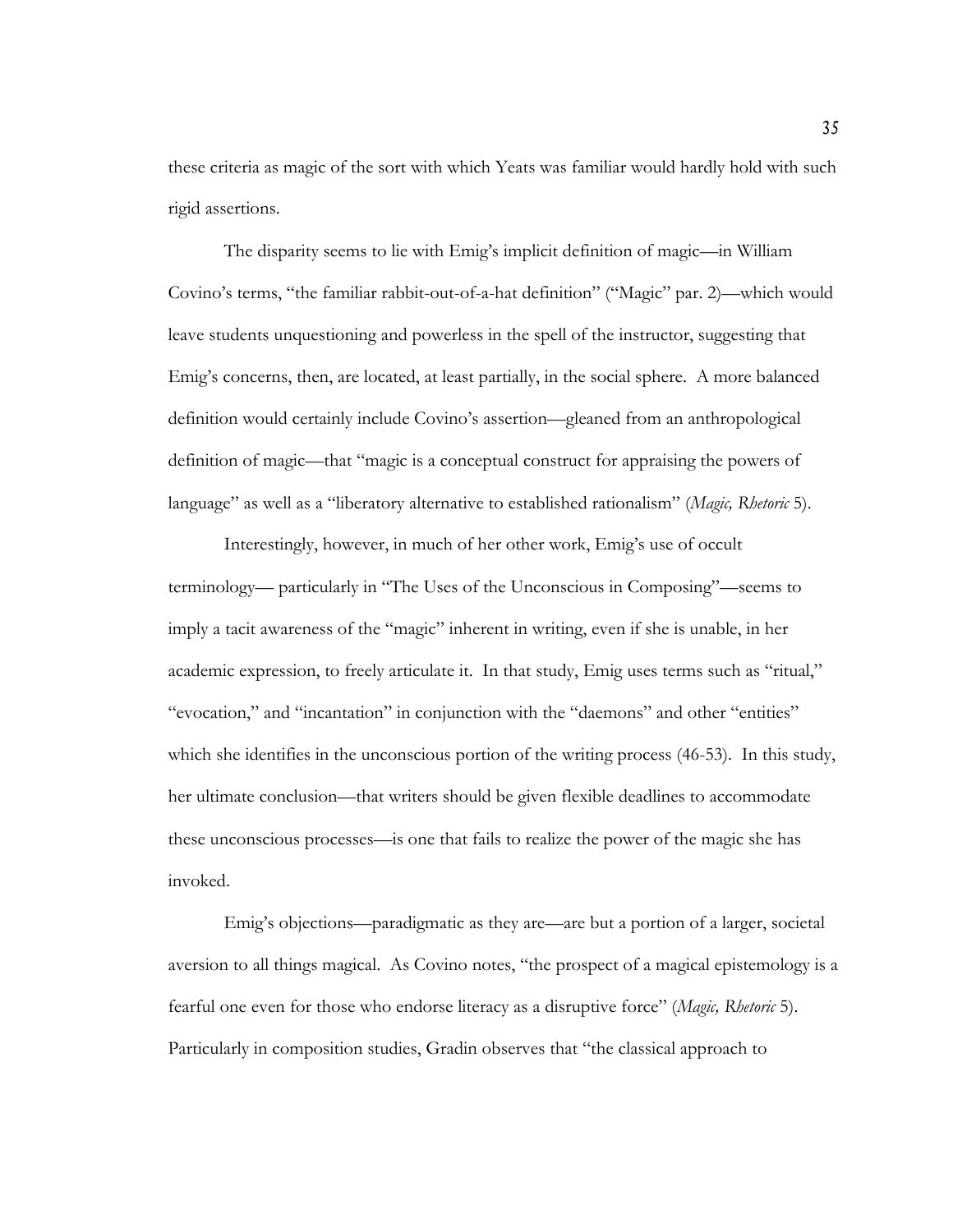rhetorical theory and pedagogy, for instance, as represented by such current theorists as John Gage, considers the romantic view unsuitable for composition pedagogy because it is premised on the romantic assumption that successful writing is a mysterious process or act of genius" (5).

Resistance to such magic arises also—perhaps due to their ostensible reliance on the sciences of biology and psychology—from the cognitivists. As Gradin notes, Linda Flower's cognitivist assessment of Coleridge's composing methods—methods which are not altogether dissimilar to Yeats's—points out several composing "myths:" Coleridge "suggests that the creative vision comes without effort, that it comes fully articulated, that it comes in a matter of moments, and that it can not be repeated because it is a gift from the muse" (Gradin 8). While the use of the term "myth" to refer to something essentially counterfactual is directly at odds with its use elsewhere in this study, the statement is indicative of this paradigmatic opposition to the elusive magic of inspiration as explored in the previous chapter, and these objections resemble, perhaps, Emig's distrust of "magical thinking."

In response, Gradin argues further that "to accept this simplified view of 'romantic inspiration' not only ignores the complexity of what this meant to the romantics, but it also denies that inspiration is accessible to most if not all students through the cultivation of a certain kind of intellect—an encompassing intellect" (9). The impetus behind Gradin's study is, then, that by textually excavating and historicizing "romantic inspiration," composition studies might glean a theory which encompasses both the expressivist and the socialconstructivist rhetorics, thereby justifying the use of these romantic impulses. But, while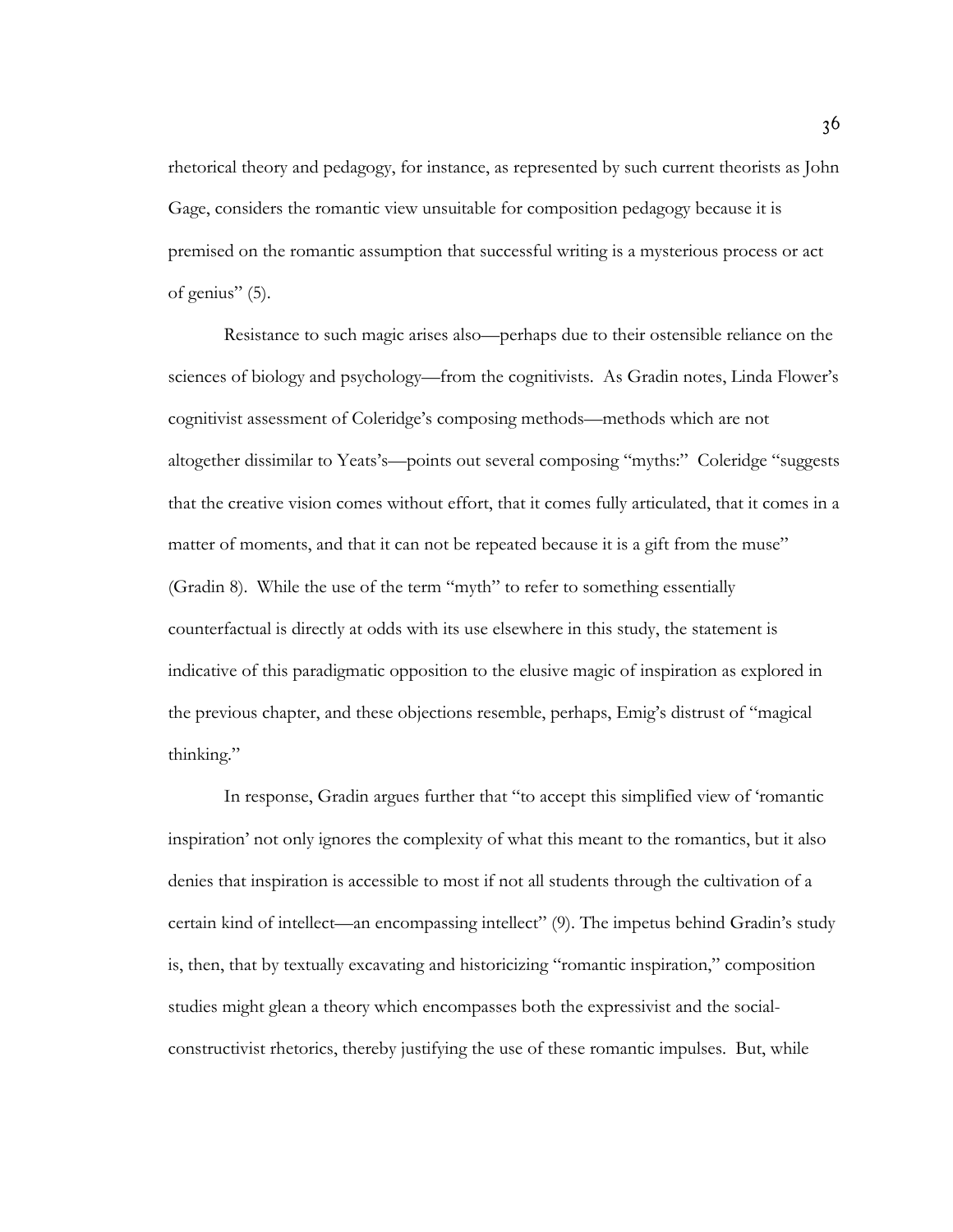Gradin sees her study as an effort to legitimize the rhetoric of inspiration and magic, Peter Elbow offers confidently, without a legitimizing historical narrative, "If you invest yourself deeply in something as mysterious as writing, it's hard to avoid magical thinking" (*With Power* 359).

Another related objection to the idea of "magic consciousness" stems from the pedagogical theories of Paulo Freire. As William Covino notes, "For Freire, illiteracy coincides with 'magic consciousness,' which is a resignation to the facts of life and the powers that enforce them" (*Magic, Rhetoric* 113). This aversion, much like Emig's, is one that is thoroughly concerned with the unequal distribution of power in a social interaction, a distribution which is rightly feared in its expression as an unquestionable pedagogical magic power wielded upon—or, in Freire's terms, deposited in—the powerless student. It is this dynamic which Covino differentiates as "arresting" magic (21) and denounces as "prevailing sorceries inimical to social vitality" (24).

Freire's objections seem eminently related to many of the dangers which have been pointed out in relation to the use of automatic writing, the spiritist phenomenon which engendered much of *A Vision*. In this context, automatic writing is a thoroughly passive act wherein the automatic writer is but a powerless medium for the transmission of a dominating spirit. But a further consideration of the phenomenon of automatic writing as practiced by Yeats and George—especially in conjunction with the pedagogical practice of freewriting—might offer a method for understanding a more interactive form of automatism and, thereby, identifying a possible constructive social dynamic in the process.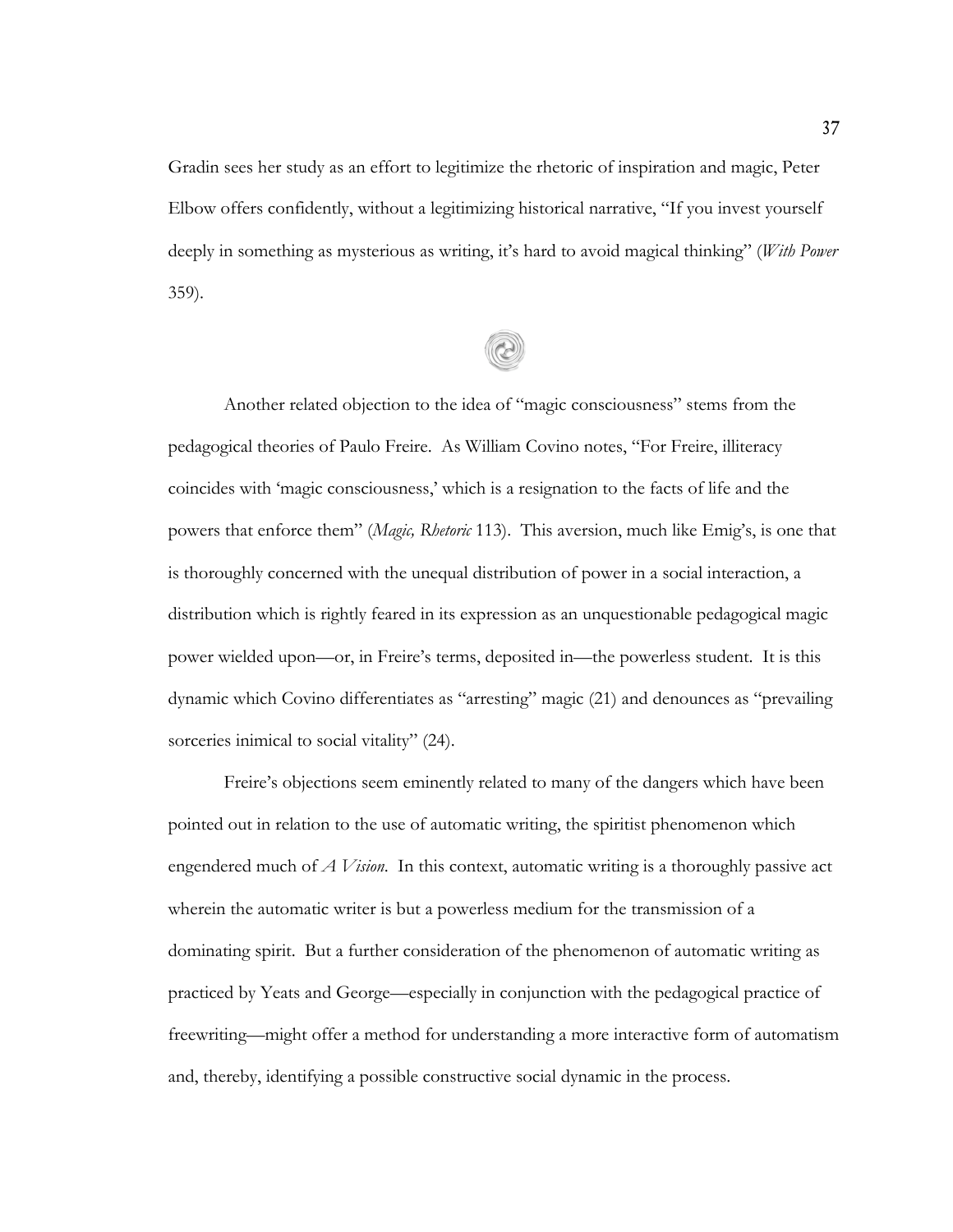When popular occult writer Edain McCoy describes the uses of automatic writing, she claims, "You can receive commentaries, ideas, guidance, advice, and information from your own Higher Self, or from any other entity you wish to try and contact." (17). McCoy, here, identifies essentially two possible sources for automatic script: one internal and one external. Though perhaps most palatable to the modern, rational mind, understanding automatic writing as a tool for tapping hidden insights in the unconscious reduces the phenomenon—much like freewriting—to an essentially individual, expressivist act.

But, as McCoy further explains, "Through merging ourselves with a universal mental energy, usually referred to as the Collective Unconscious, our Higher Self (sometimes called the super-conscious) can access information in this great mass of omniscient energy and relay it to us" (19). Although through the appeal, here, to Jungian terminology where Yeats would undoubtedly have preferred "the Great Memory," McCoy seems to be describing a process which does extend beyond the individual writer. In contrast, Elbow asserts that, in writing, "the final higher organization in words should only be called a borrowed reflection of a higher organization that is really in me or my mind" (*Without Teachers* 23). Where McCoy's definition—her mythology—finally elides the self and a larger, collective consciousness, Elbow's statement keeps insight firmly located in "me or my mind." And it is ultimately this divergence of origin, then, which differentiates freewriting from automatic writing.

It may be argued, however, that the automatic writings which Yeats used as the basis for *A Vision* functioned analogously to freewriting in composition pedagogy—as an invention strategy which lessens inhibition and generates insight. What, then, might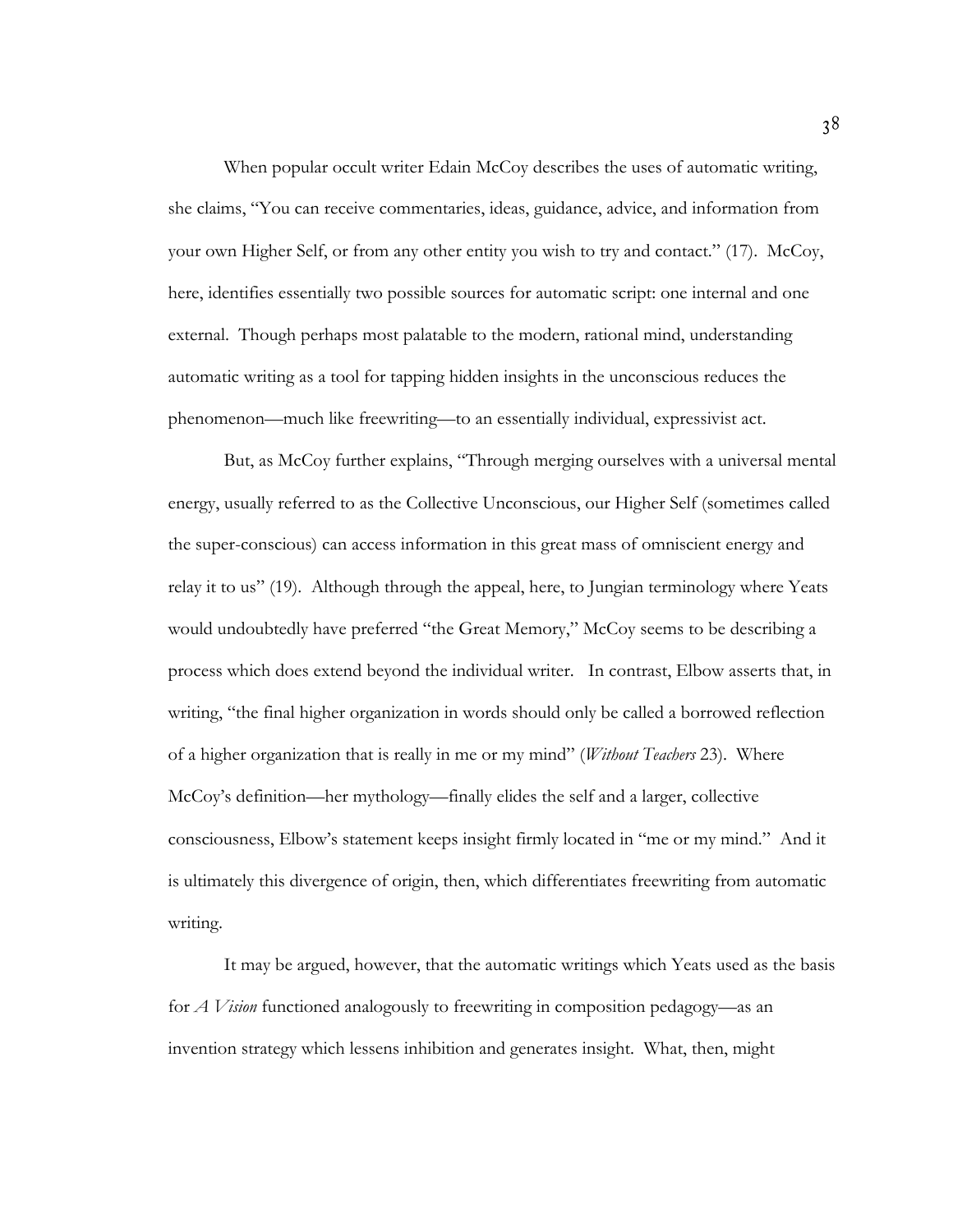composition theory glean from the essentially occult perspective of automatic writing? Perhaps, by surrounding the essentially conventional concept of freewriting with the mythology of Yeats's automatic scripts, composition studies might glean a more dynamic, affective pedagogy.

Compositionists Robert Boice and Patricia Meyers also have argued that automatic writing and freewriting share a similar genesis in that both are "semihypnotic activities in which the writer writes effortlessly, either with little conscious awareness or else without feeling responsibility for what is being written" (471). The automatism of freewriting, they claim, even in their 1986 study, is a pervasive technique among composition teachers although little attention is given to the method's origins in spiritist phenomena as such occult ideas are generally shunned in pedagogical practice. As to the efficacy of automatic writing, however, Boice and Meyers conclude, based on a survey of William James's work on automatism, that the process evokes a kind of split consciousness in the writer (476), and they further assert, much like Peter Elbow, that such "dissociation enhances access to creative processes and inhibits internal censors" (479).

It is the idea of split consciousness, however, that promises greater insight into the phenomenon. As Ann Berthoff asserts, "In all its phases, composing is a conversation you're having with yourself—or *selves*, since, when you're writing, you consciously play the roles of speaker, audience, and critic all at once" (*Forming* 23). In *Forming, Thinking, Writing*, Berthoff articulates her pedagogical practice of the "dialectical notebook," and it would seem that this practice, wherein the writer can "carry on a dialogue between you-as-listener and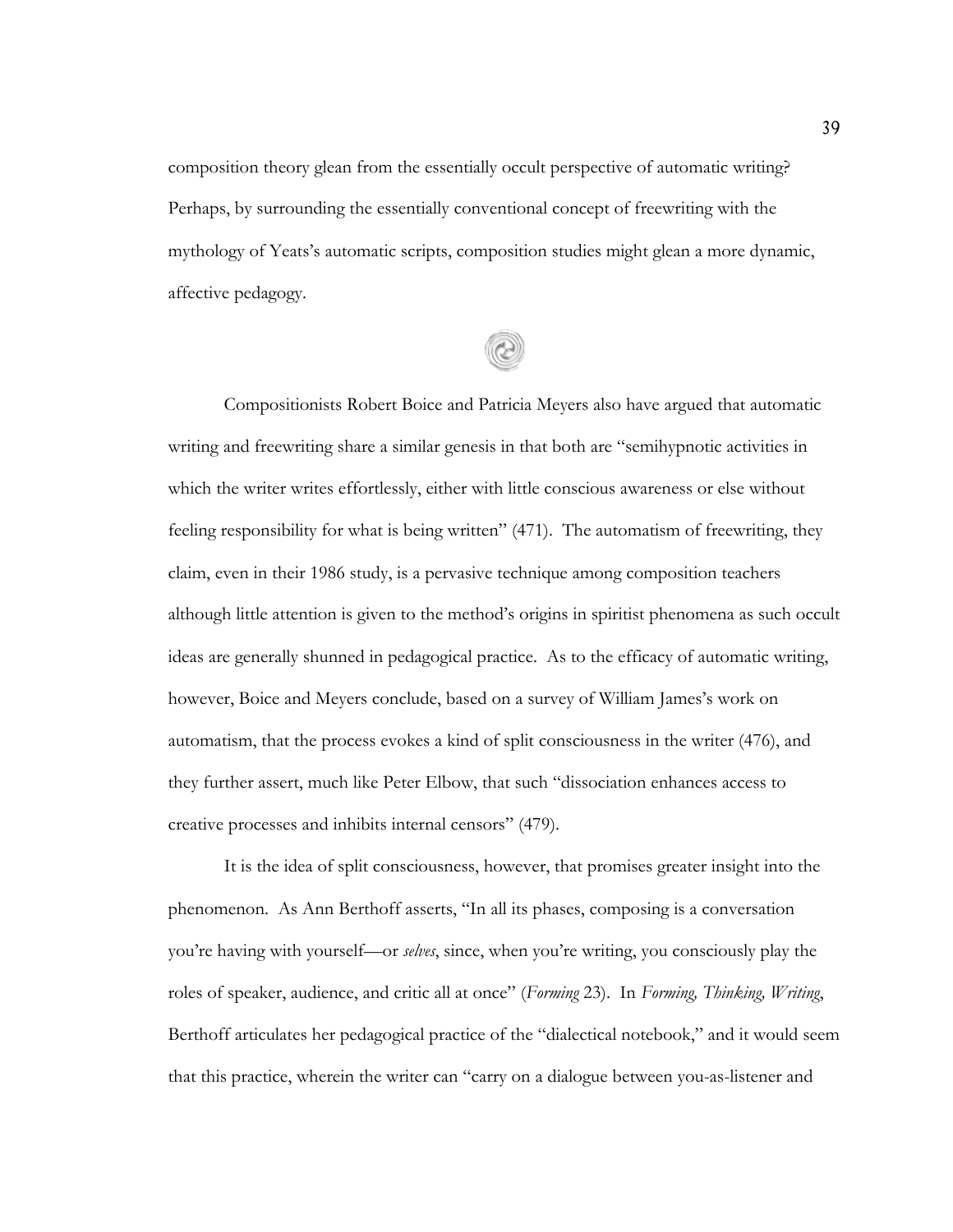you-as-reviewer, the One Who Listens and Looks Again," (22) she shares a similar dynamic with Yeats's experience of automatic writing. Of his "instructors," Yeats writes:

> They showed when I began that they assisted or approved, for they sent sign after sign. Sometimes if I stopped writing and drew one hand over another my hands smelt of violets or roses, sometimes the truth I sought would come to me in a dream, or I would feel myself stopped---but this has occurred to me since boyhood---when forming some sentence, whether in my mind or upon paper. (*AVB* 18)

Here, Yeats seems to understand both the creative impulse afforded by the dissociation of automatism as well as something of the internal censors which Boice and Meyers recognize, yet Yeats, given his magical world view, understands the process as one animated by disincarnate beings who offer "sign after sign." Though she does intimate that the possibility of multiple "selves" exists, Berthoff would have the dialectical process remain in the metaphorical realm as a mere description of individual thought while Yeats would have his thought process engaged in a more dynamic conversation with entities beyond the bounds of his immediate experience—allowing, perhaps, for a greater level of insight.

In addition, Yeats's conception of automatic writing is also able to animate—and ultimately transcend—what Boice and Meyers refer to as those "internal censors"—just as freewriting promises a methodology for similarly freeing inhibitions. Elbow identifies those inhibitions as an impulse to self-edit: "The habit of compulsive, premature editing doesn't just make writing hard. It also makes writing dead. Your voice is damped out by all the interruptions, changes, and hesitations between the consciousness and the page" (*Without*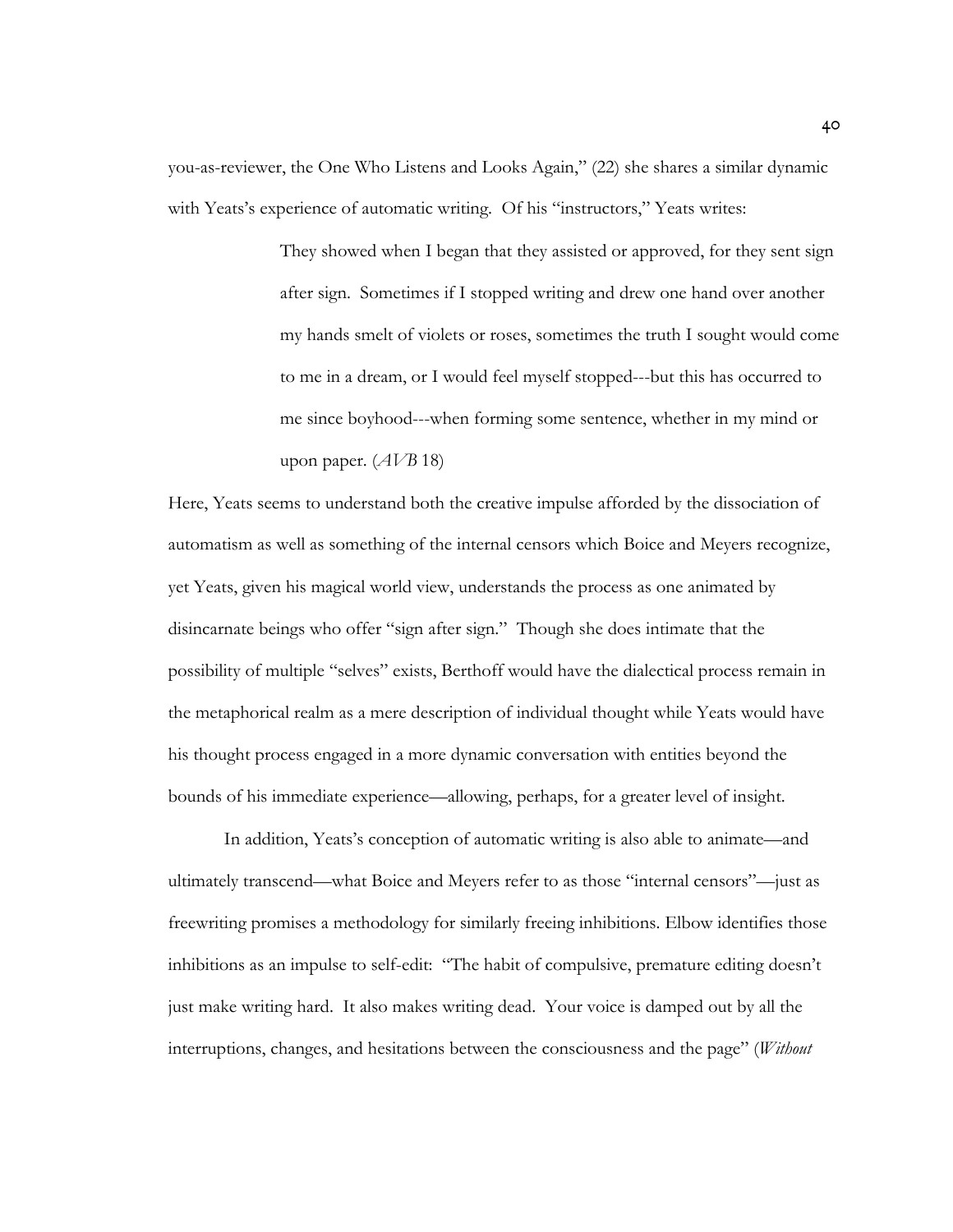*Teachers* 6). In Yeats's version, the instructors—the beneficent communicators—are able to identify those sources of interruption. "Others," he points out, "whom they named Frustrators attempted to confuse us or waste time. Who these Frustrators were or why they acted so was never adequately explained" (*AVB* 12-13), but by understanding these sources of confusion as somehow "other," Yeats is able to dissociate from them, avoiding the often inhibiting feelings of self-doubt. While such a dissociation may suggest—to the more rational-minded—a certain level of self-delusion, it becomes clear that Yeats's occult conception of automatic writing offers him a social dynamic which may be both complementary as well as antithetical.

In this context, Yeats's understanding of antithesis may offer further insight. Speaking again of his instructors, Yeats claims that "it was part of their purpose to affirm that all the gains of man come from conflict with the opposite of his true being. Was communication itself such a conflict?" (*AVB* 13). Here, Yeats seems to suggest that antithesis itself might be an engendering factor for communication in general. Similarly, Sherrie Gradin notes the Romantic impulse of Elbow's argument that "an organism cannot grow, the mind cannot grow toward knowledge, unless we allow ourselves to be 'swallowed by what is different from the self—to merge or expand into what is different'" (102). Yeats, then, seems to understand—and employ—a concept of dialectical opposition which some compositionists understand as key to the composing imagination.

That Yeats's system in *A Vision* relies heavily on a multifaceted concept of antithesis—a concept more fully explored in the following chapter—suggests that this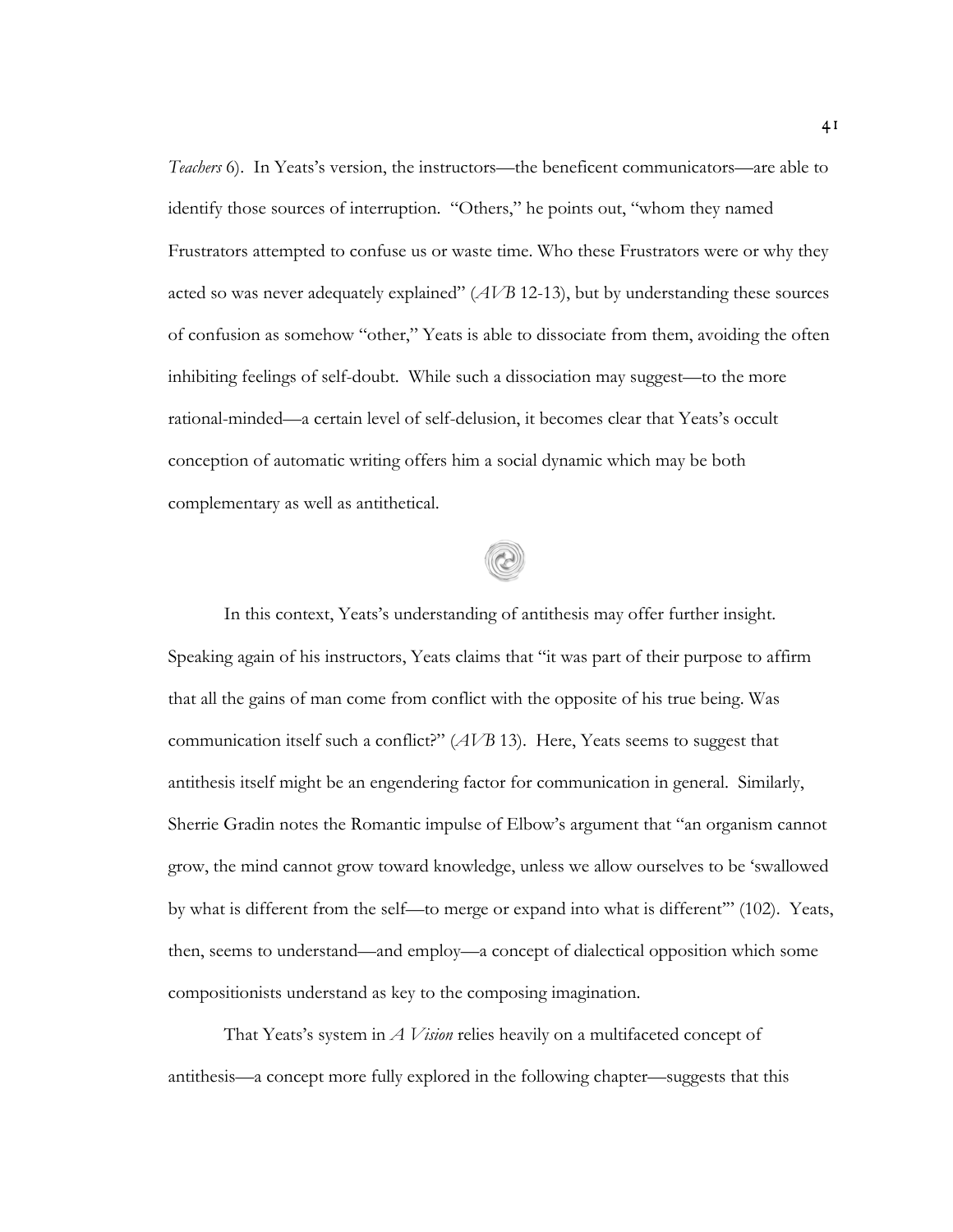dynamic functioned as a center of gravity for multiple lines of his thought. As early as *Per Amica Silentia Lunae*, Yeats writes that "I sometimes fence for half an hour at the day's end, and when I close my eyes upon the pillow I see a foil playing before me, the button to my face. We meet always in the deep of the mind, whatever our work, wherever our reverie carries us, that other Will" (*LE* 12). Here, again, Yeats is able, through his dream-vision, to animate—and, thus, realize—his antithesis as an independent entity. And, that other "Will" to which Yeats refers here, recast in "Ego Dominus Tuus," suggests the prophetic visionary figure of the *aisling*:

> I call to the mysterious one who yet Shall walk the wet sands by the edge of the stream And look most like me, being indeed my double, And prove of all imaginable things The most unlike, being my anti-self, And standing by these characters disclose All that I seek. (*CP* 163)

Janet Emig, despite her objections to "magical thinking," offers particular insight into the faculty which Yeats understands in these instances as his Daemon. Emig suggests that writers "convey implicitly or explicitly not only awareness that there is an unconscious actively performing in all their writing, but a belief—more, awe—in its importance, efficacy, and power. Often, in fact, they persona-fy the unconscious part of the writing self into daemons" ("Uses" 49). Here, while the dynamic expressed is a significant one, perhaps the point most significant to this study Emig notes as a mere aside: through the personification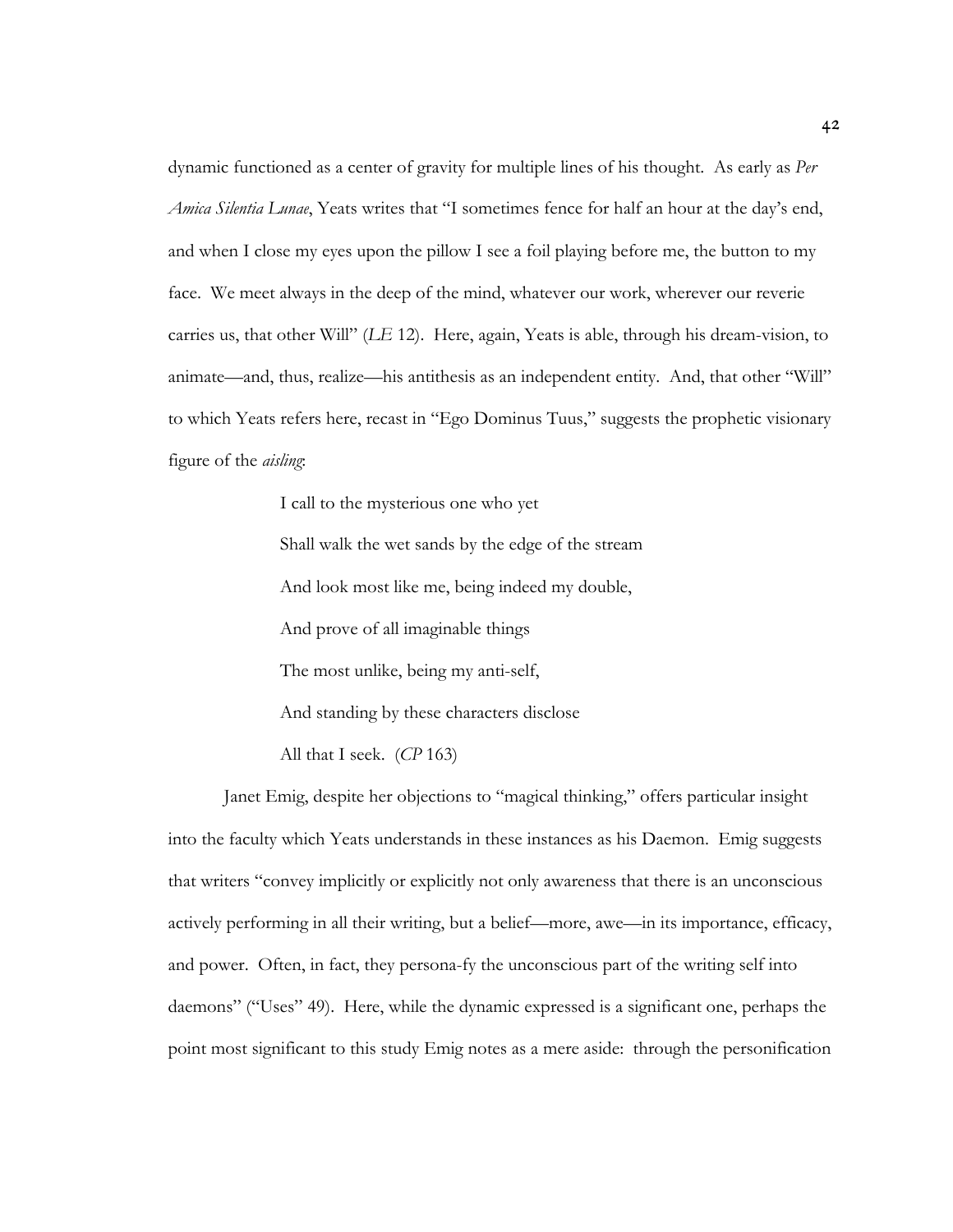of this unconscious element, writers are able to access a sense of awe—a sensation conducive to creation and composition and, ultimately spirituality.

Yeats similarly speaks of his use of dialogic interaction in the automatic communications when he asks, "Was that drama itself part of the communication, had my question to be asked before his mind cleared? (*AVB* 130). Here, the drama of which he speaks evokes a similar observation from compositionist Hildy Miller. She suggests, "Writers often dramatize ideas when they are either especially interested or trying to muster some interest in a topic. Ideas can be quite literally embodied as characters in a dramatic rhetorical situation" (119).

 That Yeats was fully cognizant of the ritual power of drama seems clear, given his considerable theatrical efforts. And it may be that when Miller suggests that drama encourages engagement with ideas, we are offered an insight into the ultimate, seemingly universal, efficacy of drama and theatre. Yeats understands this efficacy in *A Vision* when he writes that "the stage-manager, or *Daimon*, offers his actor an inherited scenario, the *Body of fate*, and a *Mask* or role as unlike as possible to his natural ego or *Will*, and leaves him to improvise through his *Creative Mind* the dialogue and details of the plot" (*AVB* 84).

However, what may be more fully applicable here is Yeats's use of the dialogic form in his poetry—notably, "Ego Dominus Tuus" and "Dialog of Self and Soul." As Berthoff argues, "Learning to write is in part learning to invent the dialog, as we do daily in unplanned conversations" (*Forming* 24), and Yeats's endeavours towards dialog—both in his dialogic poetry and especially in his practice of automatic writing—suggest a method for mythologizing this dramatic exchange.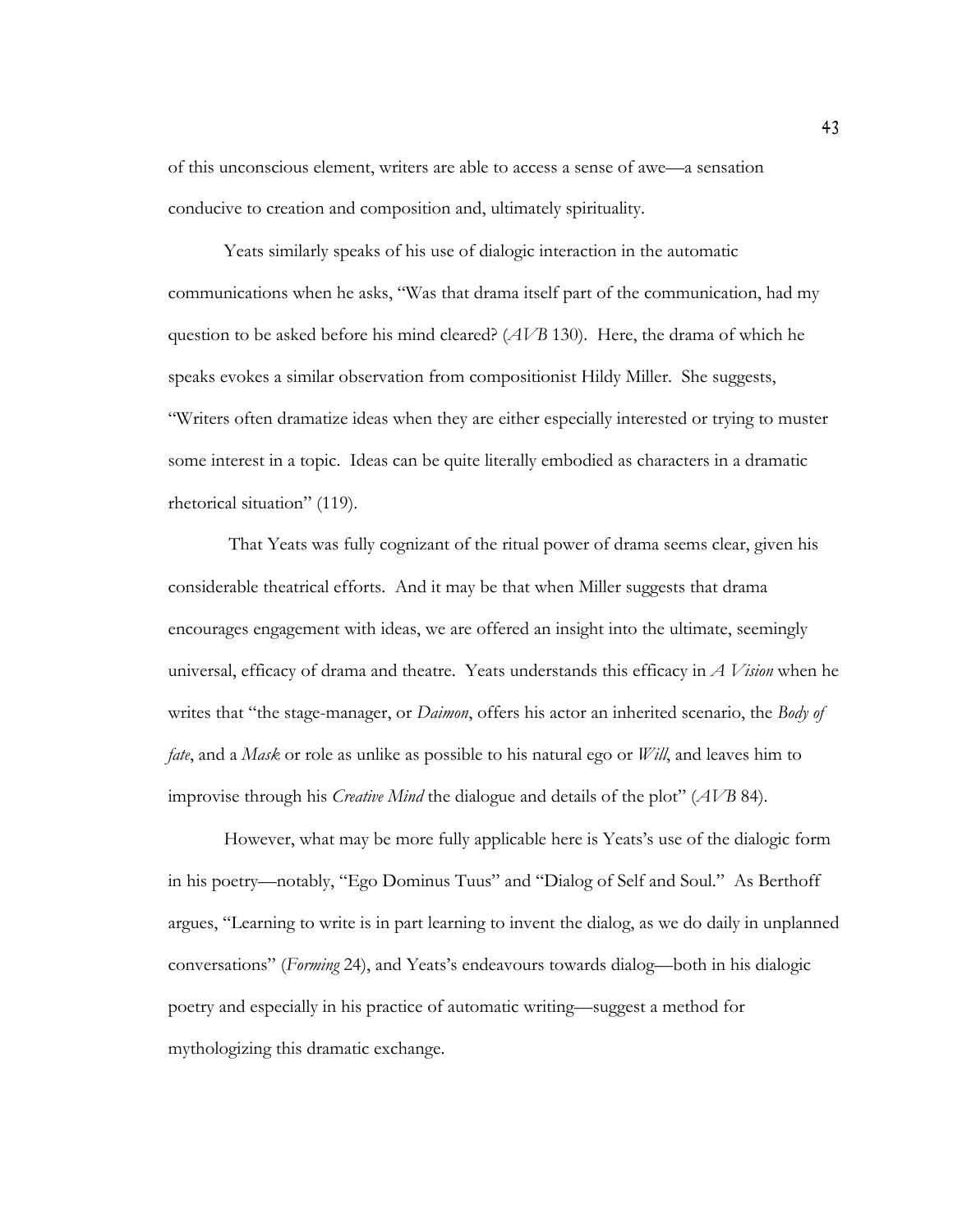Again, however, given the conclusions Emig reaches in "The Uses of the Unconscious in Composing," her efforts seem to fall short of this mythic possibility. She claims that a writer's use of daemons is a subject "intriguing enough to warrant treatment through a full piece of research, which, to my knowledge, it has not yet received" (51). Here, Emig fails to realize that the "research" which she prefers—a form of the case-study format emerging from psychology and the social sciences—is perhaps not especially conducive to the construction of an ultimately spiritual expression, a method which both communicates and engenders awe. Nonetheless, further exploration of automatic writing—exploration which takes into account its occult implications—would undoubtedly lead composition theory from the individual logic of the expressive realm into a larger, more dynamic social sphere.

When LeFevre argues that "invention is a dialectical process in that the inventing individual(s) and the socioculture are co-existing and mutually defining" (35), this dialectical process echoes the dramatic dynamic outlined above. Where Berthoff speaks of the internal conversation which encourages composition, LeFevre understands that this conversation might be—possibly should be—envisioned as a larger, social interaction. As Yeats writes that "a poet is justified not by the expression of himself, but by the public he finds or creates; a public made by others ready to his hand if he is a mere popular poet, but a new public, a new form of life, if he is a man of genius"  $(E \mathcal{O} I x)$ , we begin to see that Yeats—much as the *aisling* writers and the ancient Celtic bards before them understood the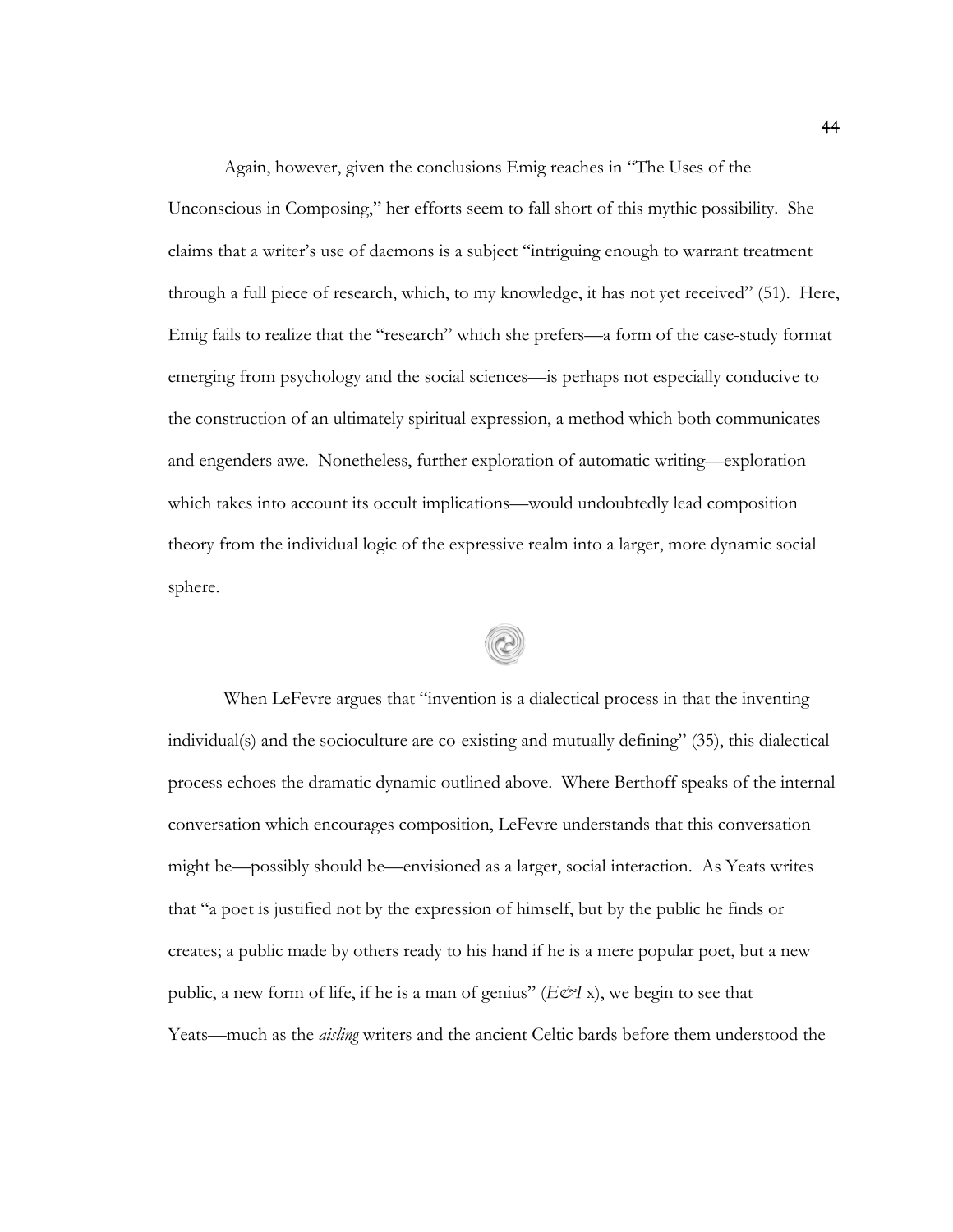function of poetry as socially enactive—believes that the words of the poet are capable of altering the social landscape.

This idea is one that is as thoroughly Romantic as Celtic or nationalistic. Shelley argues for this element of social responsibility in *A Defence of Poetry*:

> Poets are not only the authors of language and of music, of the dance, and architecture, and statuary, and painting; they are the institutors of laws, and the founders of civil society, and the inventors of the arts of life, and the teachers, who draw into a certain propinquity with the beautiful and the true, that partial apprehension of the agencies of the invisible world which is called religion. (755)

In this context, we may recall Kiberd's reading of *A Vision* as a kind of spiritual program for the nation of Ireland. When Yeats dreams of creating at Castle Rock an "Irish Eleusis or Samothrace" (*MEM* 123) in collaboration with Maude Gonne, we begin to get a sense of the magical "Great Work" which Yeats understood as his avocation:

> For years to come it was in my thought, as in much of my writing, to seek also to bring again in[to] imaginative life the old sacred places—Slievenamon, Knocknarea—all that old reverence that hung—above all—about conspicuous hills. But I wished by my writings and those of the school I hoped to found to have a secret symbolical relation to these mysteries, for in that way, I thought, there will be a greater richness, a greater claim upon the love of the soul, doctrine without exhortation and rhetoric. (*MEM* 124)

And, as Covino argues, "In a nonmagical society, our classification systems are presumed to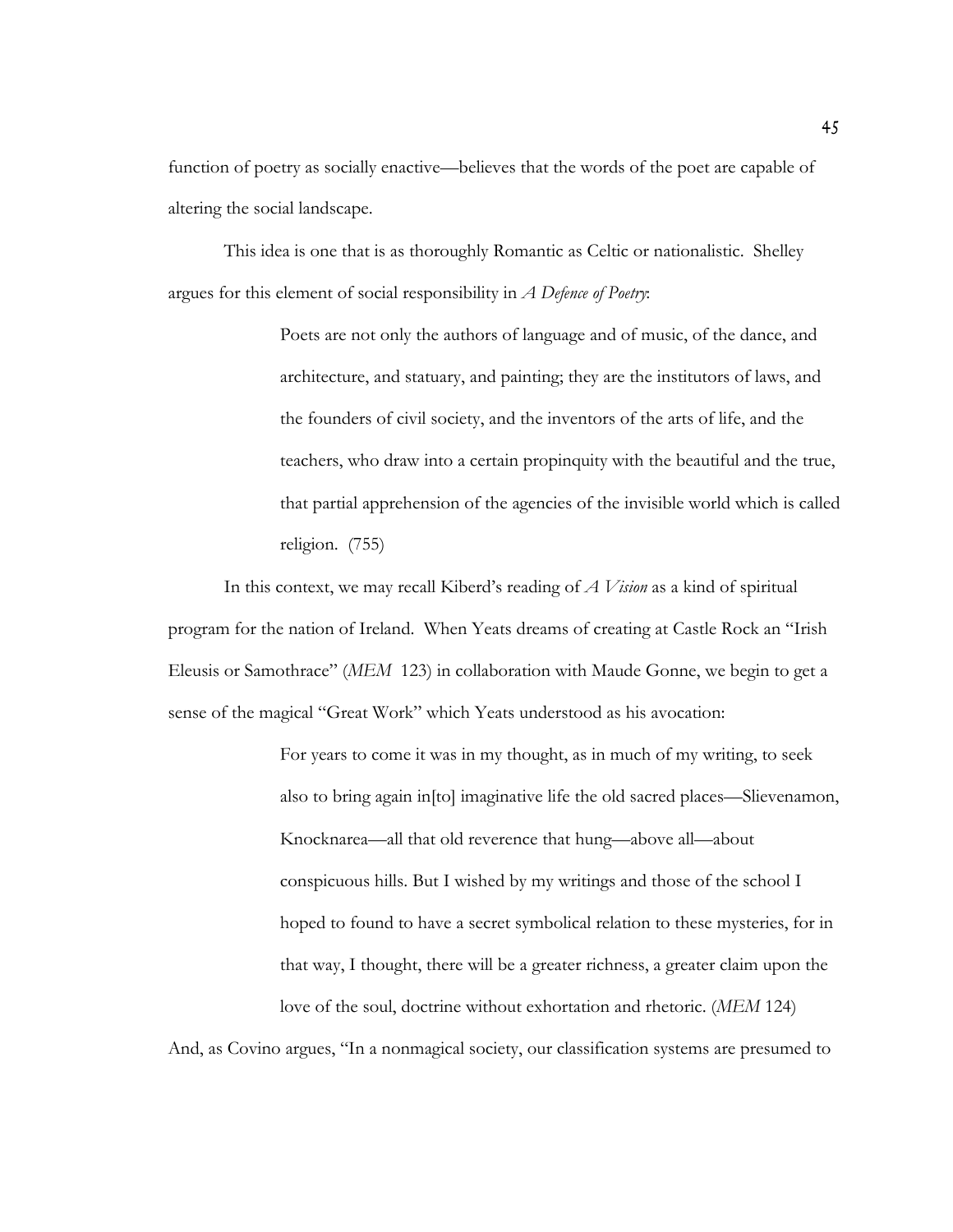be scientific and logical, so that their origins in social rituals within a magical epistemology are forgotten" (*Magic, Rhetoric* 12), implying that resurrecting such an epistemology constitutes a socially transformative process. Yeats, then, in aspiring toward a national spiritual renewal through the magic of his writing—a re-enchantment not unrelated to the vision of the *aisling* writers—seeks to resurrect these social rituals.

Further, Yeats understands himself as participating, through his writings, in a greater lineage of literary production. "Even in literature," LeFevre claims, "which may be regarded as an asocial enterprise, collectively held knowledge and styles of thinking influence invention. Having a common heritage of creative thinkers and writers, and knowing about that heritage, can be a source of creativity for individual writers" (91). LeFevre, here, seems to be suggesting a relationship which stands in marked contrast to Harold Bloom's "anxiety of influence." While Bloom's assessment of collective invention seems coloured by Freudian angst, wherein a writer's literary predecessors are to be reckoned with only through "misreadings." LeFevre's argument, however, seems eminently more constructive: a writer may find creative sustenance by synthesizing and incorporating the innovations of his or her forebears. This incorporation is evidenced when Joyce Carol Oates speaks of Yeats's "eclectic, fanciful, Sargasso Sea of the imagination, in which nearly everything he has read turns up in some form" (par. 6).

But Yeats's reliance on the works of other authors is never a mere borrowing. In assessing the relationship between Yeats and Blake, M. C. Flannery, in her study *Yeats and Magic*, suggests that "what we will see is that Blake did not so much influence Yeats as serve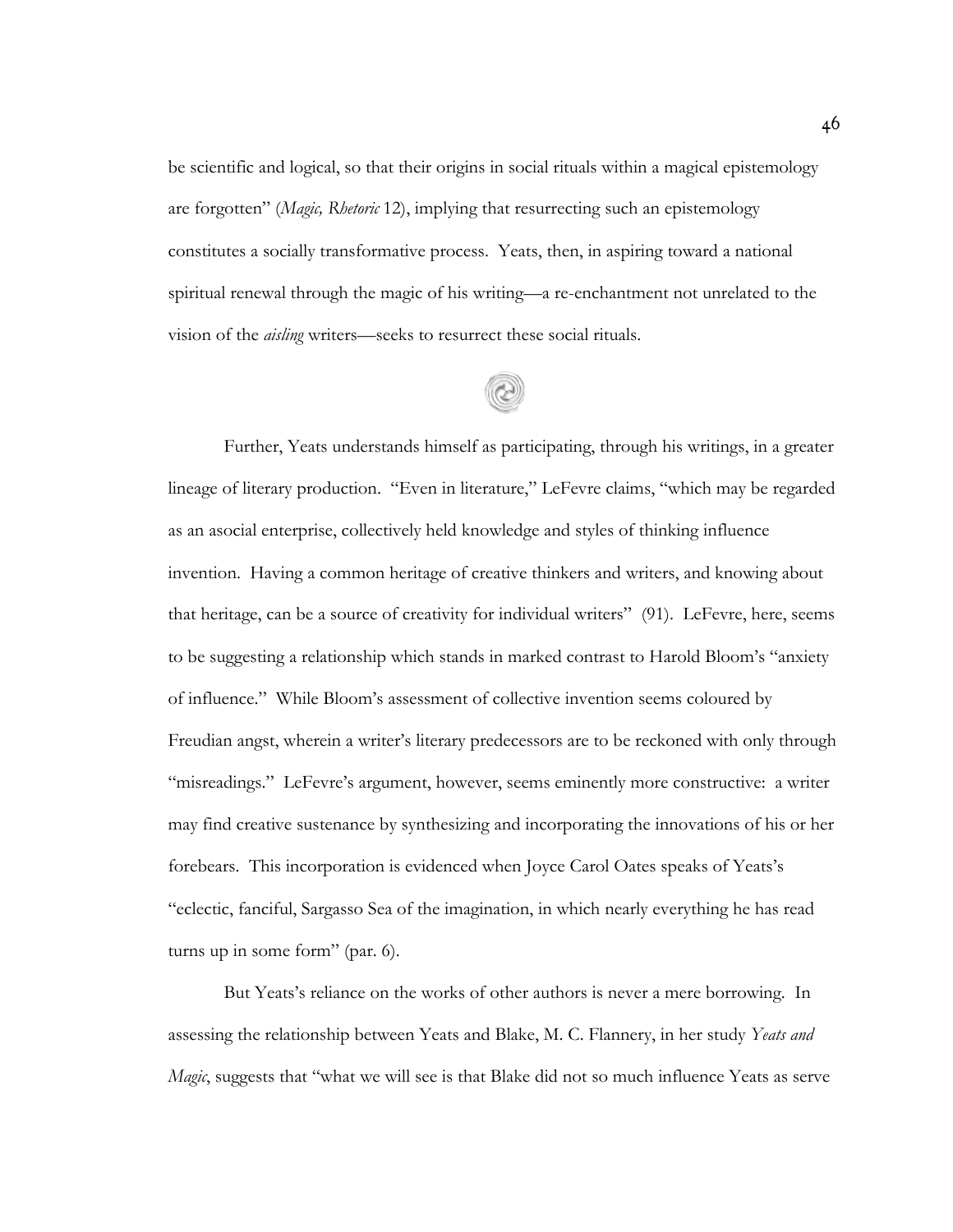to give him confidence that a major poet could work from an occult system" (39). What Yeats found in Blake, then, rather than specific content, was an occult methodology gleaned from Blake's own mythopoesis.

This interaction is one that is often expressed metaphorically as a kind of resonance: "Resonance comes about when an individual act—a 'vibration'—is intensified and prolonged by sympathetic vibrations" (LeFevre 65). Here, in speaking of the resonance (a term attributed to Harold Lasswell) of enabling social interactions, LeFevre uses a phrase that Yeats employs in Phase 12 of *A Vision*: "Every emotion begins to be related, as musical notes are related, to every other. It is as though we touched a musical string that set other strings into sympathetic vibration" (*AVA* 61). While Yeats, here, speaks in largely affective terms, the dynamic itself is significant: by aligning himself and his writing project with other "sympathetic" writers, his projects might reverberate into an astounding, harmonic force.

This seems especially true in "To Ireland in the Coming Times," when Yeats writes:

Know, that I would accounted be

True brother of a company

That sang, to sweeten Ireland's wrong

Ballad and story, rann and song. (*CP* 46)

Here, while the political implications may be preeminent, Yeats understands himself as an integral portion of the social project "to sweeten" the political strife which has plagued his nation. And, in a particularly clear statement of his sense of social involvement and responsibility, he writes that "those themes we share and inherit, so long as they engage our emotions, come first. When that is no longer possible we are broken off and separate, some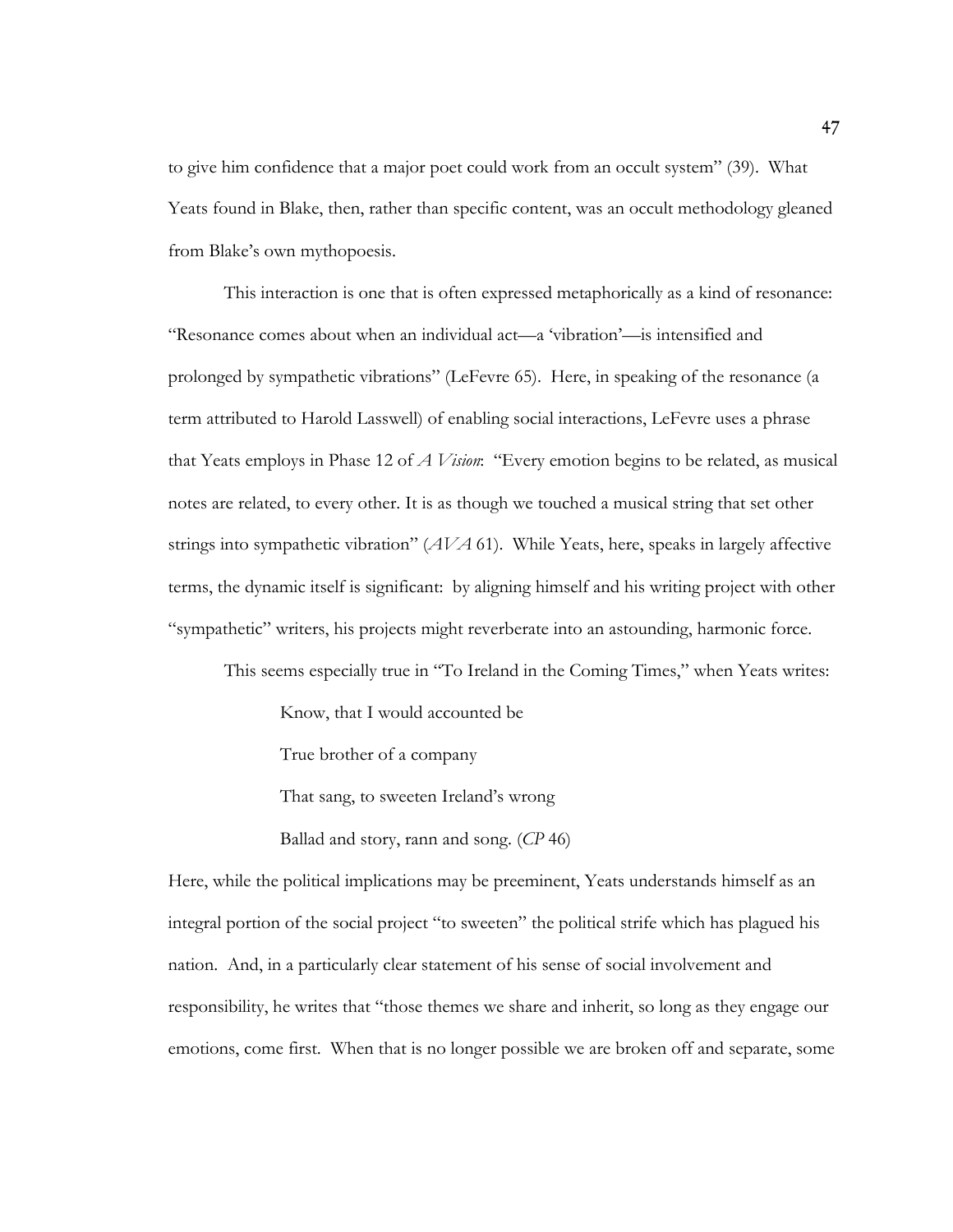sort of dry faggot, and the time has come to read criticism and talk of our point of view"  $(E \circ I$  ix).

As Yeats describes his magical collaborations with Maude Gonne, he claims, "I could therefore use her clairvoyance to produce forms that would arise from both minds, though mainly seen by one, and escape therefore from what is merely personal" (*MEM* 124). Again, we see in Yeats's thought an aversion to the "merely personal," but we see, also, that the limited subjectivity of this personal realm can only be transcended by a kind of social interaction. As Yeats further explains, this dynamic is centered around the interaction of opposing, antithetical natures, an idea which lies at the heart of *A Vision*:

> My own seership was, I thought, inadequate; it was to be Maud Gonne's work and mine. Perhaps that was why we had been thrown together. Were there not strange harmonies amid discord? My outer nature was passive—but for her I should never perhaps have left my desk—but I knew my spiritual nature was passionate, even violent. In her all this was reversed, for it was her spirit only that was gentle and passive and full of charming fantasy. (*MEM* 124)

When Peter Elbow, then, refers to "cooking" in the writing process as "the interaction of contrasting or conflicting material" (*Without Teachers* 49), Yeats's collaborative dynamic is again illuminated. Further, as Elbow elaborates this idea, he offers, essentially, an apology for this dynamic—nearly alchemical—process: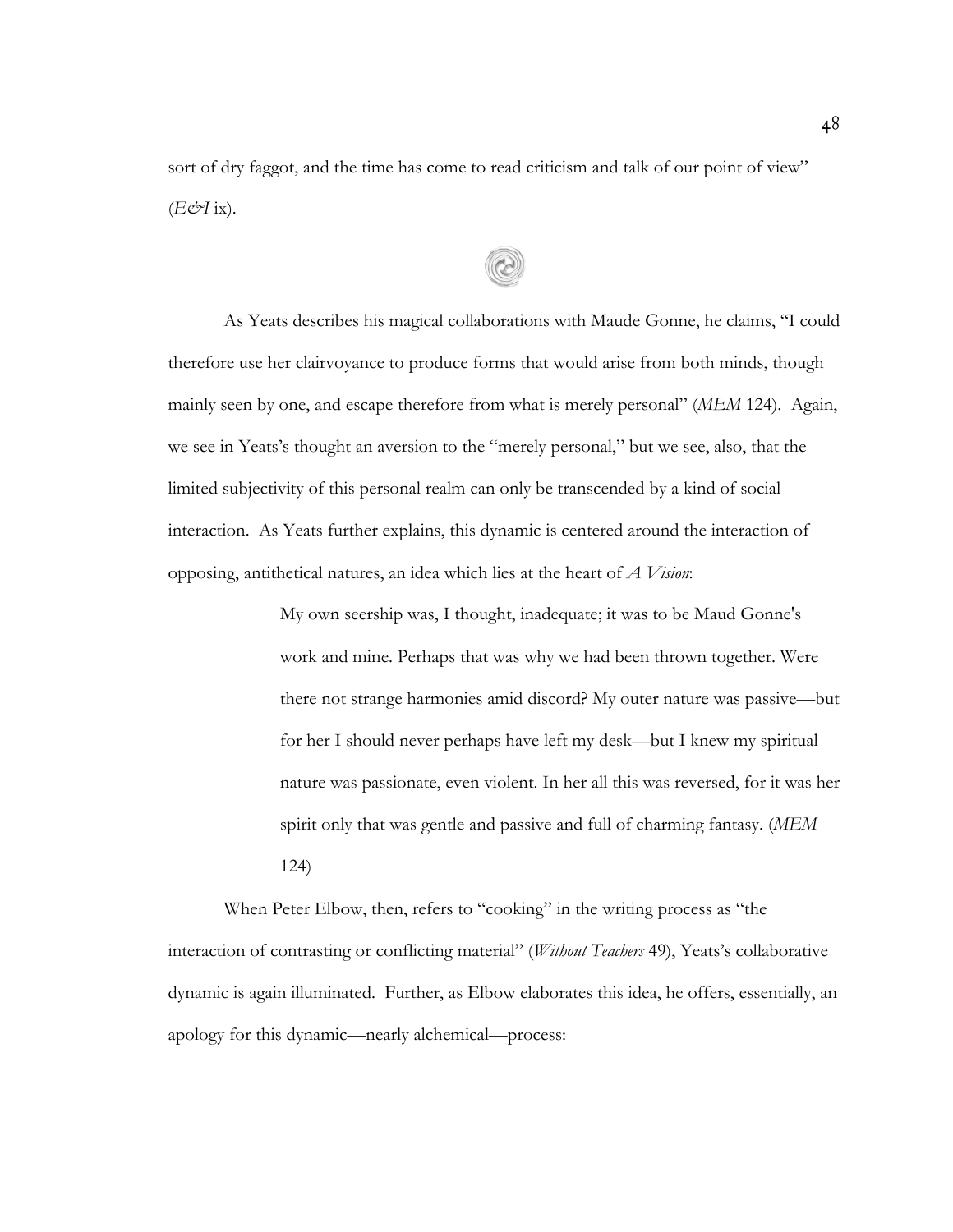Cooking consists of the process of one piece of material (or one process) being transformed by interacting with another: one piece of material being seen through the lens of another, being dragged through the guts of another, being reoriented or reorganized in terms of the other, being mapped onto the other. (*Without Teachers* 49)

In Yeats's magical world-view, then, the writer is never merely a single entity, concerned only with self-expression, but rather a participant imagination within a dynamic of social multiplicity. When Kiberd speaks of Yeats's political ancestry as both "Anglo" and "Irish," he makes a claim for Yeats which, when considered beyond the political sphere, speaks directly to the dialectical process in which Yeats was consistently engaged: "Ultimately, his guile led him to expose the limitations of either term by fusing both, and to do this in the conviction that while it takes talent to discern differences, only genius can establish the underlying unity" (317). Perhaps, in taking Yeats as example here, this transcendent unity might be realized among the various strands of composition theory, for, as LeFevre suggests, "Finally, an understanding of invention as a social act helps direct us toward a possible synthesis of the fragmentation of knowledge existing in the academic disciplines" (137).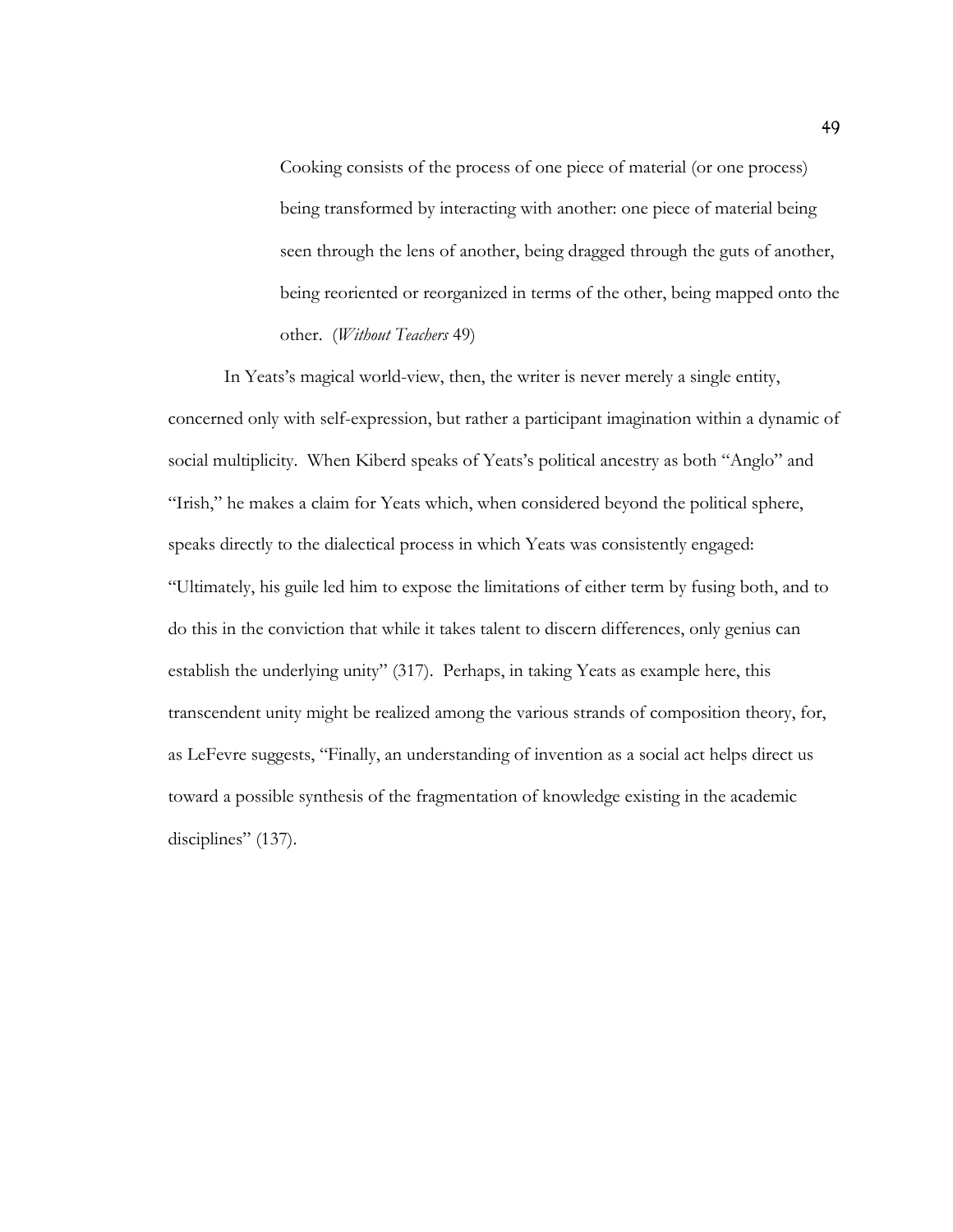### CHAPTER THREE "TheCompleted Symbol"

# "By the help of an image," Yeats writes, "I call to my own opposite, summon all / That I have handled least, least looked upon" (*CP* 161). In these lines, from "Ego Dominus Tuus," Yeats outlines the centrality of vision—rather than the scholasticism of language—to his poetic project: "I seek an image, not a book" (163). As one so thoroughly concerned with "this ship of written speech" (*E&I* 51), it may seem counterintuitive that Yeats would grant such preeminence to the visual. It is clear, however, that imagery served as a powerful catalyst to Yeats's writing, and, given the significance of images—visual symbols—to the magical world-view, the interaction of image and text is an area in which composition theory might glean important insights from the occult.



When James Berlin notes that "language does not simply record the private vision, but becomes involved in shaping it" (146), his use, here, of the trope of vision to refer to a particular construction of reality evokes an inquiry not only into the verbal, linguistic forms on which he focuses but also into the dynamic faculty of vision itself. When, in common expression, "insight" implies a deep level of comprehension, and "I see" means "I understand," it seems warranted to interrogate Yeats's *A Vision* and its consequent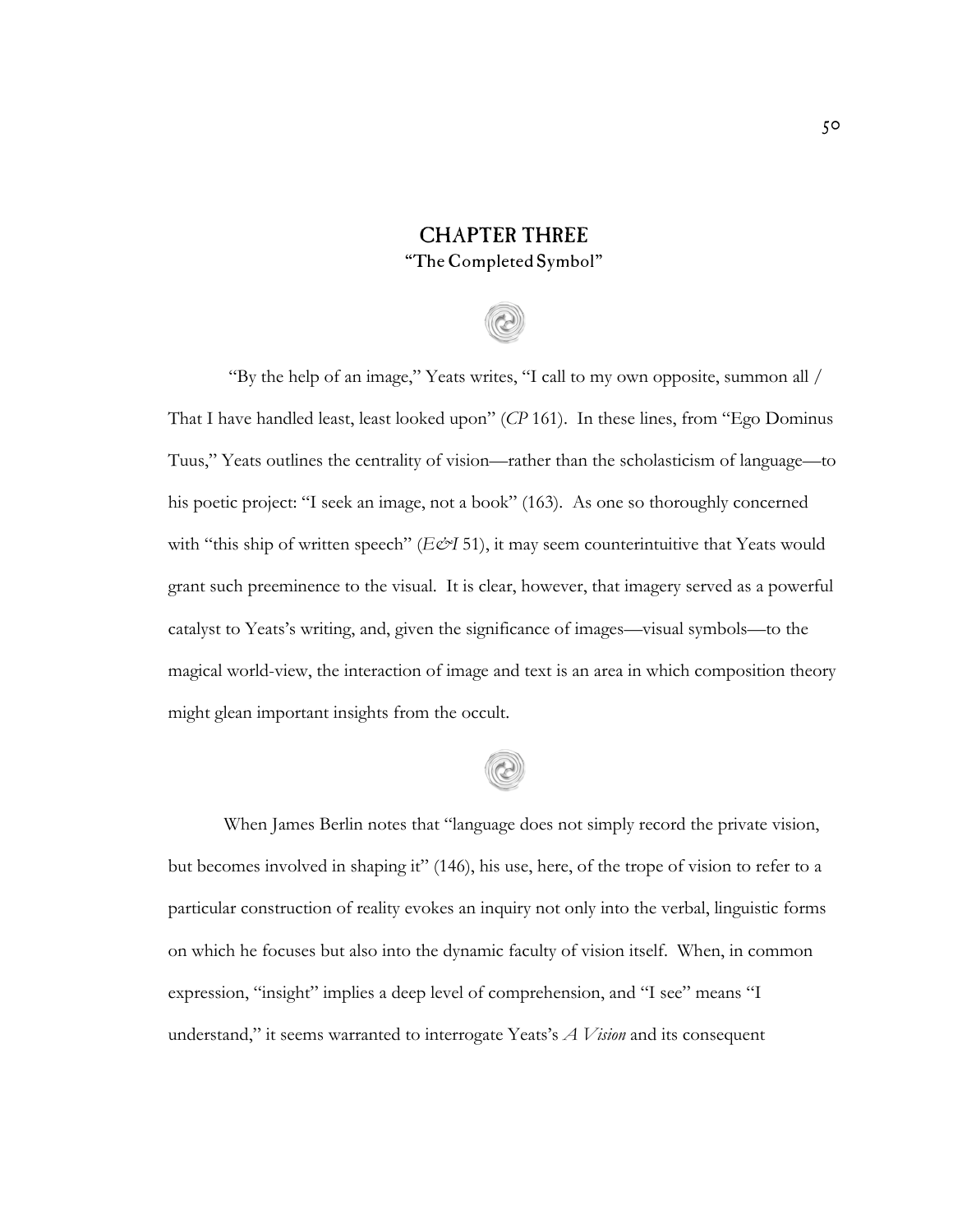applications for composition in terms of visual imagery. After all, as Gabrielle Rico acknowledges, "Before there are words, there are images" (157).

And, "For any writer," Ann Berthoff argues, "exploring the relationships between images and concepts can be useful in getting the dialectic started and in forming a concept" (*Forming* 143). That she later uses Yeats's "The Stare's Nest by My Window" and his accompanying explanation as a primary example of a concept-forming image is, perhaps, significant, given Yeats's perennial reliance not only on the poetic image but also on the intricacies of vision in all of its permutations. Arguing further that "using imagery is one way to realize a concept—to make it real—by giving it a shape" (*Forming* 142), Berthoff—always a proponent of the imagination—speaks in nearly magical terms.

Therefore, when Yeats writes that "almost at once my imagination began to move itself and to bring before me vivid images that, though never too vivid to be imagination, as I had always understood it, had yet a motion of their own, a life I could not change or shape" (*E&I* 29), Berthoff's dynamic of realizing and shaping is evoked. However, while Berthoff locates this activity within the writer, Yeats, again, looks into a larger world. He describes the envisioned images as independent as well as animate, and it becomes apparent, then, that these "vivid images" are, for Yeats, as "realized" as his communicators in *A Vision* or in the vision of the *aisling* poets. In this context, when Berthoff suggests to student writers that "if what you're composing seems to have a will of its own, follow its lead" (*Forming* 6), might we not allow that Yeats's receptivity to such willful visions allowed him a particular facility with their use?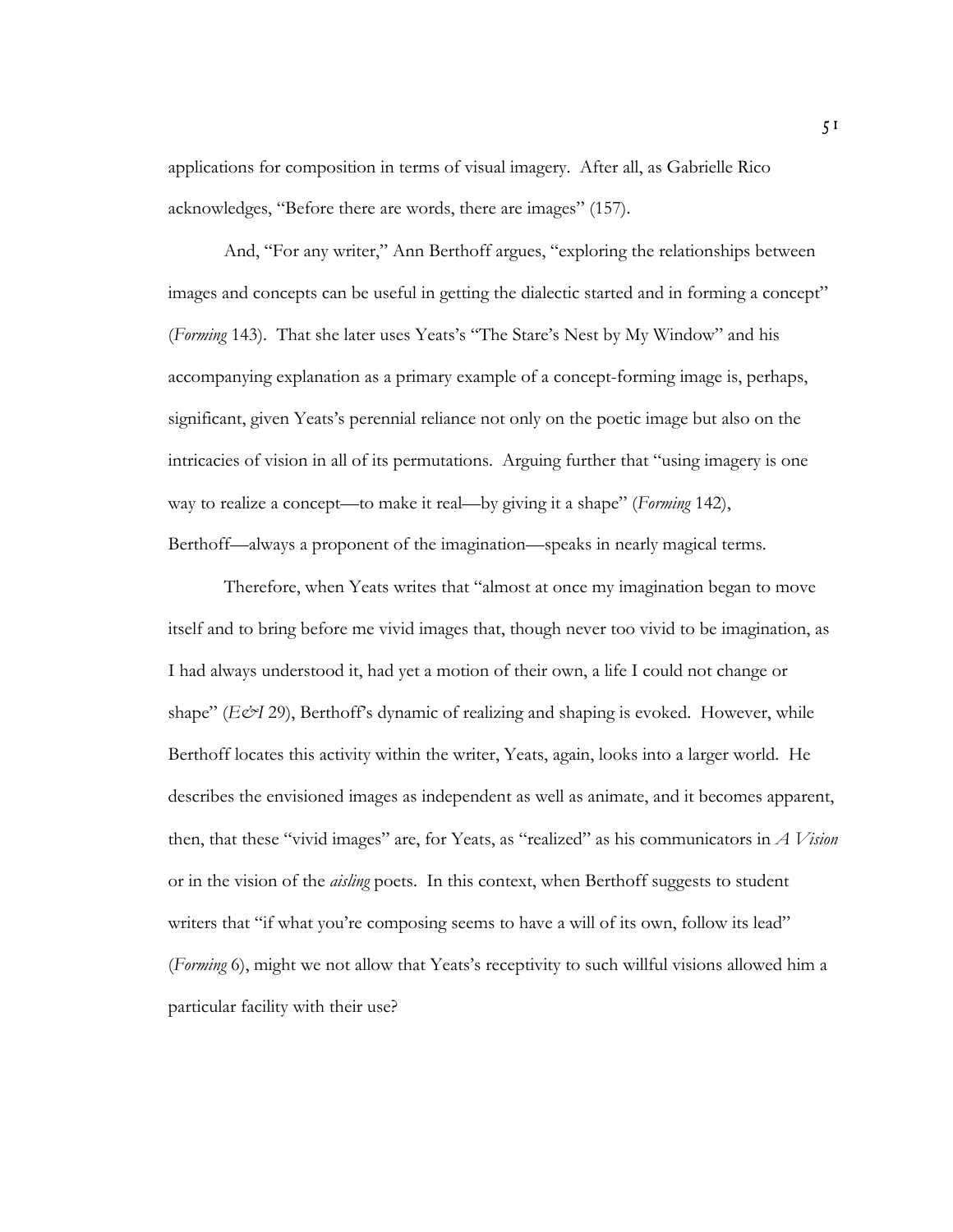Given that Yeats—from his earliest folkloric writings through "Those masterful images" of "The Circus Animal's Desertion" (*CP* 356)—returned, throughout his career, to these visionary images, we might conclude that Yeats found in vision a lasting sustenance. When compositionist Hildy Miller claims, then, that "images—hidden or not—inspire writers emotionally: interest them, motivate them, sustain and disrupt their work, lead to private purposes and private approaches to rhetorical situations" (116), she offers insight not only into Yeats's composing process but also into processes of composition itself.

Similarly, compositionists such as Joddy Murray have suggested that by relying on the visual as merely another rhetorical device, composition theory has left unexplored a vast array of affective communicative power. Murray writes that "image studies in composition must begin to also account in part for the ineffable, the unsayable, and the affective if we are able to take advantage of the non-discursive in our invention practices (84). And this nondiscursive element—the essence of vision—seems, in Murray's terms, to invoke the occult realm.

Therefore, we must consider, further, Miller's argument that, in writing, "what is most compelling is both created and nourished in embodied ideas"—that is, in the complex inter-relations of visual image and those deep-seated emotions realized in the physical body—and that we must "reconsider and perhaps retheorize the magic of embodied processes at work" (124). These theorists, however, in speaking primarily of mere affect, stop short of suggesting that visual images may also engender, beyond mere personal emotion, a level of spiritual experience in writers. This idea—perhaps exemplified by the reliance on the visual symbols of intricate spirals and knotwork in the Celtic imagination—is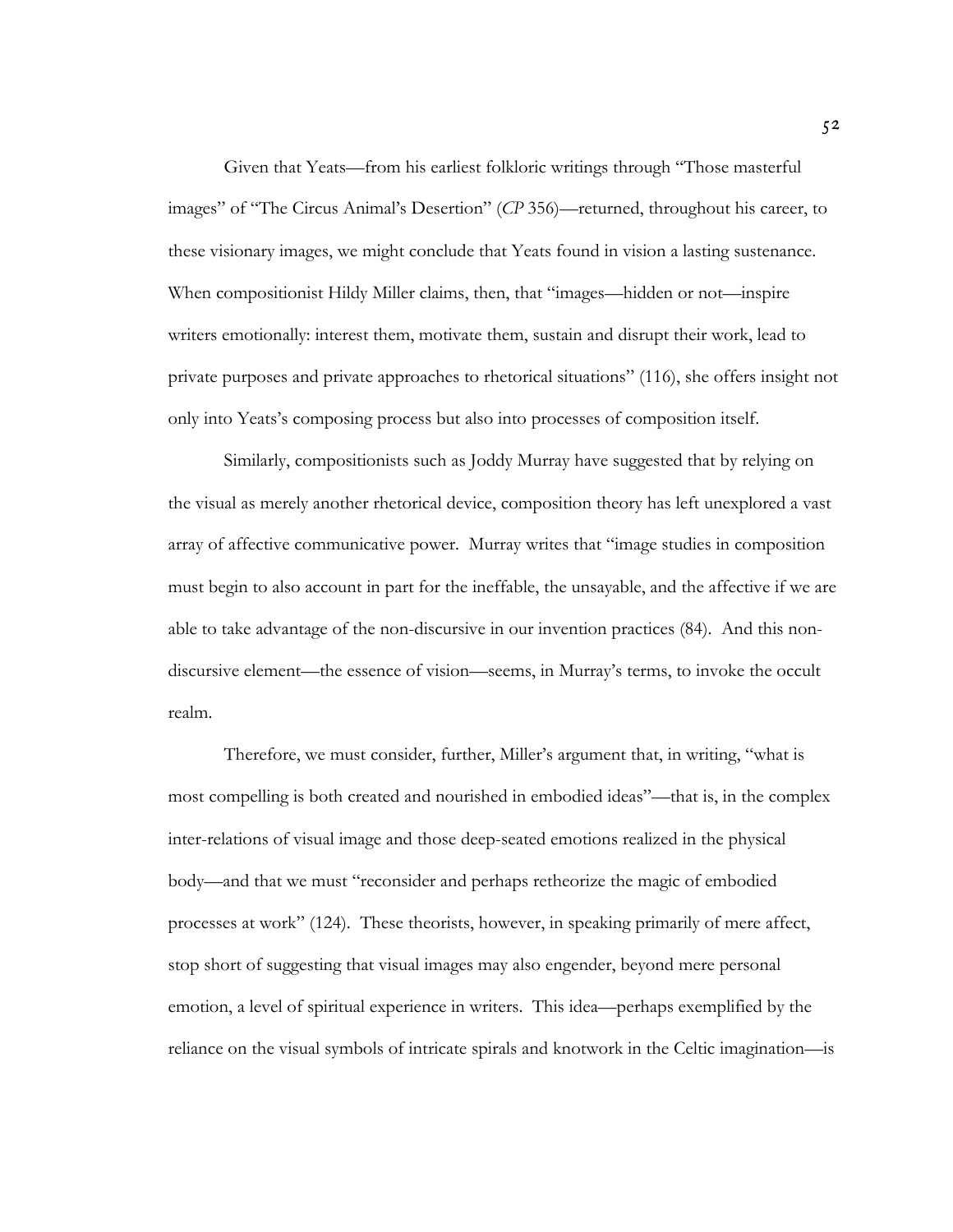one, however, that is well-developed in disciplines ranging from anthropology to religious studies. We may conclude, then, that studies such as Miller's might best be cast in light of the well-theorized symbolism of magic that Yeats champions, and we might include among that more balanced theory some clearer gesture toward an ultimate ineffability.



Unfortunately, however, visual imagery often seems to find little coherent expression in composition pedagogies. As compositionist Demetrice Worley points out, "Though composition specialists acknowledge the importance of visual imagery in the writing class, they have not fully specified how to put it into practice. This is undoubtedly because, from about the third or fourth grade on, verbalization is privileged over visualization" (139). Perhaps, then, in viewing the implications of visual imagery in Yeats's *A Vision*—as well as in his larger occult aesthetic—composition theory may find new ways to theorize the importance of the visual in ever more creative ways.

To begin, many compositionists often question the ways in which visual images might simply reinforce verbal rhetoric. A particularly instructive example, then, arises when Harper notes that Yeats's communicators preferred not to further expound the geometrical symbols of the system until Yeats began to write (*YVP* 23), suggesting perhaps that a understanding of the symbols in completion could only be achieved through writing about them. When Thomas, one of Yeats's instructors, tells him that "I do not want you to write on system," he claims that instead "I would like you to write something *through which* I can give you ideas" (*YVP* 31). Here, something of a dialectical pattern begins to emerge in that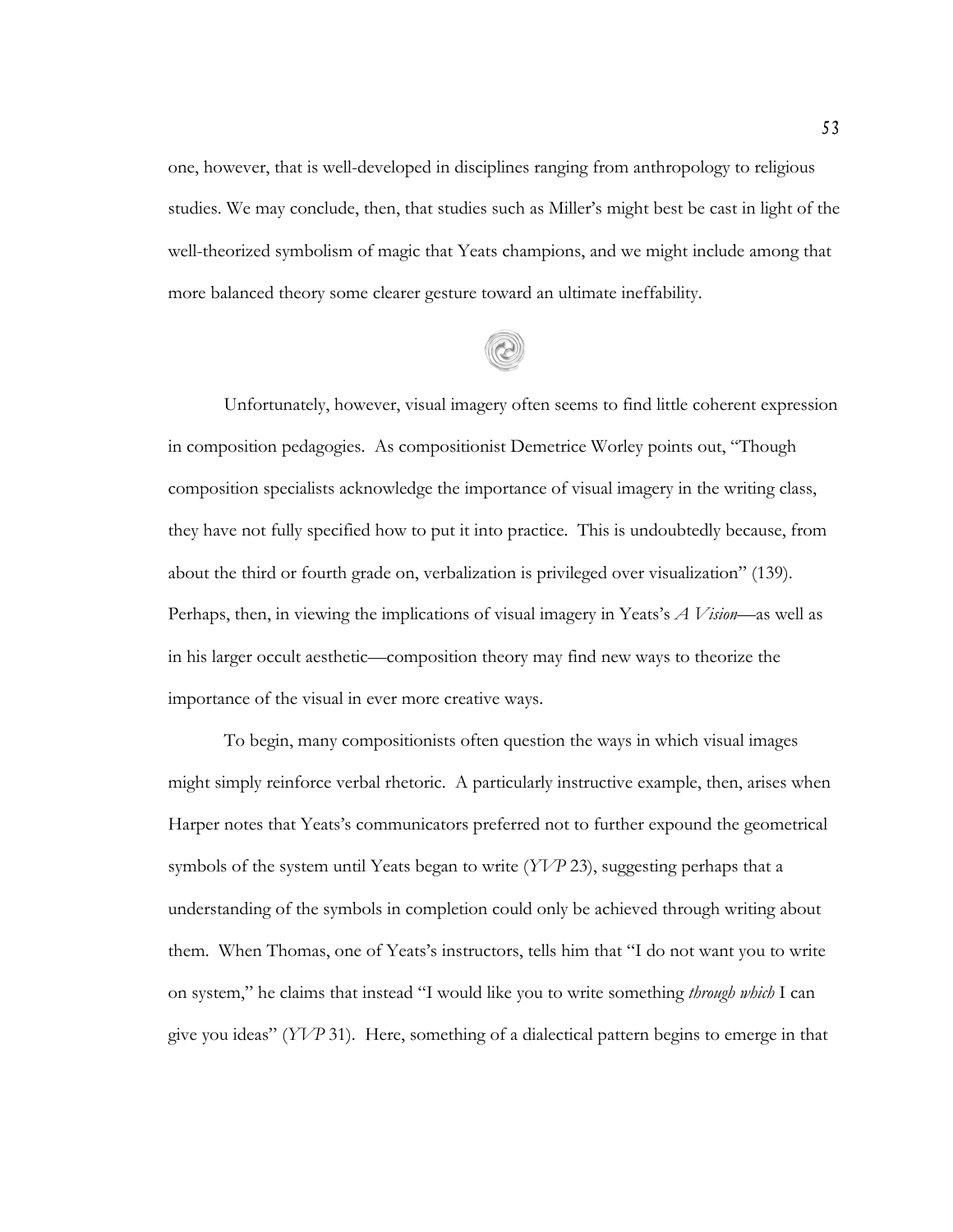the understanding of the geometric symbolism both fuels and is fueled by written composition.

"And then," Yeats further comments, "though I had mastered nothing but the twenty-eight Phases and the historical scheme, I was told that I must write, that I must seize the moment between ripe and rotten—there was a metaphor of apples about to fall and just fallen" (*AVB* 18). This idea parallels Worley's assertion that "visual images can guide the texts they create, which, in turn, can guide the images they create—in instructive reciprocity" (138), and may further aid discussions among compositionists who argue—from an essentially cognitive standpoint—not only for the ultimately epistemic nature of writing but also for the use of visual symbolism as a heuristic or invention strategy.

And certainly, the cognitive project in composition studies—shaping its inquiries from the sciences of neurobiology as well as developmental psychology—has been at the forefront of research into imagery. Using imagery in the composing process, according to many compositionists, utilizes a particular kind of non-literal, non-linear cognition.

As Gabrielle Rico argues, "We have evolved two independent thinking apparatuses that not only dramatically increase our mental options but make creative acts possible" (70). These two "thinking apparatuses," which she differentiates as "sign and design," are engendered by a kind of cerebral duality brought about by the hemispheric division of the brain. Associated with the left hemisphere, the sign mind, she claims, is "largely occupied with the rational, logical representation of reality and with parts and logical sequences" (17) while the design mind, a function of the right hemisphere, "consistently thinks in complex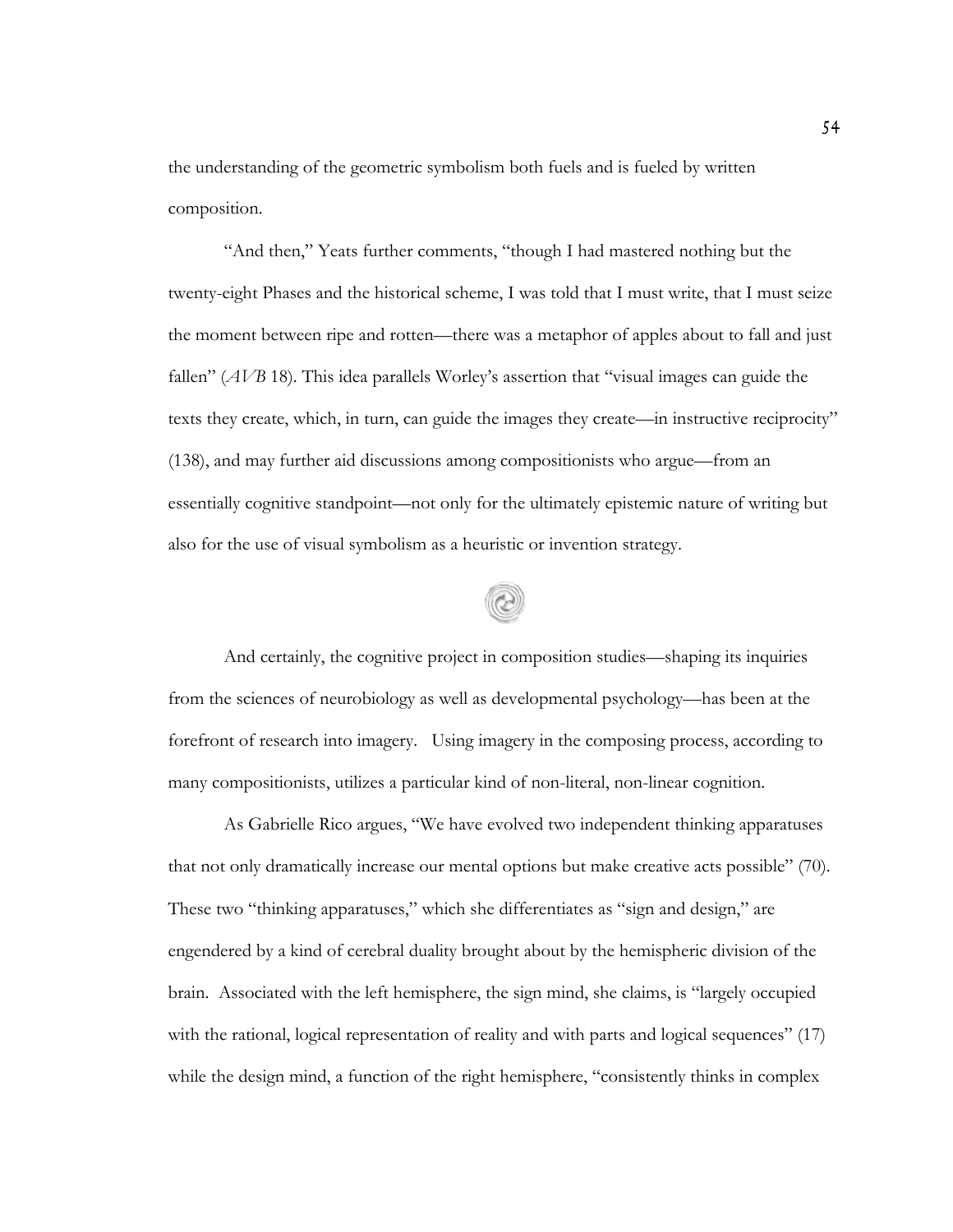images; it patterns to make designs of whatever it encounters, including language, which, instead of clear-cut signs, becomes *designs* of non-literal meaning" (18).

That Yeats felt the consequences of this cerebral duality has often been suggested—based largely on his ubiquitous spelling difficulties and self-expressed difficulties in school—in the theory that he may have suffered from dyslexia. Marylou Miner and Linda Siegel have argued that this posthumous diagnosis of dyslexia offers "hope that children, parents, and teachers working with this problem will be inspired by the brilliant accomplishments of someone who may have had dyslexia" (375). However, they emphasize Yeats's writing as an accomplishment in this context merely because dyslexia is generally viewed as a deficiency in logical, verbal processing—an ability which, as mentioned earlier, is socially privileged. In Rico's cognitive terms, then, dyslexia might be defined as misfunctioning of the sign mind, the processes governed by the brain's left hemisphere.

Thomas West further argues that Yeats may, indeed, have experienced what some call "dyslexia" or what others term a "learning disability." Our choice of terms, here, West claims, "depends entirely on the context" (19), and of the prominent figures he identifies as possessing this condition—Yeats among them—West argues that "many of these individuals may have achieved success or even greatness not in spite of but because of their apparent disabilities" (19). West relies heavily on the theories of Howard Gardner in making the case that by employing a "visual/spatial intelligence"—a type of intelligence generally devalued by a logocentric society—many individuals demonstrate a striking level of creative power.

When Howard Gardner elucidates his theory of spatial intelligence, one of the six distinct forms of intelligence which he identifies, he claims that it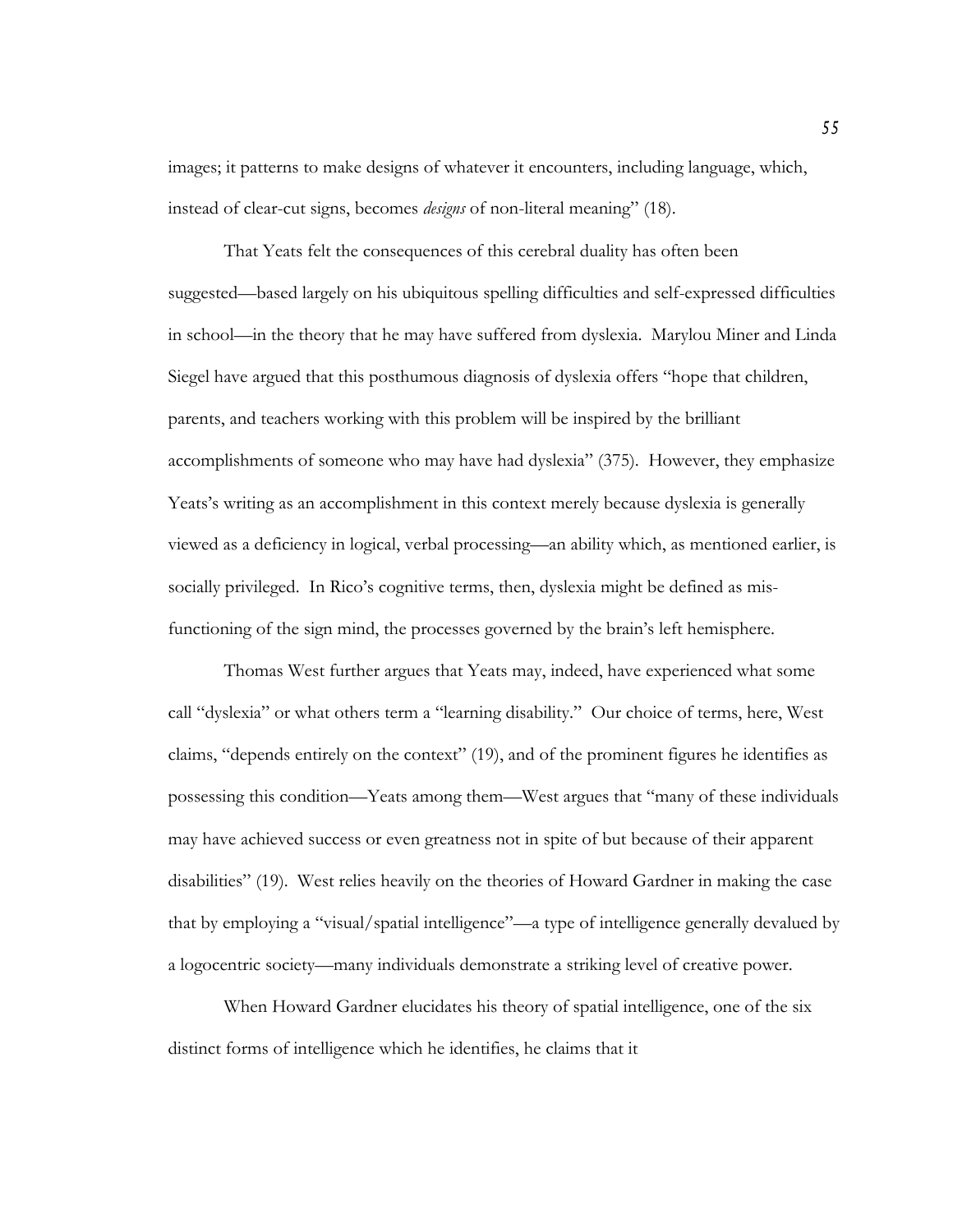entails a number of loosely related capacities: the ability to recognize instances of the same element; the ability to transform or to recognize a transformation of one element into another; the capacity to conjure up mental imagery and then to transform that imagery; the capacity to produce a graphic likeness of spatial information; and the like. (176)

In the context of this study, the attributes of spatial intelligence which Gardner notes read like a catalog of magical competencies—from the conjuring of visions to the alchemical transformation of elements. It is unsurprising, then, that West links this form of intelligence with Yeats's work. And, further, if we were to allow such a discussion to fully embrace this visual/spatial intelligence in the vocabulary and methodologies of magic, might not a more dynamic understanding of this "intelligence" unfurl for composition theory?

I would argue, then, that what Gardner terms "multiple intelligences," an idea which has been enthusiastically adopted by much of contemporary educational theory, is essentially but another mythology—which, again, hardly ventures beyond the scientific—for explaining this extraordinary propensity, in some individuals, for visual thought. Might it be possible, then, that by elucidating the correspondences between this largely scientific mythology and the magical, occult mythology from which Yeats worked, we might gain further insights into the creative process and, thus, enrich our composition pedagogies?

Given the concern among compositionists about the practical application of visual images, however, it may be beneficial, as a first example, to consider one of the primary magical symbols which Yeats employed in his work with Theosophy and the Order of the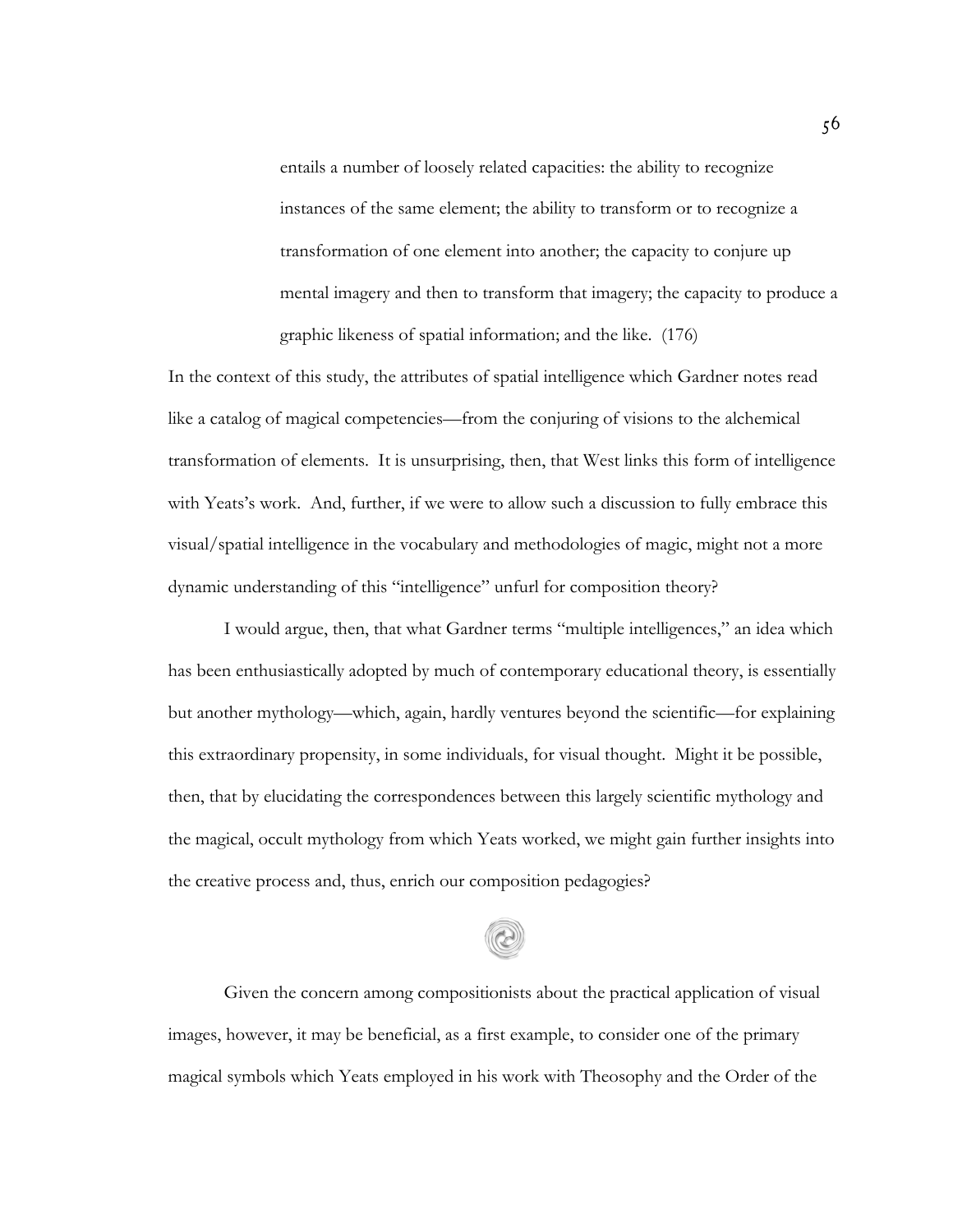Golden Dawn. Drawn from a well-established tradition of esoteric Judaism, the central symbol of the Kabbalah is a geometric diagram, the *sephiroth* or Tree of Life (see Figure I). As Smolley and Kinney explain, "The Kabbalistic Tree exists partly to deal with the question of how the many arose from the One. If we can at times glimpse an underlying unity that gives birth to all we perceive, we also see that the world displays a lavish and bewildering multiplicity" (78). Consisting of a system of ten circles, each corresponding to a particular element of reality and numerical value, the Tree of Life is organized into three major columns: the left and right columns represent the extremes of division and harmony,

respectively, while the central column embodies the balance of the two forces. According to the Kabbalists, it is this balance, this reckoning of the antithesis, which engenders all creation.

As Kabbalah, in the Hebrew, suggests a collection of received wisdom which has emanated from the divine, the *aisling* dynamic with which Yeats was enthralled is immediately evoked. Further, Kabbalism "looks to lead it [the mind] along many trains of associations" (Smolley & Kinney 88), and the *sephiroth*, as a visual key, mirrors the interconnected path of divine creation—a path which Yeats would call *Hodos*



**Figure I** Yeats's Tree of Life (Graf 24)

*Chameliontos*, or the path of the serpent. The Tree of Life, then, fits into the Kabbalistic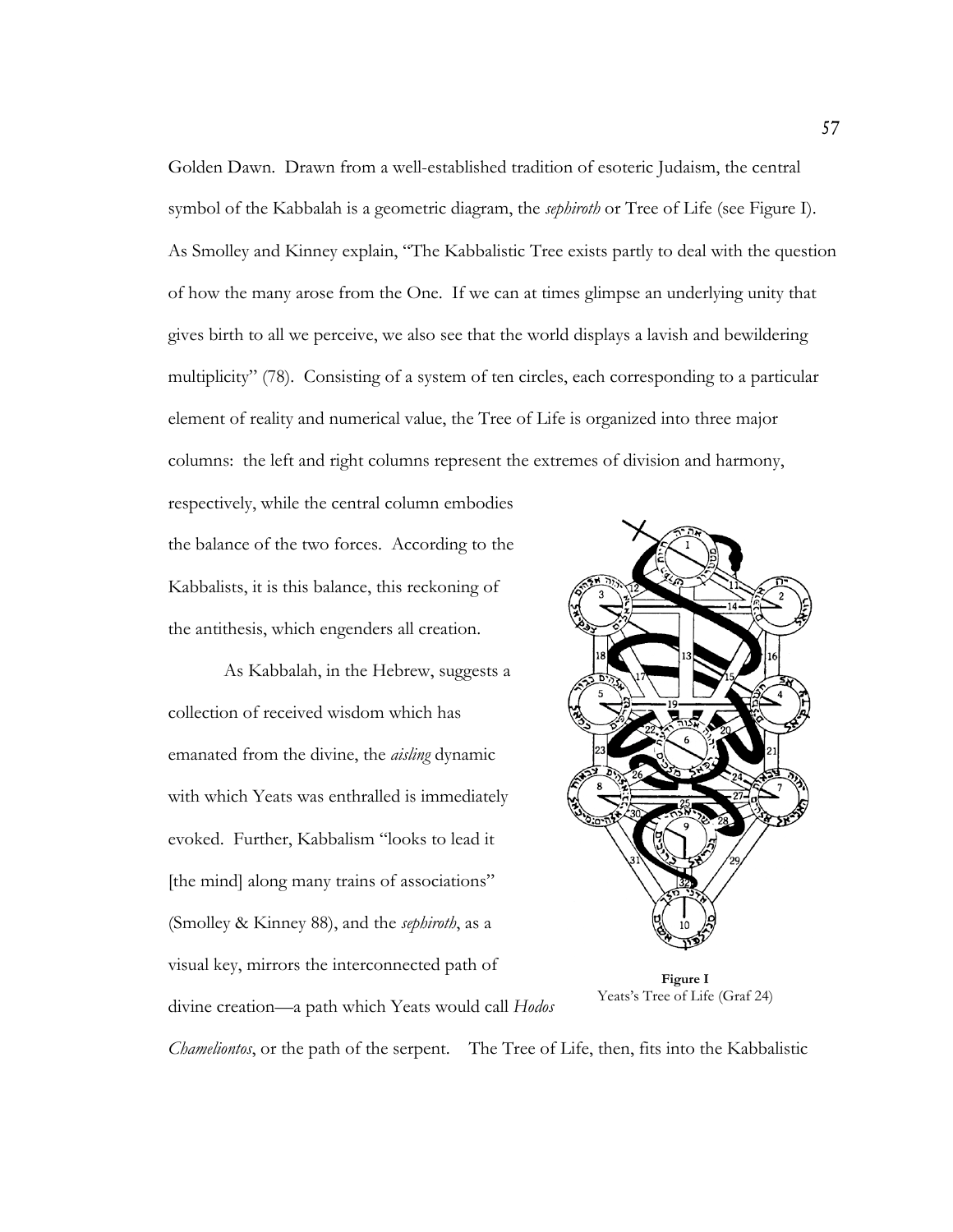world-view by functioning as a visual and mathematical map of the act of creation, and by meditatively tracing the associations which engender reality, the Kabbalists argue, we become privy to the divine fundamentals of creation itself.

An intriguing parallel is to be found in the essentially cognitive work of Gabrielle Rico. Rico's research finds its most

practical application in her use of clustering as an invention strategy—a graphic demonstration, perhaps, of Yeats's contention that "the centre cannot hold" (*CP* 189). Since the publication of *Writing the Natural Way* in 1983, however, the use of clustering diagrams (see Figure II) has become conventional in composition textbooks. When Demetrice Worley claims that "when some of us think of visual imagery in the writing classroom, we think only of the mapping strategies associated with inventing," (133) not



**Figure II** Clustering Diagram (Lindeman 109)

only do we get a sense of the pervasive nature of Rico's work, but we also sense that, through its assimilation into pedagogical convention, the work has lost much of its potential for theoretical evolution.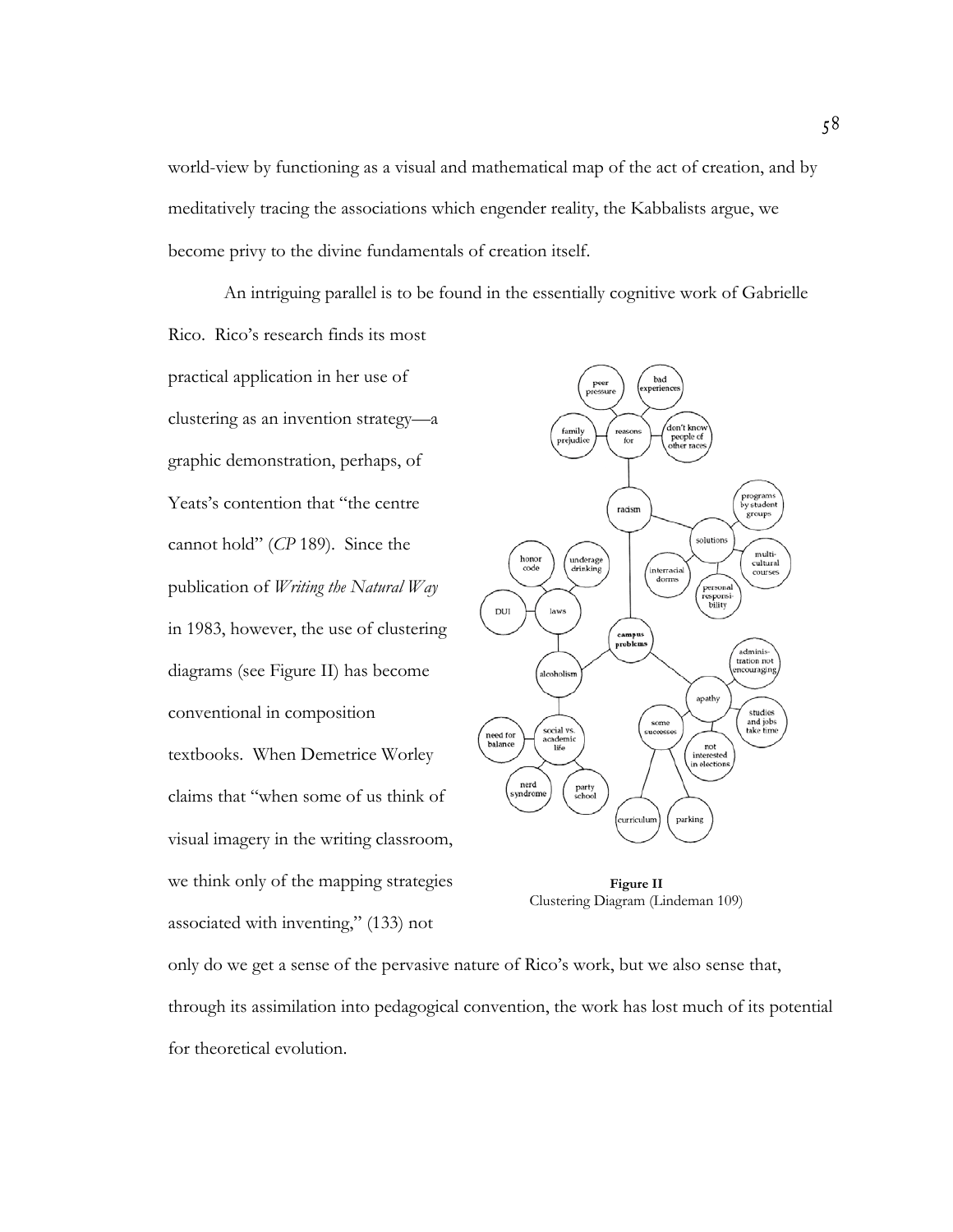What Rico's work also seems to have lost, through its assimilation, is its affective power. Later theorists have consistently embraced the cognitive/biological basis for Rico's argument, championing its science at the expense of its metaphorical or mythological value. Despite her reliance on the hard science of brain physiology, Rico claims—in occult terminology—that "clustering is that magic key" which, through a nonlinear process, evokes "lightning associations that allow patterns to emerge" (28). These are claims that Yeats and other Kabbalists could easily draw from the graphically similar Tree of Life. That Rico's clustering diagram can be understood, essentially, as a map of the act of creation is, perhaps, readily apparent: clustering is championed for its ability to aid writers in envisioning the emergence of their writing from a central—primordial—idea.

But clustering, she argues, assists us not only in visually representing the connections to which writers have previous access but also in the generative act of creating those connections. To those writers who "experience resistance to the novelty of clustering," Rico recommends beginning simply with the geometric design, "letting the circles and lines shape a pleasing pattern" (41). Much as the Tree of Life symbolizes the process of divine creation *ex nihilo* through its interconnected geometry, Rico argues that "that very nonlinear act will break down your resistance and you will find yourself filling in those inviting empty circles with the associations that are inevitably triggered by the nucleus word" (41). It is the visual invitation of the circles—the inherent absences of the geometry—that, according to Rico, breaks through the writer's inhibitions—certainly, an occult concept. And when, in the "Phases of the Moon," Yeats writes that "Images can break the solitude / Of lovely,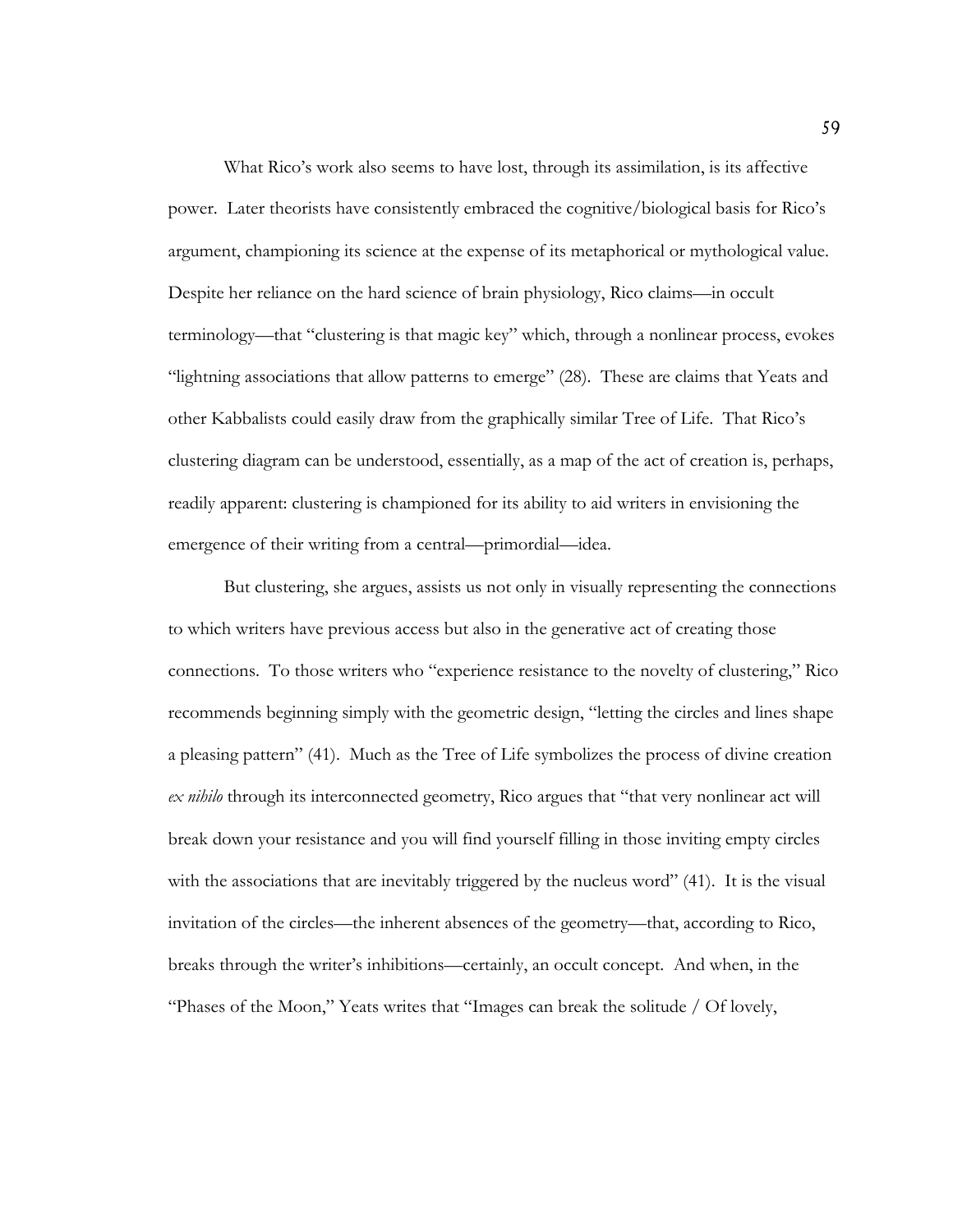satisfied, indifferent eyes" (*CP* 167), we see Rico's claim, and the claim of the Kabbalists echoed in his lines.

Therefore, when Berthoff argues that "articulating relationships as we form and develop concepts depends on a capacity to see the form of one thing in another and to use the form of one to explain and define the other (*Forming* 167), we begin to see the transformative power of truly magical thinking, a conceptual system for elaborating sympathies between seemingly different objects or ideas.

Furthermore, while the goals of the present study certainly fall short of expounding theoretical physics, perhaps an inquiry into contemporary theories of chaos in juxtaposition with Yeats's own system might again demonstrate the efficacy of visual symbols not only in the non-discursive realm of the occult

but also in logic of science.

The strange attractor (see Figure III) is formed by a set of three equations developed, initially, by mathematician and meteorologist Edward Lorenz in an effort to understand the infinite variables involved in weather prediction. These



**Figure III** Plot of Strange Attractor (Bourke duffing5.gif)

equations, when reiterated and continuously graphed, demonstrate a pattern in the chaotic progression, regardless of the variables used. James Gleick writes of Lorenz's graph: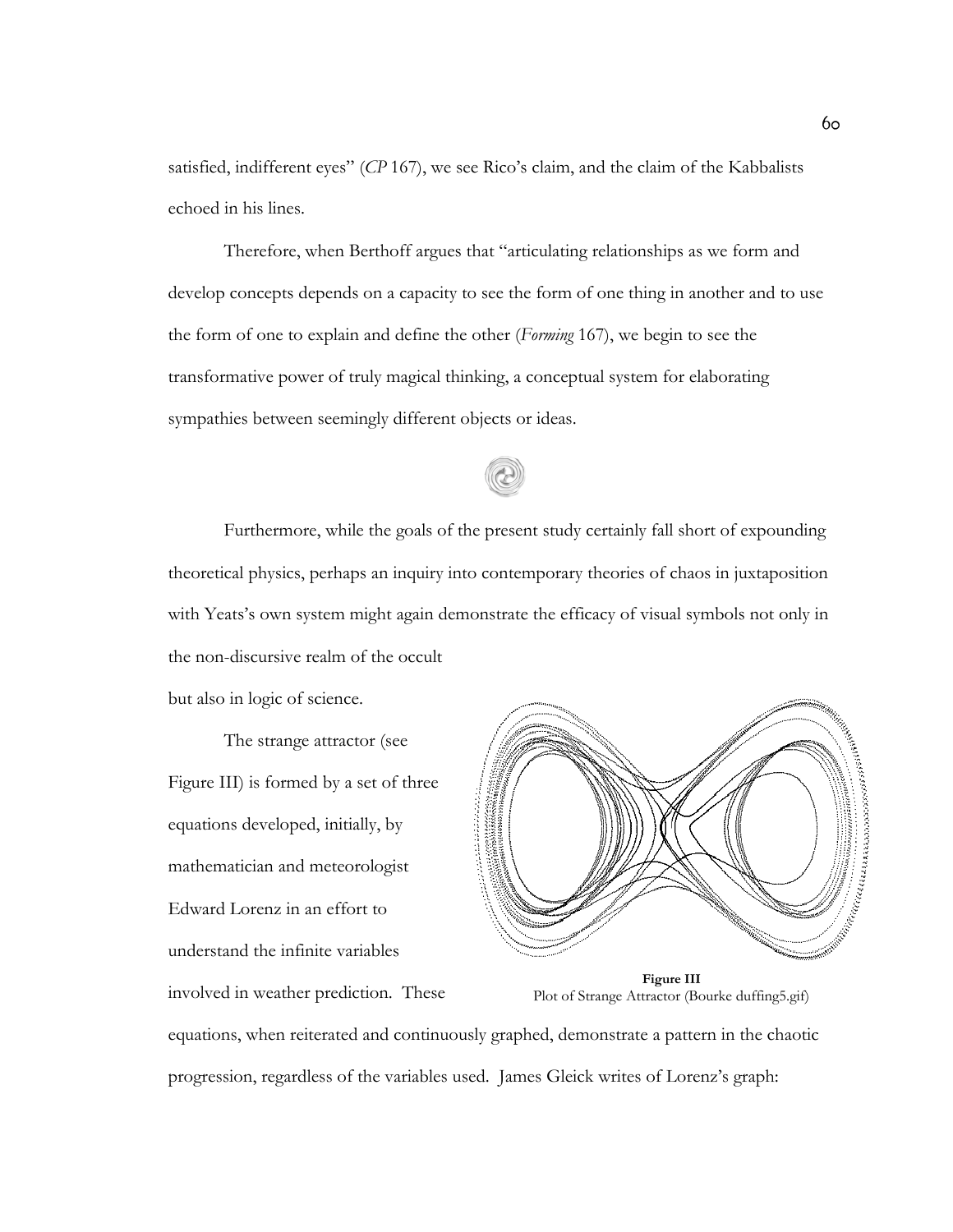It traced a strange, distinctive shape, a kind of double spiral in three dimensions, like a butterfly with its two wings. The shape signaled pure disorder, since no point or pattern of points ever recurred. Yet it also signaled a new kind of order. (qtd. in Burkett 196-197)

Consequently, the geometry of the interlocking gyres (See Figure IV) which form the symbolic heart of Yeats's *A Vision* becomes strikingly similar to the plot of the strange attractor, both visually and conceptually. What might be the implications of this visual dynamic for composition studies, then, when we consider that it has been reached from both the mathematical and occult

sciences?

As Thomas West suggests, elucidating the central tenet of chaos theory, "Chaos is the study of mathematical patterns (hidden under





**Figure IV** Yeats's Gyres (*AVB* 68)

apparent randomness) that can be found, especially at high levels of energy, in large and complex and rapidly changing systems, such as global weather" (West 36). In her study "The Butterfly Effect: Writing from Chaos to Composure," compositionist Sandra Price Burkett, however, makes practical use of the strange attractor—a primary example of this chaos theory—as a metaphor for the writing process. "Whatever its name," she argues, "writing encourages the process of finding order in disorder, integration in fragmentation, meaning in chaos, pattern in spatter, focus in blur" (190). Burkett— finding instructive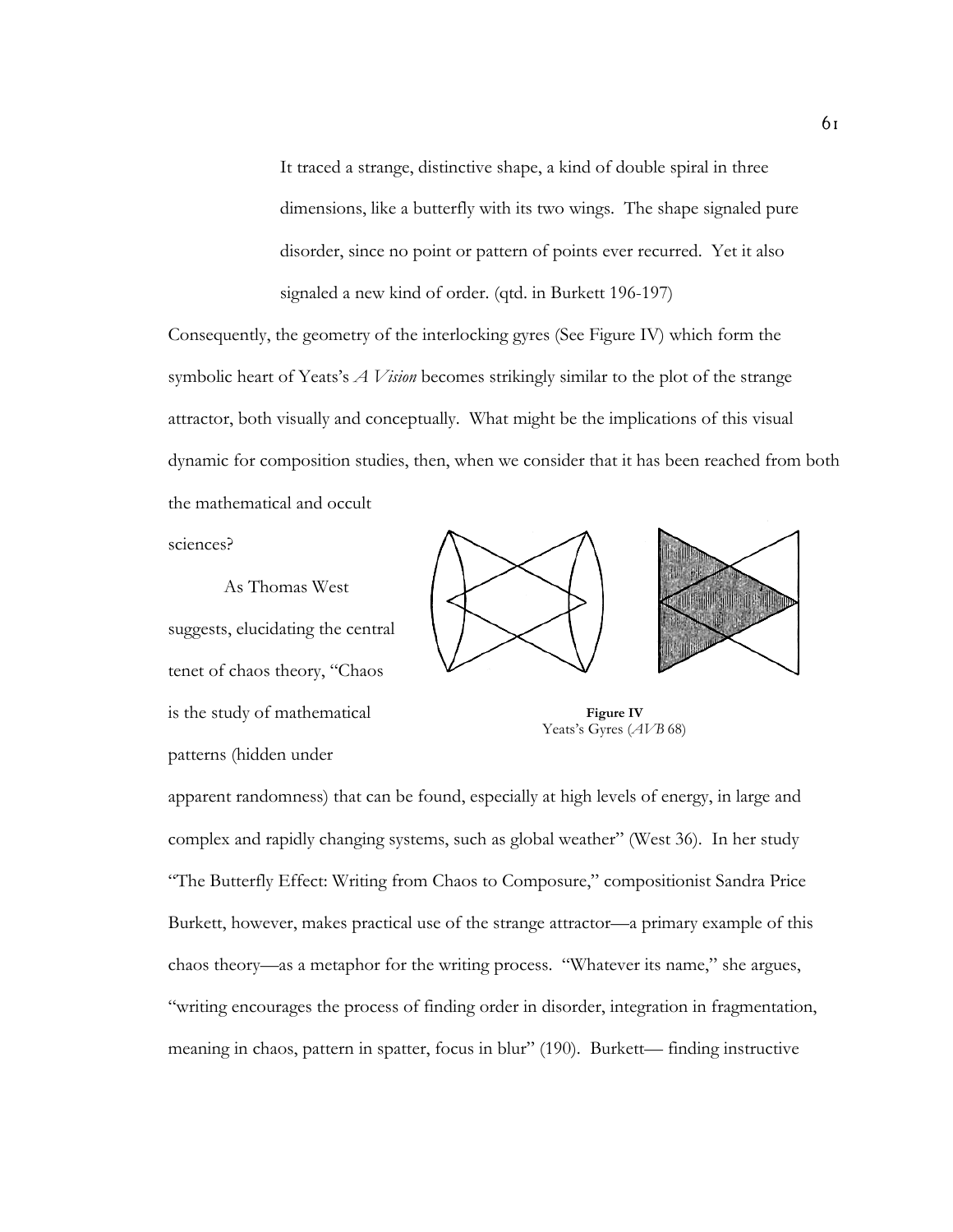symbolism in mathematical reality—ultimately claims that only in recognizing and confronting the chaos in which writers struggle to communicate can writing begin to grasp larger, transcendent patterns of reality. Here, then, it is important to recall the overwhelming sense of order which Yeats gleaned from working with the visual symbols of *A Vision*.

Given the inherent symmetry of Yeats's gyres, Yeats would seem to agree when Coleridge understands that the power of the imagination "reveals itself in the balance or reconcilement of opposite or discordant qualities" (qtd. in Berthoff *Forming* 264). But with the ultimate interdependence of Yeats's antithetical gyres, it may be closer to the truth to argue that the essential value of the symbol—the image, the concept—lies not in the reconciliation of forces into a more comfortable entropy, but rather in the conceptual embrace that the extremities of each force must necessarily retain their particular powers. Unity emerges, then, only when the gyres are allowed their antithesis.

Finally, Douglas Hofstadter, in speaking of the strange attractor in his *Metamagical Themas*, discusses the ultimately affective reassurance of "knowing that there was some kind of *law* to this chaos, so that in *reality*—that is, in God's eye—there was simply a deeper kind of order underneath it all" (387). Here, again, we might hear Yeats ask, "Were there not strange harmonies amid discord?" (*MEM* 124), and, as compositionists, we might inquire further into that affective sustenance which may be found in the synthesis of the mathematical sciences and the occult.

Of his gyres, his completed symbol, Yeats writes, "Day after day I have sat in my chair turning a symbol over in my mind, exploring all its details, defining and again defining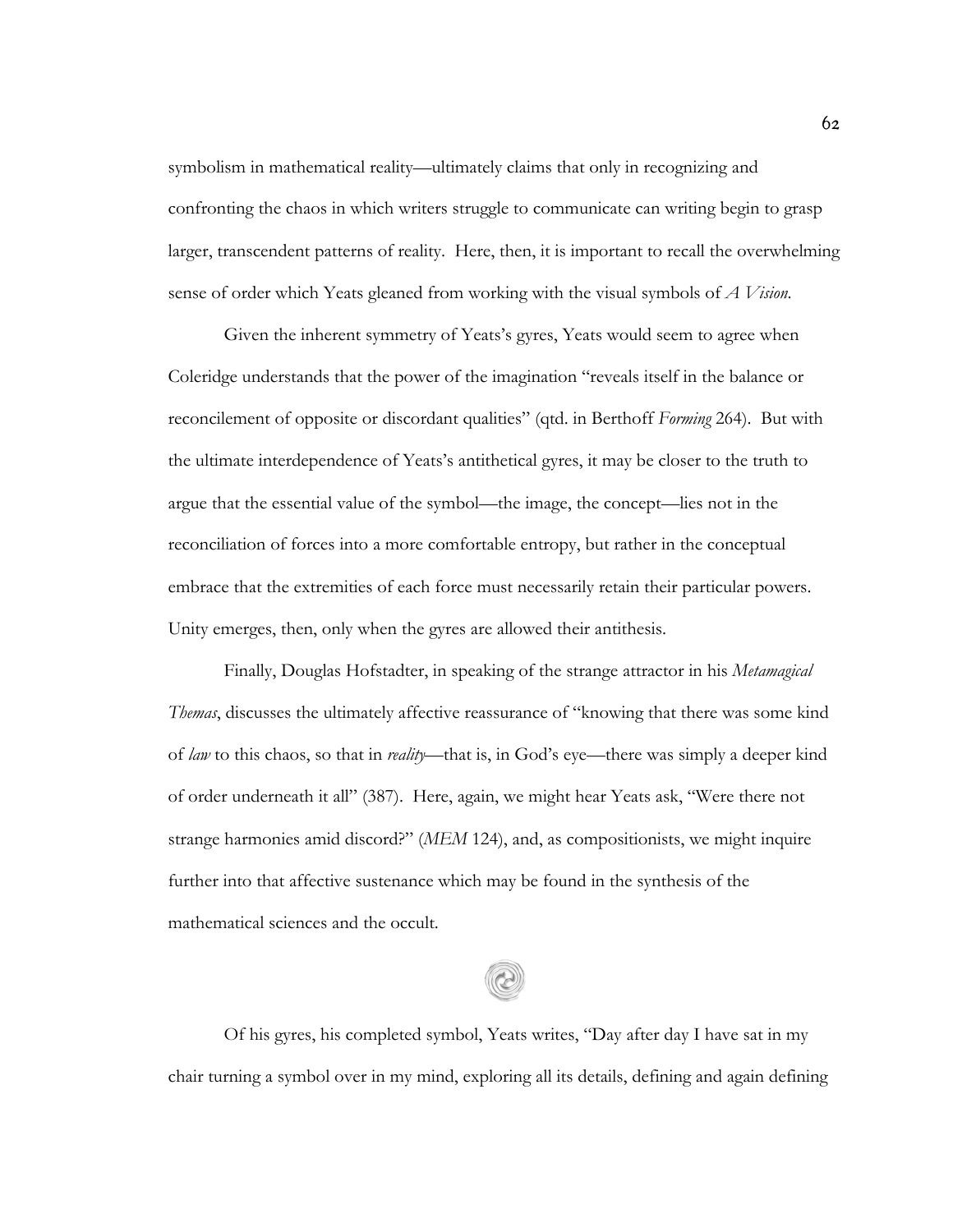its elements, testing my convictions and those of others by its unity, attempting to substitute particulars for an abstraction like that of algebra" (*AVB* 301). Here, the contemplation of the symbol gleaned from his communicators begins to lead Yeats toward an understanding of the antithetical dynamic in nearly mathematical terms.

When Yeats considers the ultimately mathematical structure of Pound's *Cantos*, he writes, "I may, now that I have recovered leisure, find that the mathematical structure, when taken up into imagination, is more than mathematical, that seemingly irrelevant details fit together in a single theme" (*AVB* 5). It is significant to note here that Yeats is able to discuss the ostensibly cold logic of mathematical structure in terms of an amorphous "theme," a term which, perhaps, enjoys greater currency in the verbal realm. But again, unity among diverse multiplicity is the primary dynamic, implying specifically that the tools and logic of mathematics—whether in pure abstraction or in concrete visual manifestation—might offer yet another path toward magical synthesis. Yeats further wonders:

> "What if every two thousand and odd years something happens in the world to make one sacred, the other secular; one wise, the other foolish; one fair, the other foul; one divine, the other devilish? What if there is an arithmetic or geometry that can exactly measure the slope of a balance, the dip of a scale, and so date the coming of that something?" (*AVB* 29)

Here, Yeats seems to long, even amidst his thoroughly occult project, for something of a mathematical structure, a wish that was ultimately attained, according to West, who argues that "curiously, the poet drew on mathematical concepts to shape his poetry" (174-5). And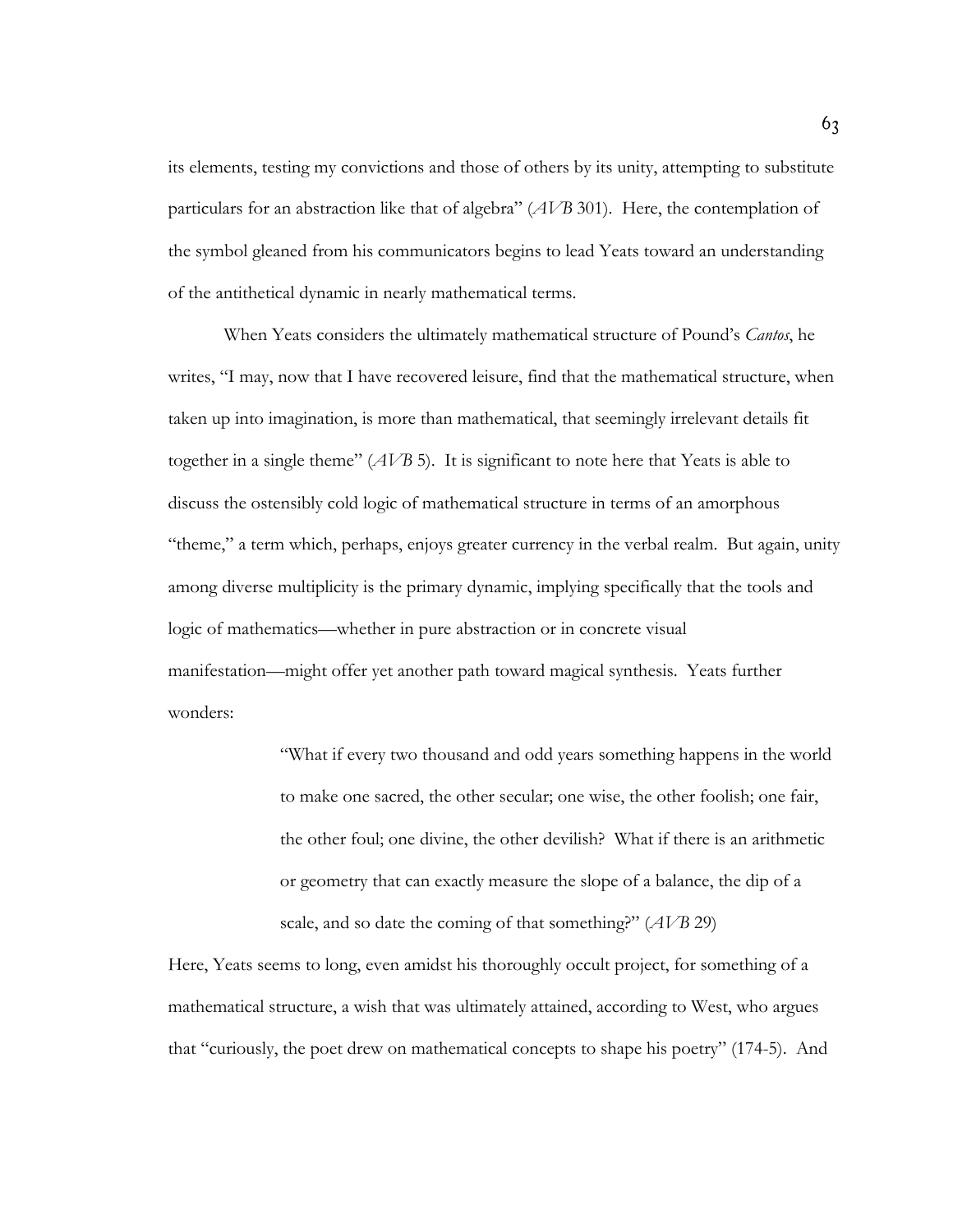given that mathematics treats the logic of abstract, nonlinguistic entities, it may seem, then, that mathematics and magic may share more than we ordinarily assume.

Peter Elbow argues that all communication must proceed from the dialectical interaction of divergent logics—both poetic and mathematic. He claims that, in language, meaning "is pushed and pulled simultaneously by forces that try to make it fluid and dreamlike but also fixed like mathematics" (*Without Teachers* 153), and he subsequently suggests that it is only this antithetical relationship which allows for the communication of meaning, echoing—in a glorious multiplicity—Rico's cognitive dualism, Berthoff's dialectical thinking, and Yeats's antithetical, spiraling gyres.

What begins to emerge from these comparisons seems to be an essential human tendency to convert—in James Moffett's terms—"chaos to cosmos" (qtd. in Burkett 190), to transcend disorder with balance and equilibrium. In his description of "growing" in the writing process, Elbow observes that "the words come together in one pile and interact with each other in that mess; then they come apart into small piles according to some emerging pattern . . . and so forth and so on till it's "over"—till a pattern or configuration is attained that pleases you or that "it was trying to get to" (*Without Teachers* 24). And that pattern, much like the pattern of the strange attractor, with its chaotic will-to-order, has, in Yeats's terms, "come to them in beautiful startling shapes" (*E&I* 155).

Further, Elbow claims that "the turning point in the whole cycle of growing is the emergence of a focus or theme. It is also the most mysterious and difficult kind of cognitive event to analyze. It is the moment when what was chaos is now seen as having a center of

64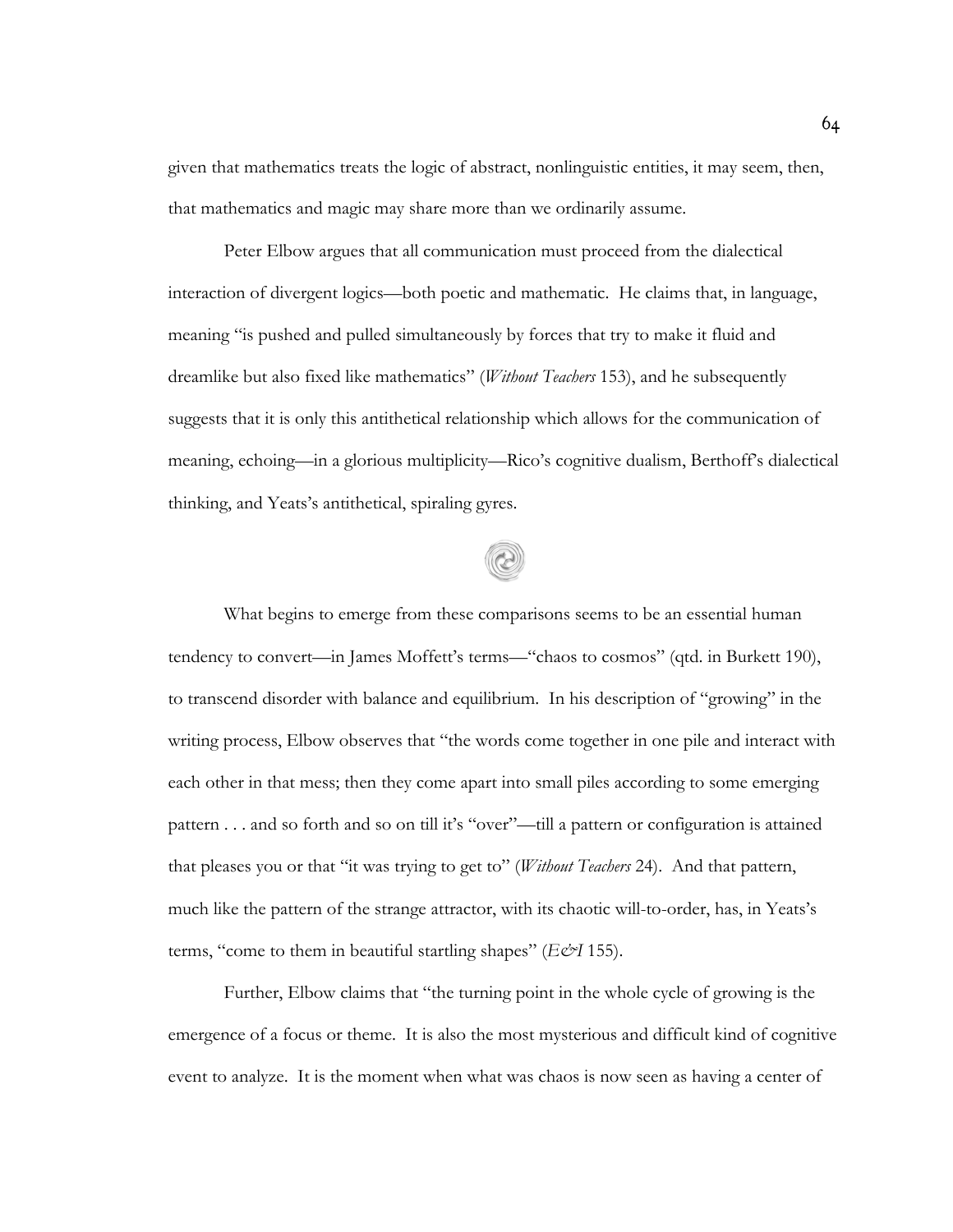gravity. There is a shape where a moment ago there was none" (*Without Teachers* 35). Here, Elbow speaks of the quickening of comprehension in largely visual terms, where "focus" and "shape" can be "seen." And although the gyrations of "The Second Coming" are ultimately terrifying, the emergent "center of gravity" of which Elbow speaks certainly evokes Yeats's "vast image out of *Spiritus Mundi*" (*CP* 189).

It is, perhaps, arguable, then, that Yeats's reliance on visual imagery—and the dynamic faculty of vision in its various forms—engendered in him a particular sensitivity to the symbolic form. As previously noted, Yeats's use of symbols—both in visible, tangible forms as well as in abstractions of "the mind's eye"—offered him a method of approaching a reality which could accommodate occult truths. When he writes in *A Vision* that "I draw myself up into the symbol and it seems as if I should know all if I could but banish such memories and find everything in the symbol" (*AVB* 301), he seems to long for a transcendence into a kind of final, ultimate composition, a transcendence "into the artifice of eternity" (*CP* 197).

Yeats's methodology for achieving this transcendent goal is one which makes full use of the ubiquitous correspondences of magic. In describing, again, his earlier visionary collaborations with Gonne, Yeats writes:

> At every moment of leisure we obtained in vision long lists of symbols. Various trees corresponded to cardinal points, and the old gods and heroes took their places gradually in a symbolic fabric that had for its centre the four talismans of the Tuatha de Danaan, the sword, the stone, the spear and the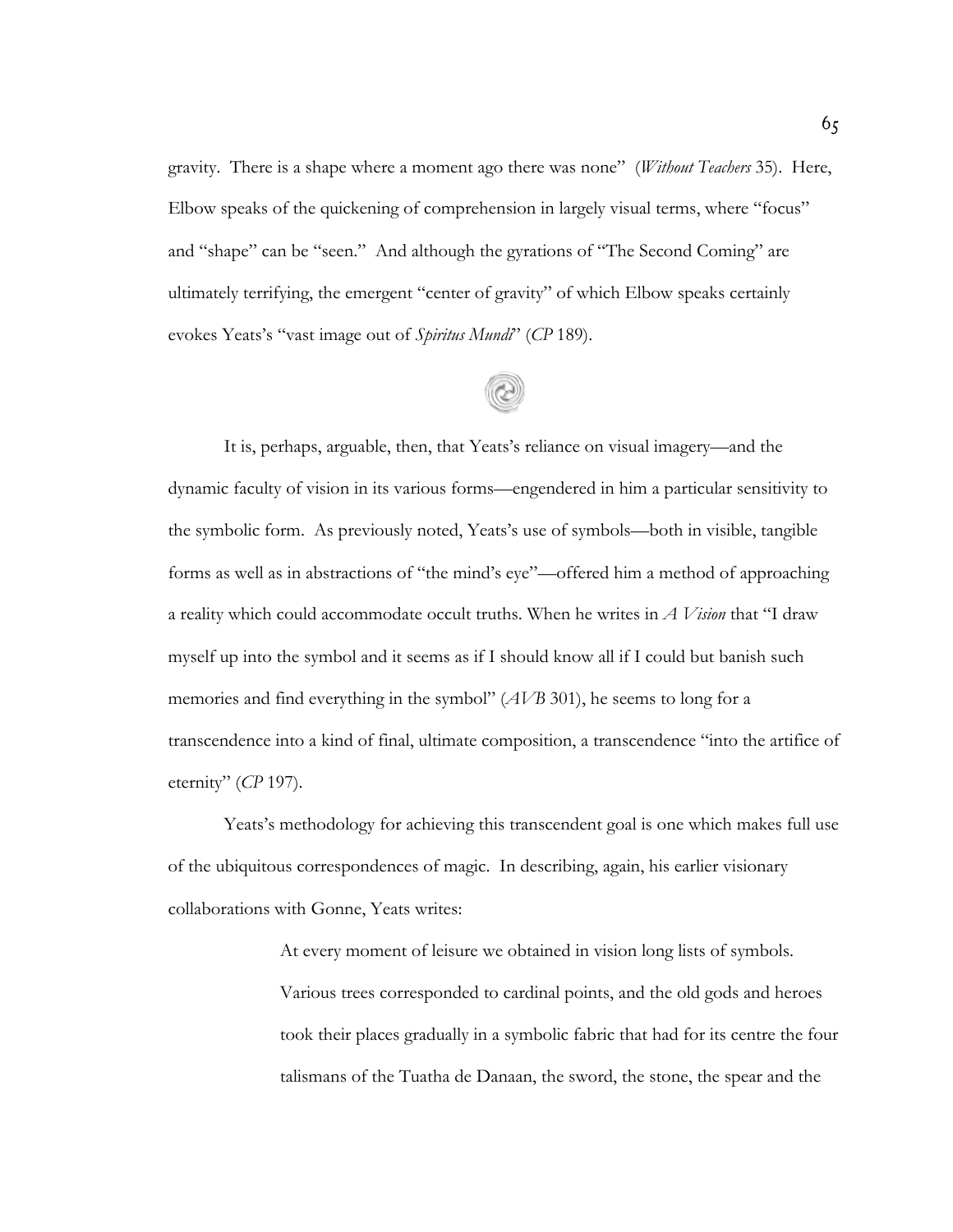cauldron, which related themselves in my mind with the suits of the Tarot. (*MEM* 125)

Here, the ultimately synthetic nature of Yeats's thought seems evidenced in the dynamically interwoven symbols which he "obtained in vision," obtained as images.

"I cannot now think symbols less than the greatest of all powers whether they are used consciously by the masters of magic, or half unconsciously by their successors, the poet, the musician, and the artist" (*E&I* 49). In making little or no distinction between verbal, musical, or visual symbols, Yeats, here, offers another conceptual ellipsis which suggests that in symbolism might lie an appropriately unifying dynamic.

Towards this unity, in restating Cassirer's argument, LeFevre makes a similarly transformative claim for symbols:

> For Cassirer, it is not categories that change over time, but rather symbolic forms that allow culture to change over time. The categories provide a cognitive foundation from which people have fashioned symbolic forms that they use to constitute their world. By means of symbolic forms, people can change the ways in which the world is constituted. (114-115)

Elbow, in turn, argues for a similarly symbolic view of verbal expression: "The magical view of language, in a nutshell, is that a word is a part of the thing it stands for—the word *contains* some of the juice or essence or soul of the *thing* it points to" (Elbow *With Power* 358). If we think, then, of words as but a type of visual symbol, an image even, viewed in light of a magical paradigm, then might we not find in those symbols the appropriate tools for transmutation?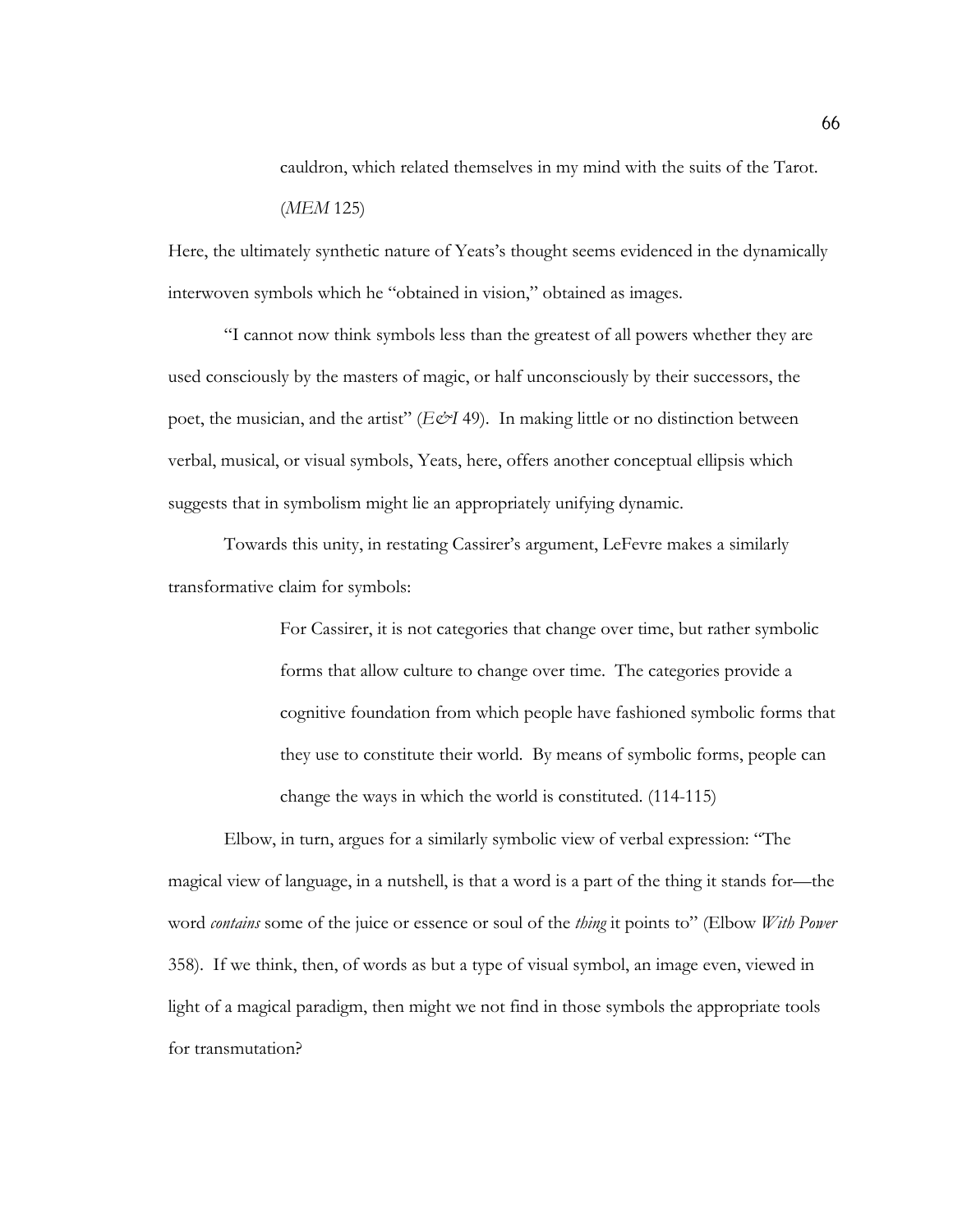In noting the ritual symbolism of Yeats's Golden Dawn practices, Barbara Croft suggests that Yeats's "ritualized performances of a symbol's meaning must have made the patterns of myth not just an objective intellectual system, but a total way of life" (138). What, then, might such performances of symbolic ritual mean for the process of composition? Such an integration of a symbolically-rich conceptual dynamic into the conventionally mundane business of composition surely promises—if we but allow an expansive magical world-view—the possibility for spiritual growth.

Ernst Cassirer argues that "the combination or separation of perceptual data depends upon the free choice of a frame of reference. There is no rigid and pre-established scheme according to which our divisions and subdivisions might once and for all be made" (qtd. in Berthoff *Reclaiming* 111). Here, Cassirer identifies a concept akin to Kuhn's shifting paradigms and Emig's "governing gaze" ("Inquiry Paradigms 160-4) in the suggestion that what we see—and what we envision—is heavily influenced by the contextual mythology we choose to employ.

Further, Kristie Fleckenstein sees this as a choice between "scopic regimes" or "dominant ways of seeing that contribute to the constitution of a cultural order" and understands that such a choice "invites us into the politics of vision, a stance necessary in an age increasingly dominated by the image" (*Fields of Vision* 1). And if such a referential system is, in fact, a personal—albeit, political—choice, might we not choose the synthetic, expansive vision over the divisive and limiting?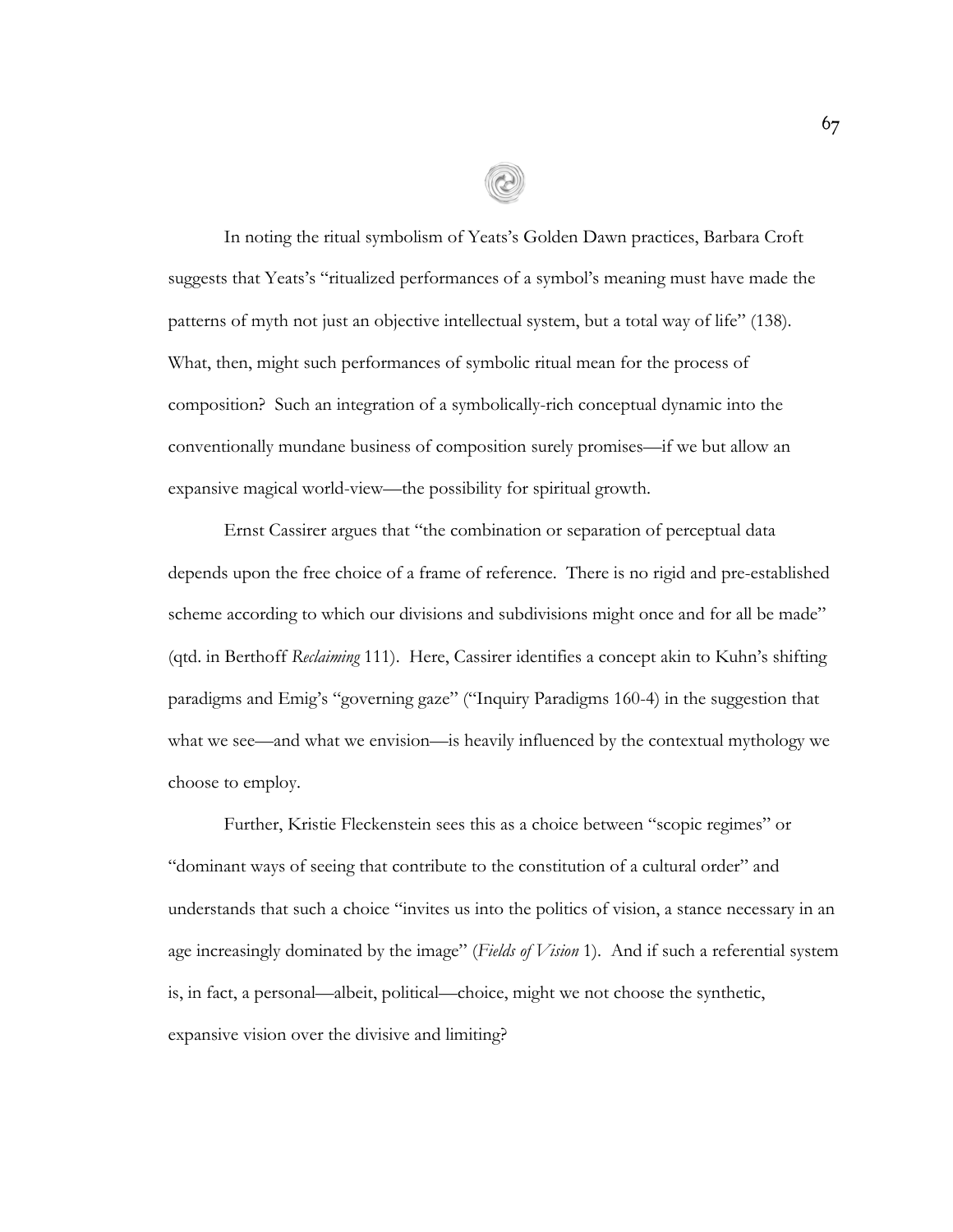In Seamus Heaney's poem "Field of Vision," the consequences of a focused, limited "scopic regime" are something to be lamented. Heaney describes the vision of an invalid, confined to stare out the same window day after day, a vision which becomes "an education/ of the sort you got across a well-braced gate— " (*Opened Ground* 343). This a vision that is perpetually focused and deepened only while becoming increasingly less aware of the contextual world, and something of an inverse relationship—echoing Yeats's gyres—is established as focus and depth become strange and unintelligible:

. . .you could see

Deeper into the country than you expected And discovered that the field behind the hedge Grew more distinctly strange as you kept standing Focused and drawn in by what barred the way. (343)

A more practical approach, in contrast to the "scopic regime" in which we are "focused and drawn in" by our current conceptual paradigm, might be termed a gestalt approach to academic production. Such an approach—which may be likened to the visual recognition of unity, pattern, and coherence—would undoubtedly offer to the academic landscape a method informed by magical synthesis.

Similarly, Edward O. Wilson, a noted biologist, has proposed a similar integration of knowledge, and has noted that "the greatest enterprise of the mind has always been and always will be the attempted linkage of the sciences and humanities" (239). Wilson's term *Consilience* implies a convergence of knowledge across disciplines "to create a common groundwork of explanation" (8). He writes, "In both the arts and sciences the programmed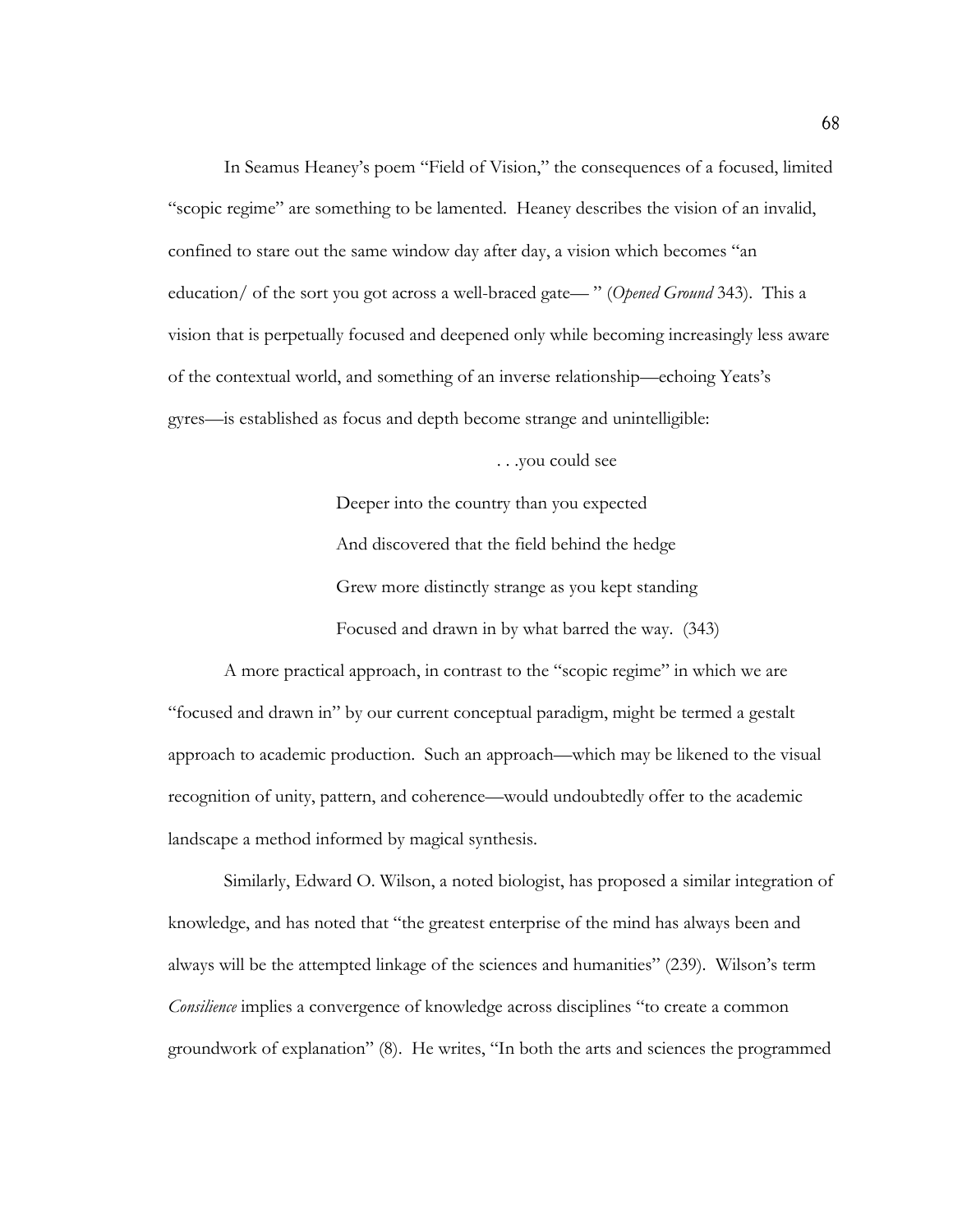brain seeks eloquence, which is the parsimonious and evocative description of pattern to make sense out of a confusion of detail" (239), implying not only that Yeats's predilection for unity might simply be a feature innate to human consciousness but also, perhaps, that the sciences and the humanities—not unlike the natural and supernatural in Yeats's "Supernatural Songs"—"with the self-same ring are wed" (*CP* 290).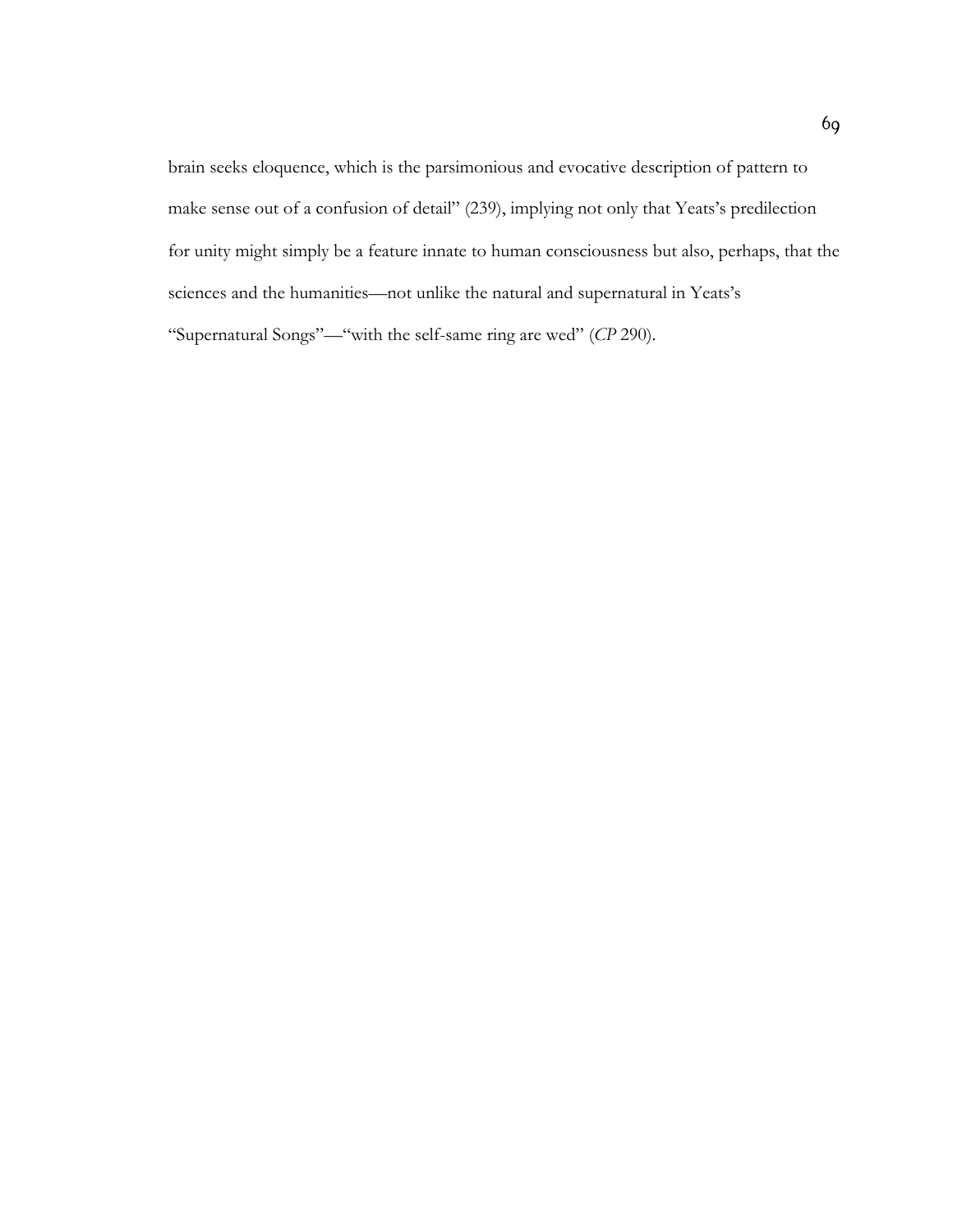# **CONCLUSIONS** "UNITY OFBEING"

Near the close of the first version of *A Vision*, Yeats seems, almost, to apologize for the work which he has completed:

> Much of this book is abstract, because it has not yet been lived, for no man can dip into life more than a moiety of any system. When a child, I went out with herring fishers one dark night, and the dropping of their nets into the luminous sea and the drawing of them up has remained with me as a dominant image. Have I found a good net for a herring fisher? (*AVA* 251)

Here, while acknowledging—or disclaiming—the inherent abstractions which have suffused the work, Yeats provides the necessary key to the work in the "dominant image" of the herring fishers: *A Vision* is a tool for gleaning insights in the "dark night." *Aisling Mhor*, similarly offers but a "moeity" of possible applications, but with its largely methodological considerations, this study similarly aspires to an ultimately practical purpose.

The avowed goals of Yeats's system, as proposed in *A Vision*, are decidedly interdisciplinary. In the essay "If I were Four-and-Twenty," Yeats identifies his impulse toward unification: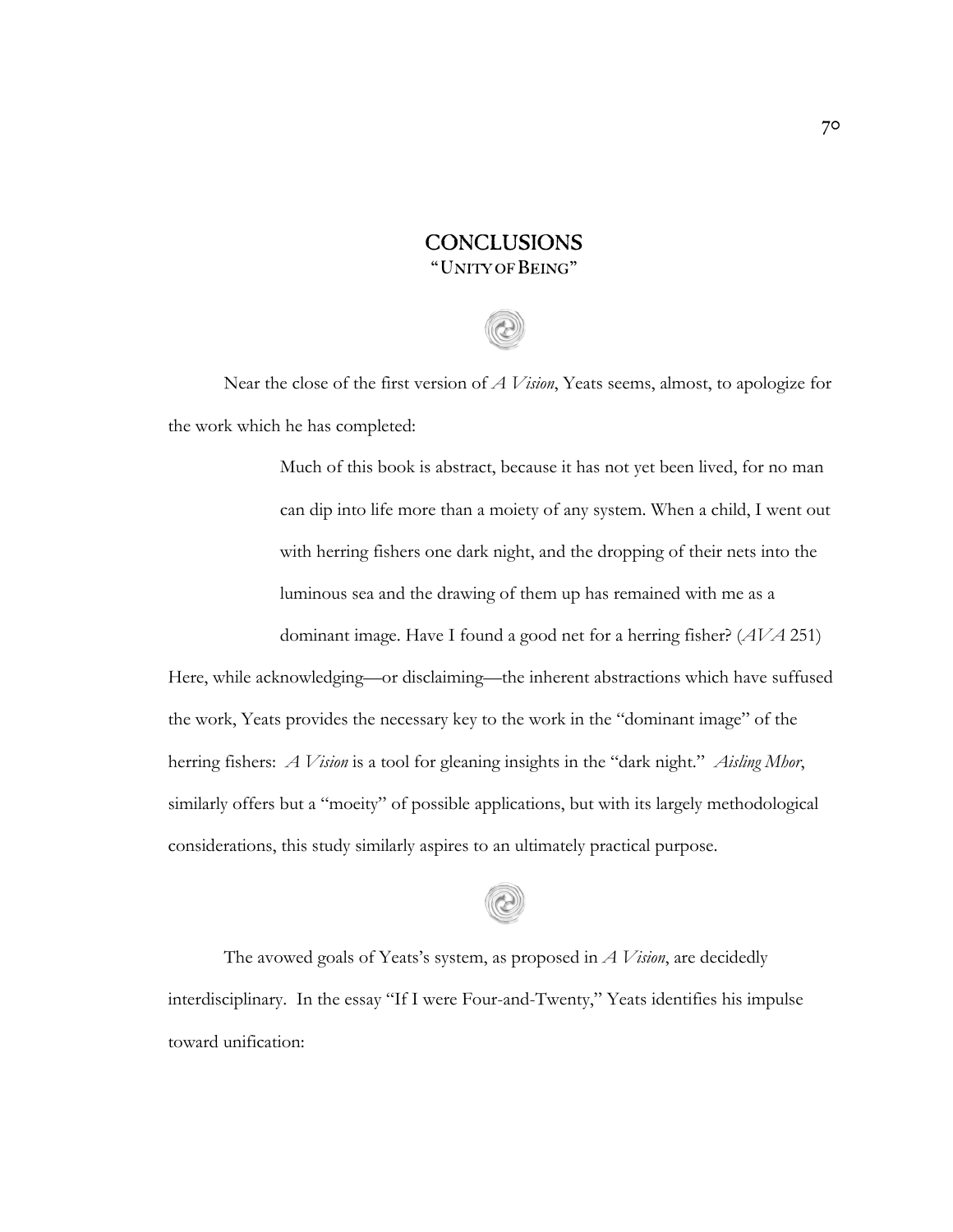"One day when I was twenty-three or twenty-four this sentence seemed to form in my head, without my willing it, much as sentences form when we are half-asleep: 'Hammer your thoughts into unity.' For days I could think of nothing else, and for years I tested all I did by that sentence." (*LE 34)*

Here, Yeats suggests that even before the events which brought about the writing of *A Vision*, he understood his writing as a tool for interrelating all of his thought, and, in that integration, for finding a richer source of writing. In the introduction to the 1925 edition of *A Vision*, Yeats claims that, unlike his contemporaries in occultism who sought "spiritual happiness" or "some form of unknown power," he sought an integration: "I wished for a system of thought that would leave my imagination free to create as it chose and yet make all that it created, or could create, part of the one history, and that the soul's" (*AVA* xi).

Yeats's earliest exposure to an integral system, however, likely came through his work on an 1893 edition of Blake, co-edited with Edwin J. Ellis. When Blake writes, "I must Create a System, or be enslaved by another Man's" (387), Yeats finds an expression of the necessity of an over-reaching mythological structure, and he introduces the three-volume edition as "an account of Blake's myth" (*P&I* 74). Yeats claims that "the solidity of the myth and its wonderful coherence" is, perhaps, the obstacle which has "hitherto kept the critics from attaining a knowledge of what Blake meant," (174) yet Yeats understands himself as having particular insights into Blake's mythology. And it is illuminating that Yeats identifies the "Symbolic System" as "the signature of Blake's genius, and the guarantee of his sanity" (175).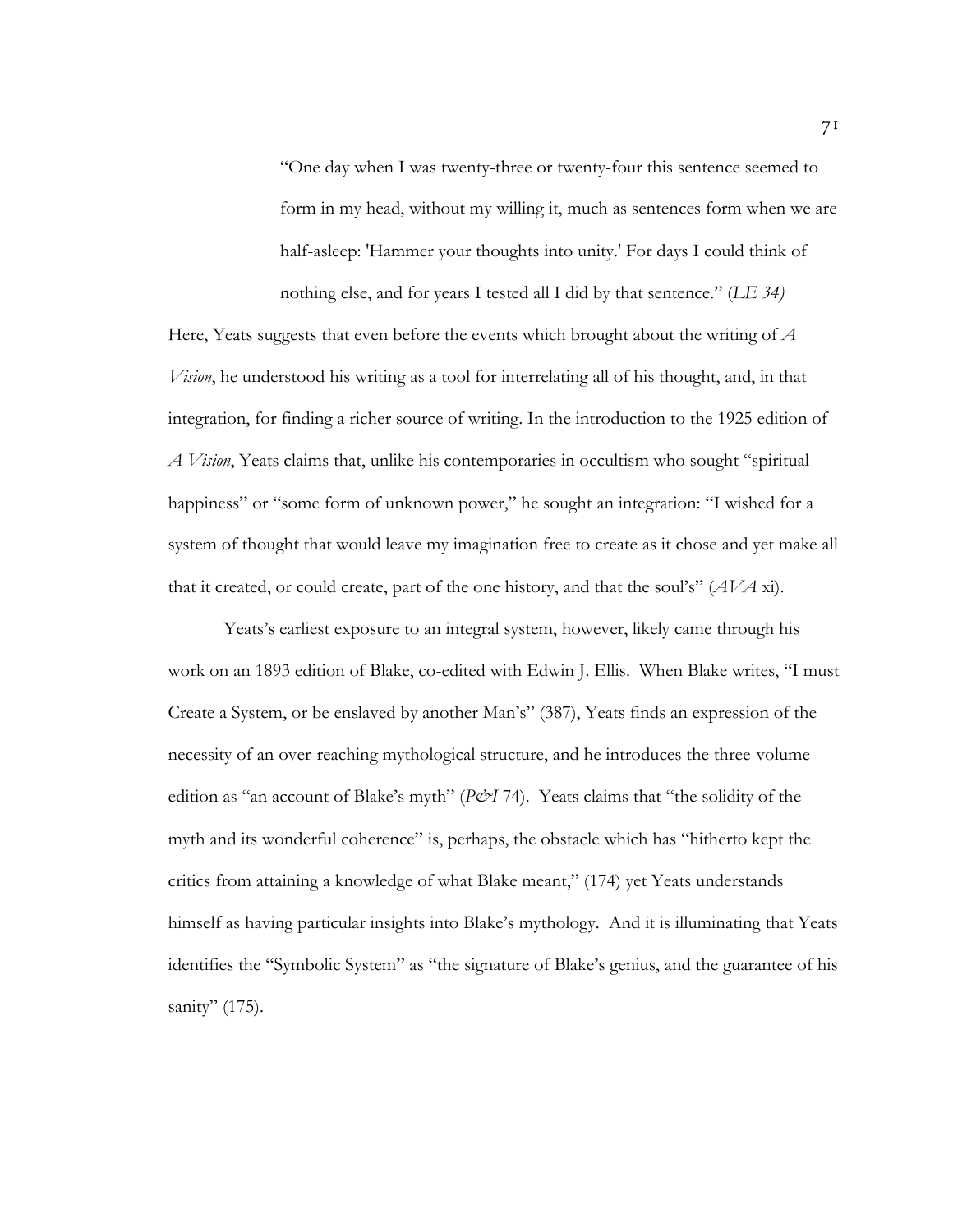Also, during the late nineteenth century, Yeats had begun his associations with the Theosophical Society via Macgregor Mathers and H. P. Blavatsky. In Blavatsky's *Isis Unveiled*, in particular, Yeats began to consider theories regarding the unification of apparent opposites, and in her second work, *The Secret Doctrine*, Yeats found, in a full, coherent form, the positing of a basic esoteric unity at the root of all human religious expression. Again, albeit from a largely different perspective, Yeats is confronted with an intricate system with a process of integration as its functioning dynamic, and each of these diverse systems of thought share a common, direct relationship with magic and the occult.

Today, however, such esotericism is given little widespread credibility, and the possibility of a complex, yet unified, theoretical system seems ostensibly contradictory to the postmodern project—arguably the most visible of the current competing paradigms—which broadly disavows the existence of any single, over-reaching theoretical narrative. Yet given that any truly integral system should accommodate those well-honed and viable tools of postmodernism while transcending its ultimate instability and indeterminacy, that integral system may, in moving toward a constructive goal, offer a more productive paradigm. Many contemporary thinkers have termed this transcendent project "constructive postmodernism," and it is this pattern of thought, largely a product of disciplines outside the literary sphere, which are perhaps best suited to making sense of the implications of Yeats's system.

One notable attempt at constructing a truly integral system has emerged from the theoretical work of Ken Wilber. Wilber, with his background in philosophy, psychology, and Eastern mysticism, has proposed a veritable *Theory of Everything* which seeks to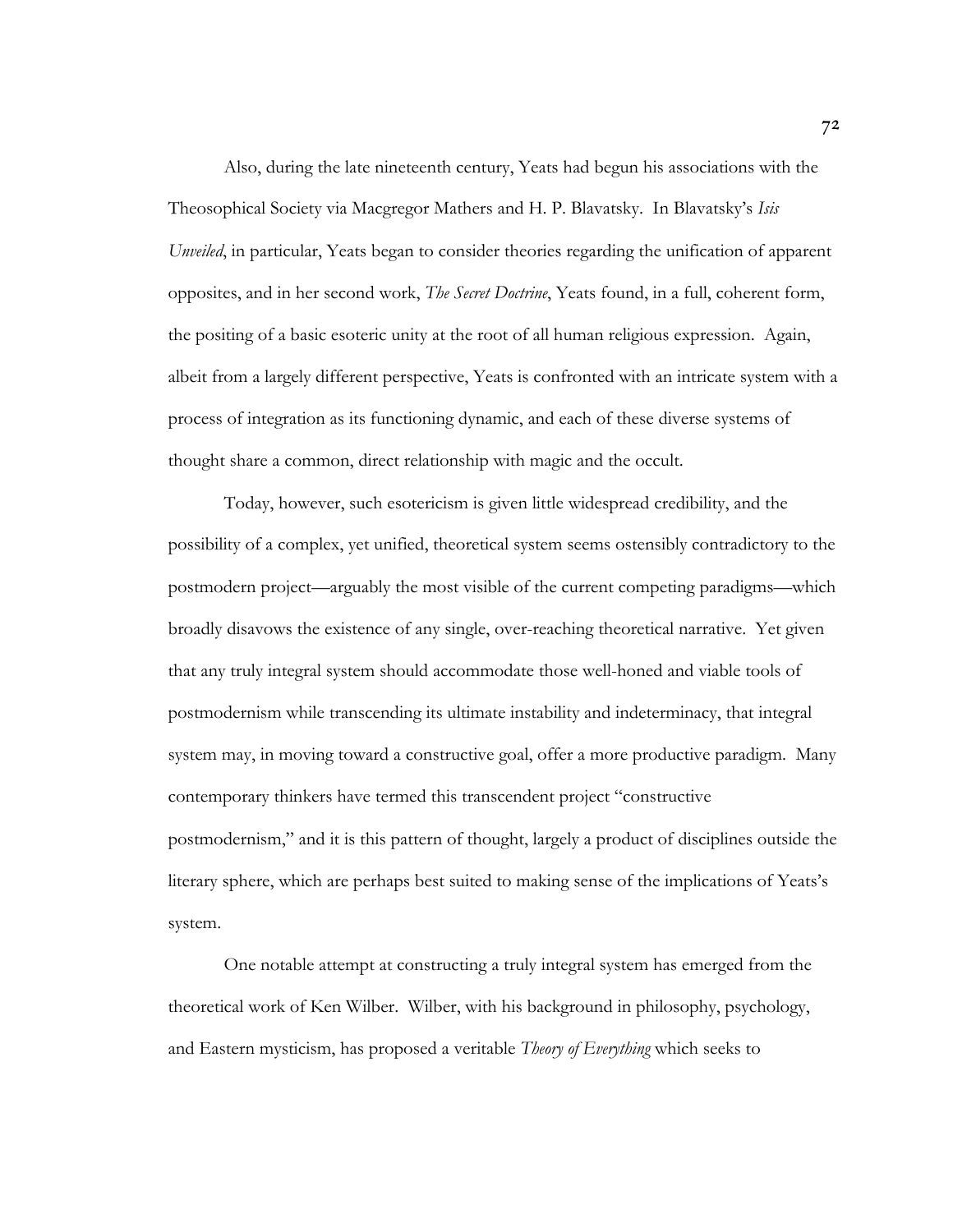incorporate the best of all systems of thought into a vast theoretical mythology which he terms "transpersonal" in nature. Wilber's system is one founded on the original Greek word, *kosmos*: "Ultimate reality was not merely the cosmos, or the physical dimension, but the Kosmos, or the physical and emotional and spiritual dimensions altogether" (xi). Here, Wilber, much like Yeats, grounds his theory in an idealized, ancient form of reality. From this pattern of thinking, Wilber constructs his "integral vision":

> A genuine Theory of Everything attempts to include matter, body, mind, soul, and spirit as they appear in self, culture, and nature. A vision that attempts to be comprehensive, balanced, inclusive. A vision that therefore embraces science, art, and morals; that equally includes disciplines from physics to spirituality, biology to aesthetics, sociology to contemplative prayer. (xii)

Ultimately, while Wilber's system lacks the poetic sensibility—the mythology—of Yeats's *A Vision*, the two works share much in common, from their reliance on gyres or spiral dynamics to the use of aesthetically similar geometrical patterns to explain the interaction of various forms of knowledge. Therefore, to perceive the patterns of esoteric magic in such a transcendent paradigm requires but the slightest intellectual reckoning.

Historically, many paradigms have suffered as a result of a purely antithetical dynamic and have proved finally unsustainable. While Romanticism necessarily filled a gap created by the enthusiastic adoption of the Enlightenment's ideals, for all its efficacy in restoring the imagination in the cultural paradigm, its total schema was ultimately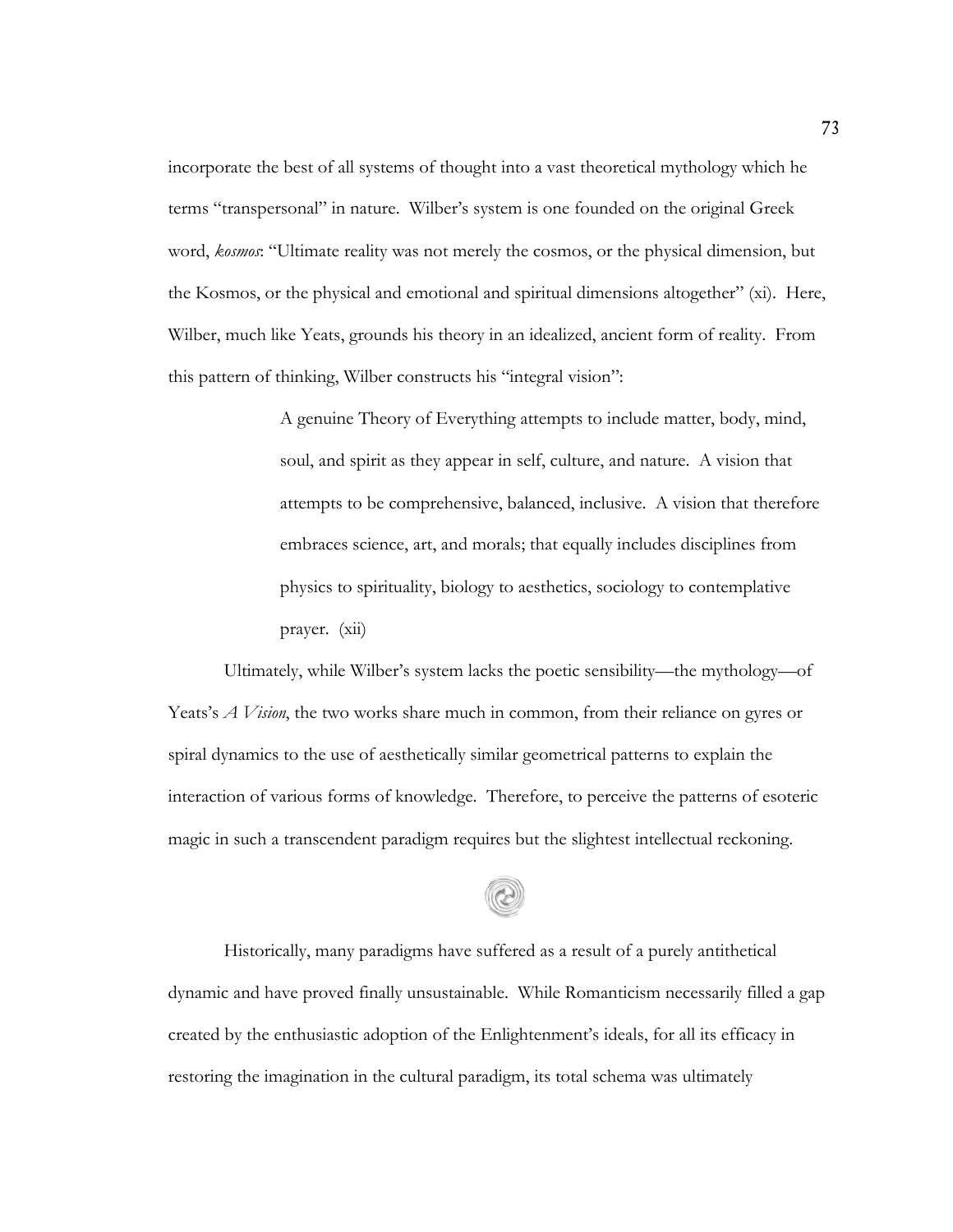imbalanced. Today, the so-called New Age movement (which, incidentally, shares much with Romanticism) similarly fails in its outright rejection of the dominant, science-based paradigm, and, in that failure, is situated outside the bounds of academic inquiry, except as an object of cultural study. Although Yeats was thoroughly influenced by Romantic ideals, he eventually understood the failure of Romanticism, with its broadly subjective perspective, and the failure of the Enlightenment's humanism, with its strict program of objectivity, as the product of each paradigm's failure to *incorporate*, rather than *annihilate*, its antithesis.

And, while the paradigm shift that Yeats identifies and subsequently encourages with *A Vision*—a shift from the coldly scientific to a more balanced pattern acknowledging both the reason and the intuition of the soul—is not wholly at the heart of the perceived crisis in composition studies, the political undertones which Thomas Kuhn identifies certainly play a part in the discontent. When Kuhn writes of paradigm laws and theories, the set of assumptions and methods through which a given paradigm operates, a parallel with the "laws and theories" of composition is illuminated. Kuhn argues that "inevitably they restrict the phenomenological field accessible for scientific investigation at any given time" (60). It is this same restriction of vision that Yeats laments when he writes:

> . . .our life in cities, which deafens or kills the passive meditative life, and our education that enlarges the separated, self-moving mind, have made our souls less sensitive. Ours souls that were once naked to the winds of heaven are now thickly clad, and have learned to build a house and light a fire upon its hearth, and shut-to the doors and windows. (*E&I* 41)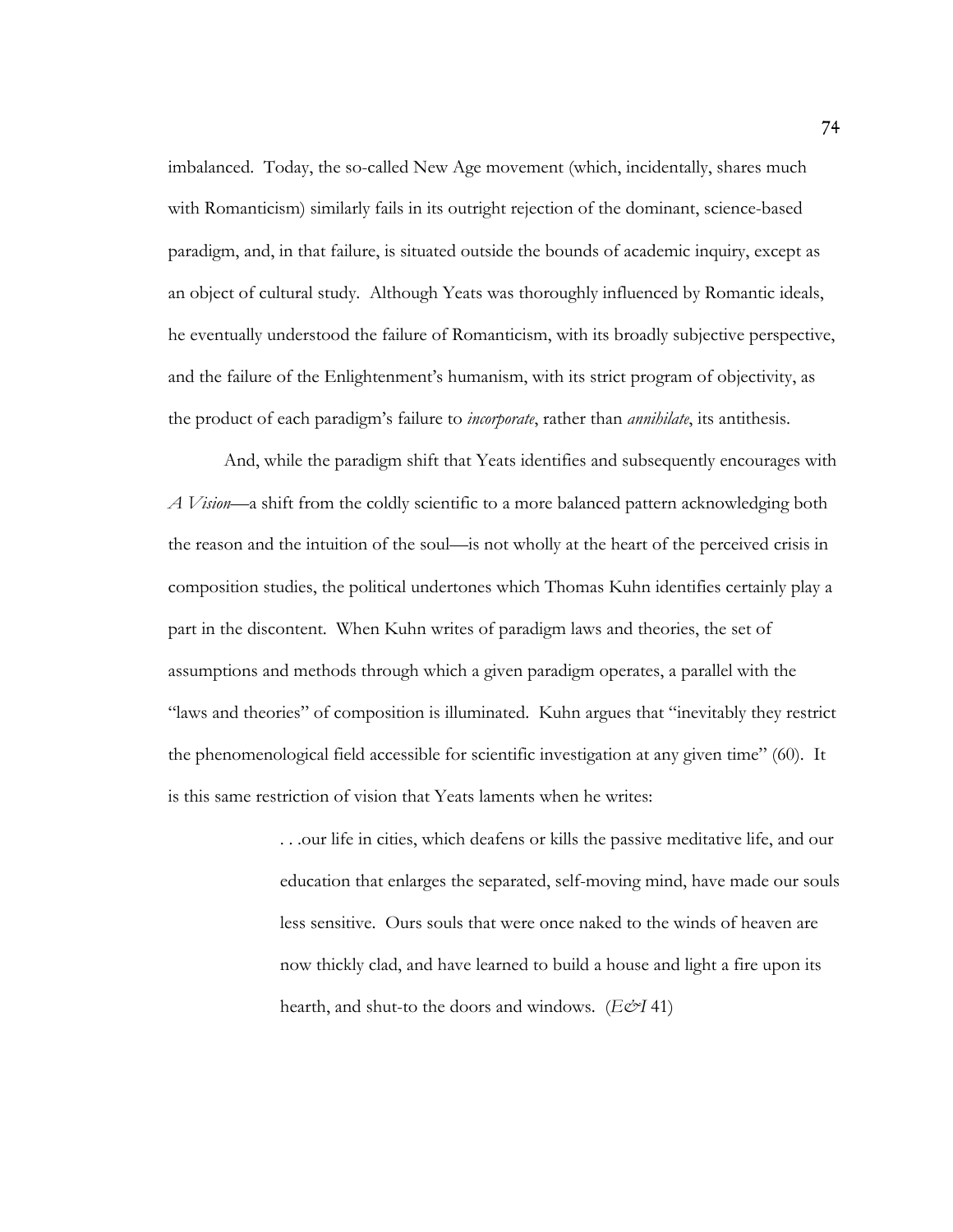Yeats, here, understands that the trappings of modernity—particularly the modern education—are unfortunately, though not irrevocably, detrimental to a receptive and perceptive spirituality.

A further consideration of the uneasy relationship between literature and composition offers an instructive example of what a fully synthetic—even transcendental—approach to the two disciplines may imply. While the criteria for literature, though intensely debated, most often includes some nod toward a transcendence, a deeply human resonance—poetry is poetry because it is affective; it moves the reader—much of literary criticism, perhaps too thoroughly embedded in the rational, scientific paradigm, seems to have lost its ability—its magic—to channel that transcendent quality into the practical world.

Susan Graf, in her study of Yeats's occult interests, makes note of such a personal connection in an early chapter. She describes informal meetings with friends, *outside* the university at which they were enrolled, where she discovered Yeats only through their study of occultism. "It was then that I found Yeats, sensing a bond with him, a similarity in the way that we thought about reality. When I read Yeats, I understood him in an almost uncanny way" (3). Such a personal connection, such a quickening of comprehension, is undoubtedly a fertile source of academic motivation, yet to acknowledge publicly that connection, once understood as the "affective fallacy" in literary scholarship, is a bias which, in the eyes of conservative academia, will undoubtedly cloud the analytic powers and diminish any resultant conclusions.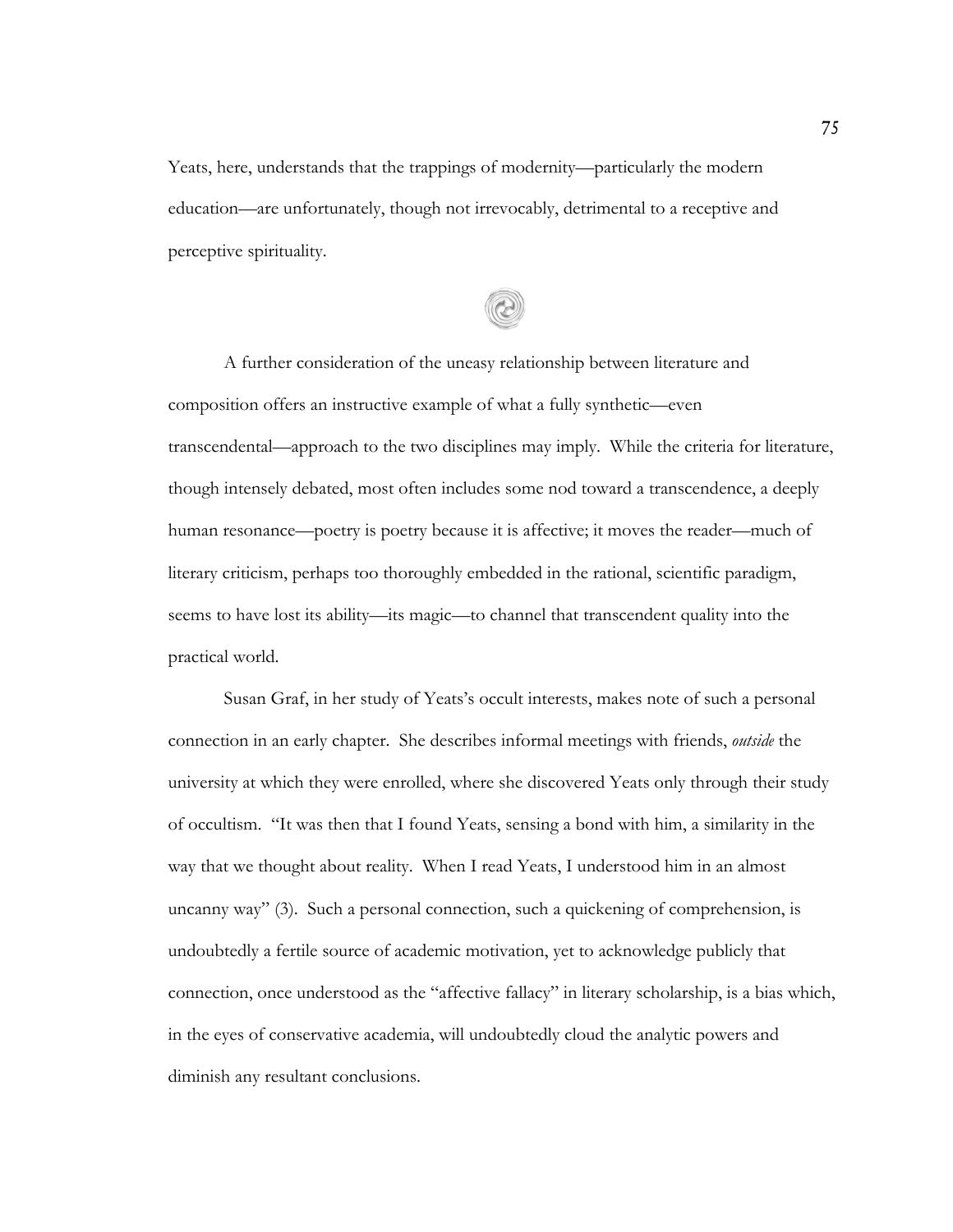However, in "What I Learned in Grad School, or Literary Training and the Theorizing of Composition," Patrick Bizzaro considers, through interviews with several noted composition theorists, the effects of a literary background on work in composition pedagogy. What several of the interviews suggest, whether explicitly or indirectly, is that this kind of subjective, devotional reading of literature—a reading which seeks relevance and application in the reader's life—is perhaps one of the most common methods for relating to literary texts. For instance, Peter Elbow's graduate work on oppositions in Chaucer thoroughly informs his theoretical perspective on composition pedagogy. Such a methodology, however, as the practical application of scholarship, is generally discouraged in the academic landscape by virtue of its inherent subjectivity. It is too often considered unnecessary, uncritical, and even irresponsible in literary studies. Yet such an approach is surely a portion of the dynamic imagination which a truly magical world-view must engender.

Although such a subjective reading is often encouraged, understood as beneficial and empowering in many current composition pedagogies as a source of more "authentic" writing, much of that same pedagogy still lacks the mythological complexity which this study has attempted to demonstrate through the literary sphere. This research, then, seeks to understand that paradox in a larger theoretical framework which can accommodate both the subjective and objective and can assume, as its object of study, the correspondences between the pedagogical implications of literature and the pedagogical practices of composition.

Despite such certain impediments, it seems not only possible, as a mere intellectual curiosity, but rather imperative, as a point of responsibility, that literary and composition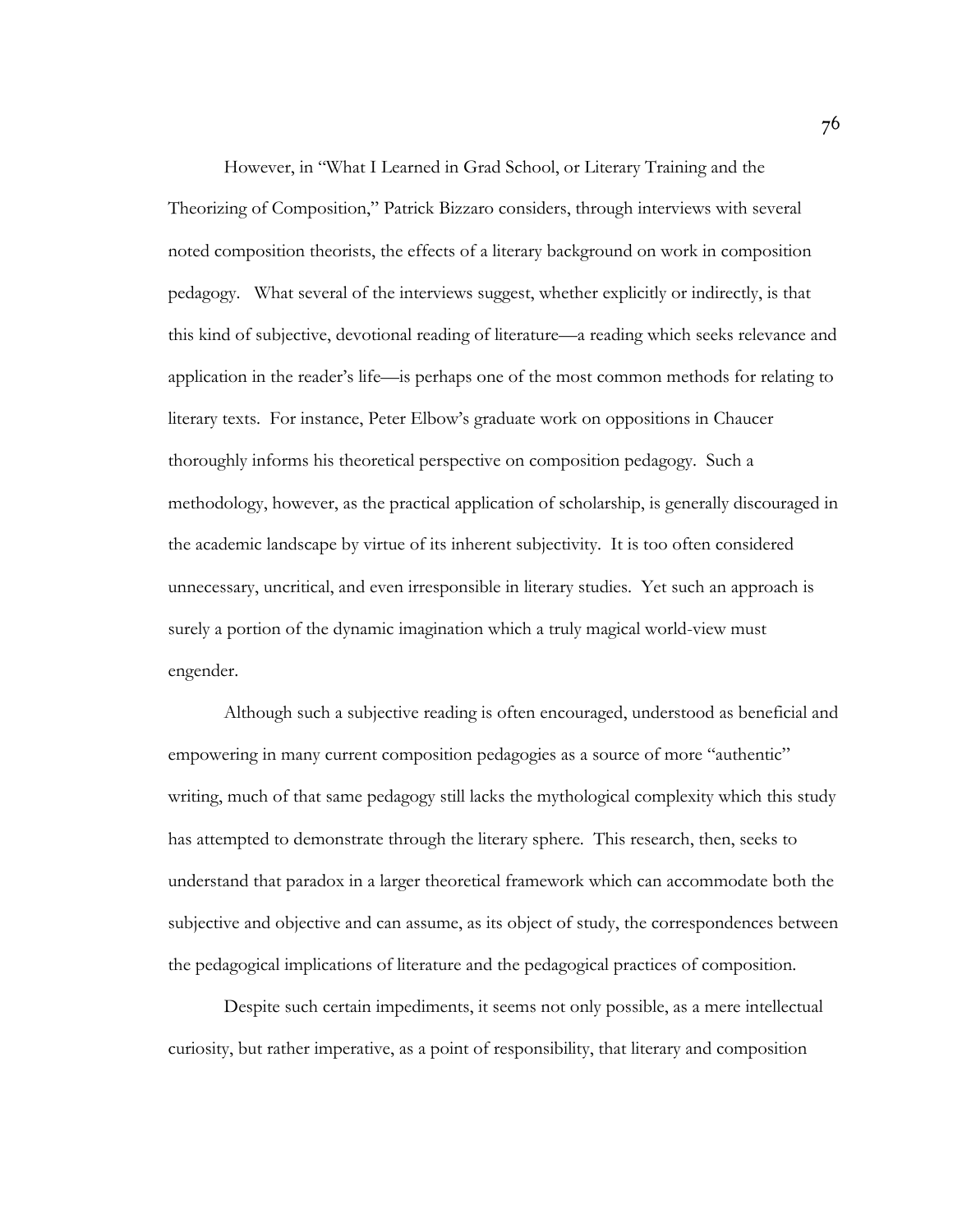studies move forward in unison, not with a single dominant political or theoretical stance hammered out, unvaryingly, in all applications, but rather with a dynamic, holistic paradigm—modeled on certain esoteric examples—which is broad enough, in Yeats's terms, to "hold in a single thought reality and justice" (*AVB* 25) and flexible enough to avoid "constraining one by the other" (*LE* 34).

As Yeats discusses his concept of "Unity of Being" in *A Vision*, he further illuminates the possible synthesis between literature and composition:

> At the approach of Unity of Being the greatest beauty of literary style becomes possible, for thought becomes sensuous and musical. All that moves us is related to our possible Unity; we lose interest in the abstract and concrete alike, only when we have said, "My fire," and so distinguished it from "the fire" and "a fire," does the fire seem bright (*AVA* 61).

Perhaps, then, only when we have explicitly theorized "My theory," and so distinguished it from "the theory of . . ." and "a well-known theory," will our theories begin to approach a "Unity of Being," a dynamic synthesis of that which moves us in literature and that which moves our students to write. Joyce Carol Oates makes the dynamically similar claim that in dealing with Yeats, we can "attempt to analyze him, distantly, antiseptically, holding on to our critical and dispassionate powers," and, consequently, "scholarly book follows scholarly book." Otherwise, she adds, we integrate and achieve synthesis when "we are assimilated into Yeats" (par. 6).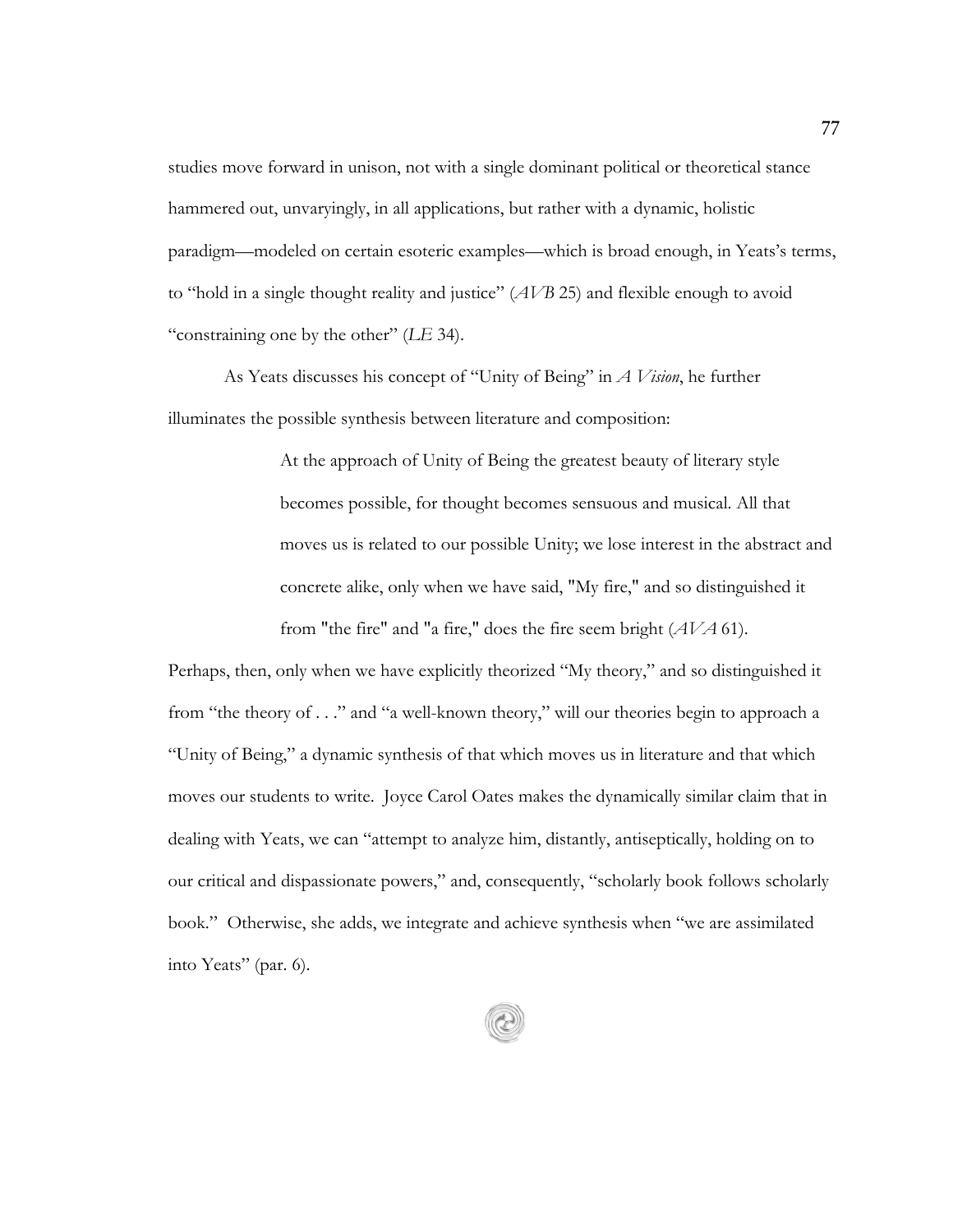Barbara Croft notes that when "the various threads of Yeats's life seemed to be coming together" in the 1930s, "occultism could provide not only disguised content, but a new style" (140). Here, Croft again emphasizes that Yeats's occult beliefs offered him something more akin to a methodology than mere "metaphors for poetry" and that that "new style" brought him somehow closer to the grand synthesis he had long sought. As Yeats concluded his final version of *A Vision*, he writes:

> I too think of famous works where synthesis has been carried to the utmost limit possible, where there are elements of inconsequence or discovery of hitherto ignored ugliness, and I notice that when the limit is approached or past, when the moment of surrender is reached, when the new gyre begins to stir, I am filled with excitement." (300)

*Aisling Mhor*, then, assumes such a transcendent paradigm as its ultimate dynamic and endeavours to model such a syncretic approach. While this study does not hope to offer an exhaustive treatment of neither Yeatsian criticism nor composition pedagogy, it does, however, anticipate a mode of thought which, through, its cognizance of—its encounter with—the esoteric otherworld, will prophesy an academic approach in which, as Yeats would have it, "the moon and sunlight seem / One inextricable beam" (CP 200).

When Yeats admits that "some will ask whether I believe in the actual existence of my circuits of sun and moon," (*AVB* 24) he offers a simplified, and, for many, an ultimately acceptable, concession. "To such a question," he writes, "I can but answer that if sometimes, overwhelmed by miracle as all men must be when in the midst of it, I have taken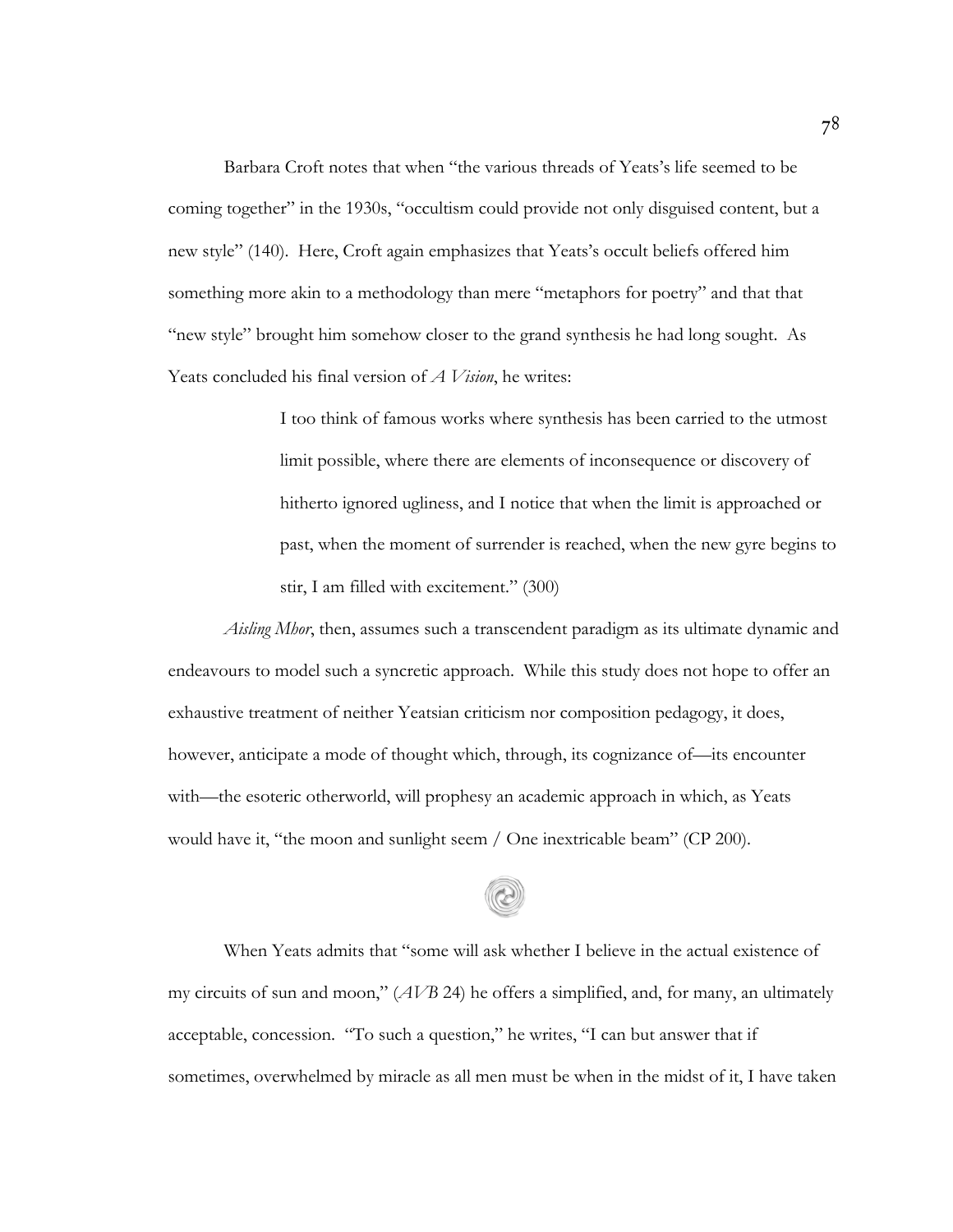such periods literally, my reason has soon recovered; and now that the system stands out clearly in my imagination I regard them as stylistic arrangements of experience" (25). In these lines, Yeats presents his readers, both popular and critical, with a convenient means for reading *A Vision*, substituting aesthetics for esoterica.

If, finally, we reach a conclusion similar to Yeats's, that a consideration of magic and the occult in the light of composition theory can offer us only "stylistic arrangements" of pedagogy, have we but concerned ourselves with the ultimate insubstance of glamoury? "I don't know how one might settle the question once and for all," responds Elbow, "but the magical view is useful" (*With Power* 371), for, as he also claims, "Some writers on some occasions really do restore magic to language. They somehow put juice into words and thereby cast a long distance spell over readers" (359).

In the end, the various competing or complementary strains of composition theory are largely tied to corresponding ontologies—that is, to the ways in which reality is to be determined, perceived, or constructed—and their respective political implications. The mythological composing method proposed here attempts to transcend these often contested ontologies and seems most closely allied to what James Berlin terms "epistemic rhetoric," a method which serves not just as a vehicle for the communication of truth but rather as tool of truth discovery. This position, he argues, "implies that knowledge is not discovered by reason alone, that cognitive and affective processes are not separate, that intersubjectivity is a condition of all knowledge, and that the contact of minds affects knowledge" (165). Here,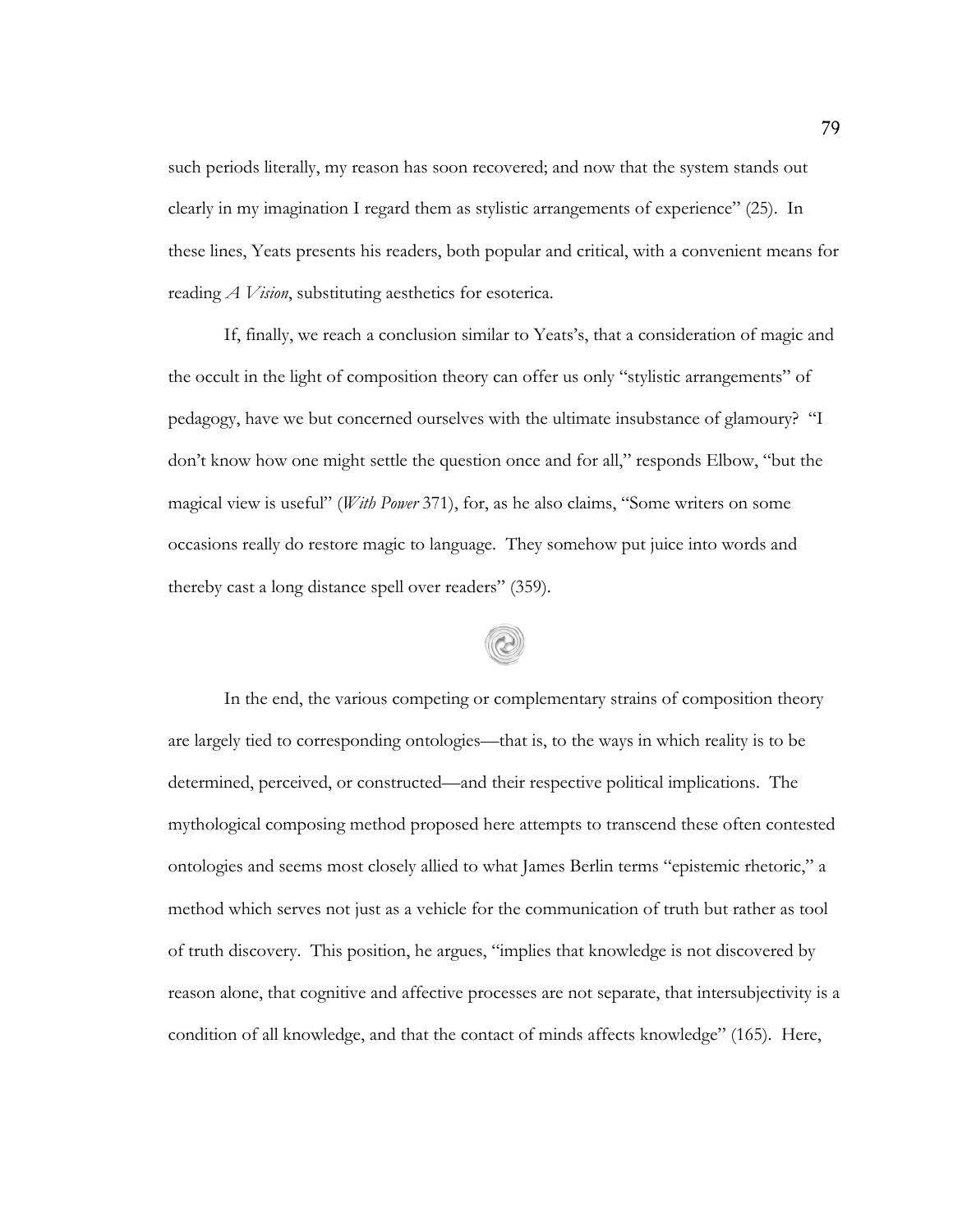Berlin's criteria emerges in the discourse of academia, but, as he enumerates these epistemic premises, the echoes of Yeats's doctrines of "Magic" faintly linger:

- (1) That the borders of our mind are ever shifting, and that many minds can flow into one another, as it were, and create or reveal a single mind, a single energy.
- (2) That the borders of our memories are as shifting, and that our memories are a part of the one great memory, the memory of Nature herself.
- (3) That this great mind and great memory can be evoked by symbols. (*E&I* 29)

And, if "language in metaphor," as LeFevre argues, "is capable of affecting our conceptual system and creating something new" (113), then might not this coupling of Yeats's *A Vision* with the pedagogy of composition, if only through the sympathetic magic of metaphor, offer us that as yet unrealized reality? Yeats, in the 1925 introduction to *A Vision*, dreams back to such a vision:

> I look back to it as a time when we were full of a phantasy that has been handed down for generations, and is now an interpretation, now an enlargement of the folk-lore of the villages. That phantasy did not explain the world to our intellects which were after all very modern, but it recalled certain forgotten methods of meditation and chiefly how so to suspend the will that the mind became automatic, a possible vehicle for spiritual beings. It carried us to what we had learned to call *Hodos Chameliontos*. (*AVA* xi)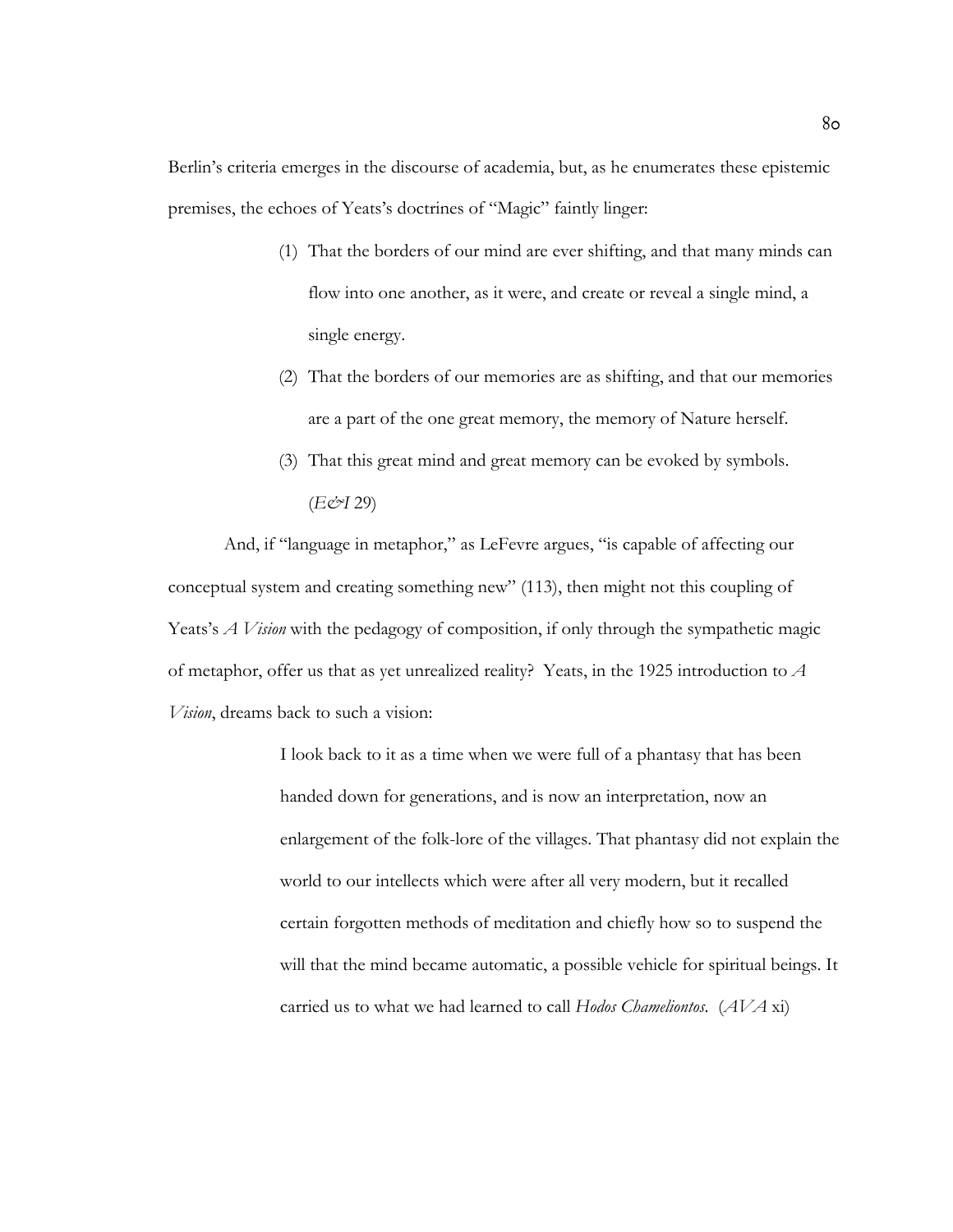Ultimately, then, *Aisling Mhor* understands itself as but a point of vortex, the inception of what Schiller calls a "spiraling evolution" (36), a point along the path of the serpent in which, "as educators, we must dream; for if we do not, realities do not shift" (35).

In "All Soul's Night," the epilogue to *A Vision*, Yeats writes that he needs . . . some mind that, if the cannon sound From every quarter of the world, can stay Wound in mind's pondering, As mummies in the mummy-cloth are wound; Because I have a marvelous thing to say, A certain marvellous thing. (*AVA* 253)

In this poem, Yeats understands the importance of developing a mode of thought, woven into unity from a multiplicity of magical, ancient cloths, capable of enduring—even transcending—the modern tumult and capable of engendering a medium for that "certain marvellous thing." When Edward Engleberg notes, then, that Yeats "insisted on forging for himself an elaborate aesthetic, in itself an act of metaphysical engagement" (xxi), he understands that Yeats wrote to forge his great vision—his *Aisling Mhor*. Similarly, in taking up Yeats's esoteric vision as a pedagogical model, composition theorists might find orientation, method, and vocabulary for envisioning that "certain marvellous thing" at the center of the writing process.

And, Natalie Goldberg, in *Writing Down the Bones*, identifies this metaphysical impulse in each of us when she claims that "only the writing stays with the great vision. That's why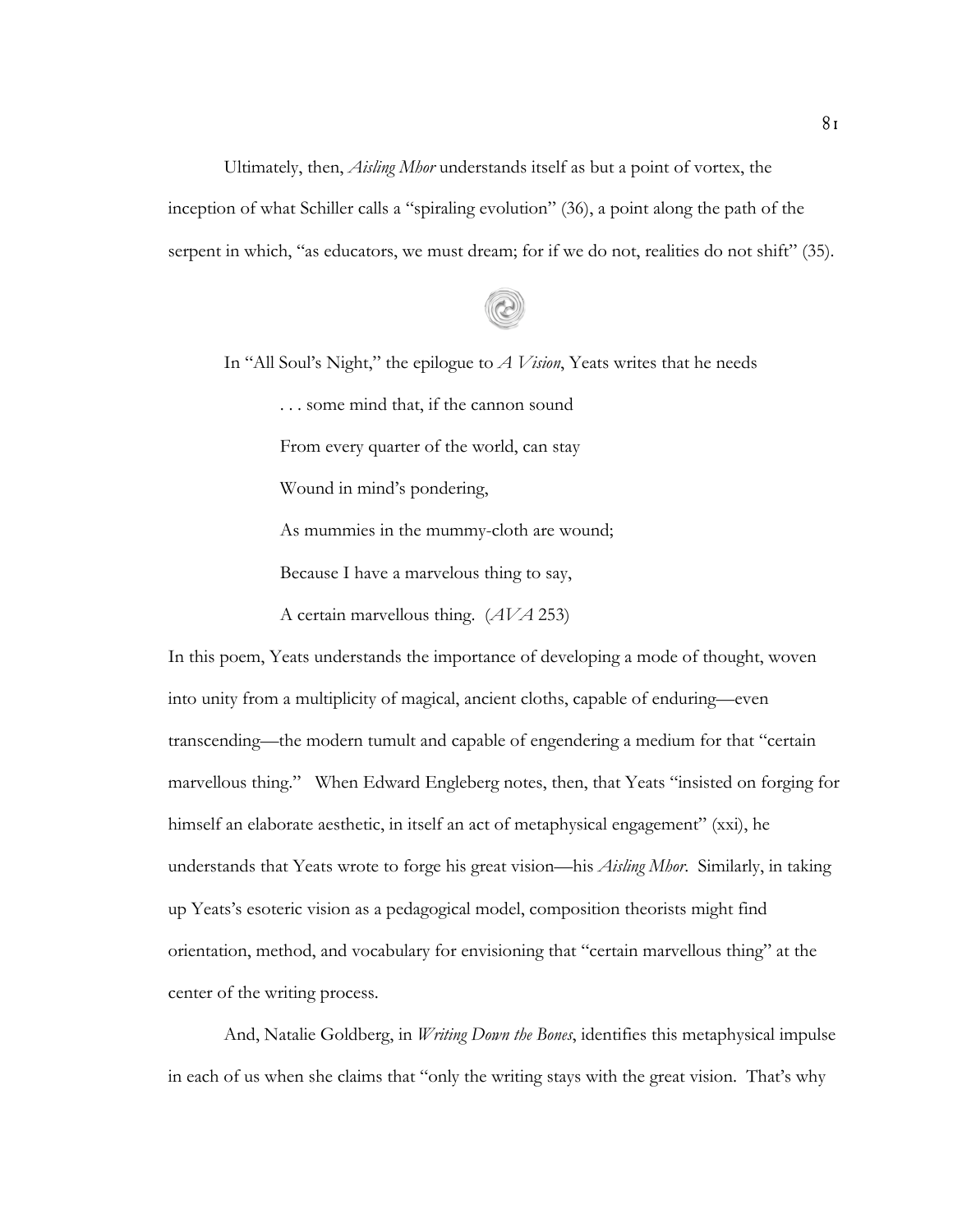we have to go back again and again to books—great books, that is. And read again and again the visions of who we are, how we can be" (82).

*Samhain 2003, and later*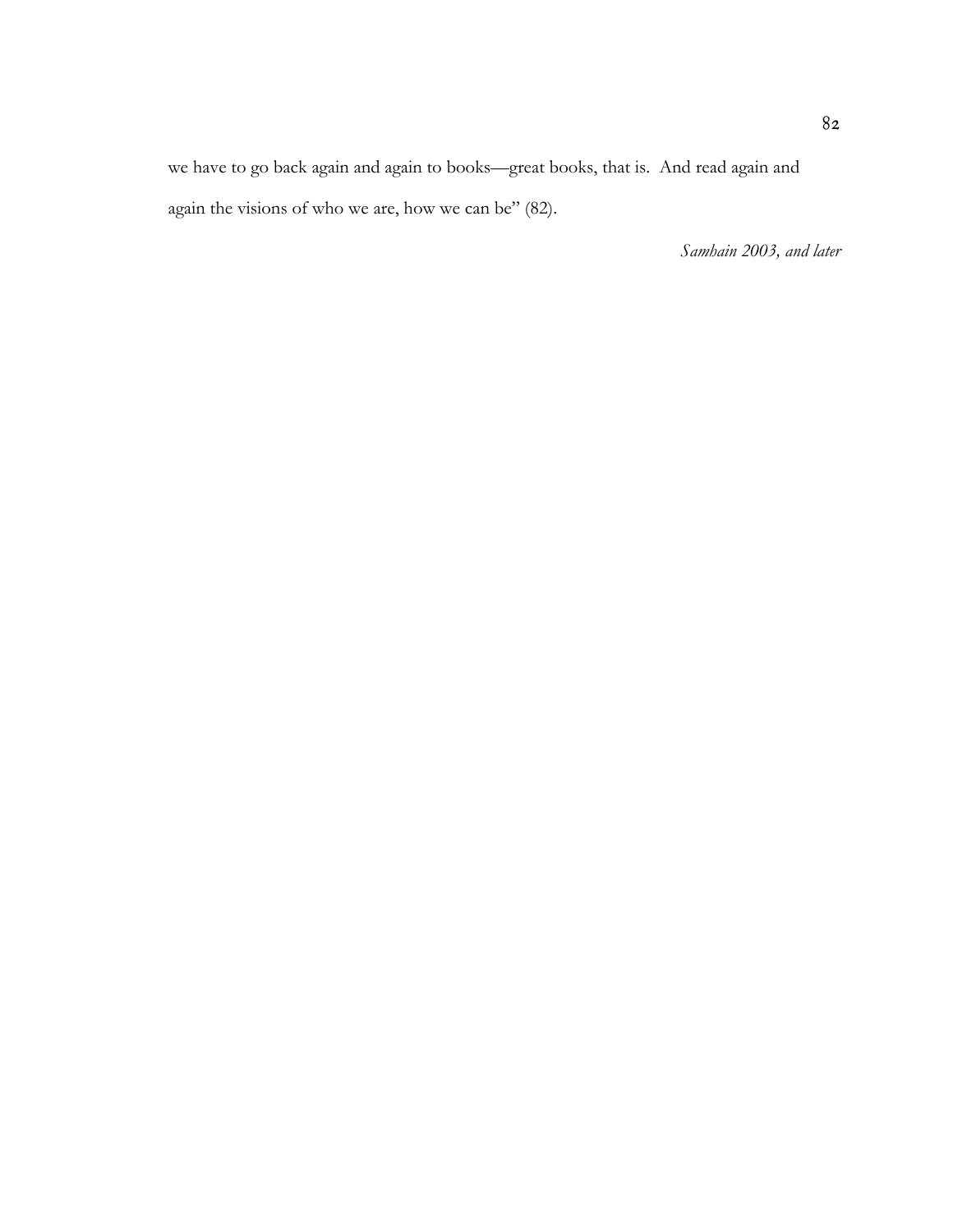## WORKS CITED

- Adams, Hazard. *The Book of Yeats's Vision: Romantic Modernism and Antithetical Tradition*. Ann Arbor: U of Michigan P, 1995.
- Berlin, James A. *Rhetoric and Reality: Writing Instruction in American Colleges, 1900-1985*. Carbondale: Southern Illinois, 1987.
- Berthoff, Ann E, ed. *Reclaiming the Imagination: Philosophical Perspectives for Writers and Teachers of Writing*. Upper Montclair, NJ: Boynton/Cook, 1984.
- Berthoff, Ann E. with James Stephens. *Forming, Thinking, Writing*. 2<sup>nd</sup> ed. Portsmouth, NH: Boynton/Cook, 1988.
- Bettelheim, Bruno. *The Uses of Enchantment: The Meaning and Importance of Fairy Tales*. New York: Vintage, 1989.
- Bizzaro, Patrick. "What I Learned in Grad School, or Literary Training and the Theorizing of Composition." *CCC* 50.4 (June 1999): 722-742.

Blake, William. *The Poetical Works of William Blake*. London: Oxford UP, 1961.

- Bloom, Harold. *Yeats*. New York: Oxford UP, 1978.
- Boice, Robert and Patricia Meyers. "Two Parallel Traditions: Automatic Writing and Free Writing." *Written Communication*. 3 (1986): 471-490.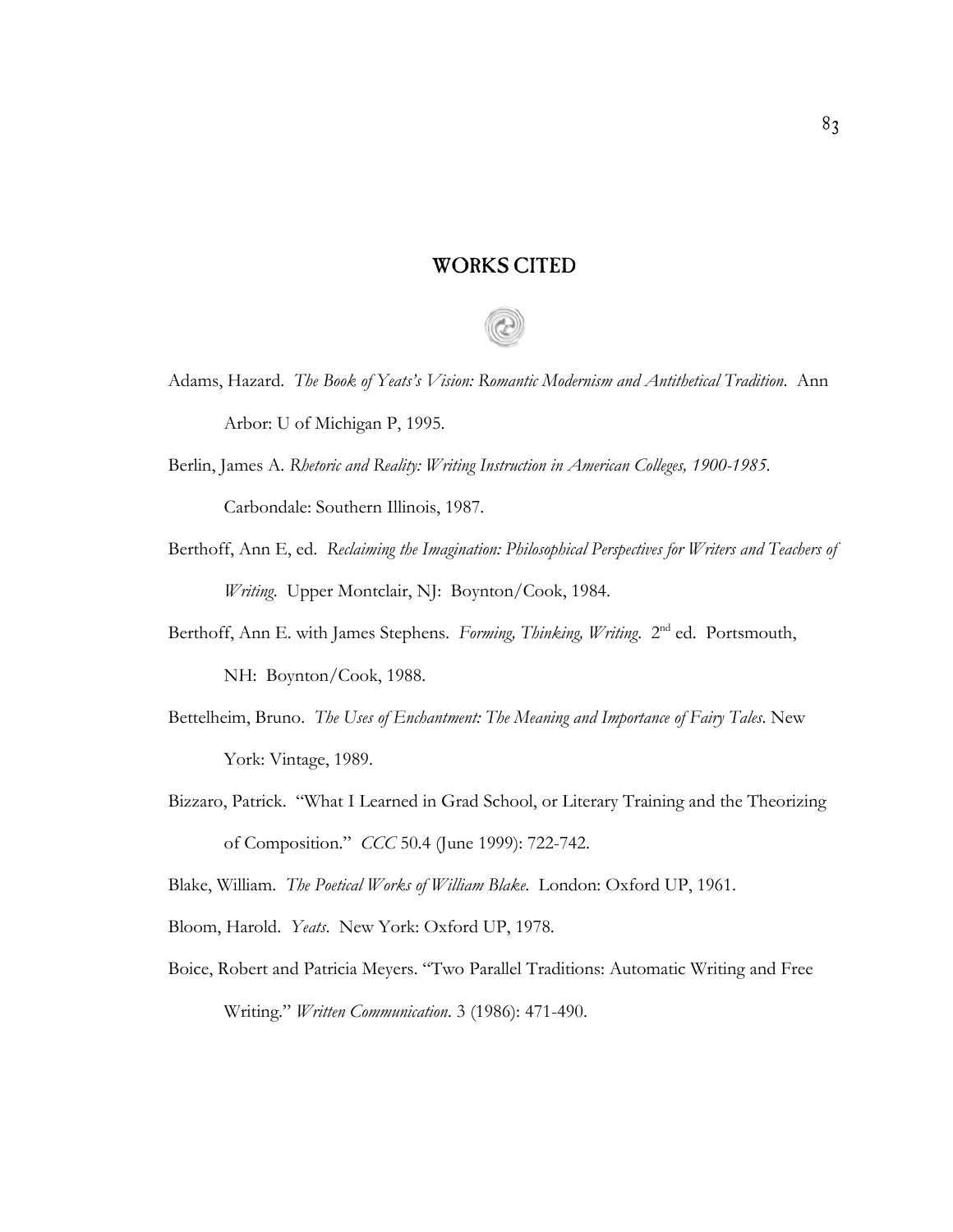- Bourke, Paul. "Duffing Attractor." 23 Oct. 2003. <http://astronomy.swin.edu.au/  $\sim$ pbourke/fractals/duffing/>.
- Bowra, C. M. *The Heritage of Symbolism*. London: Macmillan, 1967.
- Brand, Alice Glarden and Richard L. Graves, eds. *Presence of Mind: Writing and the Domain Beyond the Cognitive*. Portsmouth, NH: Boynton/Cook, 1994.

Bradford, Curtis. *Yeats at Work*. New York: Ecco, 1978.

- Briggs, John C. "Saving Pluralism from Itself: Peter Elbow, Kenneth Burke, and the Idea of Magic." *JAC* 11.2 (1991): 43 pars. 16 April 03. <http://jac.gsu.edu/jac/11.2/ Articles/5.htm>
- Burkett, Sandra Price. "The Butterfly Effect: Writing from Chaos to Composure." *Presence of Mind: Writing and the Domain Beyond the Cognitive*. Eds. Alice Glarden Brand and Richard L. Graves. Portsmouth, NH: Boynton/Cook, 1994. 189-97.
- Covino, William A. "Magic and/as Rhetoric: Outlines of a History of Phantasy." *JAC* 12.2 (1992): 17 pars. 16 April 2003. <http://jac.gsu.edu/jac/12.2/Articles/7.htm>.
- Covino, William A. *Magic, Rhetoric, and Literacy: An Eccentric History of the Composing Imagination*. New York: State U of New York P, 1994.
- Croft, Barbara L. *"Stylistic Arrangements:" A Study of William Butler Yeats's A Vision*. Lewisburg: Bucknell UP, 1987.
- Ede, Lisa. "Teaching Writing." *An Introduction to Composition Studies*. Eds. Erika Lindeman and Gary Tate. New York: Oxford UP, 1991. 118-134.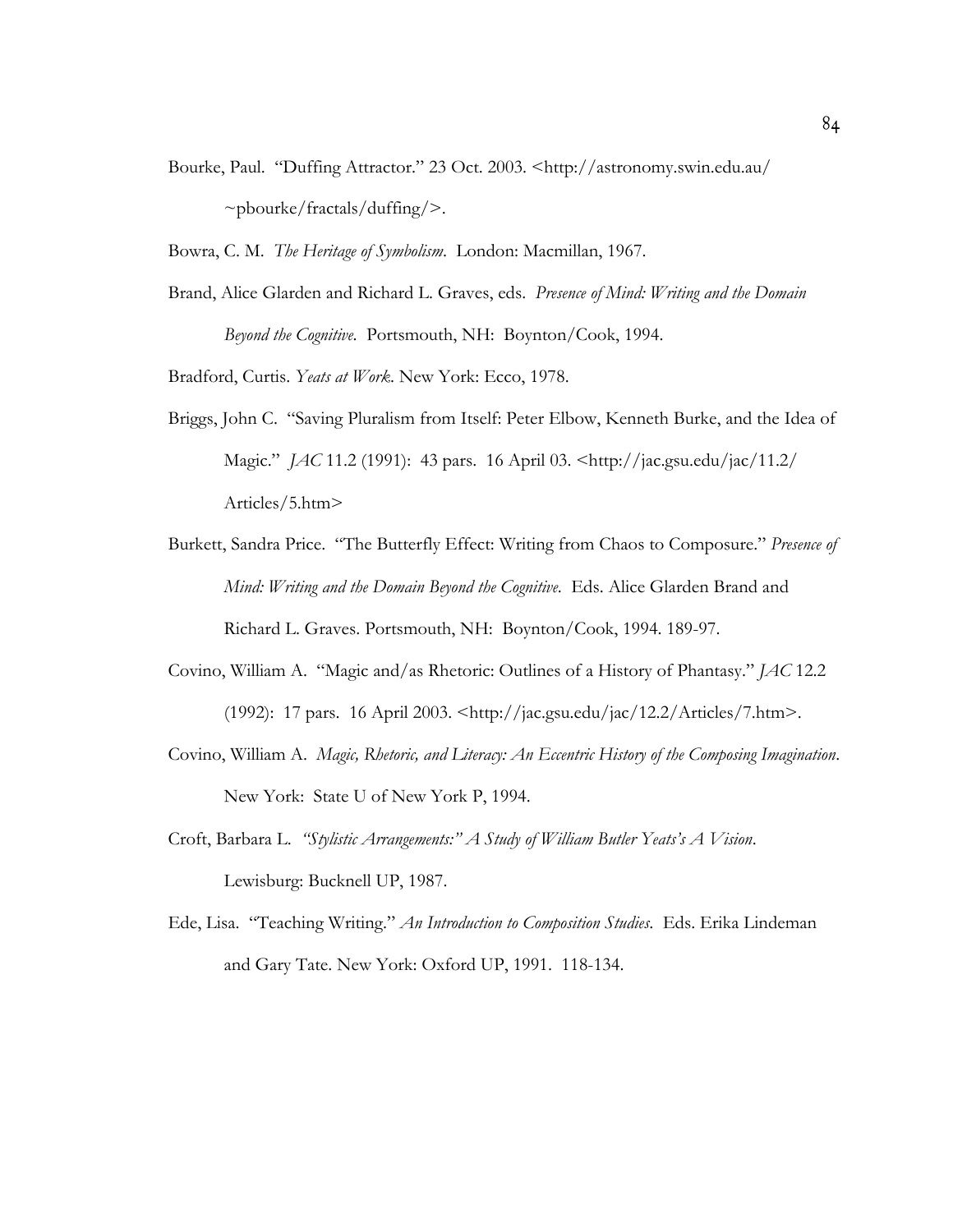Elbow, Peter. "Silence: A Collage." *Presence of Mind: Writing and the Domain Beyond the Cognitive*. Eds. Alice Glarden Brand and Richard L. Graves. Portsmouth, NH: Boynton/Cook, 1994. 9-20.

--------. *Writing Without Teachers*. New York: Oxford UP, 1973.

- --------. *Writing With Power: Techniques for Mastering the Writing Process.* 2<sup>nd</sup> ed. New York: Oxford UP, 1998.
- Ellman, Richard. *Yeats: The Man and the Masks*. New York: W. W. Norton, 1979.
- Emig, Janet. "Non-Magical Thinking: Presenting Writing Developmentally in Schools." *The Web of Meaning: Essays on Writing, Teaching, Learning, and Thinking.* Upper Montclair, NJ: Boynton/Cook, 1983. 135-44.
- --------. "The Uses of the Unconscious in Composing." *The Web of Meaning: Essays on Writing, Teaching, Learning, and Thinking.* Upper Montclair, NJ: Boynton/Cook, 1983. 46-53.
- --------. "Inquiry Paradigms and Writing." *The Web of Meaning: Essays on Writing, Teaching, Learning, and Thinking.* Upper Montclair, NJ: Boynton/Cook, 1983. 159-70.
- Eubanks, Phillip. "Understanding Metaphors for Writing: In Defense of the Conduit Metaphor." *CCC*. 53:1 (1998) 92-118.
- Flannery, M. C. *Yeats and Magic: The Earlier Works.* Gerrards Cross, Buckinghamshire: Colin Smythe, 1977.
- Fleckenstein, Kristie S. "Creating a Center That Holds: Spirituality Through Exploratory Pedagogy." *The Spiritual Side of Writing: Releasing the Learner's Whole Potential*. Portsmouth, NH: Boynton/Cook, 1997. 25-33.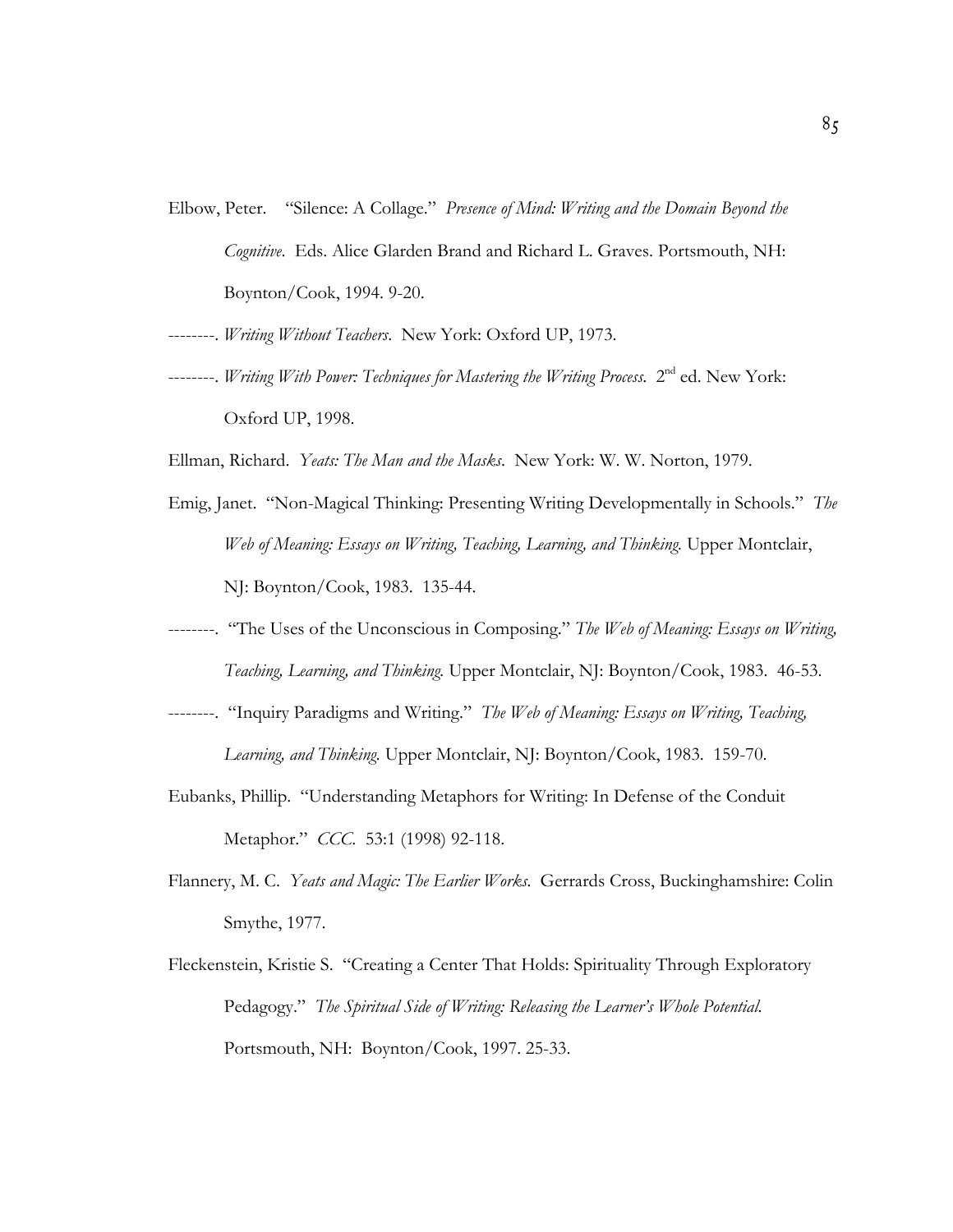Fleckenstein, Kristie S. Proposal. "Blinding Sight: Rhetoric and the Art of Seeing." 23 June 2003 <http://www.bsu.edu/web/kflecken/currentprojects\_rhetoricart.htm>.

Goldberg, Natalie. *Writing Down the Bones: Freeing the Writer Within*. Boston: Shambala, 1986.

- Gradin, Sherrie L. *Romancing Rhetorics: Social Expressivist Perspectives on the Teaching of Writing*. Portsmouth, NH: Boynton/Cook, 1995.
- Graf, Susan Johnston. *W. B. Yeats, Twentieth Century Magus: An In-Depth Study of Yeats's Esoteric Practices and Beliefs, Including Excerpts from His Magical Diaries*. York Beach, ME: Samuel Weiser, 2000.
- Graves, Richard. "Grace, in Pedagogy." *The Spiritual Side of Writing: Releasing the Learner's Whole Potential*. Eds. Regina Paxton Foehr and Susan A. Schiller. Portsmouth, NH: Boynton/Cook, 1997. 15-24.
- Gunn, Josh. "H. P. Blavatsky and the Magic of Esoteric Language." *Journal of Communication and Religion*. 25 (2002): 193-227.

Harper, George Mills, Ed. *Yeats's Vision Papers*. 3 vols. Iowa City: U of Iowa P, 1992.

- Heaney, Seamus. Notes. "The Glamoured." By Aodhgan Ó Rathaille. *Index on Censorship*. 5 (1998): 132.
- --------. *Opened Ground: Poems 1966-1996*. London: Faber and Faber, 1998.
- Holman, Elizabeth. "Behind the Screen of Consciousness: Intuition, Insight, and Inspiration in the Writing Process." *Presence of Mind: Writing and the Domain Beyond the Cognitive*. Eds. Alice Glarden Brand and Richard L. Graves. Portsmouth, NH: Boynton/Cook, 1994. 65-74.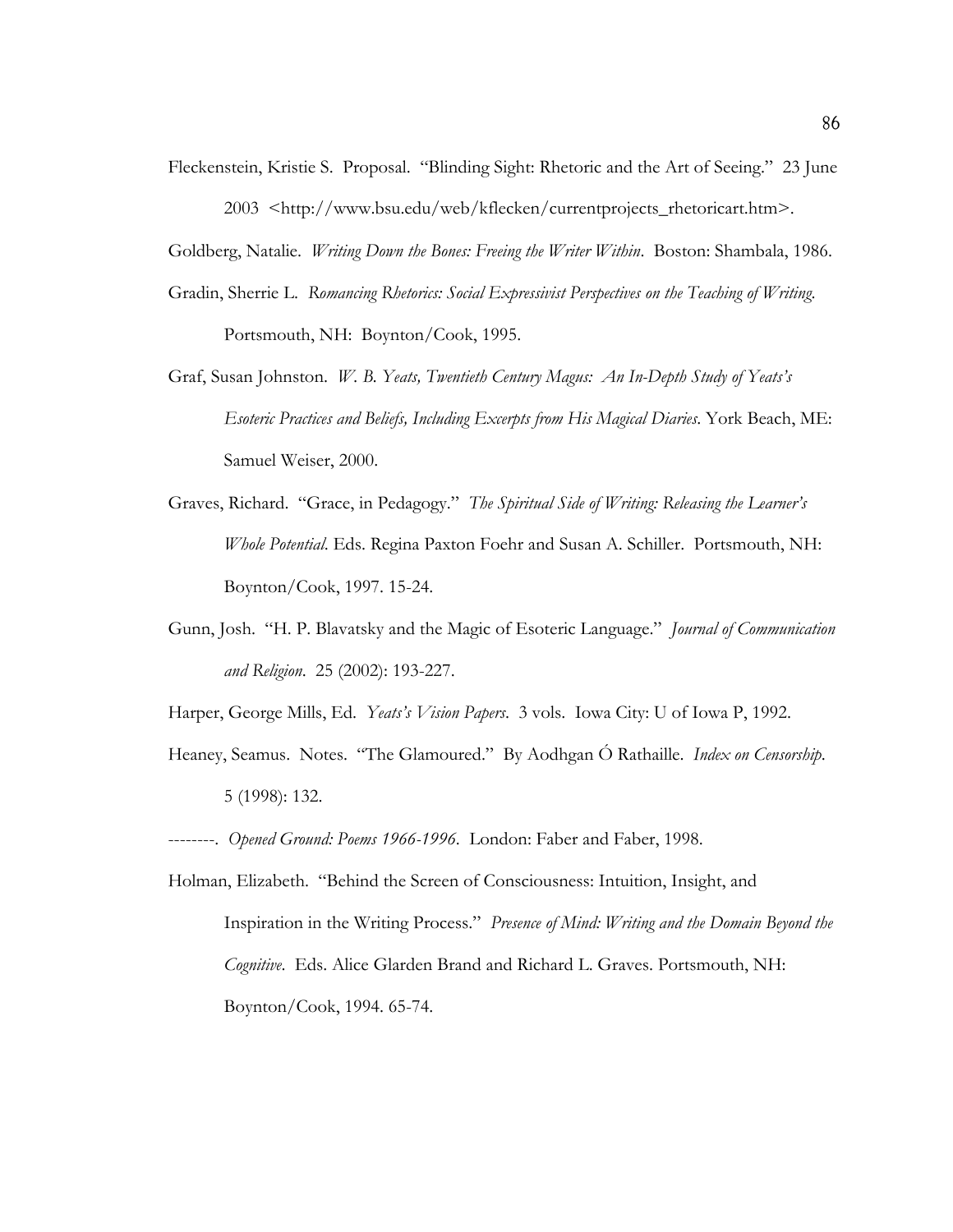- hooks, bell. *Teaching to Transgress: Education as the Practice of Freedom*. New York: Routledge, 1994.
- Horner, Winifred B., ed. *Composition and Literature: Bridging the Gap*. Chicago: U of Chicago P, 1983.

Kiberd, Declan. *Inventing Ireland: The Literature of the Modern Nation*. London: Vintage, 1996.

Kuhn, Thomas S. *The Structure of Scientific Revolutions*. 2<sup>nd</sup> ed., enlarged. Chicago: U of Chicago P, 1970.

LeFevre, Karen Burke. *Invention as a Social Act*. Carbondale: Southern Illinois UP, 1987.

Lindeman, Erika. *A Rhetoric for Writing Teachers*. 3rd ed. New York: Oxford UP, 1995.

Lunsford, Andrea. "The Nature of Composition Studies." *An Introduction to Composition*

*Studies*. Eds. Erika Lindeman and Gary Tate. New York: Oxford UP, 1991. 3-14. McCoy, Edain. *How to Do Automatic Writing*. St. Paul, MN: Llewellyn, 1994.

- Miller, Hildy. "Sites of Inspiration: Where Writing is Embodied in Image and Emotion." *Presence of Mind: Writing and the Domain Beyond the Cognitive*. Eds. Alice Glarden Brand and Richard L. Graves. Portsmouth, NH: Boynton/Cook, 1994. 113-24.
- Miner, Mary Lou and Linda S. Siegel. "William Butler Yeats: Dyslexic?" *Journal of Learning Disabilities*. 25.6 (1992) 372 – 375.
- Moore, Virginia. *The Unicorn: William Butler Yeats' Search for Reality*. New York: Macmillan, 1954.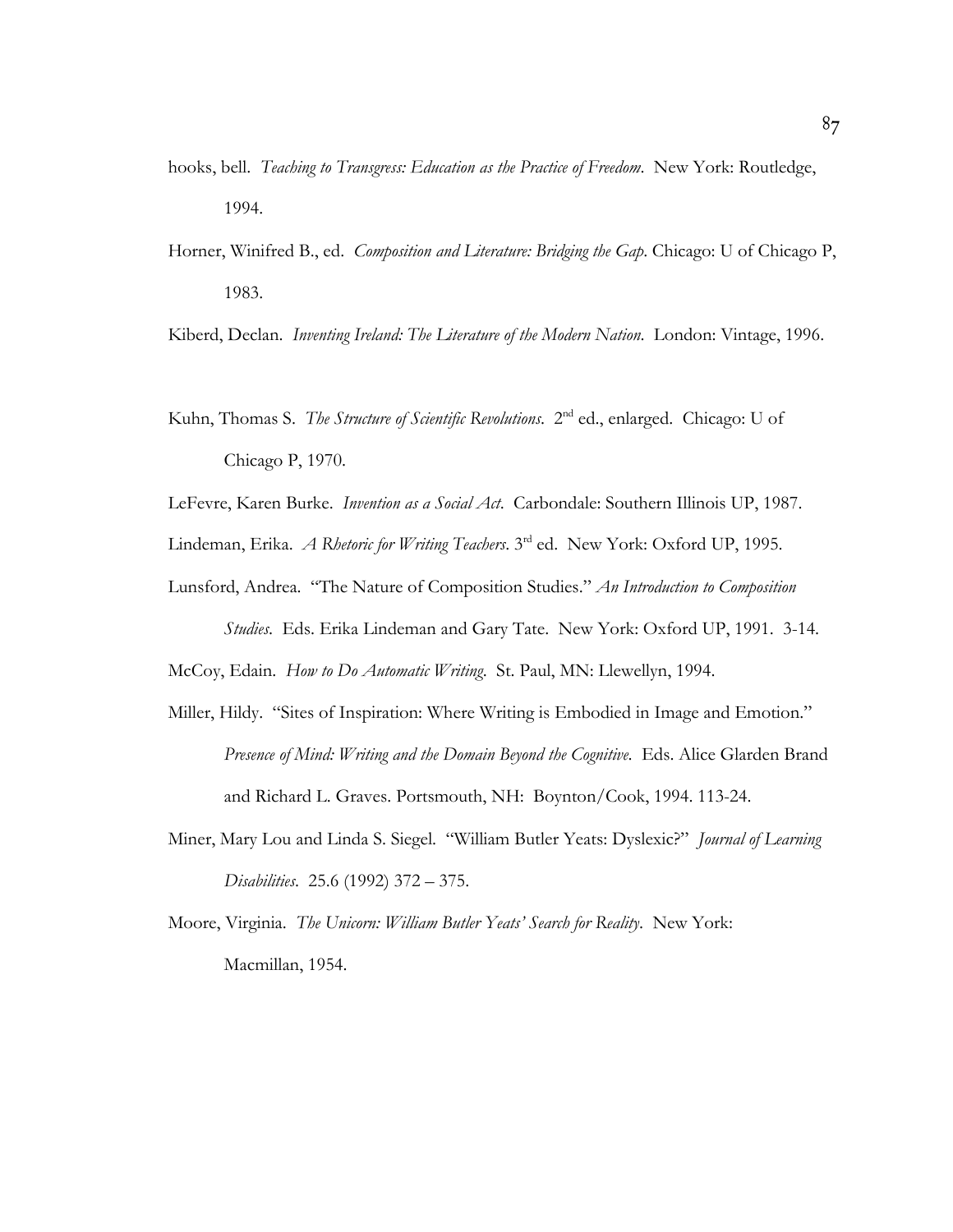- Murray, Joddy. "Image and Visual Rhetoric in Composition Studies." Chapter 2. *Imagining the Non-Discursive: Image and the Affective in Inventing and Composing*. 7 July 2003 <http://morrismurray.net/documents/Diss/ch2.PDF>. 60 – 95.
- Ó Rathaille, Aodhgan. "The Glamoured." Trans. Seamus Heaney. *Index on Censorship*. 5 (1998): 131.
- Ó Tuama, Sean and Thomas Kinsella. *An Duanaire, 1600-1900: Poems of the Dispossessed*. Dublin: Dolmen Press, 1994.
- Oates, Joyce Carol. "Speaking of Books: The Formidable W.B. Yeats." *New York Times Books*. 24 June 2003. <http://www.nytimes.com/books/97/04/06/reviews/ yeats-oates.html>.
- Rico, Gabrielle L. *Writing the Natural Way: Using Right-Brain Techniques to Release Your Expressive Powers*. Los Angeles: J. P. Tarcher, 1983.
- Sagan, Carl. *The Demon Haunted World: Science as a Candle in the Dark*. New York: Ballantine, 1996.
- Schiller, Susan. "Writing: A Natural Site for Spirituality." *The Spiritual Side of Writing: Releasing the Whole Learner's Potential*. Eds. Regina Paxton Foehr and Susan A. Schiller. Portsmouth, NH: Boynton/Cook, 1997. 34-43.
- Smolley, Richard and Jay Kinney. *Hidden Wisdom: A Guide to the Western Inner Traditions*. New York: Penguin/Arkana, 1999.
- Suhor, Charles. "The Pedagogy of Silence in Public Education: Expanding the Tradition." *Presence of Mind: Writing and the Domain Beyond the Cognitive*. Eds. Alice Glarden Brand and Richard L. Graves. Portsmouth, NH: Boynton/Cook, 1994. 31-7.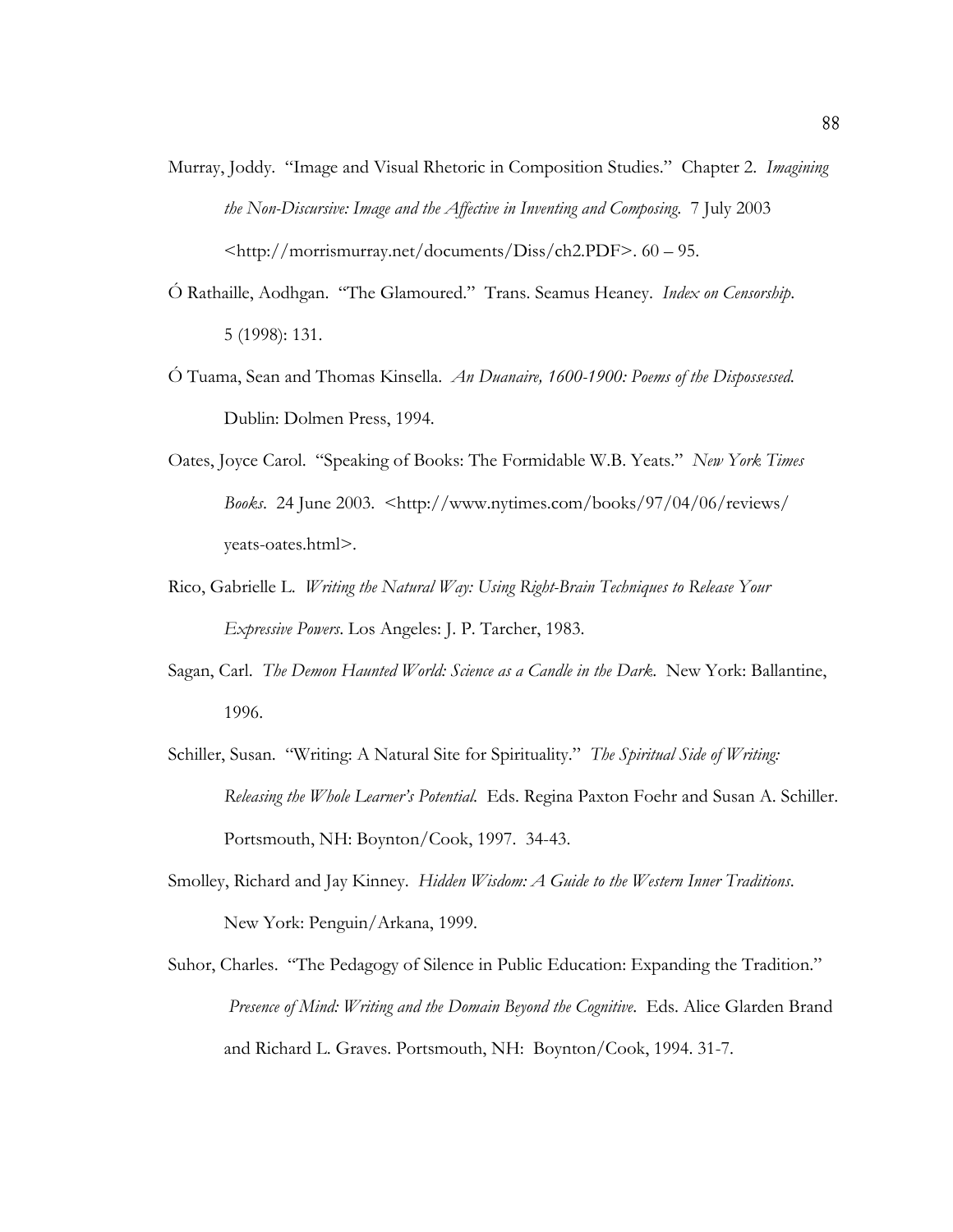- West, Thomas G. *In the Mind's Eye: Visual Thinkers, Gifted People with Learning Difficulties, Computer Images, and the Ironies of Creativity*. Buffalo: Prometheus, 1991.
- Wilbur, Ken. *A Theory of Everything: An Integral Vision for Business, Science, and Spirituality*. Boston: Shambhala, 2001.
- Worley, Demetrice. "Visual Imagery Training and College Writing Students." *Presence of Mind: Writing and the Domain Beyond the Cognitive*. Eds. Alice Glarden Brand and Richard L. Graves. Portsmouth, NH: Boynton/Cook, 1994. 133-9.
- Yeats, William Butler. *Autobiographies*. London: Macmillan, 1955.
- --------. *A Vision (1925)*. Critical Edition. Eds. George Mills Harper and Walter Kelly Hood. London: Macmillan, 1978.
- --------. *A Vision (1937).* London: Macmillan, 1962.
- --------. *The Collected Letters of W. B. Yeats.* 3 vols. Ed. John Kelly. New York: Oxford UP, 1986.
- --------. *The Collected Poems of W. B. Yeats*. 2nd ed. Ed. Richard J. Finneran. New York: Scribner, 1997.
- --------. *Essays and Introductions*. London: Macmillan, 1961.
- --------. *Later Essays*. Ed. William H. O'Donnell. New York: Scribner, 1994.
- --------. *Memoirs*. Ed. Denis Donoghue. London: Macmillan, 1972.
- --------. *Prefaces and Introductions.* Ed. William H. O'Donnell. London: Macmillan, 1988.
- --------. *Uncollected Prose, Volume II.* Eds. John P. Frayne and Colton Johnson. London: Macmillan, 1975.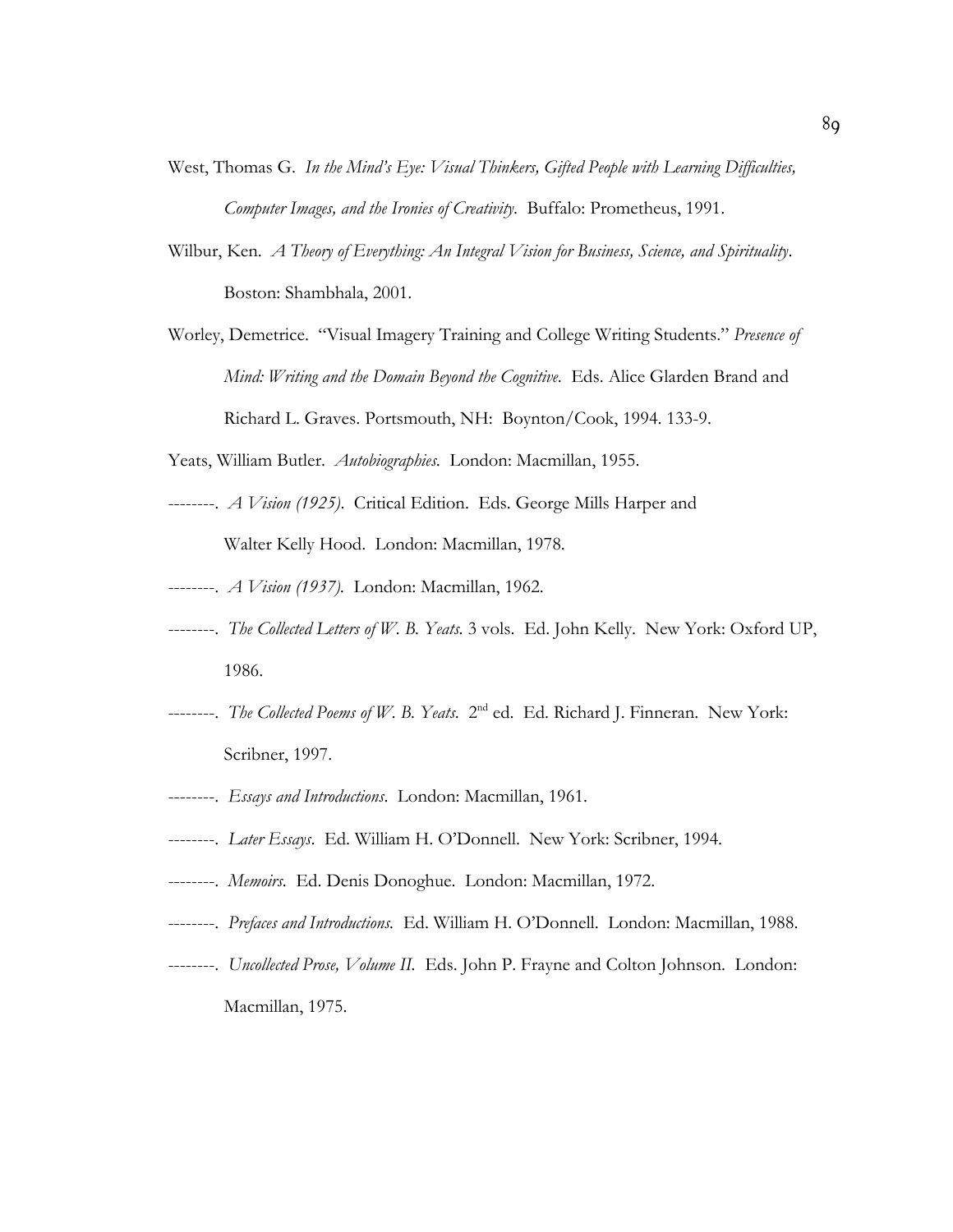## WORKS CONSULTED



Belanoff, Pat, et al., eds. *Writing with Elbow*. Logan, UT: Utah State UP, 2002.

Bizzell, Patricia and Bruce Herzberg. *Bedford Bibliography for Teachers of Writing*. 4<sup>th</sup> ed. Boston: Bedford, 1996.

Britton, James. *Language and Learning*. Coral Gables, FL: U of Miami P, 1970.

- Byrd, Thomas L., Jr. *The Early Poetry of W. B. Yeats: The Poetic Quest*. Port Washington, NY: Kennikat, 1978.
- Cooper, Charles R. and Lee Odell, ed. *Research on Composing: Points of Departure*. Urbana, IL: NCTE, 1978.
- Edelman, Gerald M. *Bright Air, Brilliant Fire: On the Matter of Mind*. New York: BasicBooks, 1992.
- Elbow, Peter. *Embracing Contraries*. New York: Oxford UP, 1986.
- Engleberg, Edward. *The Vast Design: Patterns in W. B. Yeats's Aesthetic.* 2<sup>nd</sup>. ed. Washington: Catholic U of America P, 1988.
- Fleming, Michael. "Myself That I Remake: Spiritual Renewal in the Life and Work of William Butler Yeats." 17 June 2003. <http://www.dutchgirl.com/foxpaws/ biographies/Myself\_That\_I\_Remake/yeatssec1.html>.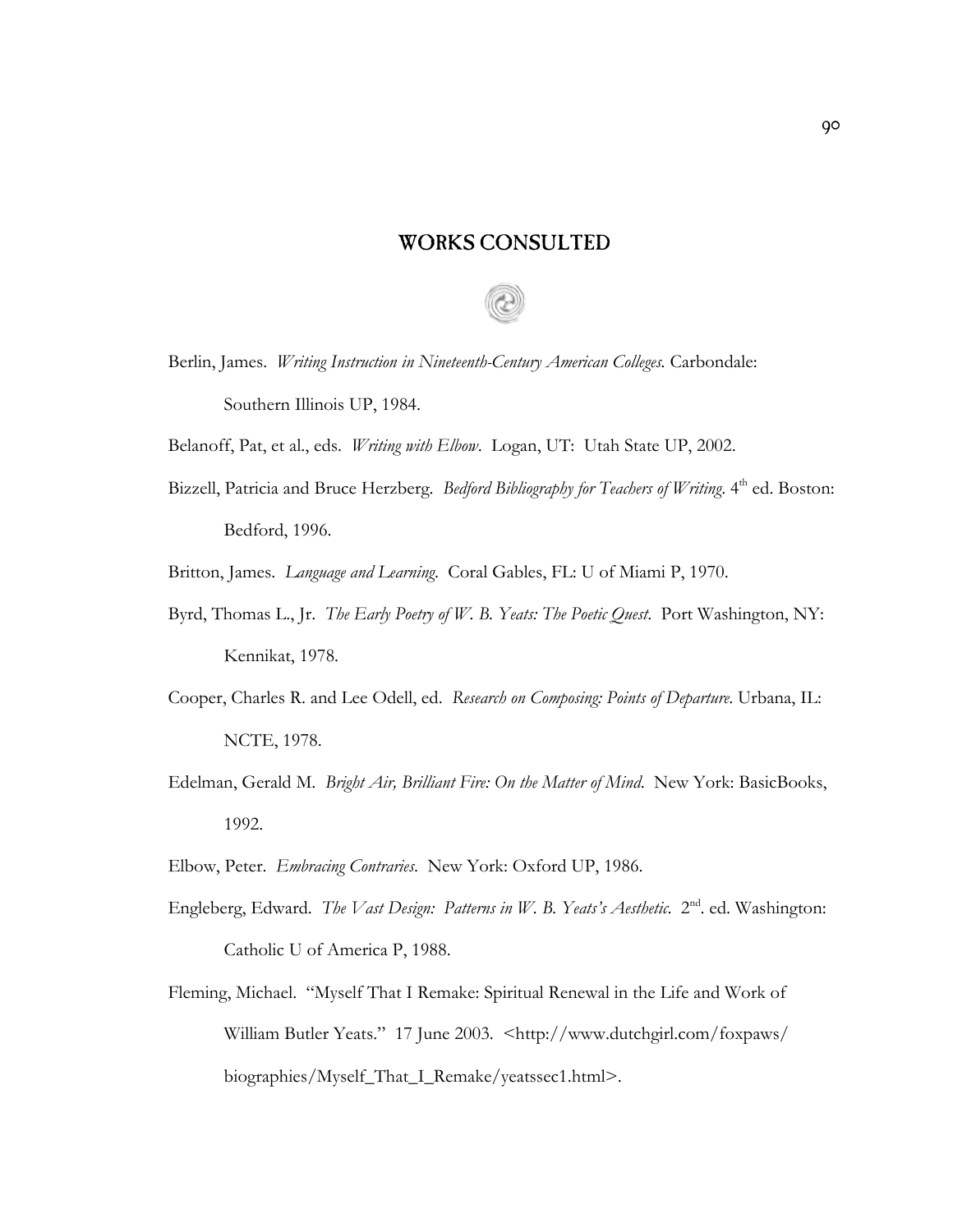- Foster, R. F. *W. B. Yeats: A Life. Volume I: The Apprentice Mage*. New York: Oxford UP, 1997.
- Fuhro, Sara. "A Vision: Key to Yeats as Poet and Magician." *Astrology Institute*. 3 June 2003. <http://www.astrologyinstitute.com/Article\_Yeats/Article\_SF.htm>.
- Fulkerson, Richard. "Call Me Horatio: Negotiating Between Cognition and Affect in Composition." *CCC*. 50.1 (1998) 101-15.

Gorski, William T. *Yeats and Alchemy*. New York: State U of New York P, 1996.

Lindeman, Erika and Gary Tate, eds. *An Introduction to Composition Studies*. New York: Oxford UP, 1991.

Maddox, Brenda. *George's Ghosts: A New Life of W. B. Yeats*. London: Picador, 1999.

- Schuchard, Ronald. "*The Countess Cathleen* and the Revival of the Bardic Arts." *Ireland in the Arts and Humanities 1899-1999*. Clemson University Digital Press. 17 July 2003. <http://www.clemson.edu/caah/cedp/Ireland%20PDFs/024\_Schuchard.pdf>  $24 - 37.$
- St. Clair, Robert N. "Visual Metaphor, Cultural Knowledge, and the New Rhetoric." Learn in Beauty: Indigenous Education for a New Century. Ed. Jon Reyhner et al. Flagstaff: N Arizona U, 2000. 85 – 101.
- Stockwell, Shelly L. *Automatic Writing and Heiroscripting*. Rancho Pales Verdes, CA: Creativity Unlimited, 1995.

Tate, Gary, et al., eds. *The Writing Teacher's Sourcebook*. 3rd ed. New York: Oxford UP, 1994.

Whitaker, Thomas R. *Swan and Shadow: Yeats's Dialogue with History*. Critical Studies in Irish Literature. Vol. 1. Washington: Catholic U of America P, 1989.